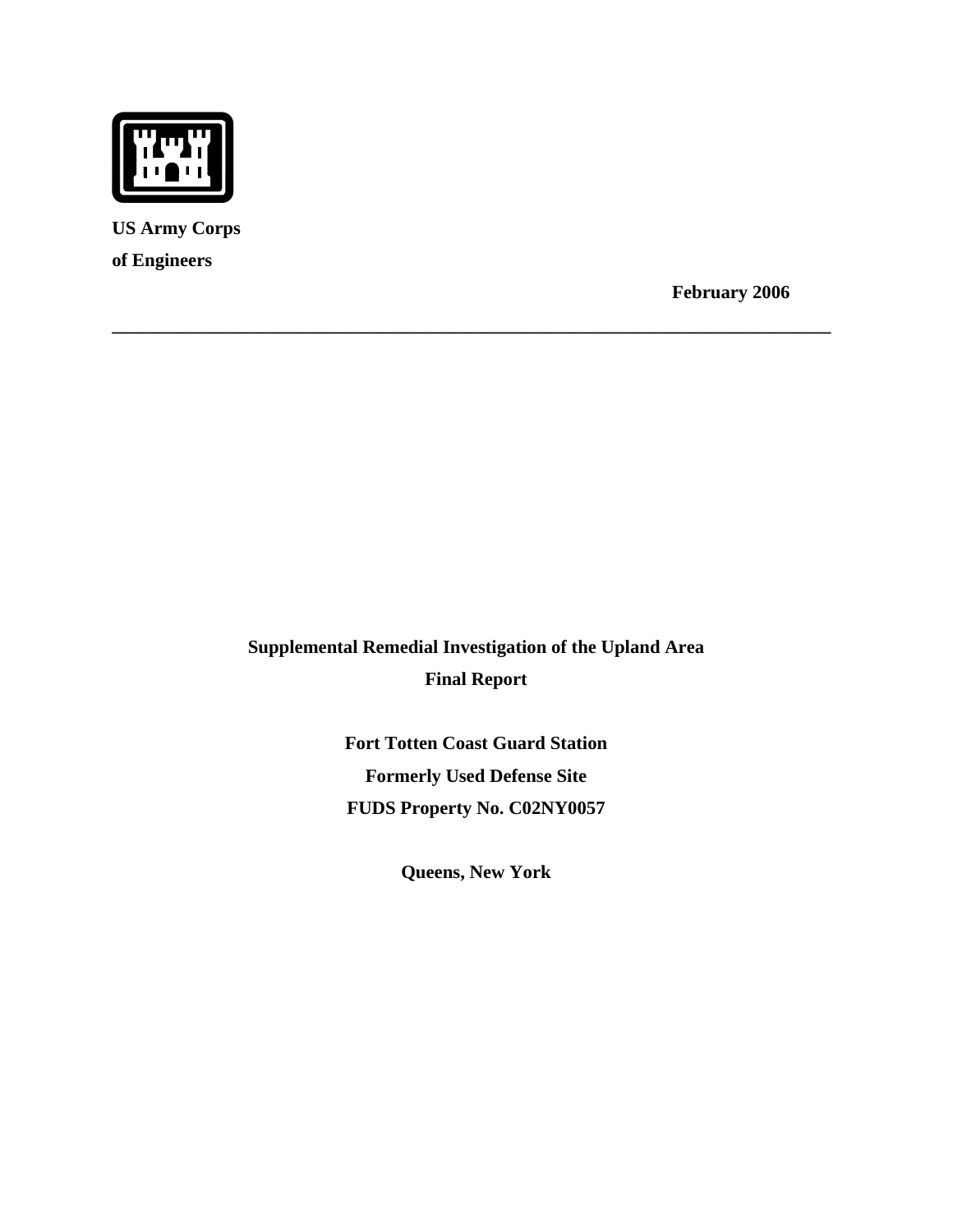*Blank* 

*Back of Cover*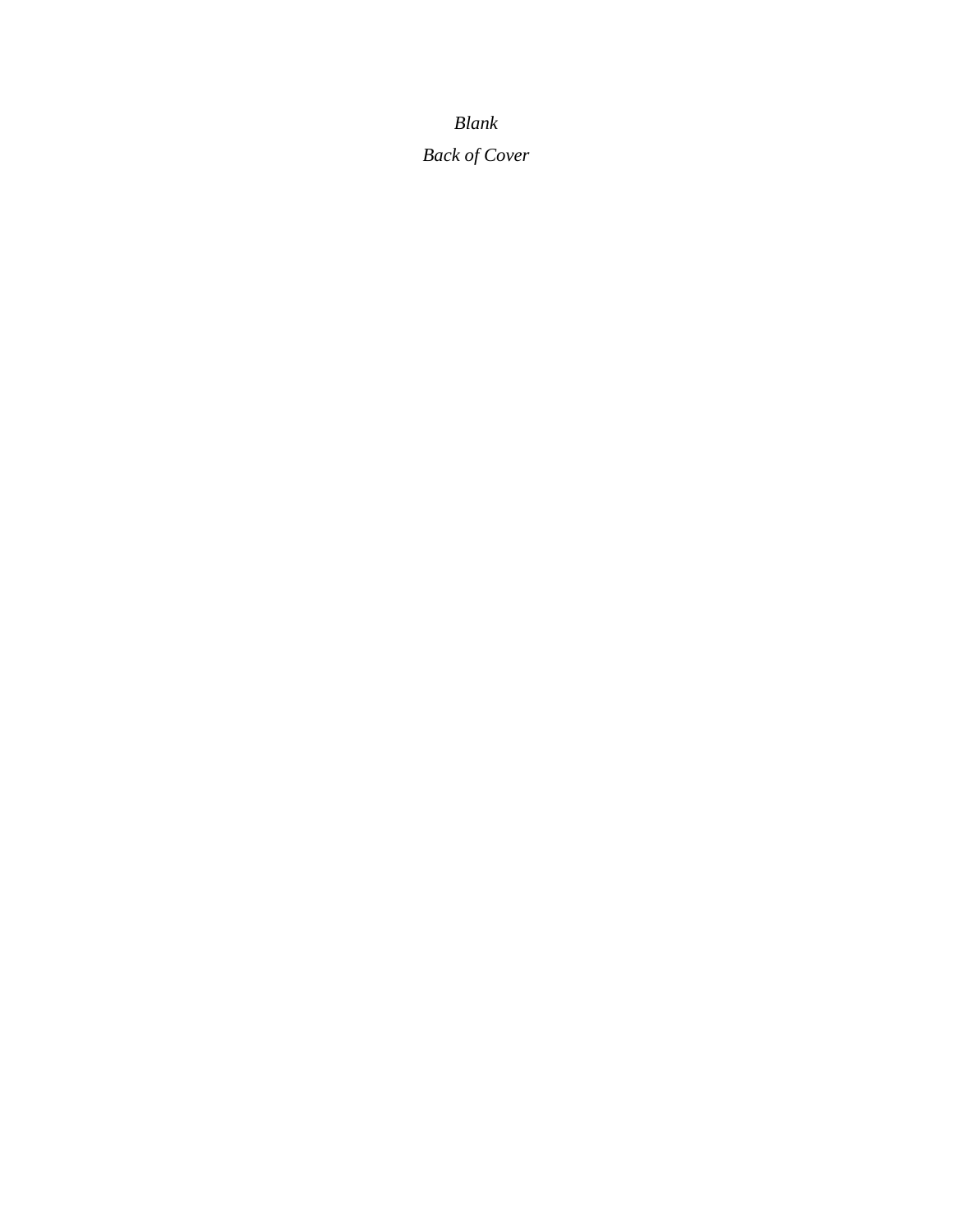# **EXECUTIVE SUMMARY**

The United States Army Corps of Engineers (USACE) conducted a Supplemental Remedial Investigation (SRI) at the Fort Totten Coast Guard Station in Queens, New York during July and August 2004. This investigation represents the final phase of the remedial investigation project conducted under the USACE's Formerly Used Defense Site (FUDS) program, and was initiated in response to comments from the New York State Departments of Environmental Conservation (NYSDEC) and Health (NYSDOH). This report focuses entirely on the portions of the upland area of the FUDS and Building 615. It summarizes and evaluates the results of the investigation conducted in summer 2004. It also presents an updated quantitative human health and ecological risk assessment using both previous RI data and current SRI data to examine future use of the FUDS property.

The SRI is separate from previous work involving water, sediment and aquatic life in Little Bay. USACE issued a No Further Action Record of Decision (ROD) in 2003 calling for follow-up sampling three years after the ROD to confirm the previous results. Detailed information on Little Bay is presented in the *Record of Decision for Little Bay, FUDS Fort Totten Coast Guard Station, Queens, New York* (USACE 2003).

The SRI soil sampling program was conducted to obtain additional data on semivolatile organic compounds (SVOCs) and metals from the upland areas. Shallow and deep soil samples were collected from 11 new soil boring locations. The soil sample locations were selected based on the presence of higher concentrations of SVOC levels during the previous sampling and as requested by the NYDEC. In order to address previous detections of SVOCs in the groundwater near MW-4, a replacement monitoring well was installed and sampled. The final element of the SRI focused on ambient indoor air monitoring for mercury inside Building 615. Samples were taken with a real-time monitor and fixed-based samplers at heights of three feet and six feet above each of the two floors. During collection of indoor air samples, a floor drain inside of Building 615 was located. Sediment/sludge samples were collected from within the pipe. In addition, real time and fixed based indoor air sample were also collected at this location.

i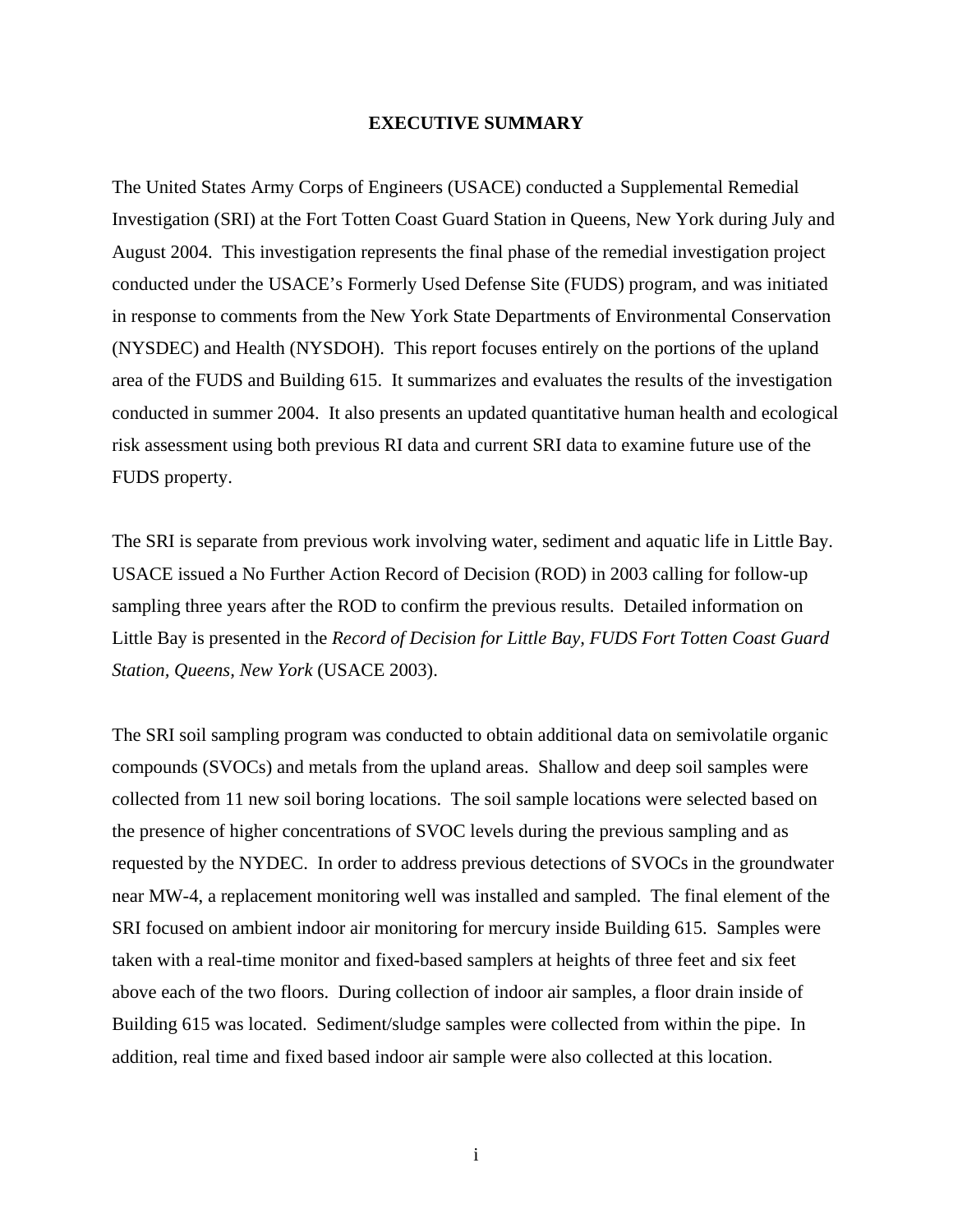The soil sampling showed that some metals and SVOCs are present in the soil in the upland portion of the FUDS at concentrations that exceed state screening criteria. However, the human health risk assessment indicated that soil in the majority of the upland portion the FUDS does not present an unacceptable risk under the multiple scenarios evaluated and may be considered for unrestricted use. Some soil in the Fill Area of the FUDS presents an unacceptable hazard under a residential reuse scenario due to lead. Therefore, it may be inappropriate for future unrestricted reuse of the Fill Area unless actions are taken to limit exposure. However, reuse of the Fill Area for nonresidential uses may be appropriate.

It is the conclusion of the screening level ecological risk assessment that refinement of the hazards identified are not warranted and that there are no unacceptable threats to ecological receptors from exposure to chemicals in the soil in the upland portions of the facility.

The sample results indicate that the groundwater at the FUDS may not be appropriate for use as a potable water source for residential consumption.

The sample results for the indoor air sampling in Building 615 indicated that there were no detectable concentrations of mercury greater than the state screening level. No further investigation of the indoor air is warranted.

Finally, the additional drain pipe located in Building 615 does not discharge into Little Bay and does not contain mercury at concentrations that would volatilize into the building and pose a health concern to workers. Future work will address concerns regarding the drywell/vault at the end of the Building 615 drain pipe.

USACE will initiate a Focused Feasibility Study of the Fill Area soil.

ii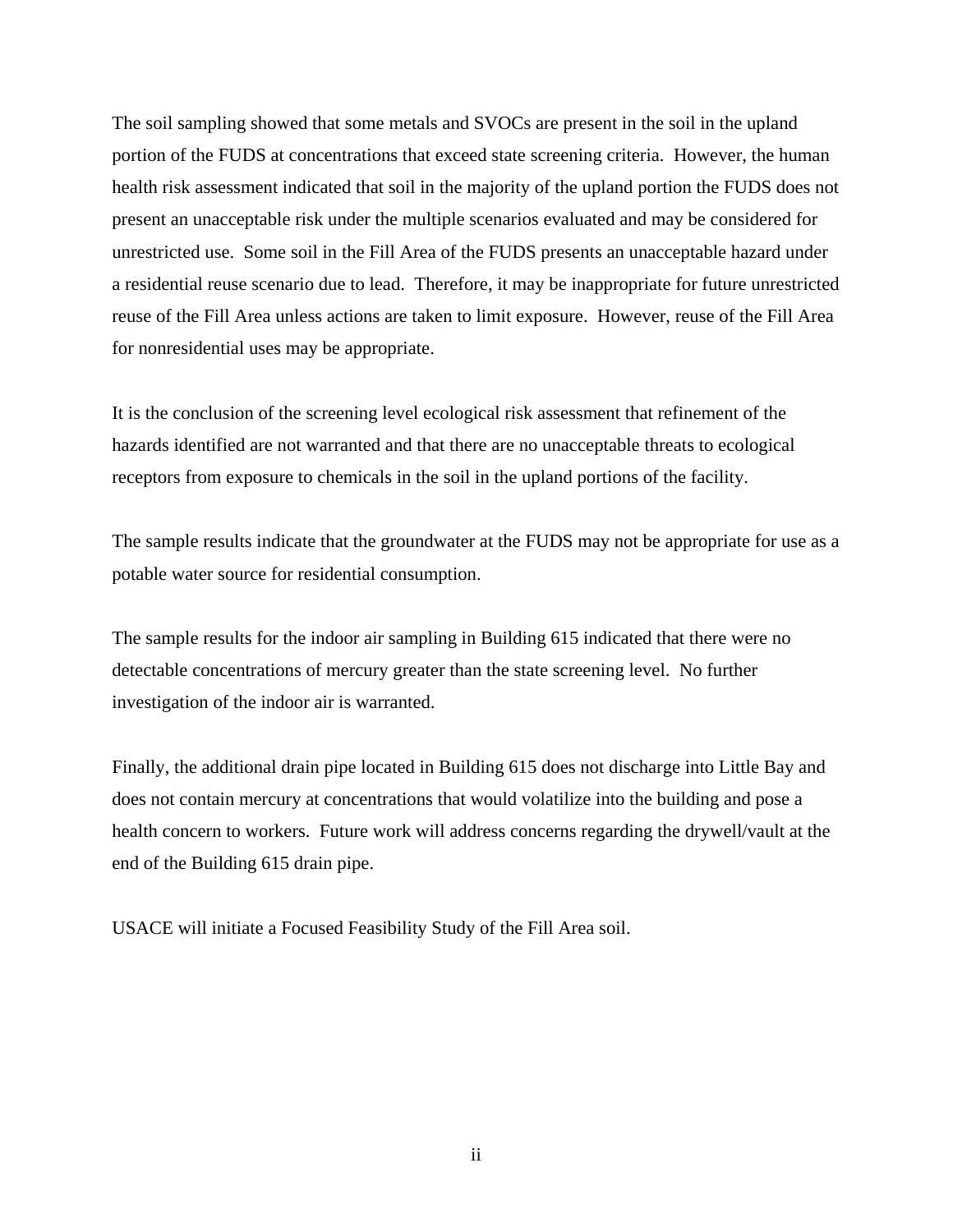# **TABLE OF CONTENTS**

| 4.2.1 Conceptual Site Model and Identification of Potential Exposure Pathways  19 |  |
|-----------------------------------------------------------------------------------|--|
|                                                                                   |  |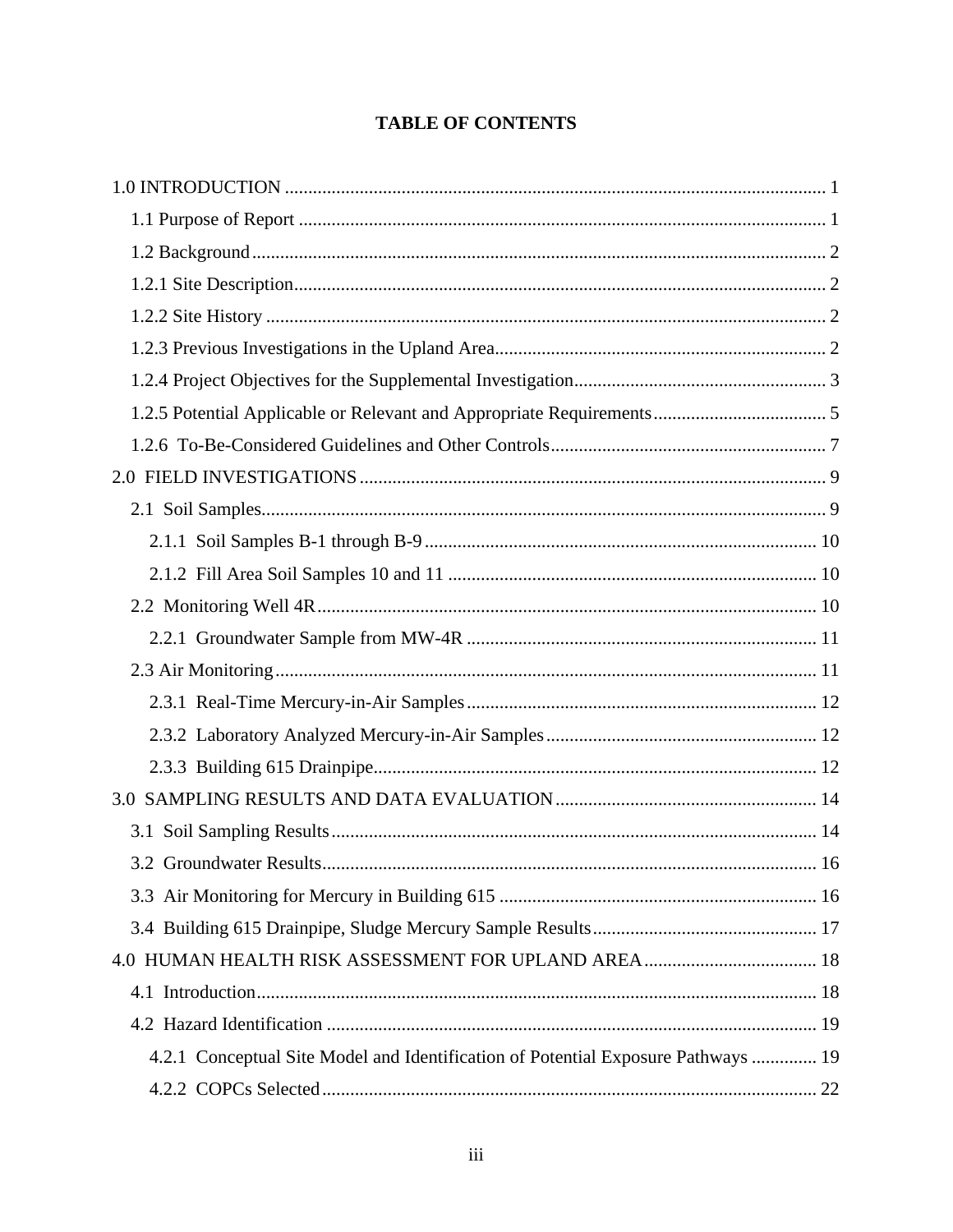| 4.6.3 Groundwater Risk Assessment for Residential Adults and Children  50 |  |
|---------------------------------------------------------------------------|--|
|                                                                           |  |
|                                                                           |  |
|                                                                           |  |
|                                                                           |  |
|                                                                           |  |
|                                                                           |  |
|                                                                           |  |
|                                                                           |  |
|                                                                           |  |
|                                                                           |  |
|                                                                           |  |
|                                                                           |  |
|                                                                           |  |
|                                                                           |  |
|                                                                           |  |
|                                                                           |  |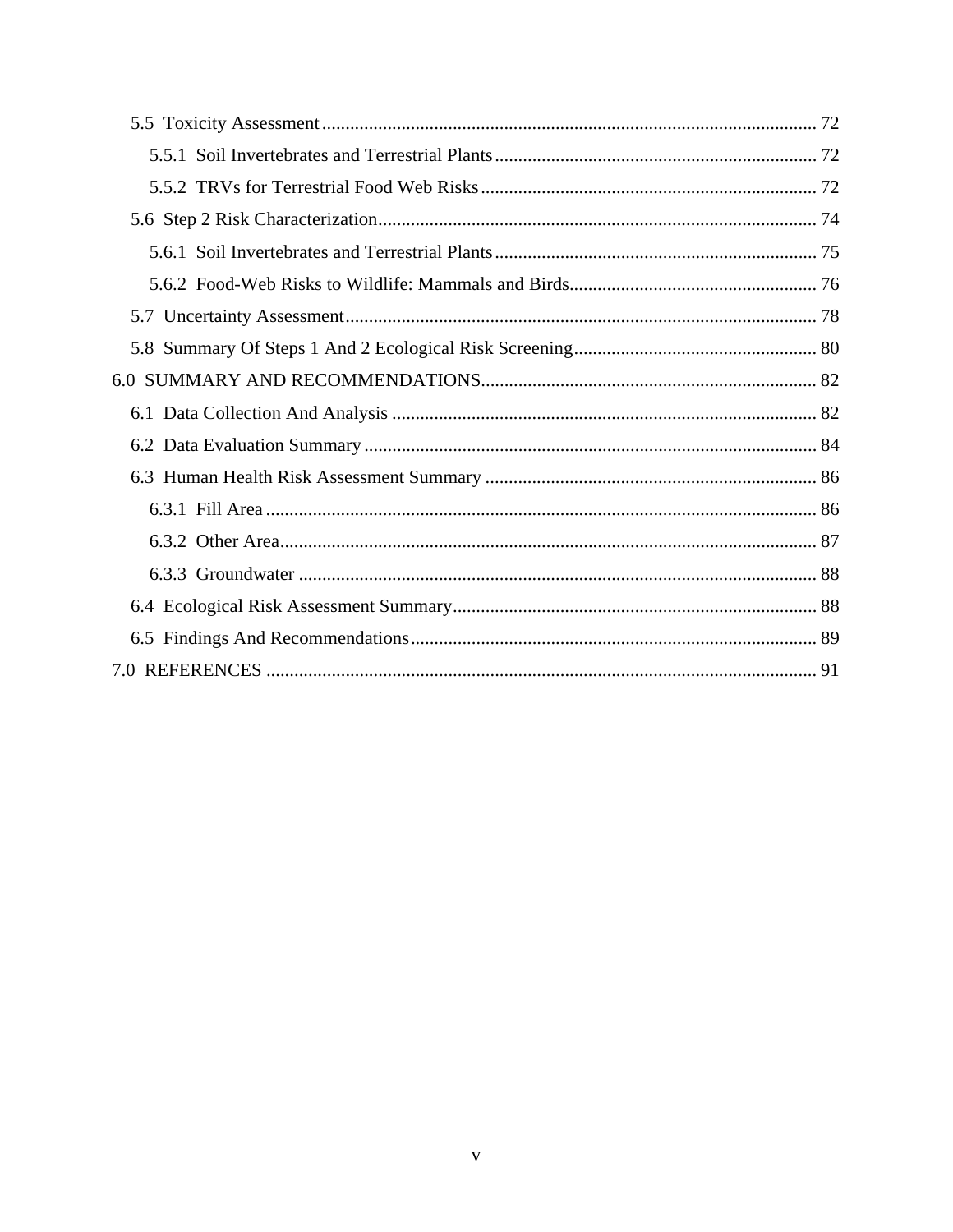# **LIST OF FIGURES**

- Figure 1-1 General Site Location (Ft. Totten FUD Site)
- Figure 1-2 Site Map of Fort Totten
- Figure 1-3 Fort Totten Formerly Used Defense Site (FUDS)
- Figure 2-1 Groundwater and Soil Sample Locations
- Figure 2-2a Ft. Totten, Building 615 First Floor Real-Time Monitoring
- Figure 2-2b Ft. Totten, Building 615 Second Floor Real-Time Monitoring
- Figure 2-3a Ft. Totten, Building 615 First Floor Fix-Base Monitoring
- Figure 2-3b Ft. Totten, Building 615 Second Floor Fix-Base Monitoring
- Figure 2-4 Drainpipe Sample Locations
- Figure 3-1 Total Lead in Upland Areas, Ft. Totten, N.Y.
- Figure 3-2 Total PAHs in Upland Areas, Ft. Totten, N.Y.
- Figure 3-3 Monitoring Well Locations, Ft. Totten, N.Y.
- Figure 4 -1 Risk Assessment Exposure Areas Upland Areas Fort Totten FUDs
- Figure 4-2 Human Health Total Soil Conceptual Site Model for Residential Adult and Child, Recreational Child, Construction Workers, and Commercial Workers
- Figure 4-3 Human Health Groundwater Conceptual Site Model for Residential Adults and Children
- Figure 5-1 Ecological Risk Assessment Process
- Figure 5-2 Ecological Conceptual Site Model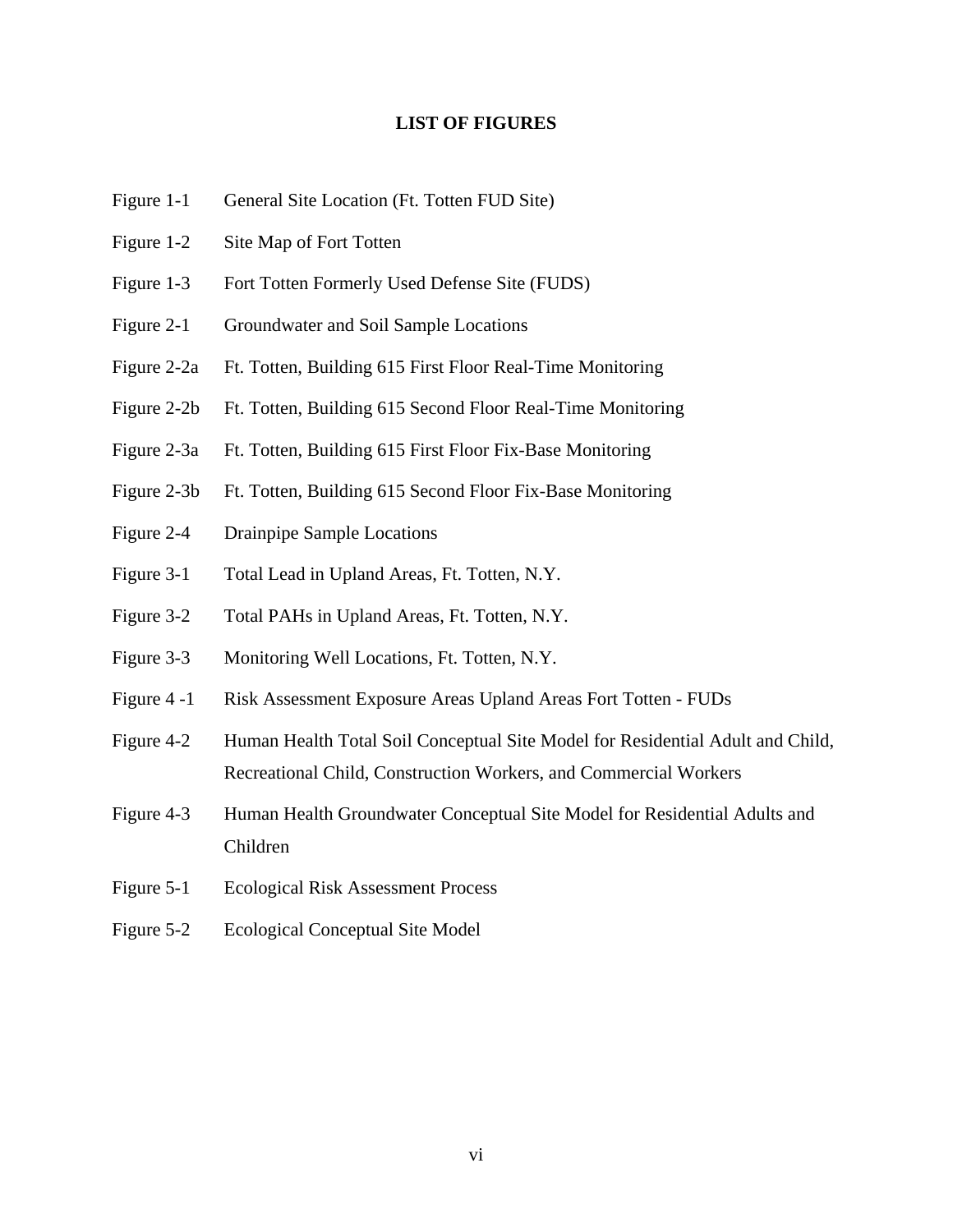# **LIST OF TABLES**

| Table 1-1  | Potential ARARs and To-Be Considered Items                                                                                                   |
|------------|----------------------------------------------------------------------------------------------------------------------------------------------|
| Table 3-1  | R.I. Supplemental Sampling: Ft. Totten Surface Soil, Polycyclic Aromatic Hydrocarbons,<br>(PAHs) and Semivolatiles (SVOCs)                   |
| Table 3-2  | R.I. Supplemental Sampling: Ft. Totten Surface Soil, TAL Metals                                                                              |
| Table 3-3  | Supplemental Sampling: Ft. Totten Groundwater at Monitoring Well MW-4R,<br>Polycyclic Aromatic Hydrocarbons (PAHs) and Semivolatiles (SVOCs) |
| Table 3-4  | R.I. Supplemental Sampling: Building 615 Mercury Real-Time Air Sampling Results                                                              |
| Table 3-5  | R.I. Supplemental Sampling: Building 615 Mercury Air Samples, with Laboratory<br>Analysis                                                    |
| Table 3-6. | R.I. Supplemental Sampling: Ft. Totten, Building 615 Drainpipe, Mercury                                                                      |
| Table 4-1  | Summary of Samples Associated with Each HHRA Risk Area                                                                                       |
| Table 4-2  | Summary of Total Soil Data, Fill Area                                                                                                        |
| Table 4-3  | Summary of Total Soil Data, Other Area                                                                                                       |
| Table 4-4  | Summary of Groundwater Data                                                                                                                  |
| Table 4-5  | Medium-Specific Exposure Point Concentration Summary (Fort Totten Coast Guard<br>Station-Total Soil-Fill Area)                               |
| Table 4-6  | Medium-Specific Exposure Point Concentration Summary (Fort Totten Coast Guard<br>Station-Total Soil-Other Area)                              |
| Table 4-7  | Medium-Specific Exposure Point Concentration Summary (Fort Totten Coast Guard<br>Station-Groundwater)                                        |
| Table 4-8  | Values Used for Resident Adult Daily Total Soil Intake Equations, Fort Totten                                                                |
| Table 4-9  | Values Used for Resident Adult Daily Total Groundwater Intake Equations, Fort Totten                                                         |
| Table 4-10 | Values Used for Resident Adult Daily Total Showering Intake Equations, Fort Totten                                                           |
| Table 4-11 | Values Used for Resident Adult Homegrown Vegetable Intake Equations, Fort Totten                                                             |
| Table 4-12 | Values Used for Resident Child Daily Total Soil Intake Equations, Fort Totten                                                                |
| Table 4-13 | Values Used for Resident Child Daily Total Groundwater Intake Equations, Fort Totten                                                         |
|            |                                                                                                                                              |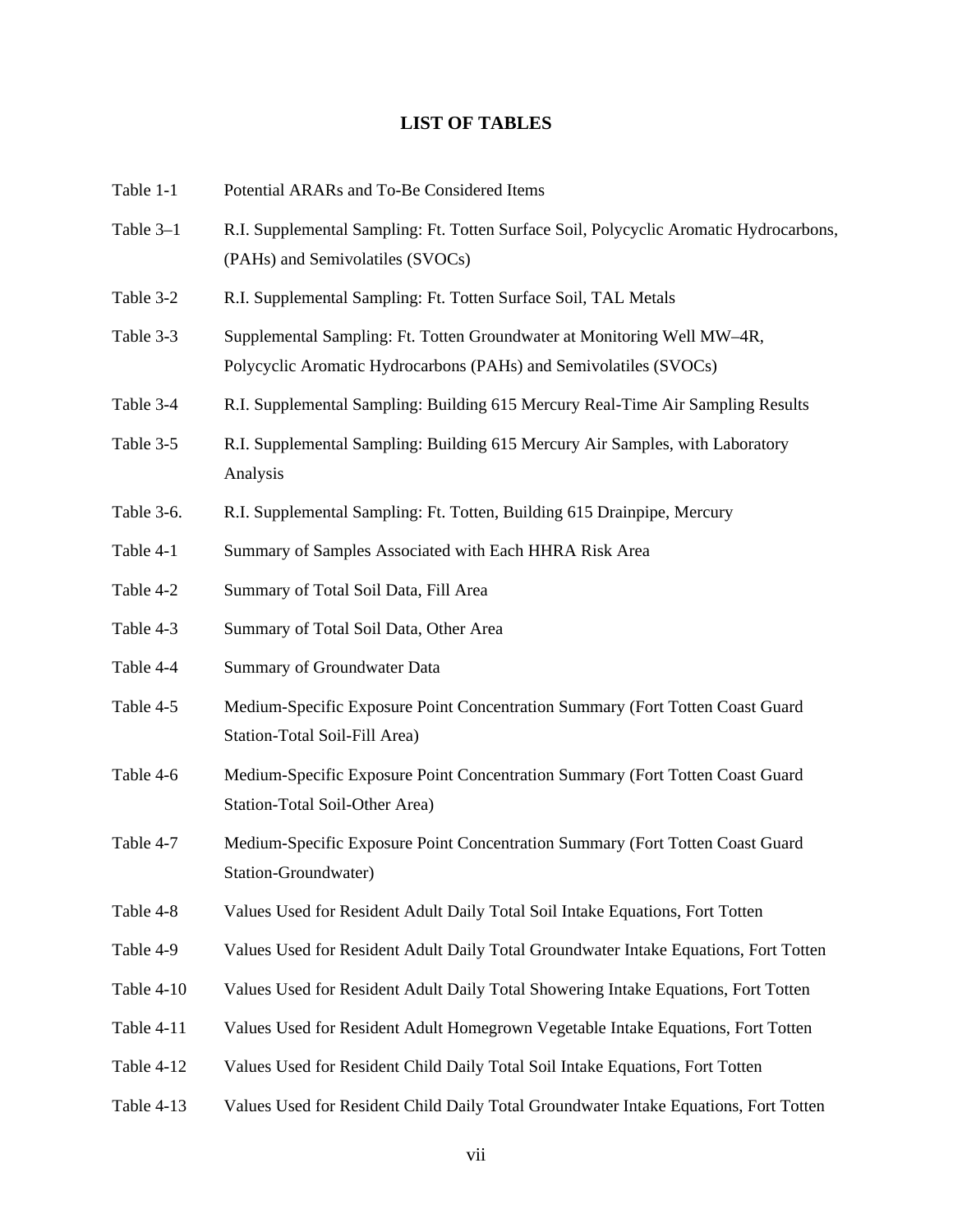- Table 4-14 Values Used for Resident Child Homegrown Vegetable Intake Equations, Fort Totten
- Table 4-15 Values Used for Adolescent Recreation User Daily Total Soil Intake Equations, Fort Totten
- Table 4-16 Values Used for Construction Worker Daily Total Soil Intake Equations, Fort Totten
- Table 4-17 Values Used for Commercial Worker Daily Total Soil Intake Equations, Fort Totten
- Table 4-18 Accumulation Factors Used to Calculate COPC Concentrations in Homegrown Produce
- Table 4-19 Summary of Modeled Produce Concentrations
- Table 4-20 Non-Cancer Toxicity Data Oral/Dermal, Fort Totten
- Table 4-21 Non-Cancer Toxicity Data Inhalation, Fort Totten
- Table 4-22 Cancer Toxicity Data Oral/Dermal, Fort Totten
- Table 4-23 Cancer Toxicity Data Inhalation, Fort Totten
- Table 4-24 Chemical Specific Parameters, Fort Totten
- Table 4-25 Summary of Non-cancer Risks for Resident Adults at Fort Totten Reasonable Maximum Exposure (RME) Scenario, Summary of Non-cancer Risks
- Table 4-26 Summary of Non-cancer Risks for Resident Children at Fort Totten Reasonable Maximum Exposure (RME) Scenario, Summary of Non-cancer Risks
- Table 4-27 Breakdown of Non-cancer Risk by Target Organ, Resident Children Non-cancer Effects
- Table 4-28 Summary of Cancer Risks for Resident Adult and Children at Fort Totten Reasonable Maximum Exposure (RME) Scenario, Summary of Cancer Risks
- Table 4-29 Summary of Non-cancer Risks for Recreational Users at Fort Totten Reasonable Maximum Exposure (RME) Scenario, Summary of Non-cancer Risks
- Table 4-30 Summary of Cancer Risks for Recreational Users at Fort Totten Reasonable Maximum Exposure (RME) Scenario, Summary of Cancer Risks
- Table 4-31 Summary of Non-cancer Risks for Commercial Workers at Fort Totten Reasonable Maximum Exposure (RME) Scenario, Summary of Non-cancer Risks
- Table 4-32 Summary of Cancer Risks for Commercial Workers at Fort Totten Reasonable Maximum Exposure (RME) Scenario Summary of Cancer Risks
- Table 4-33 Summary of Non-cancer Risks for Construction Workers at Fort Totten Reasonable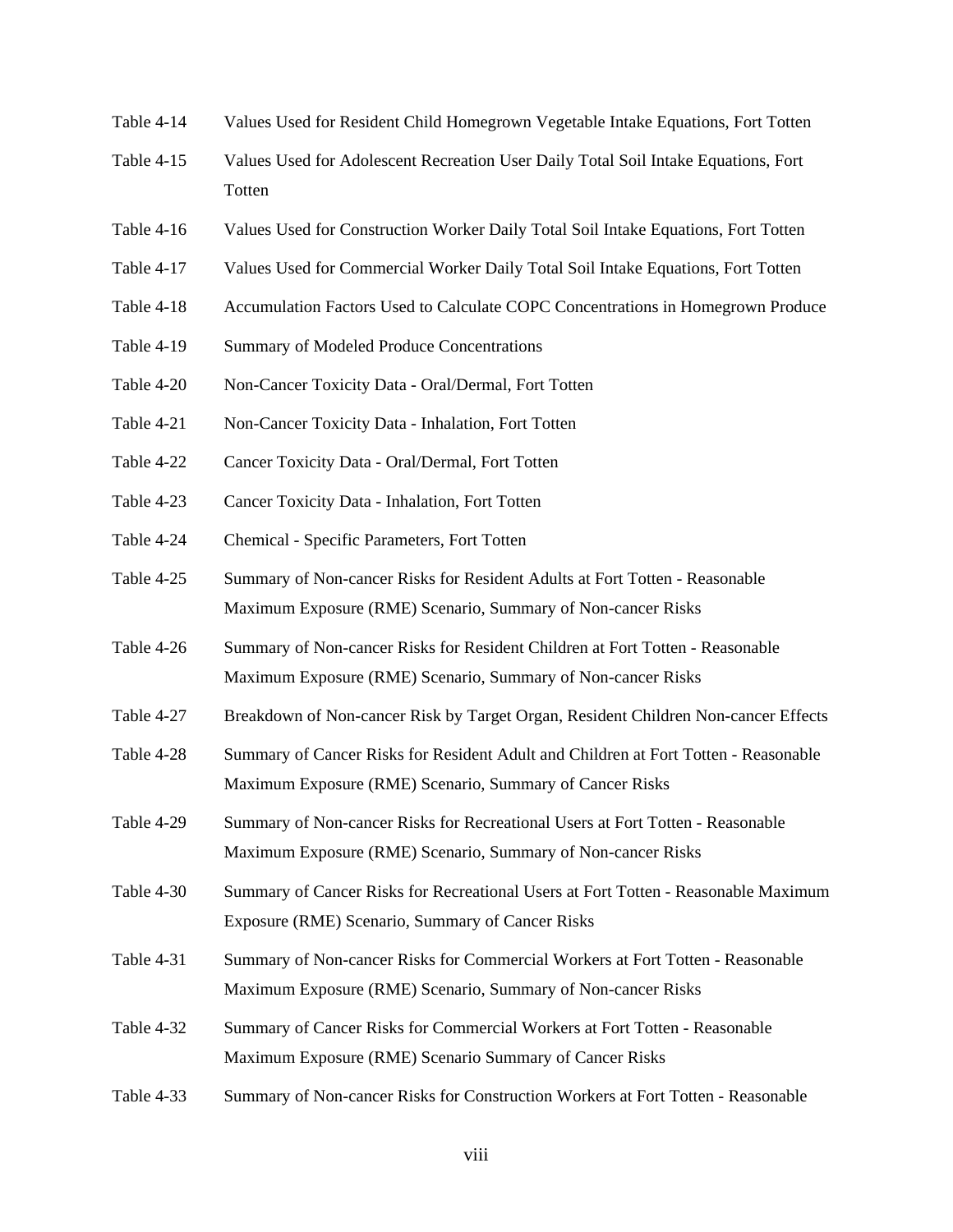Maximum Exposure (RME) Scenario, Summary of Non-cancer Risks

- Table 4-34 Summary of Cancer Risks for Construction Workers at Fort Totten Reasonable Maximum Exposure (RME) Scenario, Summary of Cancer Risks
- Table 4-35 Summary of Non-cancer Risks for Resident Adults at Fort Totten Reasonable Maximum Exposure (RME) Scenario, Summary of Non-cancer Risks
- Table 4-36 Summary of Non-cancer Risks for Resident Children at Fort Totten Reasonable Maximum Exposure (RME) Scenario, Summary of Non-cancer Risks
- Table 4-37 Breakdown of Non-cancer Risk by Target Organ, Resident Children Non-cancer Effects
- Table 4-38 Summary of Cancer Risks for Resident Adult and Children at Fort Totten Reasonable Maximum Exposure (RME) Scenario, Summary of Cancer Risks
- Table 4-39 Summary of Non-cancer Risks for Recreational Users at Fort Totten Reasonable Maximum Exposure (RME) Scenario, Summary of Non-cancer Risks
- Table 4-40 Summary of Cancer Risks for Recreational Users at Fort Totten Reasonable Maximum Exposure (RME) Scenario, Summary of Cancer Risks
- Table 4-41 Summary of Non-cancer Risks for Commercial Workers at Fort Totten Reasonable Maximum Exposure (RME) Scenario, Summary of Non-cancer Risks
- Table 4-42 Summary of Cancer Risks for Commercial Workers at Fort Totten Reasonable Maximum Exposure (RME) Scenario, Summary of Cancer Risks
- Table 4-43 Summary of Non-cancer Risks for Construction Workers at Fort Totten Reasonable Maximum Exposure (RME) Scenario, Summary of Non-cancer Risks
- Table 4-44 Summary of Cancer Risks for Construction Workers at Fort Totten Reasonable Maximum Exposure (RME) Scenario, Summary of Cancer Risks
- Table 4-45 Summary of Non-cancer Risks for Resident Adults at Fort Totten Reasonable Maximum Exposure (RME) Scenario, Summary of Non-cancer Risks Across Groundwater
- Table 4-46 Summary of Non-cancer Risks for Resident Children at Fort Totten Reasonable Maximum Exposure (RME) Scenario, Summary of Non-cancer Risks Across Groundwater
- Table 4-47 Summary of Cancer Risks for Resident Adult and Children at Fort Totten Reasonable Maximum Exposure (RME) Scenario, Summary of Cancer Risks Across Groundwater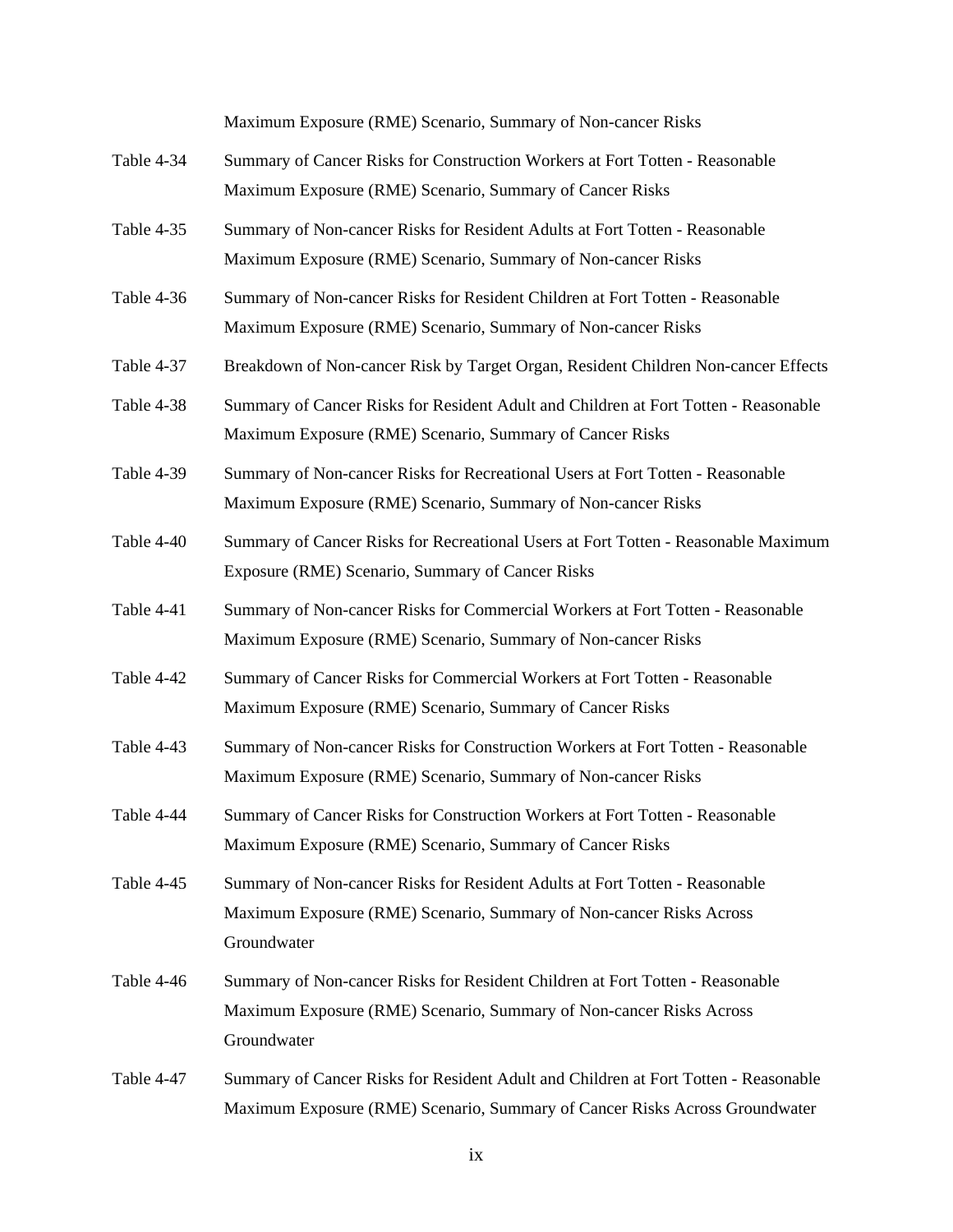- Table 5-1 Ecological Risk Screen, Fort Totten Fill Area
- Table 5-2 Step 1 Ecological Risk Screen, Other Area
- Table 5-3 Food-Web Risk Calculation for White-Footed Mouse in Fill Area
- Table 5-4 Food-Web Risk Calculation for White-Footed Mouse in Other Area
- Table 5-5 Food-Web Risk Calculation for American Robin in Fill Area
- Table 5-6 Food Web Risk Calculation for American Robin in Other Area
- Table 5-7 Food-Web Risk Calculation for White-Footed Mouse in Pesticide Area
- Table 5-8 Food-Web Risk Calculation for American Robin in Pesticide Area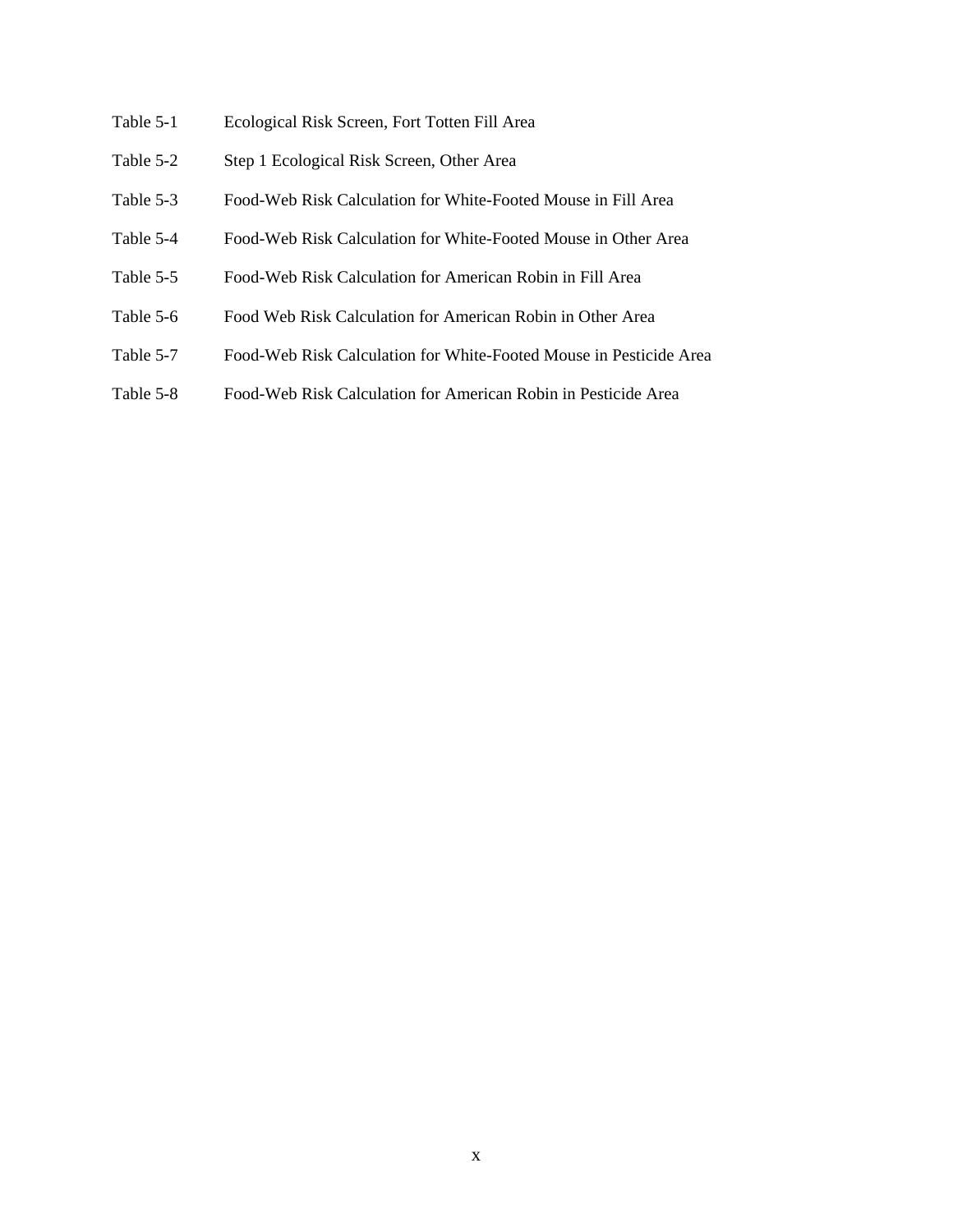# **LIST OF APPENDICES**

- A Human Health Risk Assessment Tables: Fill Area
- B Human Health Risk Assessment Tables: Other Area
- C Human Health Risk Assessment Tables: Groundwater
- D Human Health Risk Assessment Tables: Lead Model
- E Human Health Risk Assessment Tables: Shower Exposure Model

F – Data Validation Reports

G – Data Usability Summary Report and Chemical Quality Assurance Report

H – Field Reports

- I Photographic Log: April 2004 and July 2004
- J State and Army Correspondence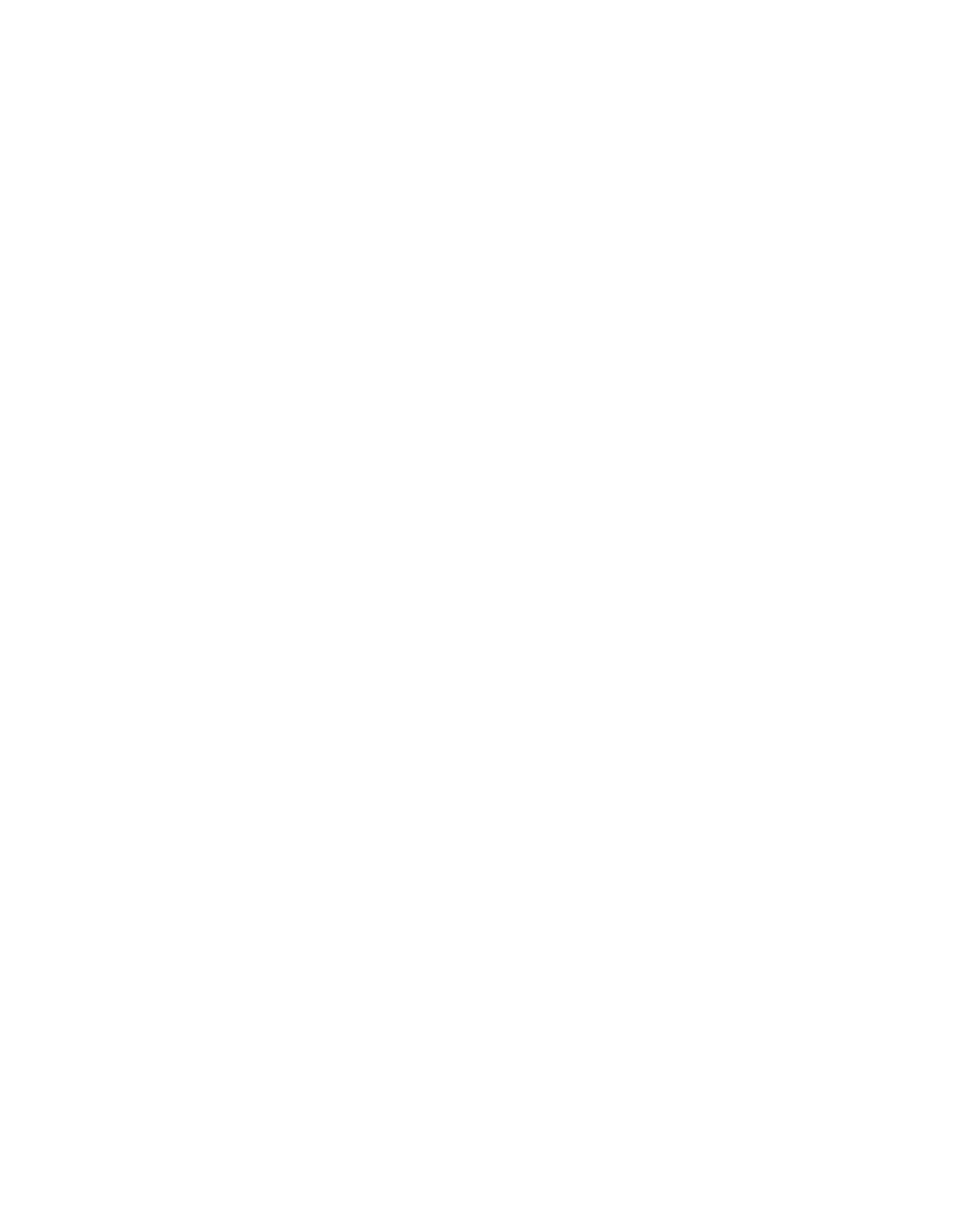# **1.0 INTRODUCTION**

This Supplemental Remedial Investigation (SRI) Report presents and discusses the results of the SRI conducted at the Fort Totten Coast Guard Station in Queens, New York during July and August 2004. The U.S. Army Corps of Engineers (USACE) performed the SRI for soil and groundwater within the upland area and indoor air for mercury in Building 615. This investigation represents the final phase of the remedial investigation project conducted under the Corps' Formerly Used Defense Site (FUDS) program, and was initiated in response to comments from the New York State Departments of Environmental Conservation (NYSDEC) and Health (NYSDOH). The state agencies' comments, submitted in response to a 2002 draft remedial investigation report, focused on the need to collect additional samples of soil, air and groundwater at certain locations on the FUDS property.

#### *1.1 Purpose of Report*

The supplemental investigation of the upland area is separate from previous work involving water, sediment and aquatic life in Little Bay. These investigations found no significant concentrations of mercury in Little Bay's ecosystem, and the USACE issued a Record of Decision (ROD) in 2003 calling for follow-up sampling three years after the ROD to confirm the previous results. Detailed information on Little Bay is presented in the *Record of Decision for Little Bay, FUDS Fort Totten Coast Guard Station, Queens, New York* (USACE 2003) and the draft *Remedial Investigation, FUDS Totten Coast Guard Station, Queens, New York* (USACE 2002), which will be finalized in fall of 2004.

This report focuses entirely on the Fill Area and Other Area as described in the draft RI report (USACE 2002), and Building 615. It summarizes and evaluates the results of the investigation conducted in summer 2004. It also presents a quantitative human health and ecological risk assessment using both previous RI data and current SRI data to examine future use of the FUDS property.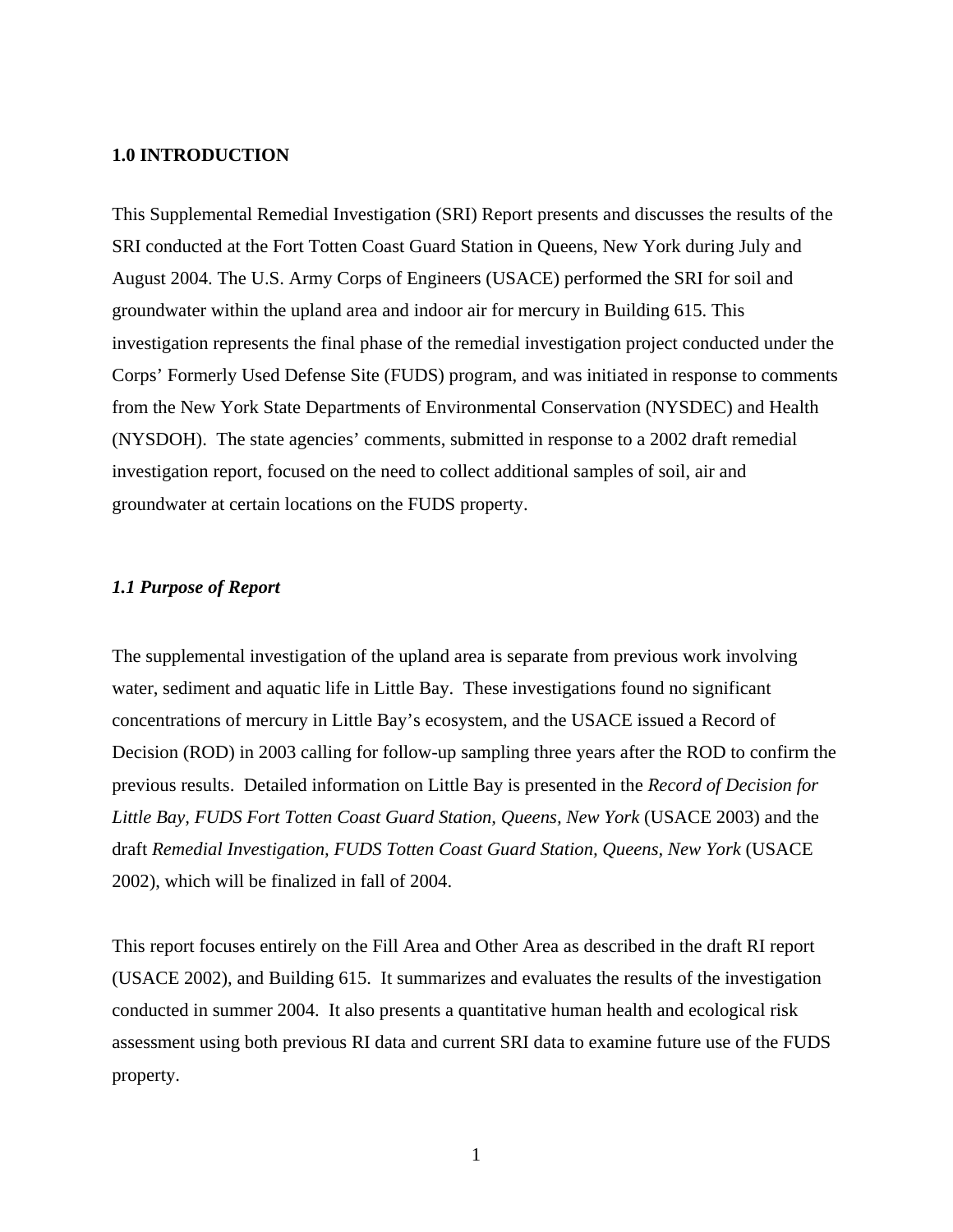# *1.2 Background*

A brief description and background are presented here. A more detailed description of the site and site history are found in the draft RI report (USACE 2002).

### *1.2.1 Site Description*

The Fort Totten FUDS is located on the current US Coast Guard Station in northeast Queens County, Long Island, New York. The facility is situated on a peninsula extending out into Little Neck Bay and the East River portion of Long Island Sound. A general site location is shown in Figure 1-1, and a map of the Fort Totten Installation (US Army Reserve and Coast Guard portions) is presented in Figure 1-2.

# *1.2.2 Site History*

The Department of Defense (DoD) acquired Fort Totten, a 146.75-acre property, between 1857 and 1943, for the coastal defense of Long Island Sound and the eastern entrance to the East River. Fort Totten also served as a post-Civil War hospital, an engineering school, and a training site for West Point Cadets. It is currently the Headquarters for the 77th Army Reserve Command. The Department of the Army conveyed 9.60 acres of the property to the U.S. Coast Guard, while still retaining ownership of the remaining 137.15 acres. This FUDS project is limited to the excessed portion (9.60 acres) of Fort Totten presently owned by the U.S. Coast Guard.

# *1.2.3 Previous Investigations in the Upland Area*

The upland portion of the Ft. Totten FUDS has been the subject of several previous investigations, dating back to 1986 (USACE 1988; USACE 2002). Shallow samples were collected from the soil and sediment on the property and five groundwater monitoring wells were installed. USACE initiated a comprehensive Remedial Investigation (RI) in 1997 to determine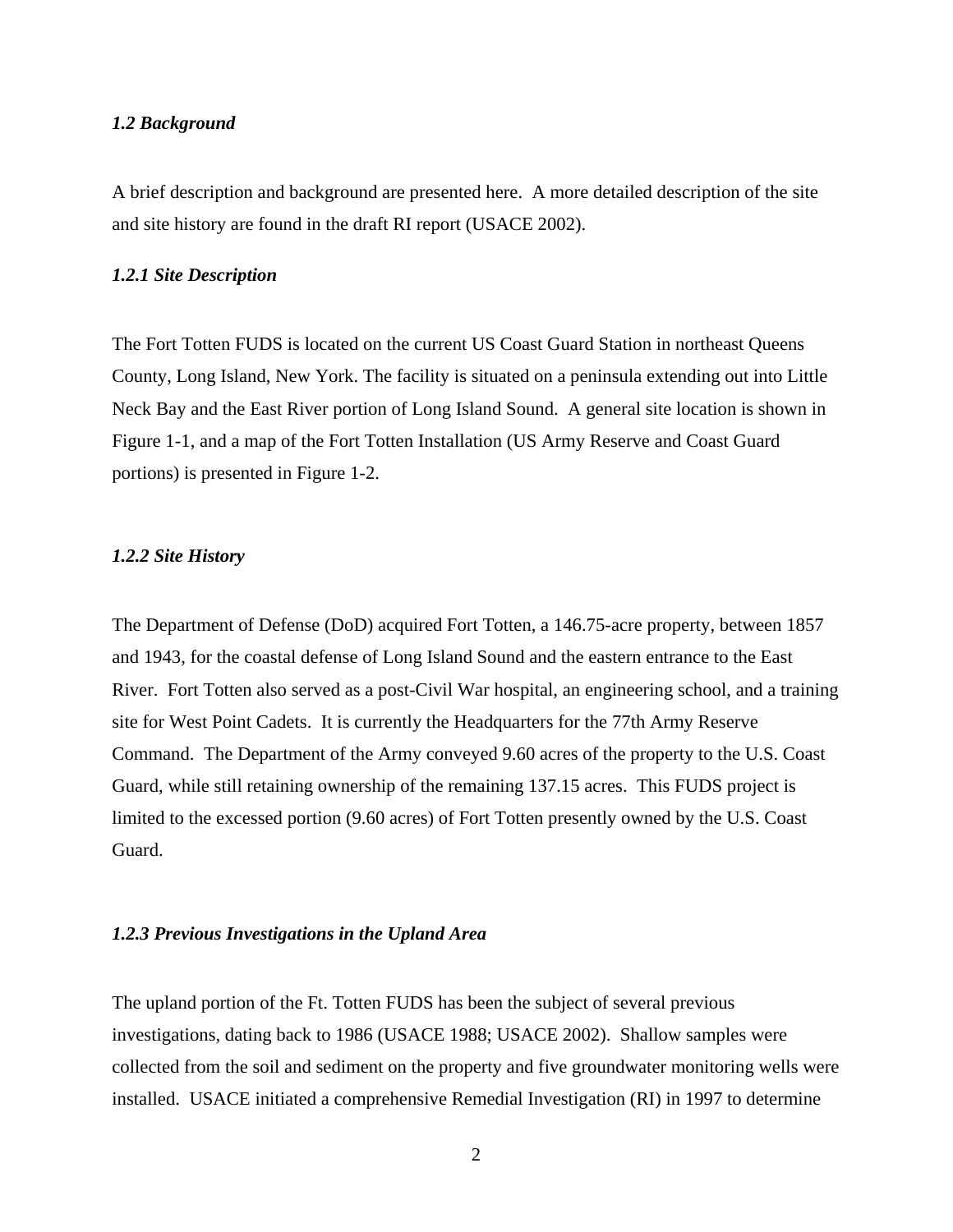the nature and extent of the contamination reported in earlier studies. The RI was conducted in two phases. Phase I was conducted from July of 1997 through August of 1998 by the USACE, and included the collection and analysis of soil, sediment, and groundwater samples. Wipe samples were collected from the walls of Buildings 619 and 624 and analyzed for pesticides. Wipe samples were also collected from Building 615 and analyzed for mercury. A removal action was completed by USACE inside Building 615 to remove a source of mercury consisting of sumps, drains, and discharge pipes (USACE 2002).

The USACE performed Phase II from November 1999 through August 2000 to obtain more detailed information about the site. The investigation involved the collection of sediment, groundwater, surface water, and surface soil samples from the same or similar locations as Phase I. In the spring of 2002, the USACE collected an additional round of groundwater samples from the five existing monitoring wells.

During Phases I and II, USACE had collected and analyzed 92 soil samples from 70 different locations in upland areas of the Coast Guard Station. Although no pesticides or PCBs were detected, the analysis showed that concentrations of PAHs and metals in some surface soil samples were greater than the screening concentrations used by the NYSDEC. Levels of metals detected in the groundwater were found to be in the range of those occurring naturally in the environment, however low levels of PAHs were found in the groundwater at one monitoring well.

# *1.2.4 Project Objectives for the Supplemental Investigation*

The USACE conducted a supplemental investigation in summer 2004 to address data gaps and questions raised by the NYSDEC and NYSDOH regarding the upland areas and Building 615. The upland areas are defined as those areas on the FUDS property that are east of the Little Bay shoreline and west of the North Loop road. Figure 1-3 shows the locations of Building 615, the Fill Area and Other Areas that make up the upland portion of the FUDS property that are addressed in this SRI. Descriptions of these locations are provided below.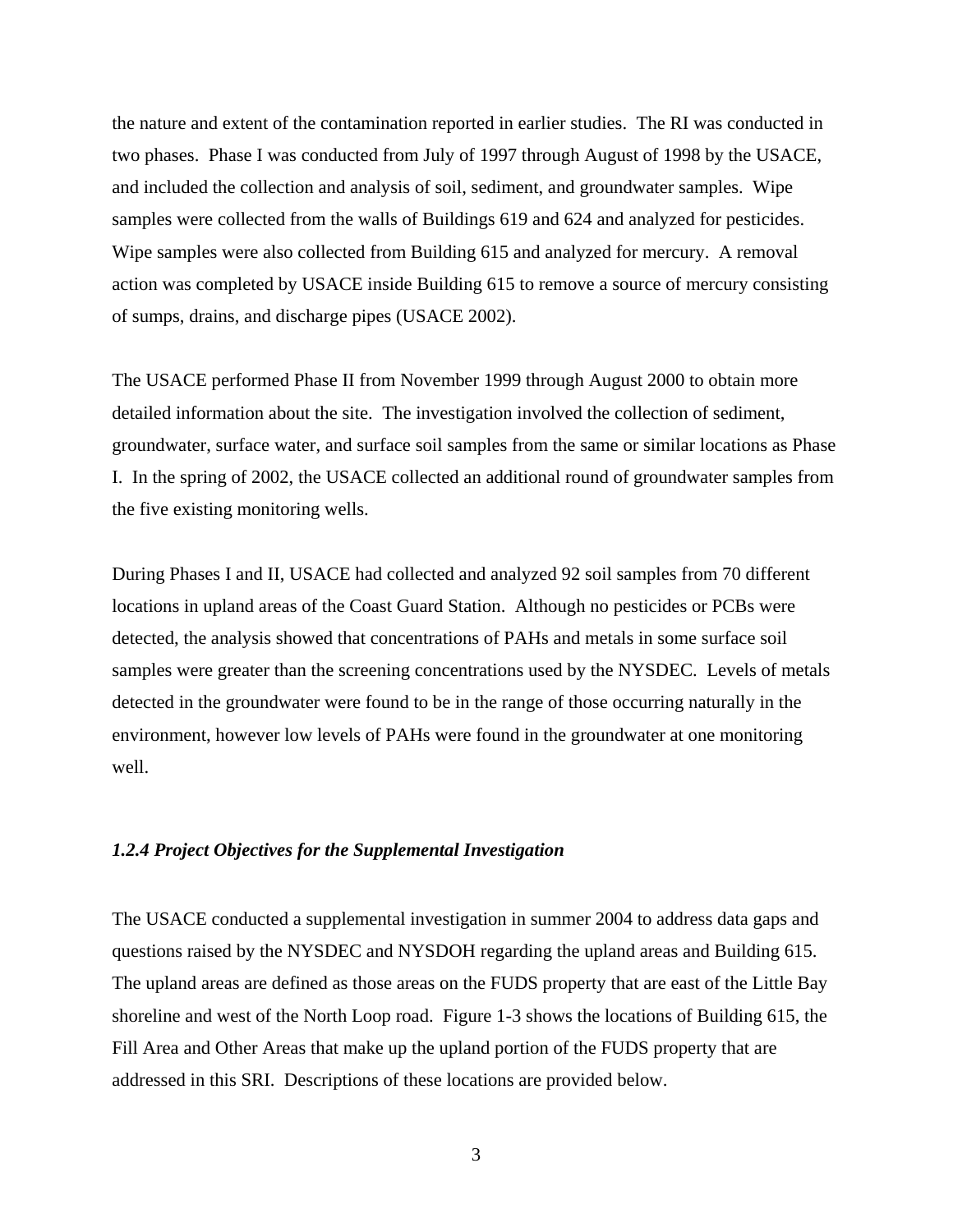The Fill Area was created when the Army placed excavated soil in a low spot near the recreation field to eliminate periods of standing water. The area is approximately 110 ft by 250 ft. The soil came from near Buildings 118, 119, and 121, former and existing vehicle maintenance shops, on the Army-owned portion of Fort Totten (USACE 2002). Parts of those buildings' parking lots were being excavated. There is a baseball field next to the Fill Area and several open areas west of the ball field and Bayside Street. The Other Area is defined as the portions of the upland area other than the Fill Area and buildings (e.g., Building 209) specifically investigated in the initial RI.

Building 615 is located along the seawall adjacent to Little Bay. It was originally used as a torpedo and mine repair facility. The armaments contained mercury in their guidance systems, and when repair required removal of the mercury, it was disposed of through the sinks and floor drains. Mercury contaminated sumps, drains, and discharge pipes had been removed from the building.

There were three principal questions for the supplemental investigation that were driven by state comments on the Draft 2002 RI report. These questions were:

- 1. What is the nature and extent of the SVOC and metals contamination in the upper soil horizon of the Other Area and Fill Area?
- 2. What is the concentration of SVOCs in the groundwater near MW-4?
- 3. Is there mercury in the indoor air at a concentration greater than  $0.001 \text{ mg/m}^3$  in Building 615?

To address the first question, a sampling program was developed to obtain additional data on levels of polycyclic aromatic hydrocarbons (PAHs) and certain metals from the upland areas. Soil samples were collected from 11 new soil borings. USACE obtained 22 additional soil samples from 11 locations and analyzed the samples for semivolatile organic compounds (SVOCs), including PAHs, and metals. The sampling locations were selected based on the presence of higher concentrations of SVOC during the previous sampling round (USACE 2004).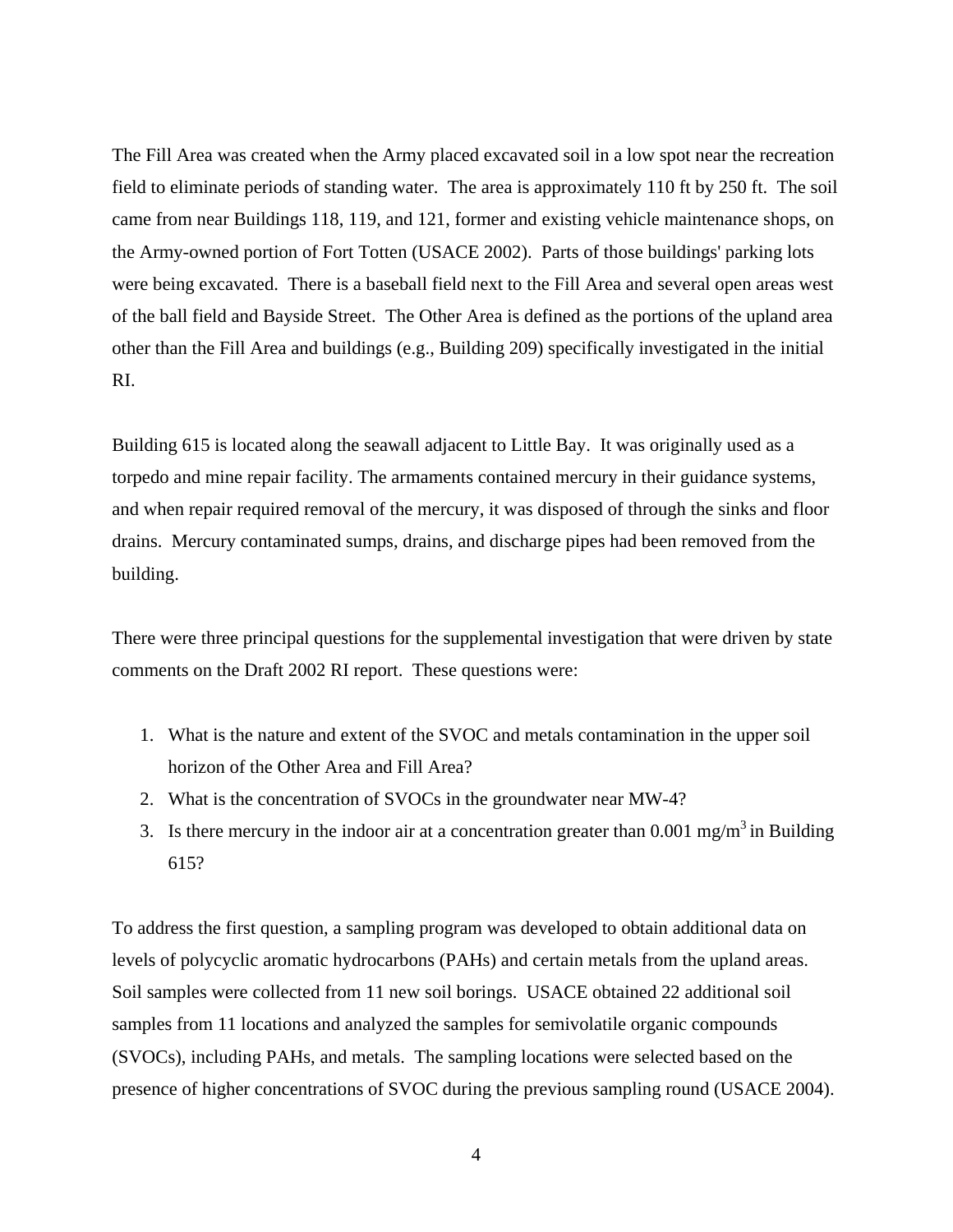During previous RI investigations, one of the monitoring wells located near Building 615, MW-4, contained levels of SVOCs slightly above the State's groundwater screening criteria. Surface water runoff, which could be the source of the SVOCs, may have had an impact on this monitoring well. In order to address the second question regarding SVOCs in the groundwater near MW-4, a replacement monitoring well was installed during the supplemental RI. The new monitoring well was developed and a groundwater sample was taken and analyzed for SVOCs.

The final element of the investigation focused on ambient indoor air monitoring for mercury inside Building 615 in order to address the third question above. Samples were taken with a realtime monitor and fixed-based samplers at heights of three feet and six feet above each of the two floors.

The following project objectives were identified for the SRI:

- Collect sufficient soil, groundwater and indoor air data to supplement the existing risk assessment of the upland area.
- Determine if mercury is present in the breathing zone for workers and visitors in Building 615.
- Evaluate fate and transport pathways.
- Assess the hazards/risks posed by any contamination present and if necessary provide recommendations for further remedial efforts.

#### *1.2.5 Potential Applicable or Relevant and Appropriate Requirements*

The National Contingency Plan (NCP) (see 40 CFR 300.430[e]) specifies that remedial actions must attain federal standards, requirements, criteria, limitations, or more stringent state standards determined to be legally applicable or relevant and appropriate requirements (ARARs) to the circumstances at a given site. To be applicable, a state or federal requirement must directly and fully address the hazardous substance, the action being taken, or other circumstance at a site.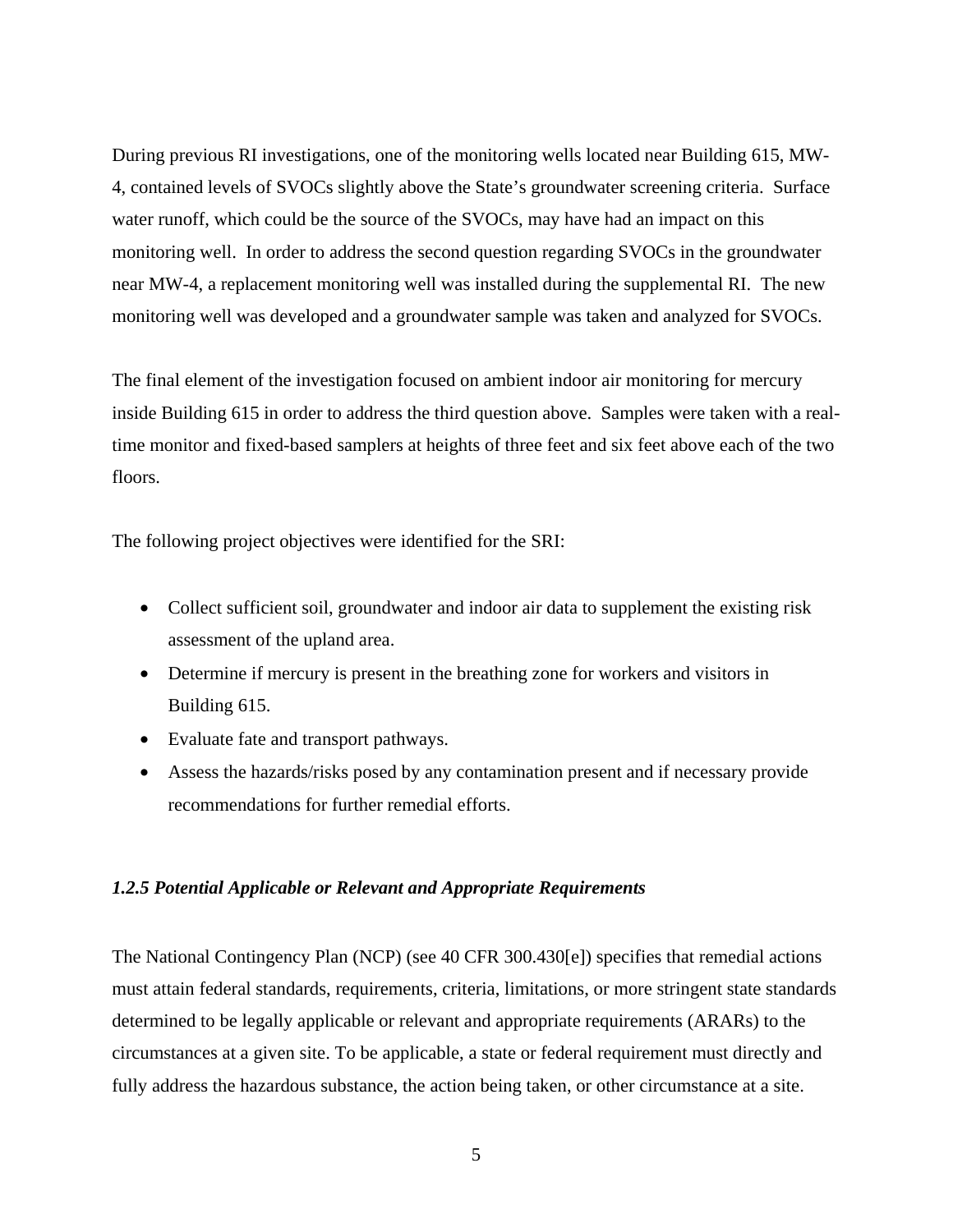ARARs are used in conjunction with risk-based goals to govern response activities and to establish cleanup goals. When ARARs are absent or are not sufficiently protective, USEPA uses data collected from the baseline risk assessment to determine cleanup levels.

Whether or not a requirement is appropriate (in addition, to being relevant) will vary depending on factors such as the duration of the response action, the form or concentration of the chemicals present, the nature of the release, the availability of other standards that more directly match the circumstances at the site, and other factors [Section  $300.400(g)(2)$ ]. In some cases only a portion of the requirement may be relevant and appropriate.

The identification of relevant and appropriate requirements is a two step process; only those requirements that are considered both relevant and appropriate must be addressed at FUDS. Environmental laws and regulations generally fit into three categories: (1) those that pertain to the management of certain chemicals; (2) those that restrict activities at a given location; and (3) those that control specific actions. There are, therefore, three primary types of ARARs.

- **Chemical specific**-ARARs are usually health- or risk-based restrictions on the amount or concentration of a chemical that may be found in or discharged to the environment. Location-specific ARARs prevent damage to unique or sensitive areas, such as floodplains, historic places, wetlands, and fragile ecosystems, and restrict other activities that are potentially harmful because of where they take place.
- **Action-specific** ARARs control remedial activities involving the design or use of certain equipment, or regulate discrete actions. Since remedial or removal actions are not yet being evaluated at this stage of the investigation, the primary focus of this task was to identify chemical specific ARARs.
- **Location-specific** ARARs. Action-specific requirements will be identified at a later date.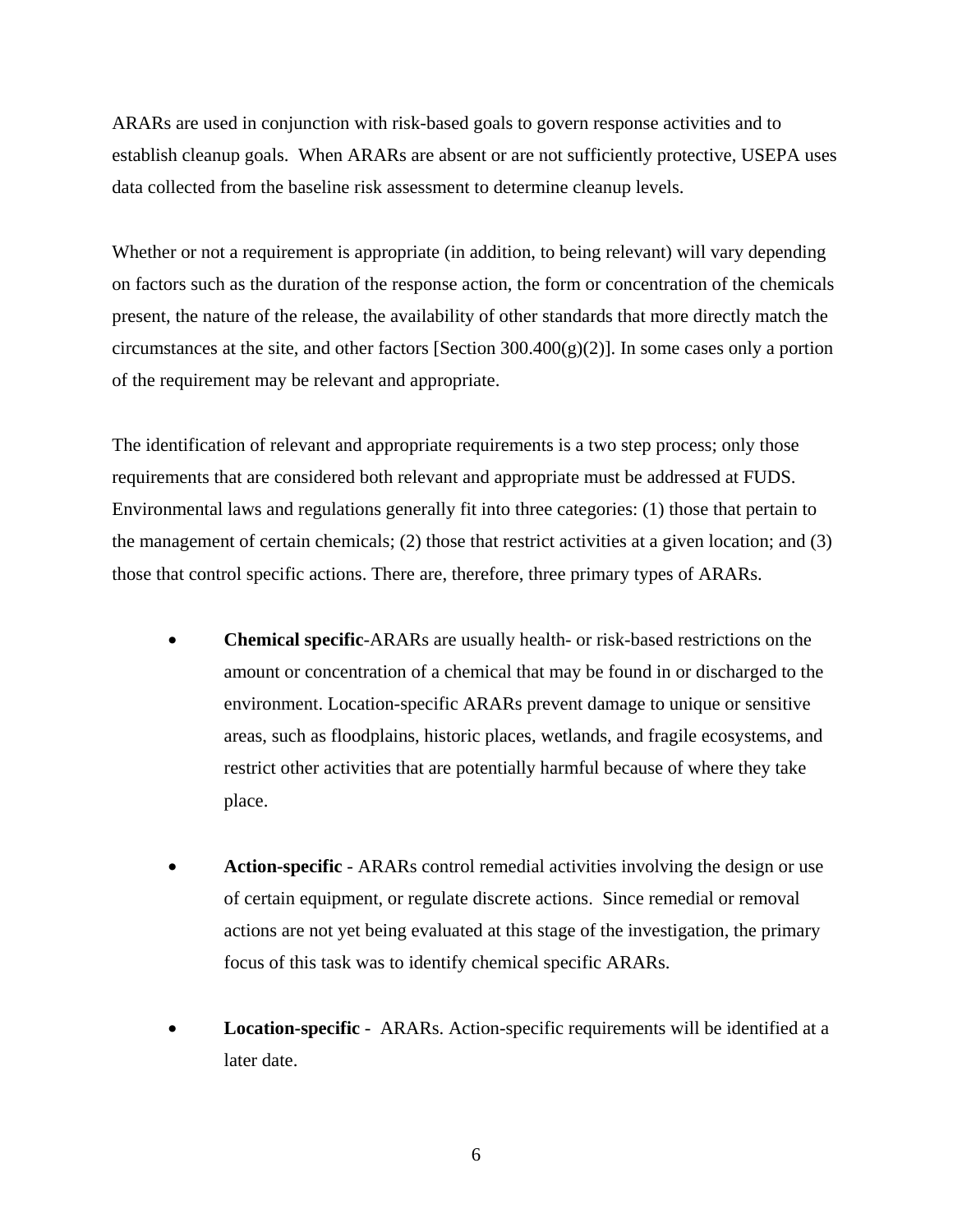The types of legal requirements applying to responses will differ to some extent depending upon whether the activity in question takes place onsite or offsite (the term "onsite" includes not only the contaminated area at the site, but also all areas in close proximity to the contamination necessary for implementation of the response action) .

The potential ARARs for the response activities at the upland area and Bldg 615 have been identified in Table 1.1.

# *1.2.6 To-Be-Considered Guidelines and Other Controls*

A requirement that is not applicable may be relevant and appropriate if it addresses problems or pertains to circumstances similar to those encountered at a site. While legally applicable requirements must be attained, compliance with relevant and appropriate requirements is based on the discretion of the lead agency. The scope and extent of ARARs that may apply to a response action will vary depending on where remedial activities take place. Laws and requirements enforced by agencies other than the USEPA may also be applicable or relevant and appropriate at a site. In other cases, the response may incorporate environmental policies or proposals that are not applicable or relevant and appropriate, but do address site- specific concerns and are called "To-Be-Considered" (TBC) items.

Conditions vary widely from site to site; thus, ARARs alone may not adequately protect human health and the environment. When ARARs are not fully protective, the lead agent may implement other federal or state policies, guidelines, or proposed rules capable of reducing the risks posed by a site. Such policies, guidelines, or proposed rules, (while not legally binding since they have not been promulgated), may be used in conjunction with ARARs to achieve an acceptable levels of risk. TBC items are evaluated along with ARARs as part of the RI/FS conducted for each site to set protective cleanup levels and goals.

The following potential TBC guidelines have been identified for response activities at the upland area and Building 615: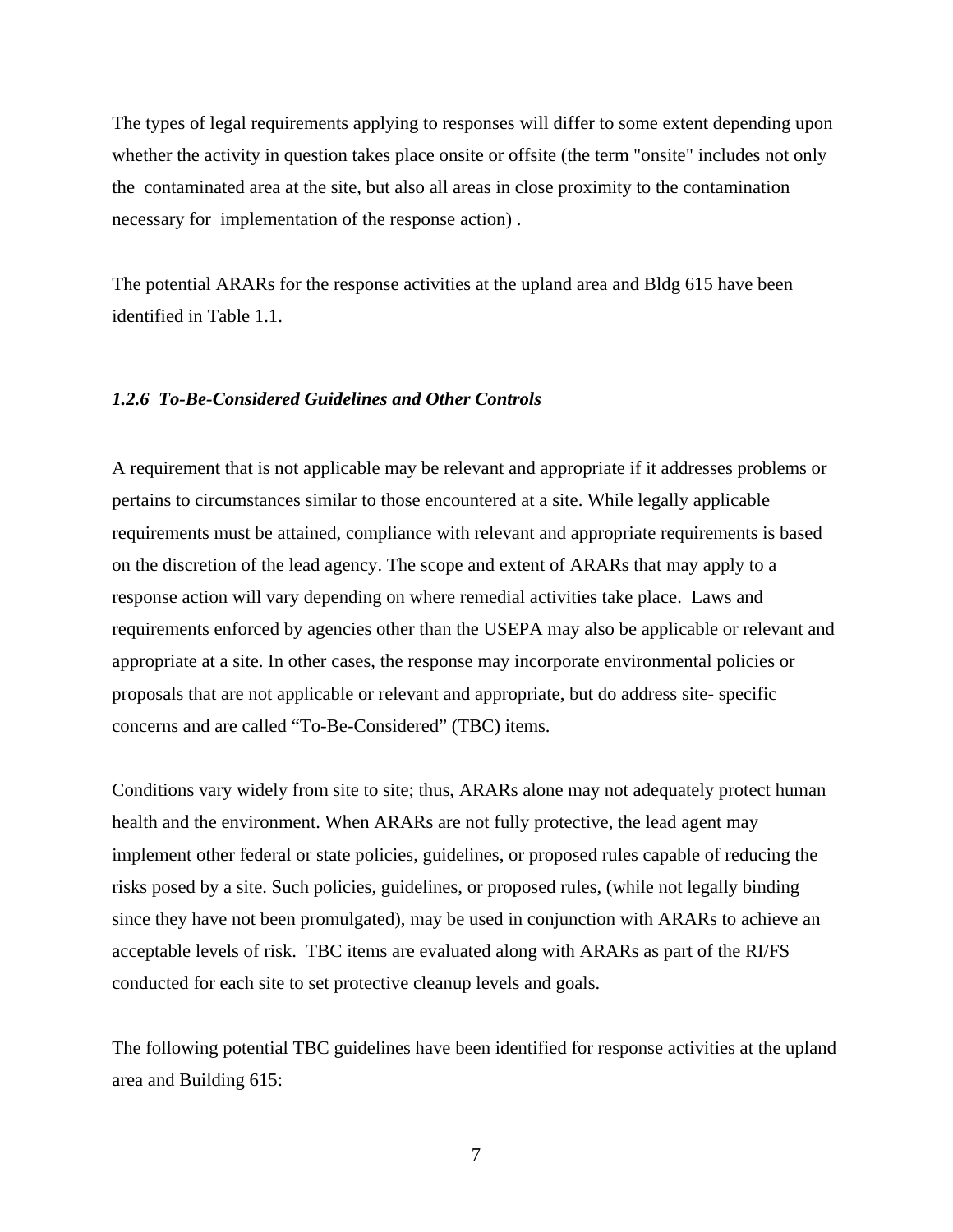- New York State Department of Environmental Conservation. 1998. *Ambient Water Quality Standards and Guidance Values and Groundwater Effluent Limitations*. Division of Water, Technical and Operational Guidance Series (TOGS) No. 111. June.
- New York State Department of Environmental Conservation. 1994. *Determination of Soil Cleanup Objectives and Cleanup Levels*, Technical Assistance Guidance Memorandum (TAGM) HWR-94-4046 (revised).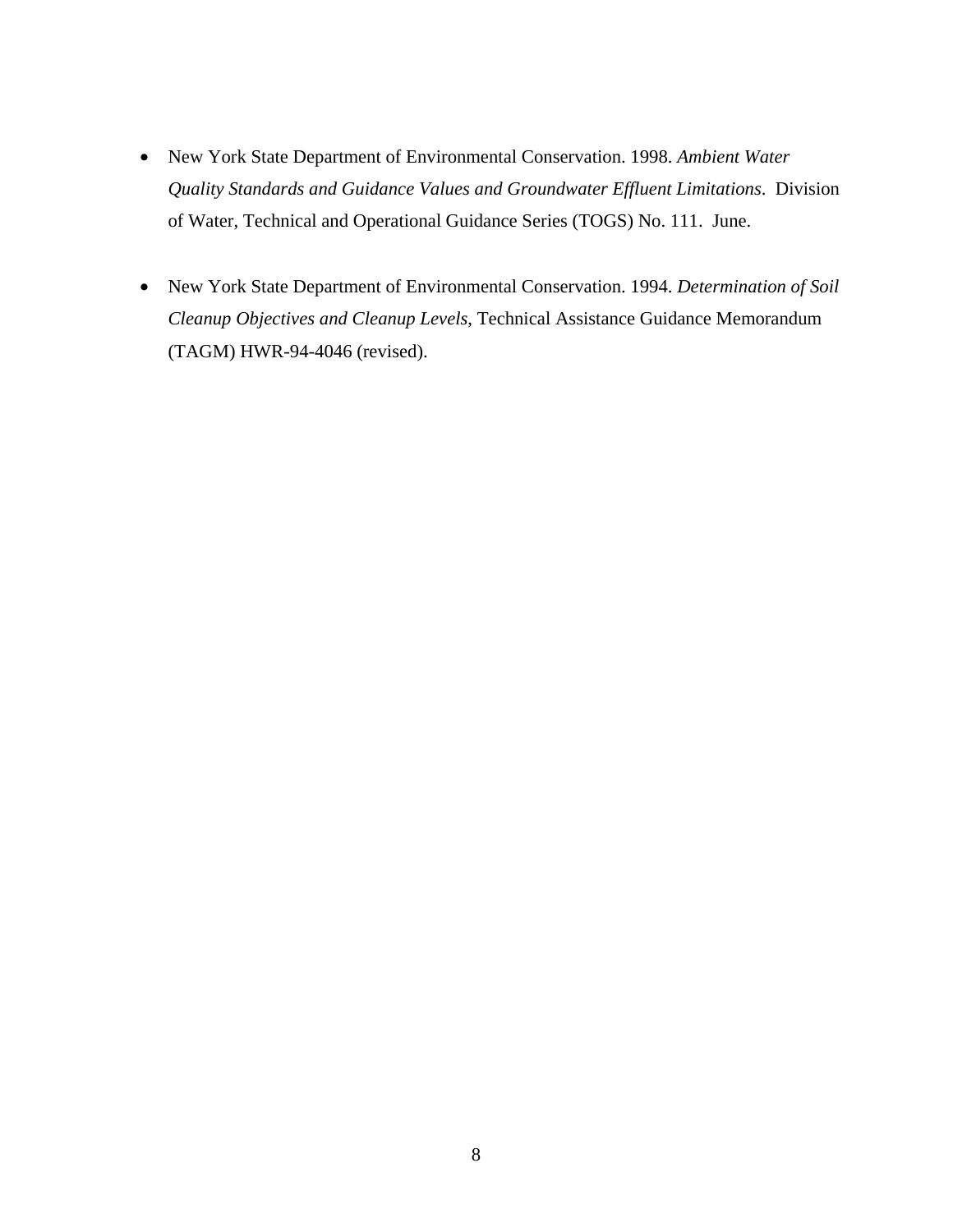## **2.0 FIELD INVESTIGATIONS**

Surface soil samples were collected during the 2004 Supplemental RI field work. A monitoring well (MW), MW-4R, was installed and a groundwater sample collected. Air monitoring for mercury was performed, both real-time with an on-site portable analyzer and with samples collected and analyzed by a laboratory. In addition, two sediment samples were collected from a drainpipe associated with Building 615.

The objective of the field program was to collect 11 soil samples at  $2 - 12$  inches bgs and  $12 - 12$ 24 inches bgs; collect air samples, analyzing for mercury, from Building 615; and collect groundwater samples from MW-4R.

# *2.1 Soil Samples*

On June 21, 2004, 22 soil samples were collected from the 11 locations specified in the NYSDEC's letter of February 6, 2004 (see Appendix J). The samples were collected with threeinch inner diameter split-spoons, using a mobile truck-mounted drill rig equipped with 4.25-inch inner diameter hollow stem augers.

Each of the 11 locations was sampled at  $2 - 12$  inches below ground surface (bgs) and  $12 - 24$ inches bgs. The 22 soil samples were analyzed for Target Compound List (TCL) SVOCs by USEPA SW-846 method 8270C and for Target Analyte List Metals (TAL) metals by USEPA SW-846 methods in the 6000 and 7000 series. The soil locations for the 2004 sampling event were selected based the SVOC concentrations found in the RI Phase 2 sampling. The sample locations are shown in Figure 2-1.

The initial laboratory results of sample Ad2004-SS-11-SH had a wide range of SVOC results between primary, duplicate and quality assurance (QA) sample. Therefore, that location (boring B-11) was resampled on 25 August 2004 at both the  $2 - 12$  inches bgs and  $12 - 24$  inches bgs depths. The samples were analyzed for SVOCs.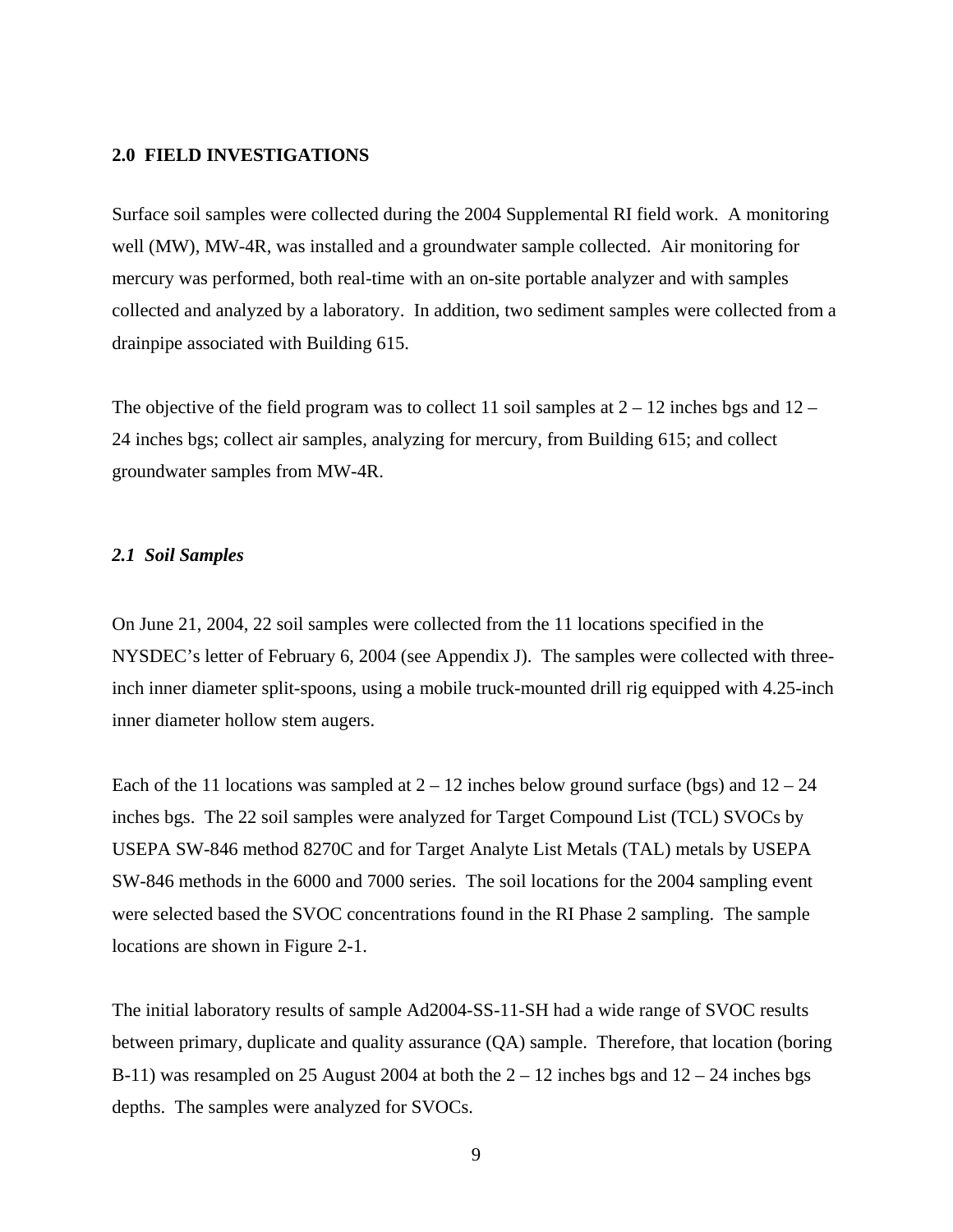### **2.1.1 Soil Samples B-1 through B-9**

Nine soil borings were collected in the upland portion of the Ft. Totten FUDS known as the Other Area. The samples are numbered Ad2004-SS-1-SH through Ad2004-SS-9-SH, for the shallow samples (2 – 12 inches bgs) and Ad2004-SS-1-DP through Ad2004-SS-9-DP for the deep samples  $(12 – 24$  inches bgs). The number of the soil sample corresponds to their boring numbers (B-1 through B-9) in the Figure 2-1.

## **2.1.2 Fill Area Soil Samples 10 and 11**

Two soil borings were excavated in the Fill Area and soil samples collected,  $2 - 12$  inches bgs and 12 – 24 inches bgs. The two soil samples were numbered Ad2004-SS-10-SH and Ad2004- SS-11-SH for the shallow samples and, Ad2004-SS-10-DP and Ad2004-SS-11-DP, for the deep samples. The number of the soil sample corresponds to the boring number (B-10 and B-11) in the Figure 2-1.

#### *2.2 Monitoring Well 4R*

Monitoring well installation was the first field activity. Utility clearances were performed by the field geologist prior to intrusive work being performed at the site. The new monitoring well was installed on July 23, 2004, in the vicinity of the existing monitoring well MW-4, shown in Figure 2-1. The existing well previously exhibited elevated concentrations of SVOCs; however, since the well was flush-mounted in the parking lot and has sustained damage to its casing and seal, it was abandoned in accordance with the Work Plan (USACE 2004). Groundwater is located at a depth of approximately six feet bgs at this location and is down gradient from the upland portion of the site.

The new shallow monitoring well, designated MW-4R, is screened to straddle the water table with 2.5 feet of screen extending above the water table, and 2.5 feet below, for a total of five feet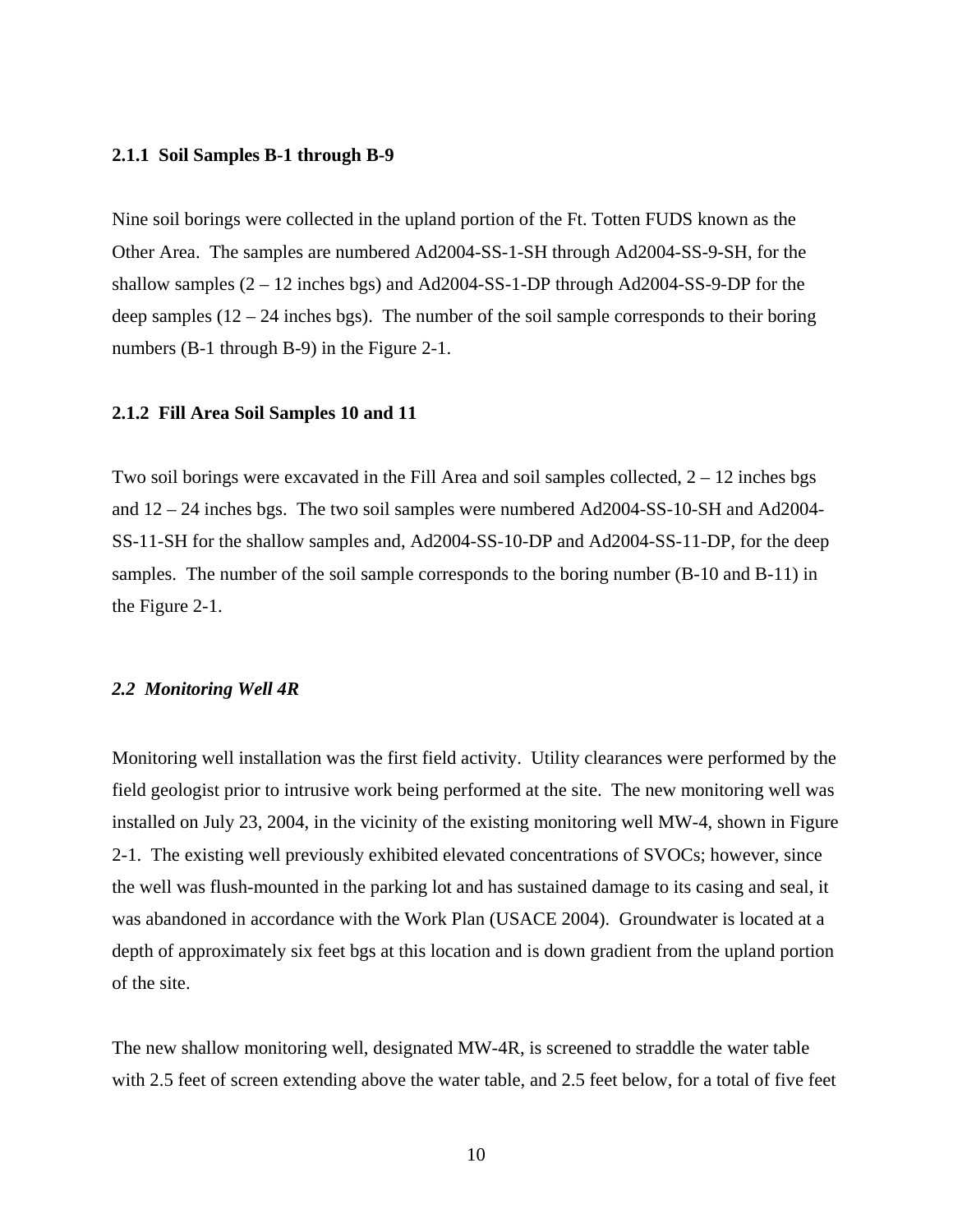of screen. The well has a nominal diameter of 4 inches and is constructed of polyvinyl chloride (PVC) with a continuously wrapped screen. A solid casing extends from the screen to just below the ground surface. The top of the casing is equipped with an easily removable cap. After the new monitoring well (MW-4R) was installed, it was developed on August 1, 2004. A full description of the monitoring well installation and development process is provided in Section 4.5 of the 2004 Work Plan (USACE 2004).

#### **2.2.1 Groundwater Sample from MW-4R**

The new well was sampled in accordance with the monitoring well sampling protocol provided in Section 4.6 of the Work Plan (USACE 2004). It was purged and sampled on August 4, 2004, using low-flow (minimal drawdown) groundwater sampling procedures. At the time of opening the flush mount seal (at road level), water was observed above the inner well cap. This water is assumed to be parking lot run-off. The water inside the well mounting was removed, sampled (Sample No. MW-4R-01-02), and not allowed to enter the well.

Purging of the well proceeded until stabilization of water quality indicator parameters (pH, temperature, specific conductance, dissolved oxygen, oxidation-reduction potential, and turbidity). (Stabilization is established by three consecutive readings in which: pH variation is less than 0.2 units, temperature variation is less than 0.5° C, and all other parameters are less than 10 percent variation.)

The collected groundwater sample (and duplicate and QA sample), was analyzed for TCL SVOCs by EPA SW-846 Method 8270C in GC Ion-Trap Mode.

#### *2.3 Air Monitoring*

At the request of the NYDEC, sampling for mercury in indoor air was conducted in Building 615, the location of a previous removal action (USACE 1998) to address mercury contamination in floor drains. Sampling was conducted with a real time portable analyzer and with fix-based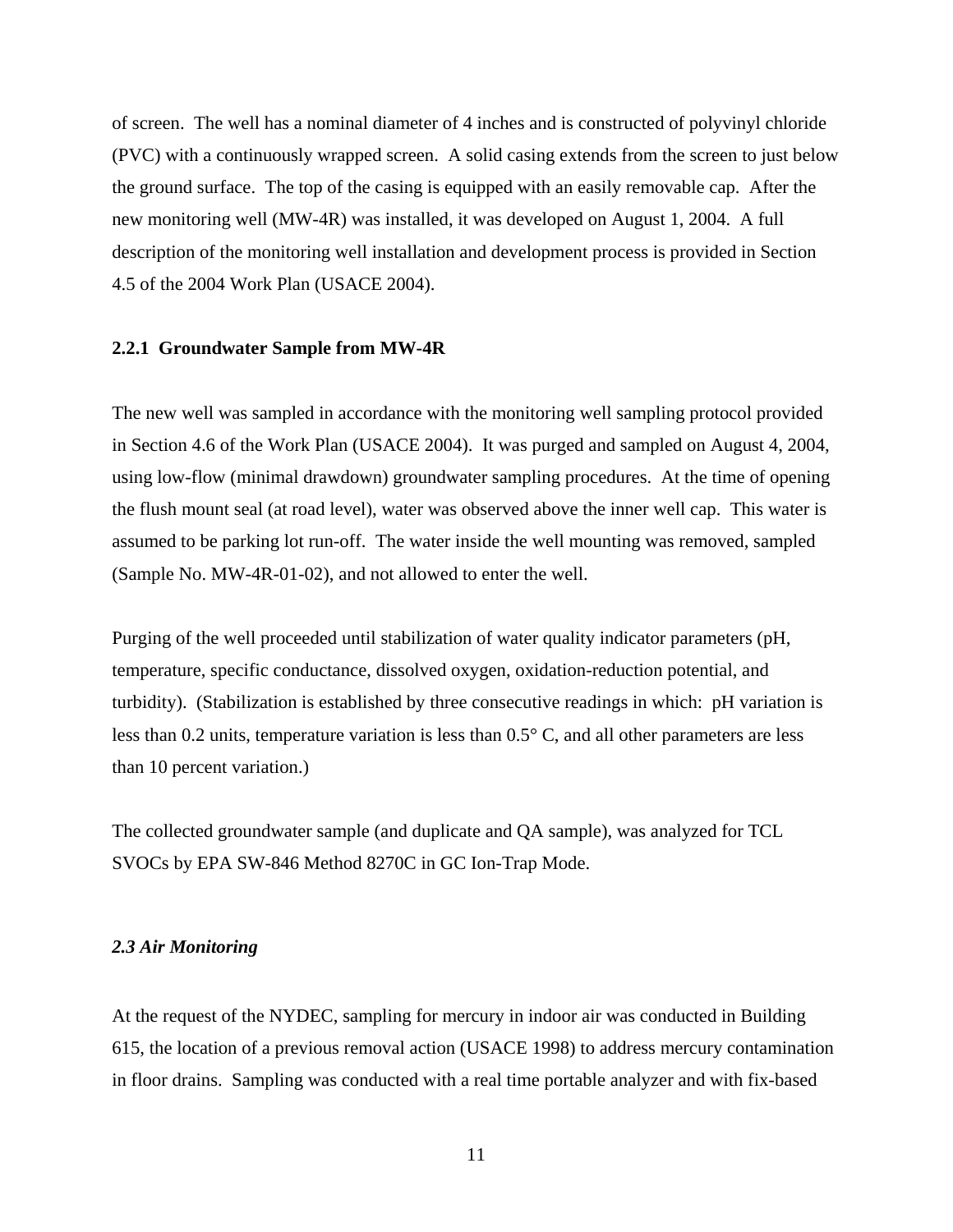sampling apparatus followed by off-site sample analysis.

# **2.3.1 Real-Time Mercury-in-Air Samples**

On June 26, 2004, real-time mercury air samples were obtained from Building 615, using a Ohio Lumex's Zeeman Portable Mercury Vapor Analyzer, model RA-915+. Two pairs of background samples were taken at 3 feet and 6 feet above the ground, outside, near the front door of Building 615. Forty-one sample pairs were taken at 3 feet and 6 feet above the floor, inside Building 615. Four air samples were taken above a floor drain near the photography laboratory at 1-inch, 1 foot, 3 feet, and 6 feet above the floor. The sampling locations for the real-time air monitoring of mercury are shown in Figure 2-2a and 2-2b.

#### **2.3.2 Laboratory Analyzed Mercury-in-Air Samples**

Subsequently, the fixed, laboratory analyzed, mercury air sample collection stations were set up at some of the real-time air monitoring locations. There were ten such sampling locations inside Building 615, each with sampling points 3 feet and 6 feet above the floor. In addition, a pair of background samples was taken at 3 feet and 6 feet above the ground, outside, near the front door of Building 615. Also, a pair of quality control and quality assurance samples was taken from sample location HG-04, at 3 feet and 6 feet above the ground. The air samples were collected using sorbent air sample tubes connected to low-flow vacuum air pumps, over a period of approximately eight hours. A total of 26 air samples (and one field blank) were collected. The sampling locations for the laboratory analyzed mercury sample locations are shown in Figure 2- 3a and 2-3b.

# **2.3.3 Building 615 Drainpipe**

During the site visit to perform the indoor air sampling a floor drain was located outside the photography laboratory, just inside the front door of Building 615. First, a visual inspection showed an upper steel pipe about 1 to 1.5 inches in diameter, which led in the direction of the Building 615 mechanical areas. A close evaluation determined that small, shiny, drops appeared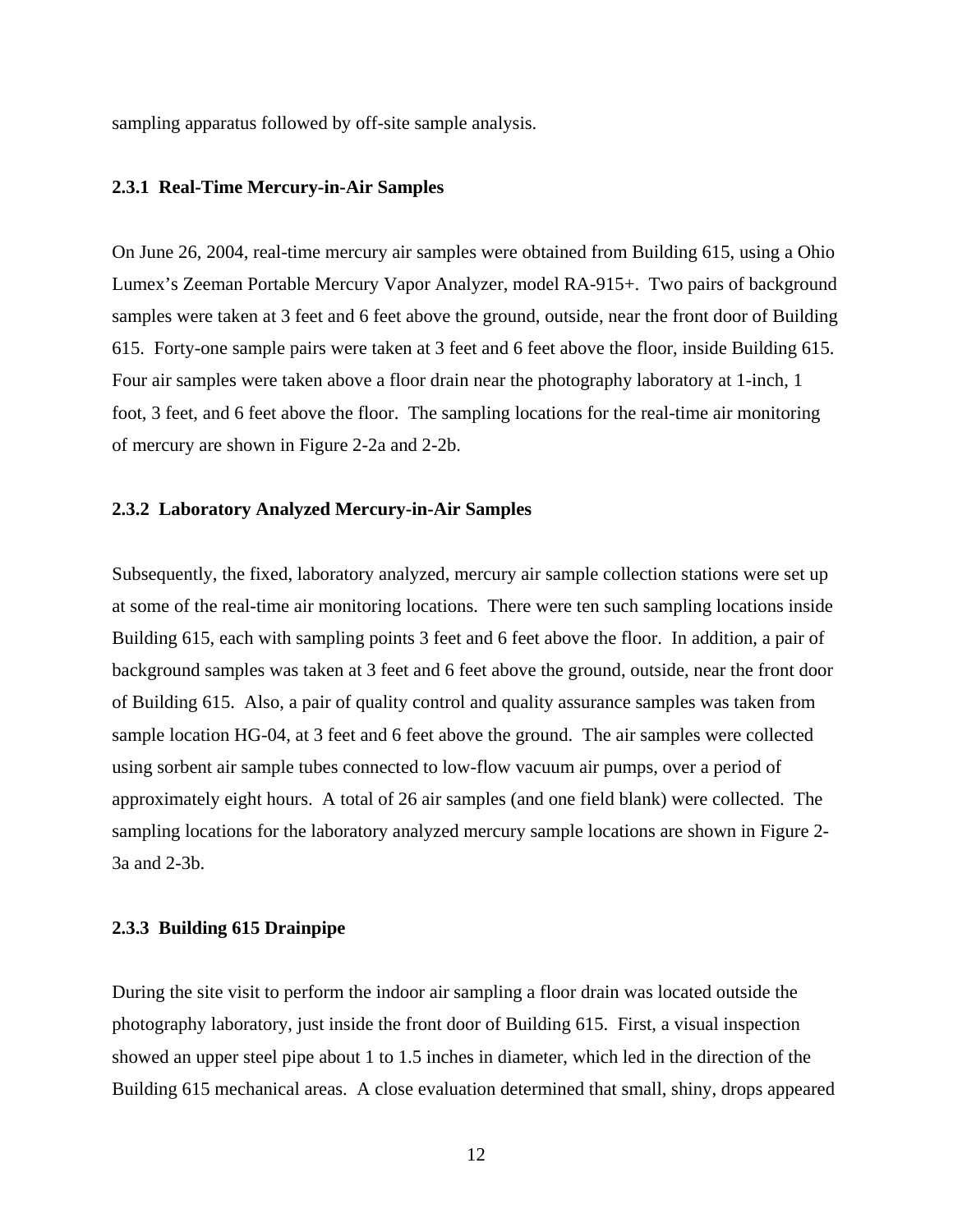to be inside the upper pipe. Below it was a larger diameter pipe which led in an unknown direction (see photograph in Appendix I, Page 12). To gain access to the lower pipe, a portion of the upper pipe had to be cut off. The piece that was removed was placed in a double plastic bag and stored on ice to be shipped to the lab for mercury analysis, as the first sediment sample (on August 4, 2004). An attempt was made to investigate the lower pipe by flushing 8-15 gallons of dyed water down the drain (see Appendix H).

A bore-o-scope and manual plumbers snake was "pushed" through the mud like material in the pipe. Eventually, the pipe ended in a tank or vault or drywell under the parking lot, just outside Building 615's photography lab. The beginning of this vault/drywell was approximately 10 feet outside the photography laboratory and 15 to 20 feet inside the pipe. The second sediment sample was collected at the pipe and vault/drywell junction on August 30, 2004. Figure 2-4 shows the locations of the two drainpipe samples.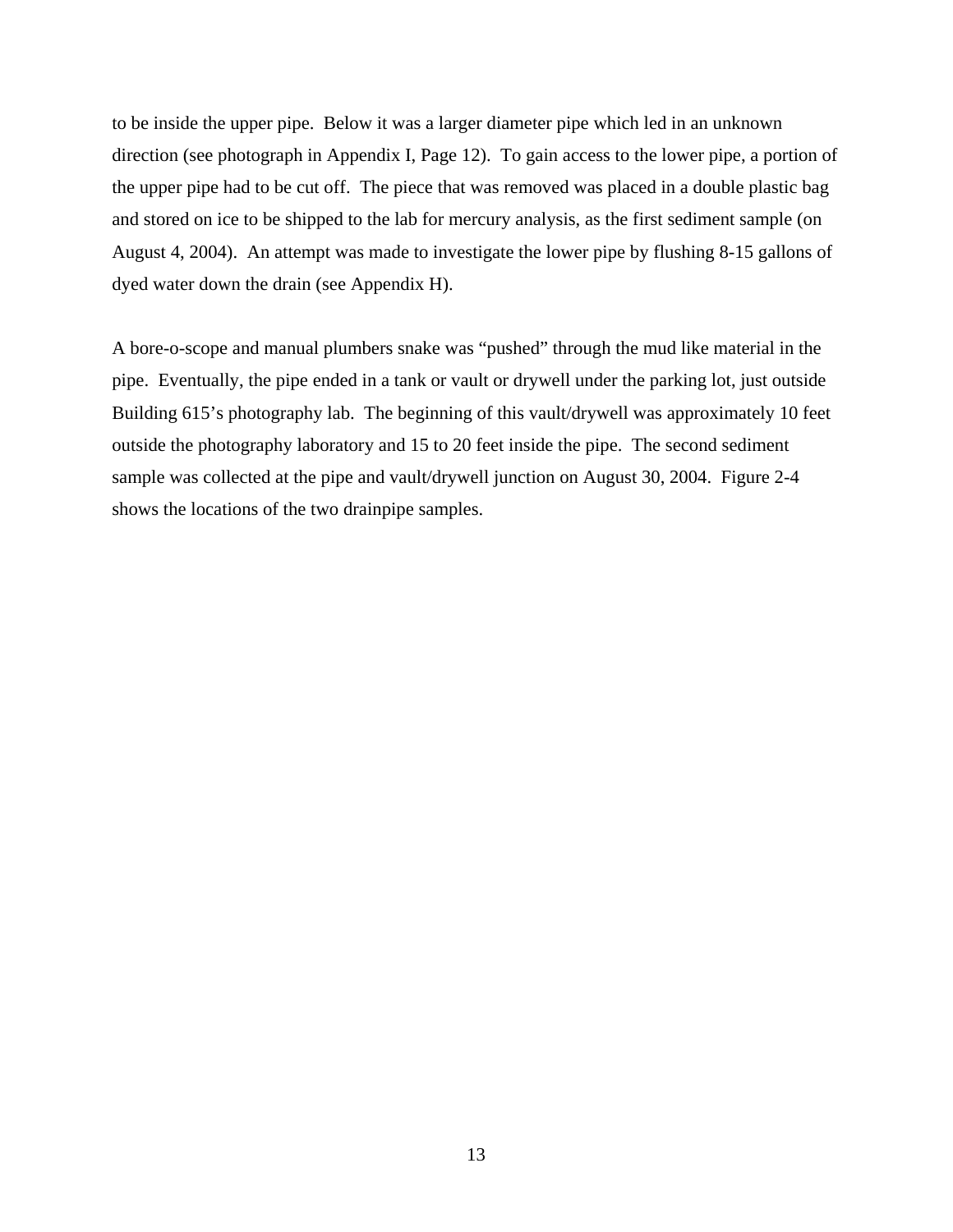# **3.0 SAMPLING RESULTS AND DATA EVALUATION**

All the samples were collected in accordance with the Work Plan (USACE, 2004) and shipped by overnight express to their respective laboratories at the end of the sampling day. A copy of the chain of custody form showing proper turnover to the laboratory was returned to the Project Chemist at the completion of the project. The primary laboratory for the soil and groundwater samples analysis is TriMatrix Laboratories, Inc. Most of the QA samples analysis for the same media was performed by Northeast Analytical laboratory. The exception is that New York State Laboratory analyzed the QA samples from the resampling of soil boring SS-B11 on August 25, 2004. (See Section 3.1, for a fuller explanation.)

Sample chain of custody records show that all the soil and groundwater samples arrived within analysis holding times and in good condition (cool enough and unbroken/not leaking). All but one of the air samples (QA sample HG-04-H), arrived in good condition. The primary laboratory for the air samples analysis was Adirondack Environmental Services and the QA for air samples was performed by Galson Laboratories. A complete review of data quality is provided in Appendix G, the Data Usability Summary Report and the Chemical Quality Assurance Report.

### *3.1 Soil Sampling Results*

The eleven soil borings collected had two samples each (shallow:  $2 - 12$  inches bgs and deep: 12  $-24$  inches bgs). There were also four QC and two QA samples analyzed for metals and four QC and one QA samples analyzed for SVOCs. The results are in Tables 3-1 and 3-2, for SVOCs and metals, respectively. Sampling location SS-B11 was resampled on August 25, 2004 because of the wide range of SVOC values between primary, duplicate and quality assurance (QA) samples at the shallow depth, when the initial samples were analyzed.

Of the four metals identified for further investigation in the draft RI (e.g., arsenic, cadmium, chromium and mercury), arsenic and cadmium were seldom detected above New York TAGM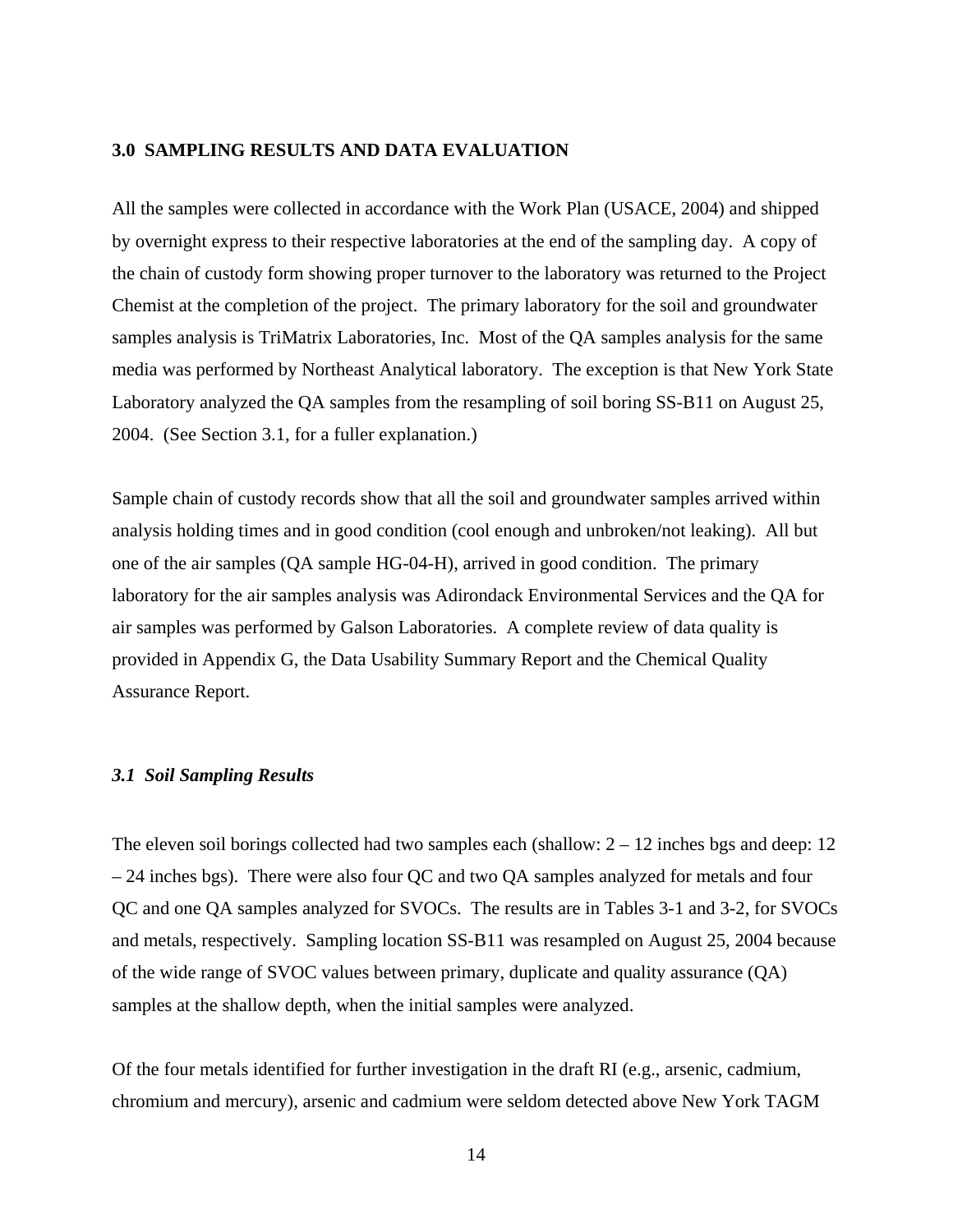levels. Arsenic concentrations ranged from 2.1 mg/kg to 10.0 mg/kg. Cadmium values ranged from 0.047 (J) mg/kg to 2.6 mg/kg. Chromium was present at a concentrations greater than the TAGM value of 10 mg/kg, in every soil boring, ranging from 15.0 mg/kg to 33.5 mg/kg. However the chromium TAGM is "10 mg/kg or soil background", and soil background levels have not been established. There were several detections of mercury above NYSDEC's TAGM of 0.1 mg/kg. Mercury values ranged from 0.0077 (J) mg/kg to 2.7 mg/kg. The significance of the metal and SVOC concentrations that exceeded TAGM values is addressed in the risk assessment.

Many of the metals results have laboratory data qualifiers (e.g., UJ) due to the low concentrations of present in the soil relative to the analytical detection limit. In addition, many of the TAGM concentrations are near the practical quantitation limits of the analytical methods selected. A list of laboratory qualifiers and their definitions is included with the tables for metals and organics.

The only samples that didn't have at least one SVOC present at a concentration that was greater than the TAGM concentration were SS-3-DP, SS-4-DP, SS-5-DP, SS-9-DP, SS-10-DP, and SS-9-SH and its QC duplicate. Many of the SVOC results have laboratory data qualifiers (e.g., UJ) due to the low concentrations of present in the soil relative to the analytical detection limit. In addition, many of the TAGM levels are near the practical quantitation limits of the analytical methods selected. A noticeable observation is that the concentration of SVOCs tended to be lower at the  $12 - 24$  inch bgs interval than in the shallower  $(2 - 12$  inches bgs) samples.

Sampling location SS-B11 was resampled because of the wide range of SVOC concentrations between the primary, duplicate and quality assurance (QA) samples at the shallow depth. Observation of the sample revealed that the soil was laden with coal, coal ash, asphalt, glass, and other debris. Despite the attempt at homogenizing the sample, the previous sample had not been sufficiently homogenized. The confirmation sample, analyzed August 26, 2004, showed similar concentrations of SVOCs in the primary, duplicate, QA and resampled results.

Of the chemicals identified and evaluated in the draft RI report, lead and PAHs were of specific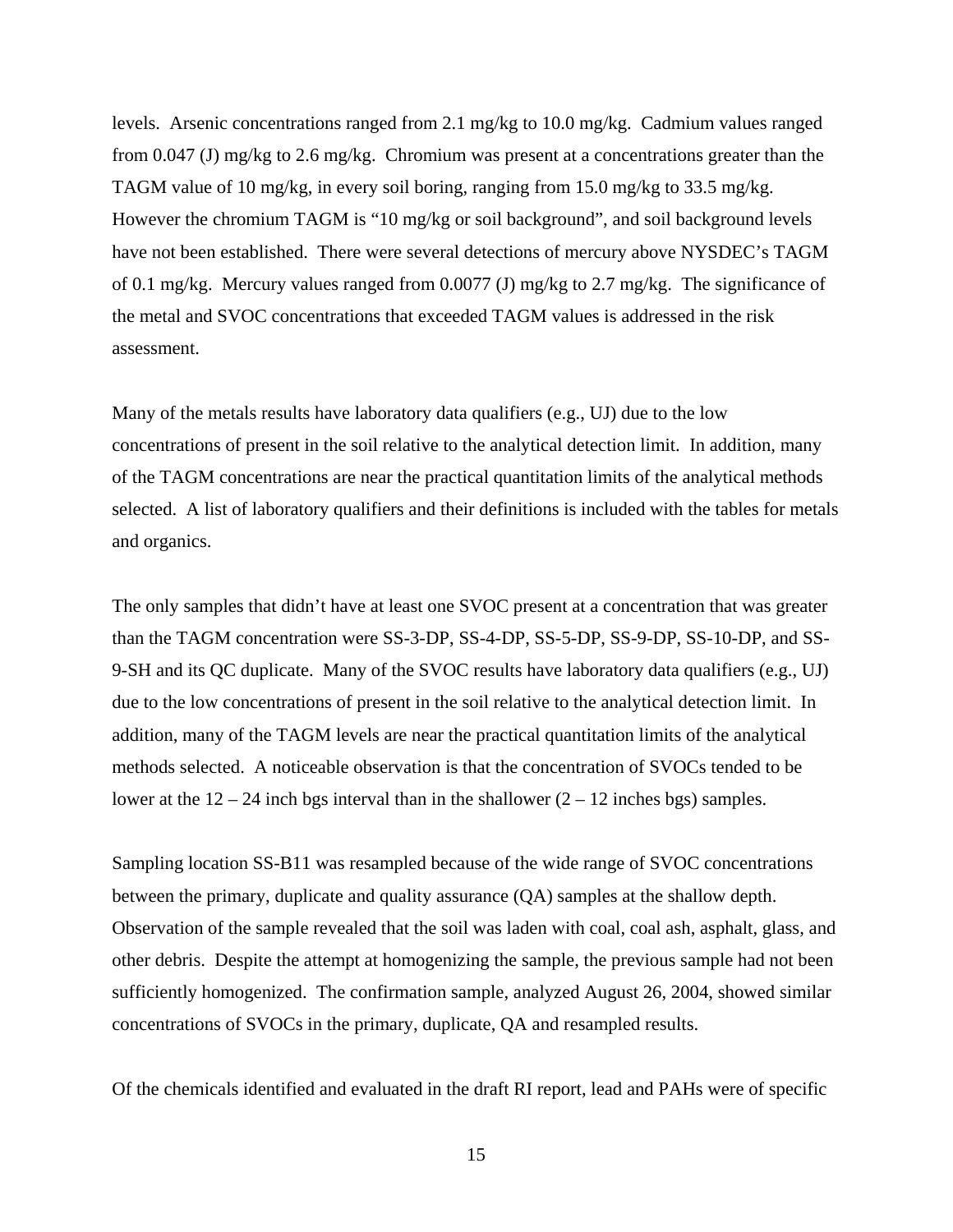concern to the NYDEC and NYDOH. The supplemental sampling results for lead showed a slight increase in the overall lead concentrations and no change in the overall concentrations of PAHs. The initial and supplemental sampling results for lead are shown in Figure 3-1. The initial and supplemental sampling results for total PAHs Figure 3-2.

### *3.2 Groundwater Results*

The groundwater sample was analyzed for SVOCs in accordance with the Work Plan (USACE, 2004) because they had been detected in the previous samplings from MW-4. Figure 3-3 shows the locations of all of the monitoring wells on the FUDS property. The concentrations of SVOCs in the groundwater sample from MW-4R do not exceed the TOGS promulgated value for any compound. However, there were SVOCs in the groundwater from MW-4R which indicates that the source of SVOCs in MW-4 was not only from the parking lot runoff as previously suspected. The source of the SVOCs in the groundwater is unknown but could be from historical fill material used to level the area along the seawall. The salinity of Little Bay is approximately 20 parts per thousand, and potential intrusion of Little Bay surface water into the groundwater near MW-4R may be sufficient to make the groundwater undrinkable. The groundwater results are presented in Table 3-3.

# *3.3 Air Monitoring for Mercury in Building 615*

Real time air monitoring samples from Building 615 range from 0.006  $\mu$ g/m<sup>3</sup> to 0.038  $\mu$ g/m<sup>3</sup>, for the sample 1-inch above the drain in front of the photo laboratory room. The drainpipe sample inside the pipe registered 0.082  $\mu$ g/m<sup>3</sup>. The background air samples had mercury detections of 0.003 μg/m<sup>3</sup> to 0.006 μg/m<sup>3</sup>.

The laboratory air samples did not contain mercury at a concentration greater than the instrument detection limit, thus every sample has a "U" data qualifier. The range of the nondetected results of the laboratory analyzed mercury air samples was from 0.54  $\mu$ g/m<sup>3</sup> to 1.3  $\mu$ g/m<sup>3</sup>. The sample with the highest nondetected mercury concentration, sample HG-10-H (sample 10 at 6 feet above the floor), is above the state screening level of 1.0 ug/m<sup>3</sup>. On sample HG-10-H, the sampling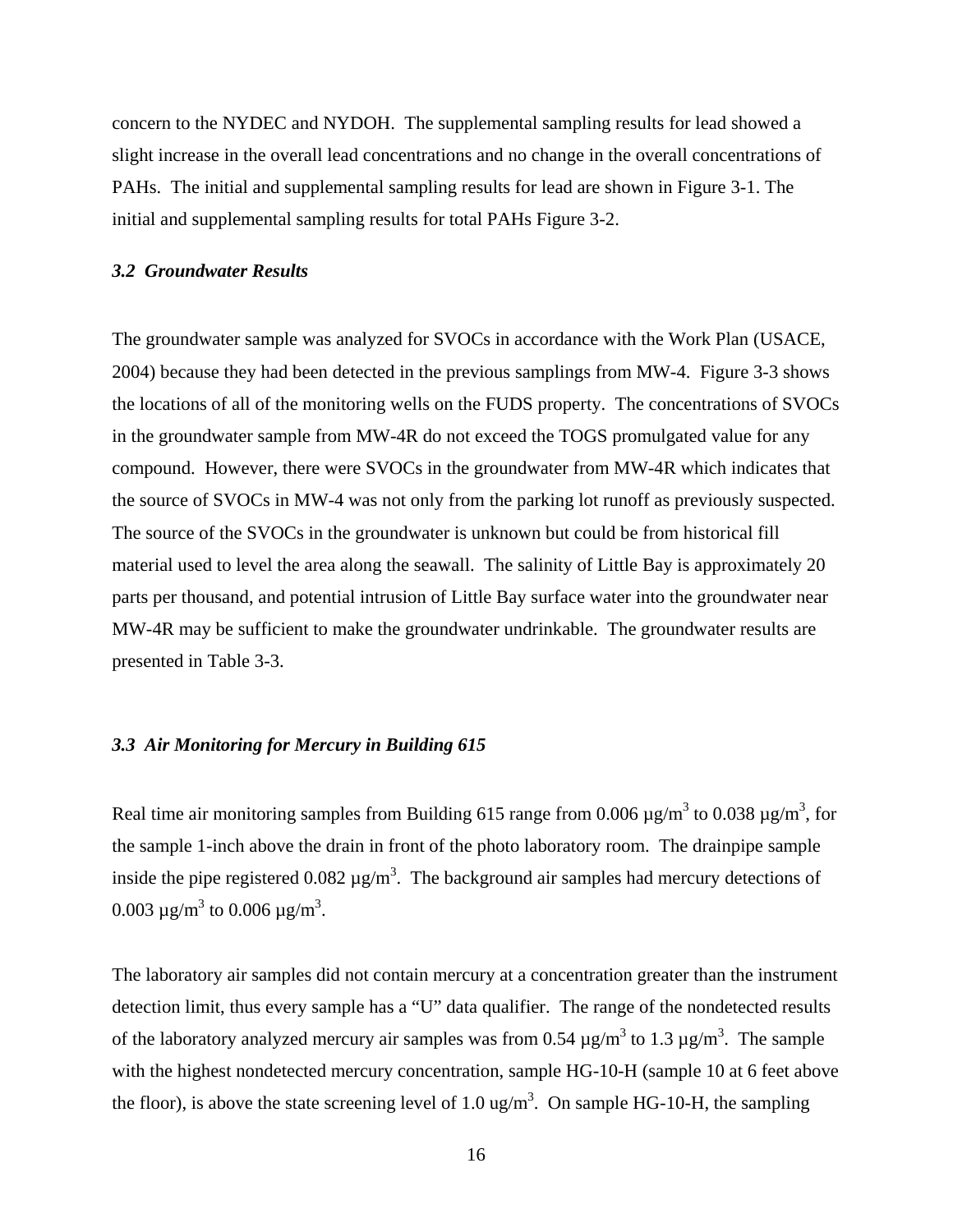pump failed about half way through the sampling period, when only about 19.2 liters of air had been drawn through the absorbent tube. (The standard amount of air to pass through the sorbent tubes is between 40 and 45 liters.) The smaller sampling period and lower sample volume resulted in an elevated detection limit of 1.3  $\mu$ g/m<sup>3</sup>. Sample tube HG-04-H, a laboratory QA sample, was broken before it got to the laboratory. The mercury results are presented in Tables 3-4 and 3-5.

For perspective, the current Occupational Safety and Health Administration (OSHA) permissible exposure limit (PEL) for mercury vapor is 100 ug/m<sup>3</sup> of air as a ceiling limit. (A worker's exposure should never exceed ceiling limits.) The National Institute for Occupational Safety and Health (NIOSH) has established a recommended exposure limit (REL) for mercury vapor of 50 ug/m<sup>3</sup>, as a TWA for up to a 10-hour workday and a 40-hour workweek. The American Conference of Governmental Industrial Hygienists (ACGIH) has assigned mercury vapor a threshold limit value (TLV) of 25 ug/m<sup>3</sup>, as a TWA for a normal 8-hour workday and a 40-hour workweek. ACGIH and NIOSH note that mercury vapor absorption through the skin, mucous membranes and eyes, contributes to overall exposure.

# *3.4 Building 615 Drainpipe, Sludge Mercury Sample Results*

The first drainpipe sludge material sample, collected August 4, 2004, had a mercury concentration of 6.25 mg/kg. The second drainpipe sludge material sample, collected August 30, 2004, had a mercury concentration of 10.0 mg/kg. The results are presented in Table 3-6.

The extent of the lower drain pipe was investigated by flushing 8-15 gallons of dyed water down the drain (see Appendix H). After flushing the dye liquid down the drain, a search of the water side of the seawall did not indicate any outfalls into Little Bay.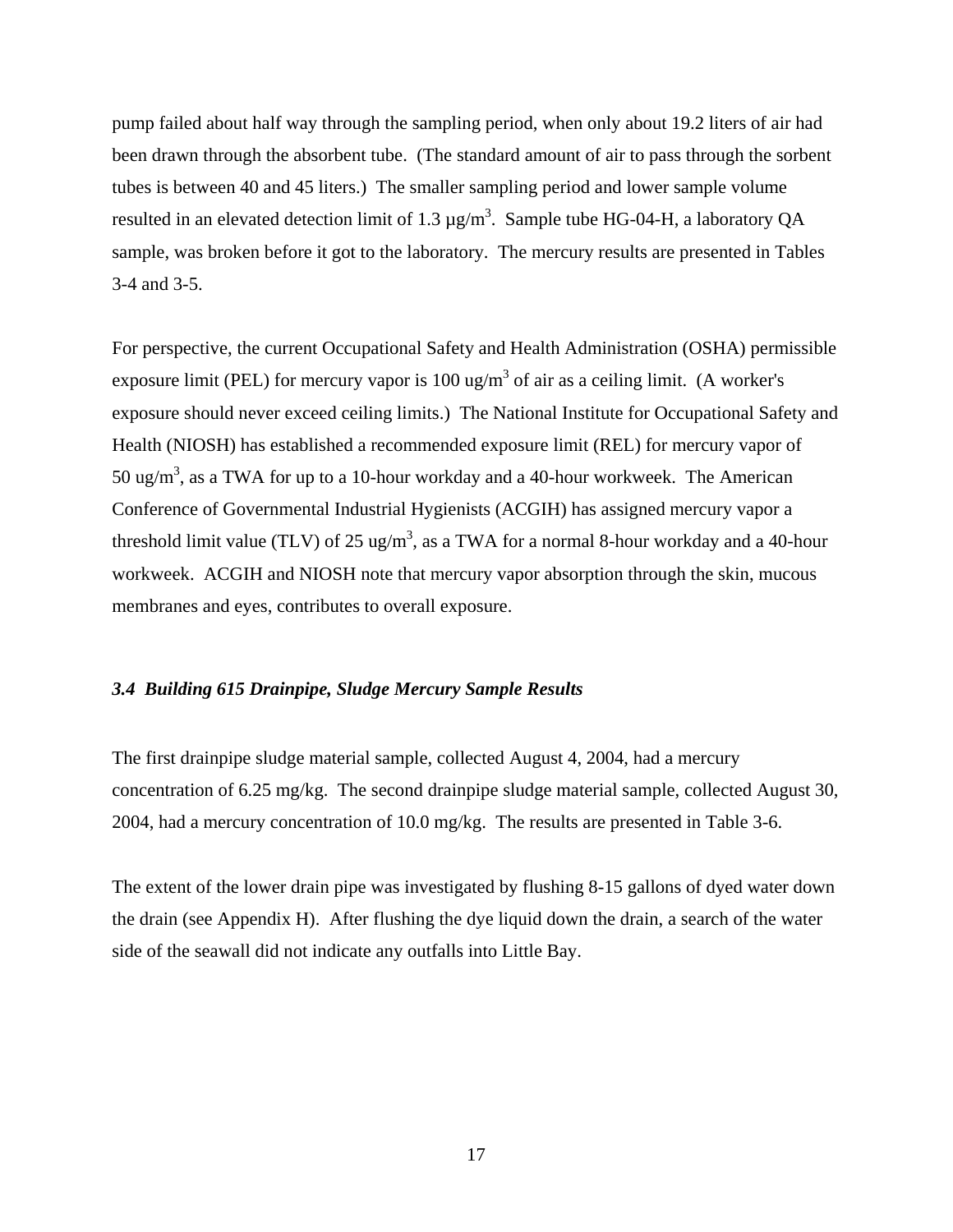# **4.0 HUMAN HEALTH RISK ASSESSMENT FOR UPLAND AREA**

The purpose of this supplemental human health risk assessment (HHRA) was to determine whether there are potential human health risks associated with constituents of potential concern (COPCs) in environmental media in upland areas of the Fort Totten Coast Guard Station. The HHRA for the Coast Guard Station was conducted in accordance with USEPA's *Risk Assessment Guidance for Superfund (RAGS) Part A* (USEPA 1989) and with the USACE guidance document *Risk Assessment Handbook Human Health Evaluation, Volume I: Human Health Evaluation* (USACE 1995), and incorporates data collected in 2004 in addition to the data previously reported in the original RI (USACE 2002). Exposure and toxicity assumptions presented in USACE (2002) have been utilized for this supplemental HHRA.

# *4.1 Introduction*

Data for this evaluation were taken at different sampling periods. Data from the first Site Investigation (SI) have not been included in this risk assessment (USACE 1988). The 1988 SI data were not used because the data were not validated in accordance with USEPA requirements. Data from samples taken in 1998 during Phase 1 and 2000 during Phase 2 were combined and used for this HHRA. Monitoring wells were resampled in April 2002, and these data have been included in this HHRA. Additional surface soil samples were taken in 2004 from what are classified as the Fill Area (2 extra samples) and Other Area (9 extra samples) from 2-12 inches below surface level and 12-24 inches below surface level. Metals and SVOCs were analyzed in these new 2004 soil samples. These data have been incorporated into the existing data for the assessment of risks to human receptors in the Fill and Other Areas. Monitoring well MW-4 had been compromised, therefore the existing well was decommissioned and a replacement developed and sampled. Only SVOCs were analyzed in this replacement well. In addition, realtime and time-integrated measurements of mercury in air were taken in Building 615 using an instrument capable of achieving detection limits lower than a screening value of 1  $\mu$ g/m<sup>3</sup> (NYSDEC 2004). Detailed discussions regarding the sampling events are provided in Chapter 2.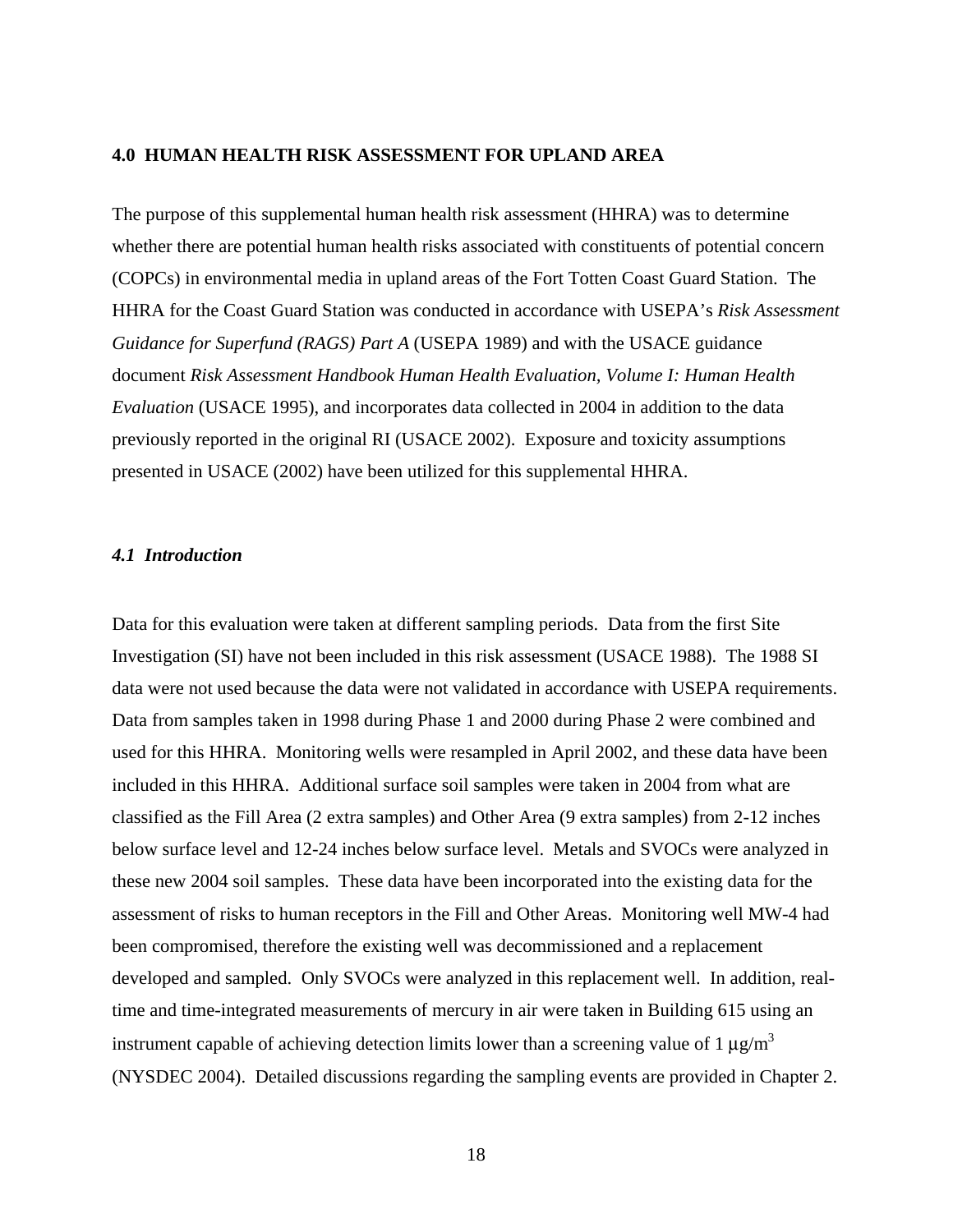Data have been characterized according to the locations associated with these samples. Areas that have been assessed independently for total soil include:

- Fill Area
- Other Area (e.g., all other soil samples)

These areas are shown in Figure 4-1. Risks from groundwater were characterized as one exposure unit across the entire site. The results of the air monitoring of mercury in Building 615 are also addressed separately.

The samples associated with each of these areas which were included in the risk assessment are shown in Table 4-1.

The risk assessment methodology used in this HHRA involves the same a four-step process used in the draft RI report (USACE, 2002): hazard identification, exposure assessment, toxicity assessment, and risk characterization.

# *4.2 Hazard Identification*

A hazard identification was conducted to determine which constituents are of potential concern at the site. Typically in the hazard identification, site-specific data are analyzed and compared to risk-based screening values; however, for this risk assessment no screening was performed, and with the exception of essential nutrients, all chemicals detected in each of the matrix/location areas were carried through the risk assessment.

# **4.2.1 Conceptual Site Model and Identification of Potential Exposure Pathways**

A conceptual site model was developed for the upland areas of the Fort Totten Coast Guard Station to depict the potential pathways of concern at the site and is provided in Figure 4-2 for soil and Figure 4-3 for groundwater.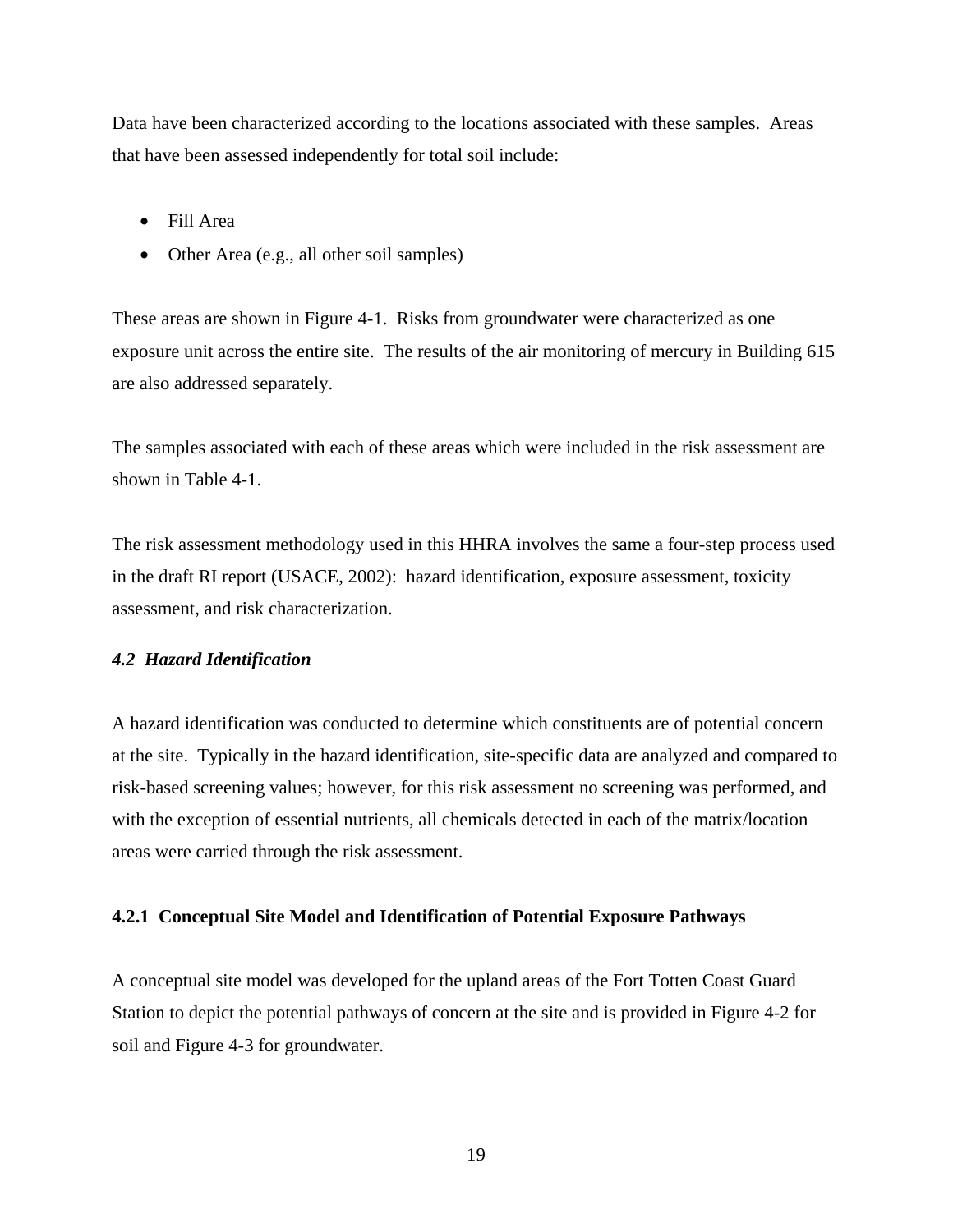Media of concern included total soil (combined surface and subsurface soil) and groundwater as environmental transport media for the release of chemicals present in the upland areas of the Fort Totten Coast Guard Station.

# 4.2.1.2 Exposure Pathways and Receptors of Concern

An exposure pathway describes a mechanism by which a population or individual may be exposed to chemicals present at a site. A completed exposure pathway requires the following four components:

- A source and mechanism of chemical release to the environment;
- An environmental transport medium for the released chemical;
- A point of potential human contact with the contaminated medium; and
- A human exposure route at the point of exposure.

All four components must exist for an exposure pathway to be complete and for exposure to occur. Incomplete exposure pathways do not result in actual human exposure and are not included in the exposure assessment and resulting risk characterization.

The April 1998 final reuse plan (Fort Totten Redevelopment Authority 1998) proposed that the area remain in public ownership with uses as a publicly accessible park. Consequently, one category of the current and future receptors includes recreational adults and children. Children are much more sensitive receptors than adults; therefore, soil risks will be quantified for recreational adolescents (ages 6-15) (Figure 4-2). Adult recreational risks will be qualitatively addressed. Although the expected future land use scenario is recreational, an analysis was conducted to account for un-restricted use (i.e., residential re-use) by examining total soil risks for residential adults and children as well as commercial workers (Figure 4-2). In addition, it is possible that residential adults and children may be exposed to contaminants through the ingestion of homegrown fruits and vegetables. These risks will be quantified, and included in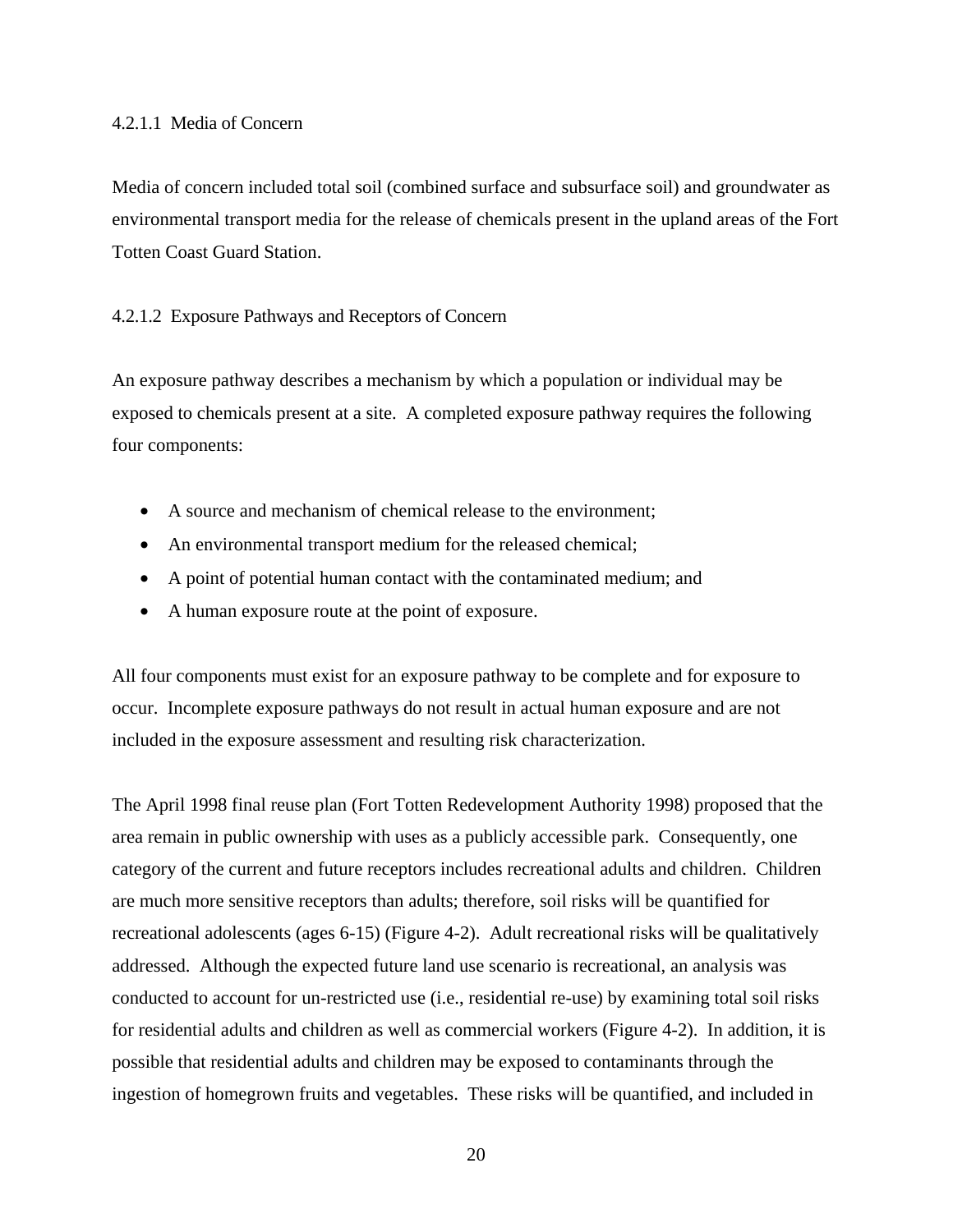the other exposure pathways shown in Figure 4-2. Because it would be necessary to do construction for either of these potential future uses, risks from exposure to total soil for construction workers will be quantified (Figure 4-2). Finally, to be consistent with New York State requirements, risks for groundwater consumption and bathing by residential adults and children will be quantified, even though the groundwater is not presently used (Figure 4-3). It is unlikely that new residences would use the groundwater; rather, they likely would be connected to the public water system. For these reasons, it is unlikely that groundwater will be used by potential future residential adults and children. Because carcinogenic risks are evaluated on a lifetime risk basis, the residential adult and child calculated risks are combined to account for potential lifetime residential exposure to the site.

As a conservative measure, current and future recreational adolescents were evaluated for potential risks associated with incidental ingestion of, dermal contact with, and inhalation of particulates entrained from total soil (surface and subsurface), even though exposure to subsurface soil is not expected for this receptor. The use of total soil as the exposure medium is due to construction activities that may mix existing subsurface soil with surface soil.

Future resident adults and children were evaluated for potential risks associated with incidental ingestion of, dermal contact with, and inhalation of particulates entrained from total soil. Future residential adults and children will also be quantitatively assessed for the consumption of homegrown fruits and vegetables. Assessing residential risks for total soil, which assumes contact with both surface and subsurface soil, is a conservative estimate to ensure that site soil is evaluated for any potential future use.

Future commercial workers were evaluated for incidental ingestion of, dermal contact with, and inhalation of particulates from total soil. Commercial workers typically are not involved in digging scenarios where exposure to subsurface soil would occur; however, assessment of total soil risks represents a conservative estimate of exposure. As with residents, total soil was used as the exposure medium as a conservative measure to account for potential mixing of subsurface with surface soil as a result of construction activities.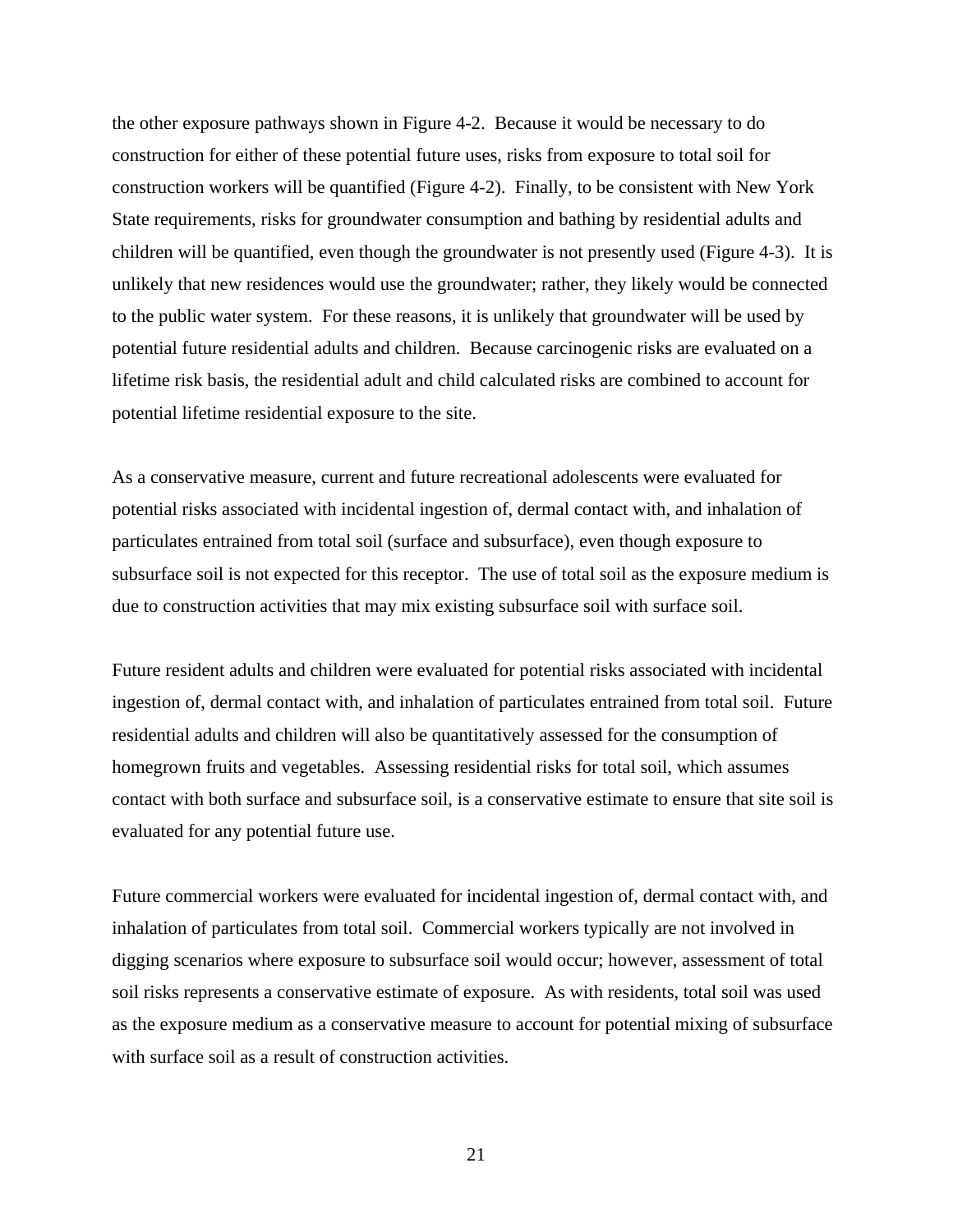Future construction workers are evaluated for incidental ingestion of, dermal contact with, and inhalation of particulates from total soil during excavation activities. It was assumed that construction workers would contact both surface and subsurface soil; therefore, exposure to total soil is evaluated.

The aquifer under the Ft. Totten FUDS is not currently used as a water source. The salinity of Little Bay is approximately 20 parts per thousand, and potential intrusion of Little Bay surface water into the groundwater may be sufficient to make the groundwater undrinkable. However, future residential use of groundwater at the site was evaluated as a conservative measure. Future residential adult and child exposures to groundwater via tap water through ingestion and dermal pathways were assessed. Inhalation is a probable pathway of concern for groundwater when there are VOCs of concern in groundwater. Because VOCs were detected in groundwater, inhalation of volatile constituents while showering was assessed for the adult resident via shower model by Foster and Chrostowski (1987). It was assumed that children (up to age 6) would be bathing, and volatile inhalation is not a significant pathway of volatiles for this receptor.

# **4.2.2 COPCs Selected**

Under most circumstances, analytes detected in media of concern such as soil or groundwater are screened using risk-based toxicity values; however, for this HHRA, if metals or chemicals were detected in a medium, they were considered to be COPCs, and risks were quantified for them. The exception to this is that risks for essential nutrients (calcium, iron, magnesium, potassium, and sodium) have not been quantified due to their inherent importance for human health and their relatively low toxicity.

Analytes detected in total soil from the Fill Area are summarized in Table 4-2. Once the five essential nutrients were removed, 18 metals were detected and require quantitative risk assessment in this area. In addition, 17 PAHs, 4 SVOCs, and 7 VOCs were detected and will be quantitatively assessed. Similarly, 18 metals, 17 PAHs, 8 SVOCs, and 7 VOCs will require quantitative risk characterization in the Other Area (Table 4-3).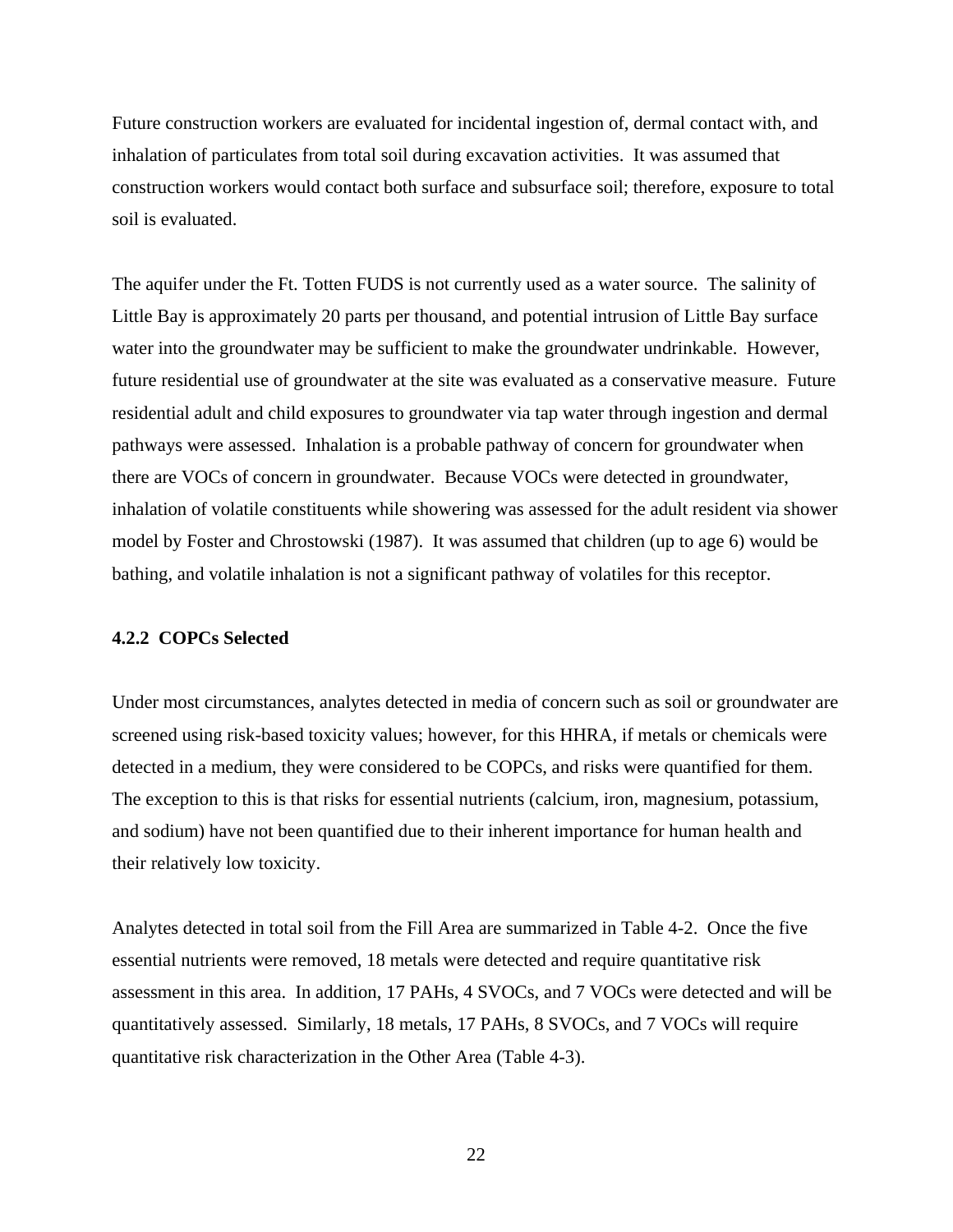Mercury was never detected in Buiding 615 indoor air at the concentration greater than the detection limit. For all but one sample the detection limits were below the screening value of 1  $\mu$ g/m<sup>3</sup>. The pump failed approximately half way through the normal sampling time for Sample AD2004-AIR-HG-10-H resulting in a detection limit of 1.3  $\mu$ g/m<sup>3</sup>. However, in accordance with USEPA risk assessment guidance (USEPA 1989), when a chemical is not detected to use ½ of the detection limit as a surrogate concentration. In that situation, this sample also resulted in a mercury concentration below the 1  $\mu$ g/m<sup>3</sup>. Consequently, risks from the inhalation of mercury in Building 615 have not been quantified.

Finally 18 nonessential metals, 15 PAHs, 7 SVOCs, 1 pesticide and 13 VOCs were detected at least once in groundwater (Table 4-4) and will be quantitatively assessed for risk to residential adults and children.

# *4.3 Exposure Assessment*

An exposure assessment is conducted to estimate the magnitude of potential human exposures to COPCs in site media. Typically in exposure assessment, average and reasonable maximum estimates (RME) of potential exposure are developed in accordance with USEPA guidance for both current and potential future land-use assumptions. However, average exposure estimates are rarely utilized for HHRA, and consequently only RME risks are presented in this risk assessment. Conducting an exposure assessment involves analyzing releases of COPCs; identifying all potential pathways of exposure; estimating RME exposure point concentrations for specific pathways, based both on environmental monitoring data and predictive chemical modeling results; and estimating potential chronic daily intakes for specific pathways. The results of this assessment are pathway-specific estimates of potential intakes for current and future exposures to individual chemicals of potential concern.

# **4.3.1 Quantification of Potential Exposures**

The first step of the exposure assessment is to quantify potential exposure concentrations. This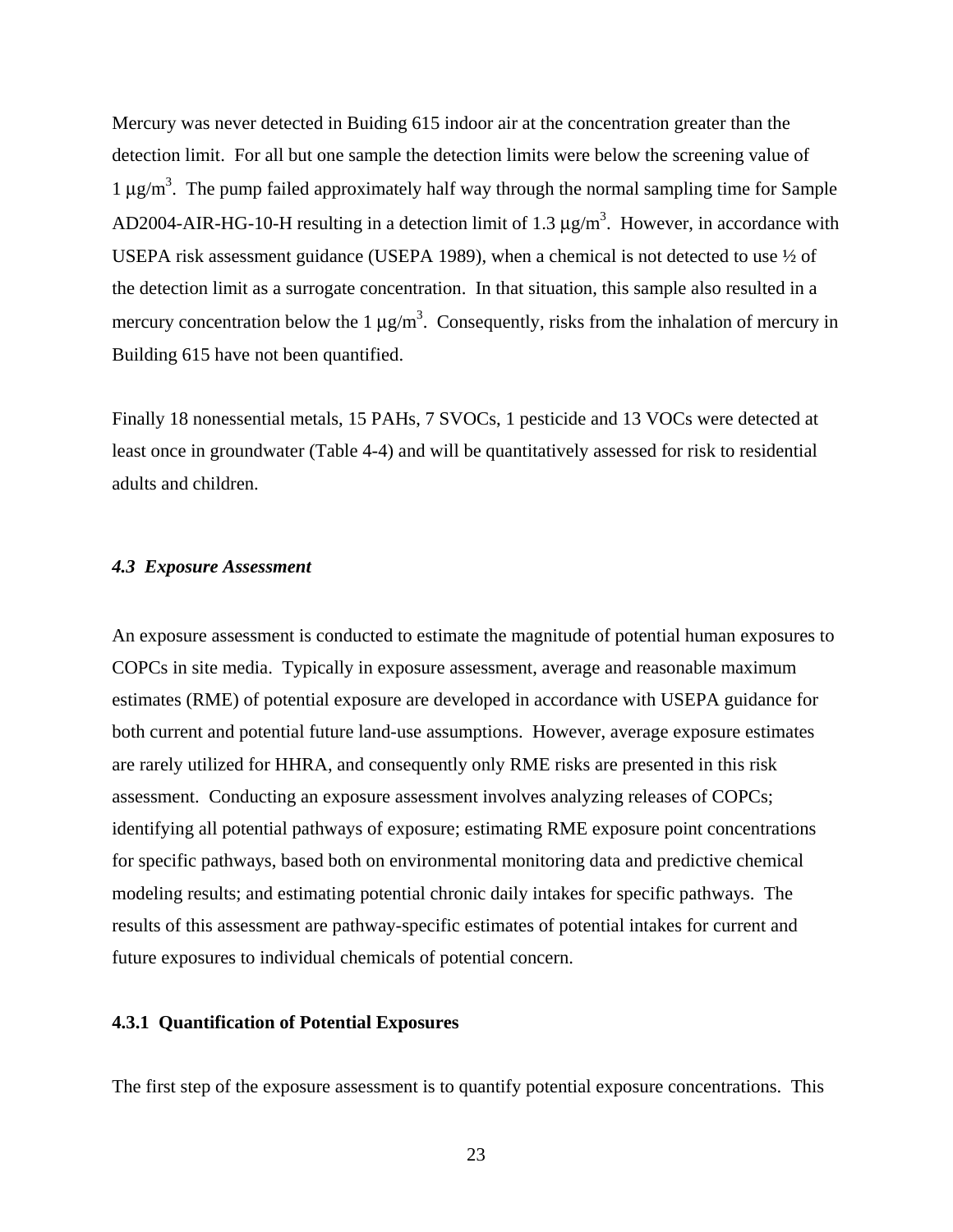involves the evaluation of site data and the quantification of exposure concentrations for RME exposure scenarios.

# 4.3.1.1 Data Quality Evaluation

Inclusion or exclusion of data on the basis of analytical qualifiers was performed in accordance with USEPA guidance (USEPA 1989). Highlights related to the HHRA are presented here:

- Analytical results bearing the U qualifier (indicating that the analyte was not detected at the given sample quantitation level) were retained in the data set and considered nondetects. Where warranted for statistical purposes, each COPC was assigned a numerical value of one-half of the reported detection limit.
- Analytical results rejected were assigned an R qualifier and were not included in the risk assessment.
- Analytical results bearing the J qualifier [indicating that the reported value was estimated because the analyte was detected at a concentration below the sample quantitation limit (SQL) or for other reasons] were retained at the reported concentration.
- Analytical results showing any other qualifiers  $(B, N, *, P, D, E)$ -see Tables 4-2 through 4-4) were retained at the reported concentration.
- Concentrations from duplicate samples were averaged to determine the appropriate concentration for that specific sample.
- Common laboratory contaminants, including acetone, 2-butanone, methylene chloride, chloroform, toluene, phthalate esters, and uncommon laboratory contaminants were considered to be COPCs unless it was evident that their presence was not related to sitespecific activities but were due to laboratory contamination.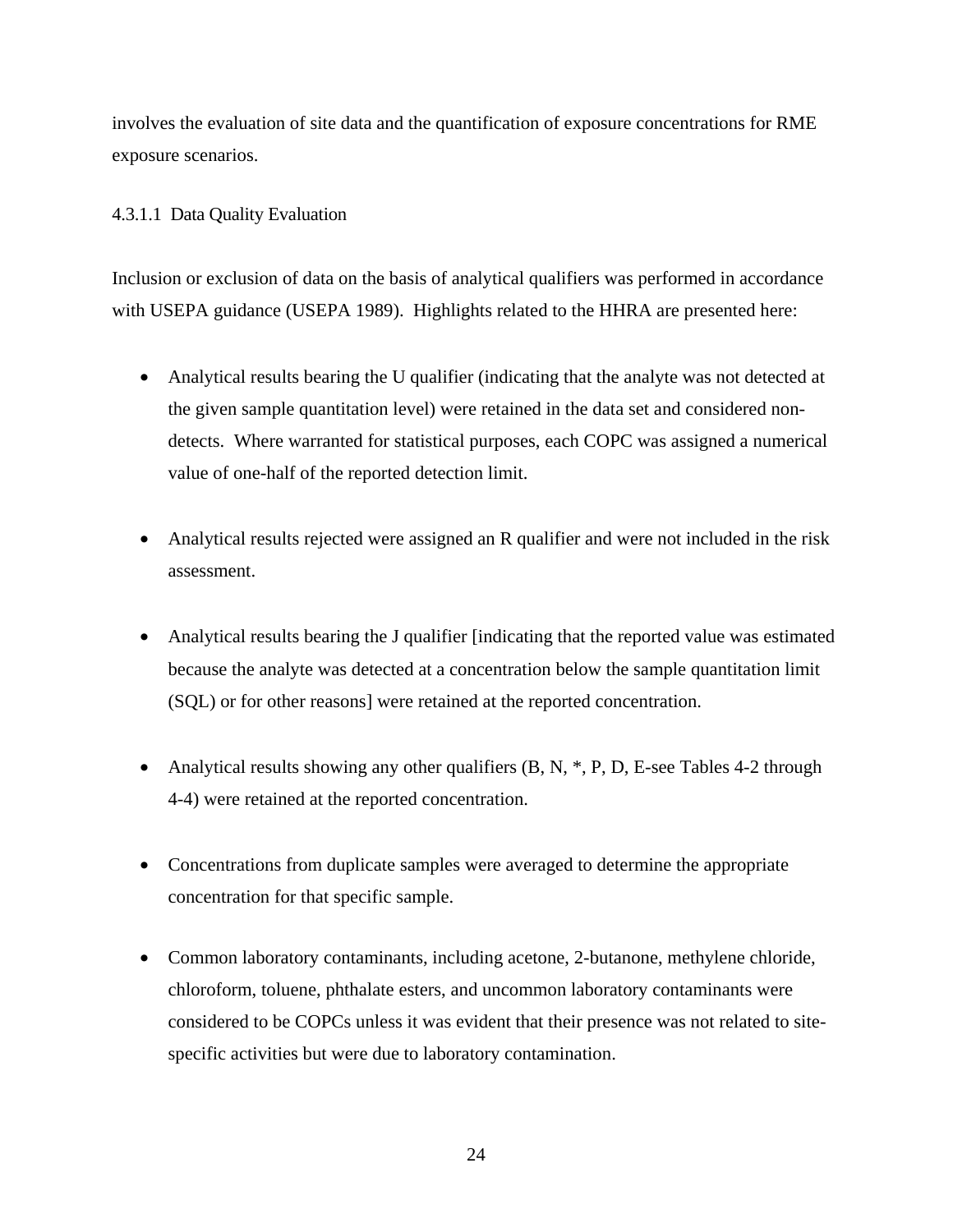## 4.3.1.2 Estimation of RME Concentrations

To assess human health risks, a statistical analysis of the COPC concentrations in each medium was performed. The methods used to analyze the data for each of these media are described below.

Total soil and groundwater are potential site media of concern. For total soil and groundwater, reported concentrations were used to calculate the 95 upper confidence limit of the mean (95 UCLM) for COPCs in each medium (USEPA 1992b). Exposure point concentrations (EPCs) in site media were estimated as the 95 UCLM values for purposes of estimating the RME. In cases where the 95 UCLM values exceeded the maximum detected concentration, the maximum detected concentration was used.

The first step in estimation of EPC was to determine whether medium-specific environmental data for a COPC were normally or log-normally distributed. This was accomplished with the Shapiro-Wilks W-test for distribution (Gilbert 1987). The distribution was determined by comparison of the calculated W-statistic with critical W-statistic values. If the distribution fit neither normal or log-normal, a standard bootstrap method was used to estimate the 95 UCLM. Analysis using the standard bootstrap method is further discussed below.

If the statistical test supported the assumption that the data set for a COPC was normally distributed the following steps were undertaken to calculate 95 UCLM (USEPA 1992a): (1) calculate the arithmetic mean of the untransformed data; (2) calculate standard deviation of the untransformed data; (3) determine the one-tailed t-statistic (Gilbert 1987); and (4) calculate 95 UCLM.

For a log-normally distributed COPC, the following steps were performed to calculate 95 UCLM. Because transformation is a necessary step in calculating the UCLM for a log-normal distribution, the data were transformed by using the natural logarithm function (i.e., calculate ln(x), where x is the value from the data set). After transforming the data, 95 UCLM for the data set was found by calculating the arithmetic mean of the transformed data; calculating standard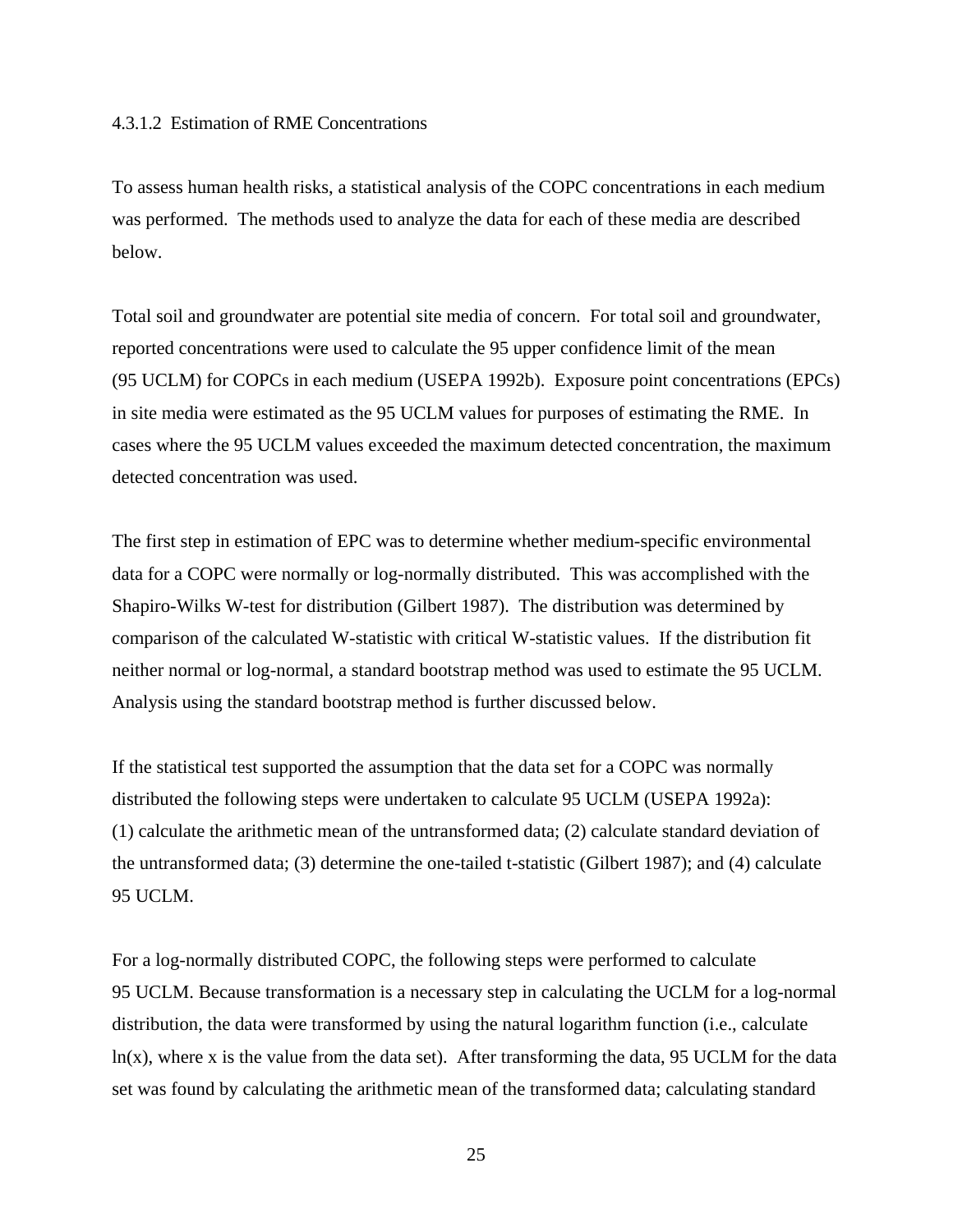deviation of the transformed data; determining H-statistic (Gilbert 1987); and calculating 95 UCLM.

For cases where the distribution of analyte concentrations deviated strongly from both normal and log-normal distributions, the 95 UCLM was determined using standard bootstrap estimation. The bootstrap approach (Efron 1981) was used to estimate the standard error of a sample statistic,  $\hat{\theta}$ , without making any assumptions of how the original data are distributed. The following is a brief description of how the standard bootstrap procedure is used to estimate the upper confidence limit (UCL) of a sample statistic (Singh et al. 1997).

- Step 1. From the original sample  $X_n = (X_1, X_2, ..., X_n)$ ; where the deviates  $X_i$  are independently and identically distributed, draw a sample of *n* observations with replacement such that each observation has the same probability of being drawn ( *n*  $=\frac{1}{2}$ . The new data set is called the bootstrap sample, and is typically denoted as  $X_n^* = (X_1^*, X_2^*, \ldots, X_n^*)$ .
- Step 2. Compute the sample statistic,  $\hat{\theta}^*$ , of interest (in this case the sample mean  $\overline{X}$ ) from  $X^*_{\bm{n}}$ .
- Step 3. The procedures in Steps 1 and 2 are repeated 2,000 times generating 2,000 bootstrap estimates of the sample statistic. The general bootstrap estimate is the arithmetic mean of the 2,000 estimates,  $\overline{\theta}_B = \frac{1}{2000} \sum_{i=1}$ = 2000 1  $\hat{j}^*_i$ 2000 1  $\overline{\theta}_B = \frac{1}{2000} \sum_{i=1}^{8} \hat{\theta}_i^*$ . The bootstrapped standard error of  $\hat{\theta}$ , denoted by  $\hat{\sigma}_B$ , is given by

$$
\hat{\sigma}_B = \sqrt{\frac{1}{2000 - 1} \sum_{i=1}^{2000} (\hat{\theta}_i - \overline{\theta}_B)^2}.
$$

Step 4. Finally, the (1-p)100% confidence limits of  $\hat{\theta}$  are given by

$$
\hat{\theta} \pm z_p \hat{\sigma}_B.
$$

where  $z_p$  is the  $p^{th}$  quantile of the standard normal distribution.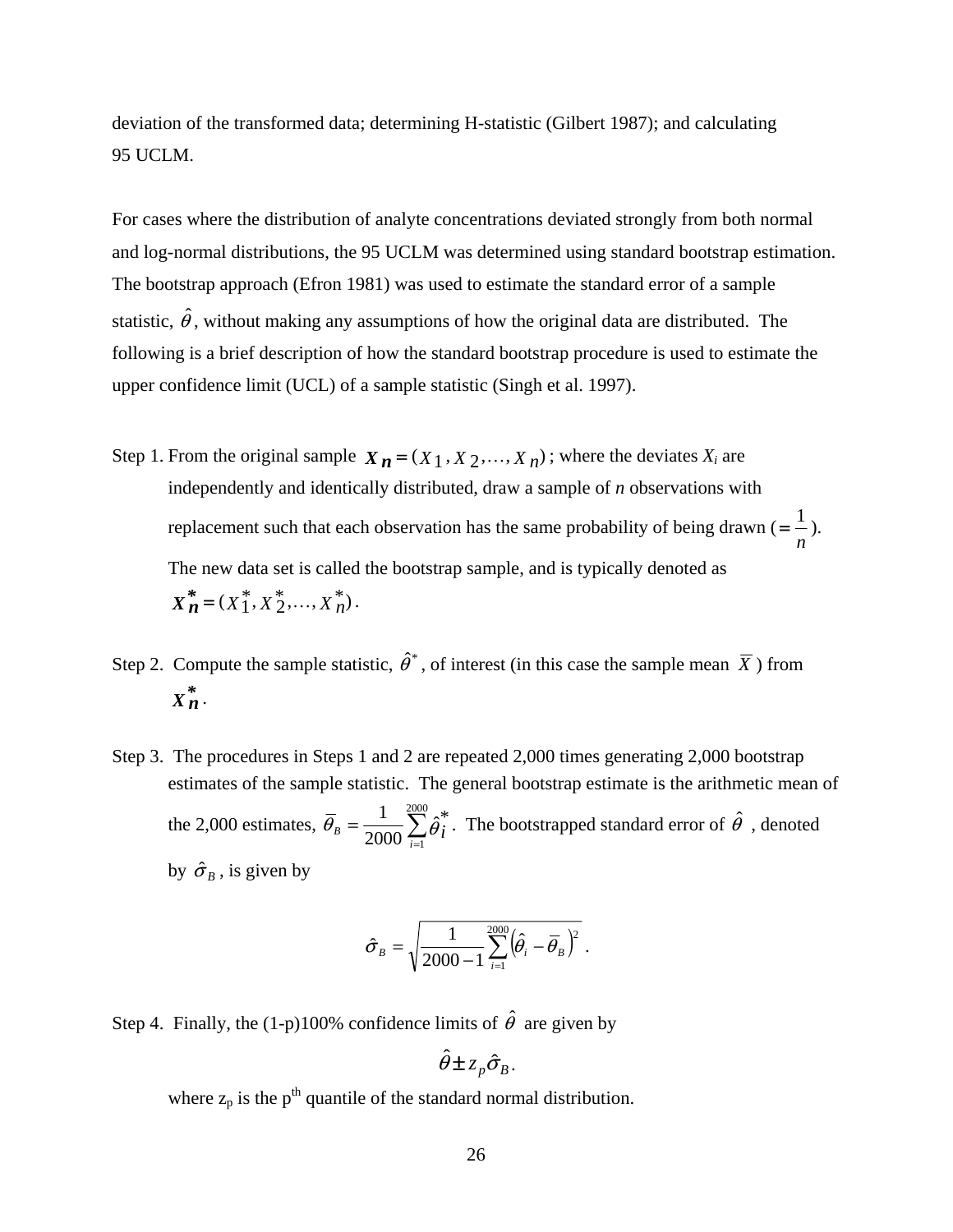Tables 4-5 and 4-6 show the RME EPC for each COPC in total soil for the Fill Area and Other Area respectively. Table 4-7 summarizes the RME EPC for groundwater COPCs. The RME EPC value was utilized as the chemical-specific, medium-specific EPC in the exposure assessment for the risk assessment.

# **4.3.2 Exposure Equations**

The next step in the exposure assessment was to estimate COPC intakes for each of the pathways considered in the assessment. In this exposure assessment, two different measures of intake, depending on the nature of the effect being evaluated, are provided. When evaluating longerterm (i.e., subchronic and chronic) exposures to chemicals that produce adverse noncarcinogenic effects, intakes are averaged over the period of exposure (i.e., the averaging time [AT]) (USEPA 1989). This measure of intake is referred to as the non-carcinogenic average daily intake (ADI) and is a less than lifetime exposure. For chemicals that produce carcinogenic effects, intakes are averaged over an entire lifetime and are referred to as the lifetime average daily intake (LADI) (USEPA 1989).

The generic equation to calculate intakes is given below:

$$
(L)ADI = \frac{C \times IF \times EF \times ED \times RAF}{BW \times AT} \times CF
$$

where:

<u>.</u>

| $(L)$ ADI      | $\equiv$ | (Lifetime) Average daily intake (mg/kg-day)                   |
|----------------|----------|---------------------------------------------------------------|
| <sup>-</sup> C | $=$ $-$  | Concentration in a specific medium $(mg/L \text{ or } mg/kg)$ |
| - IF           | $=$      | Intake factor <sup>1</sup> (mg/day)                           |

 $<sup>1</sup>$  The intake factor is the product of all intake variables that, when multiplied by the concentration of the chemical of</sup> potential concern in a specific medium, results in an estimate of the chemical intake in mg/kg-day for that population and exposure pathway. Intake factors may include ingestion rate, inhalation rate, body surface area exposed to soil or water, dermal permeability constants, and soil adherence factors.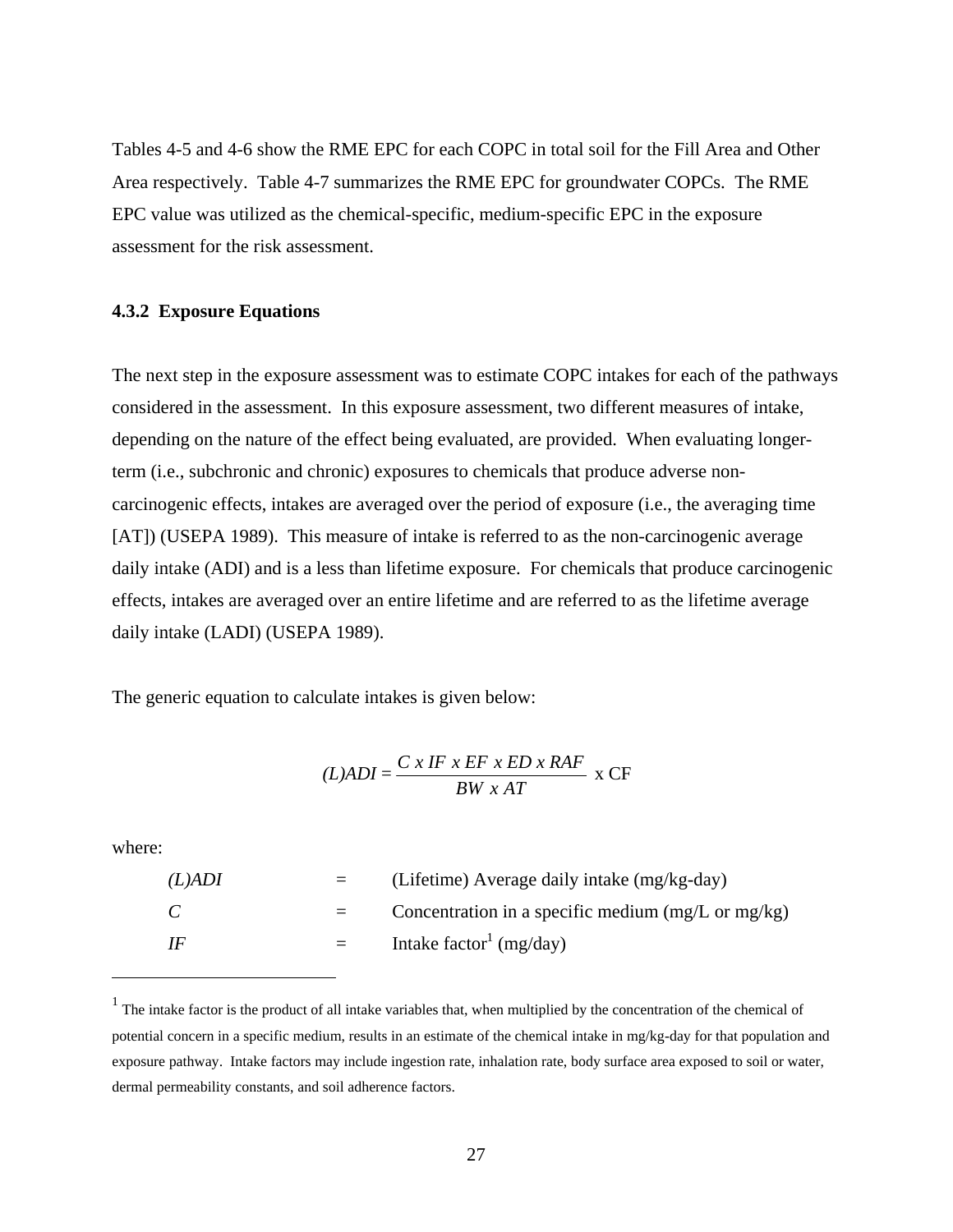| EF  | Exposure frequency (days/year)              |
|-----|---------------------------------------------|
| ED  | Exposure duration (years)                   |
| RAF | Relative absorption factor (unitless)       |
| BW  | Body weight (kg)                            |
| AТ  | Averaging time (days)                       |
| CF  | Conversion Factor $(10^{-6} \text{ kg/mg})$ |

The daily intake of COPC from ingested homegrown produce  $(I_{ag})$  was calculated using the following equation (USEPA 1998c):

$$
I_{ag} = [(Pr_{ag} \times CR_{ag}) + (Pr_{pp} \times CR_{pp}) + (Pr_{bg} \times CR_{bg})] \times F_{ag}
$$

where:

 $Pr<sub>ag</sub>, Pr<sub>pp</sub>, and Pr<sub>bg</sub> = COPC concentrations in aboveground produce, aboveground protected$ produce, and belowground produce respectively (mg/kg DW),  $Cr<sub>ag</sub>, CR<sub>pp</sub>,$  and  $CR<sub>bg</sub>$  = consumption rate of aboveground produce, protected aboveground produce, and belowground produce respectively (kg/kg-day DW), and  $F_{\text{ag}}$  = fraction of produce consumed from contaminated area (unitless).

The dose from homegrown produce was calculated using:

$$
(L)ADI = \frac{I_{ag} \times EF \times ED}{AT}
$$

where all terms are defined as above.

# **4.3.3 Selection of Exposure Factor Values**

All exposure factor values used in estimating intakes are described and referenced in Tables 4-8 to 4-17. Various USEPA guidance documents were used in defining exposure factor values for estimating intakes for exposure pathways evaluated at upland areas of the Fort Totten FUDS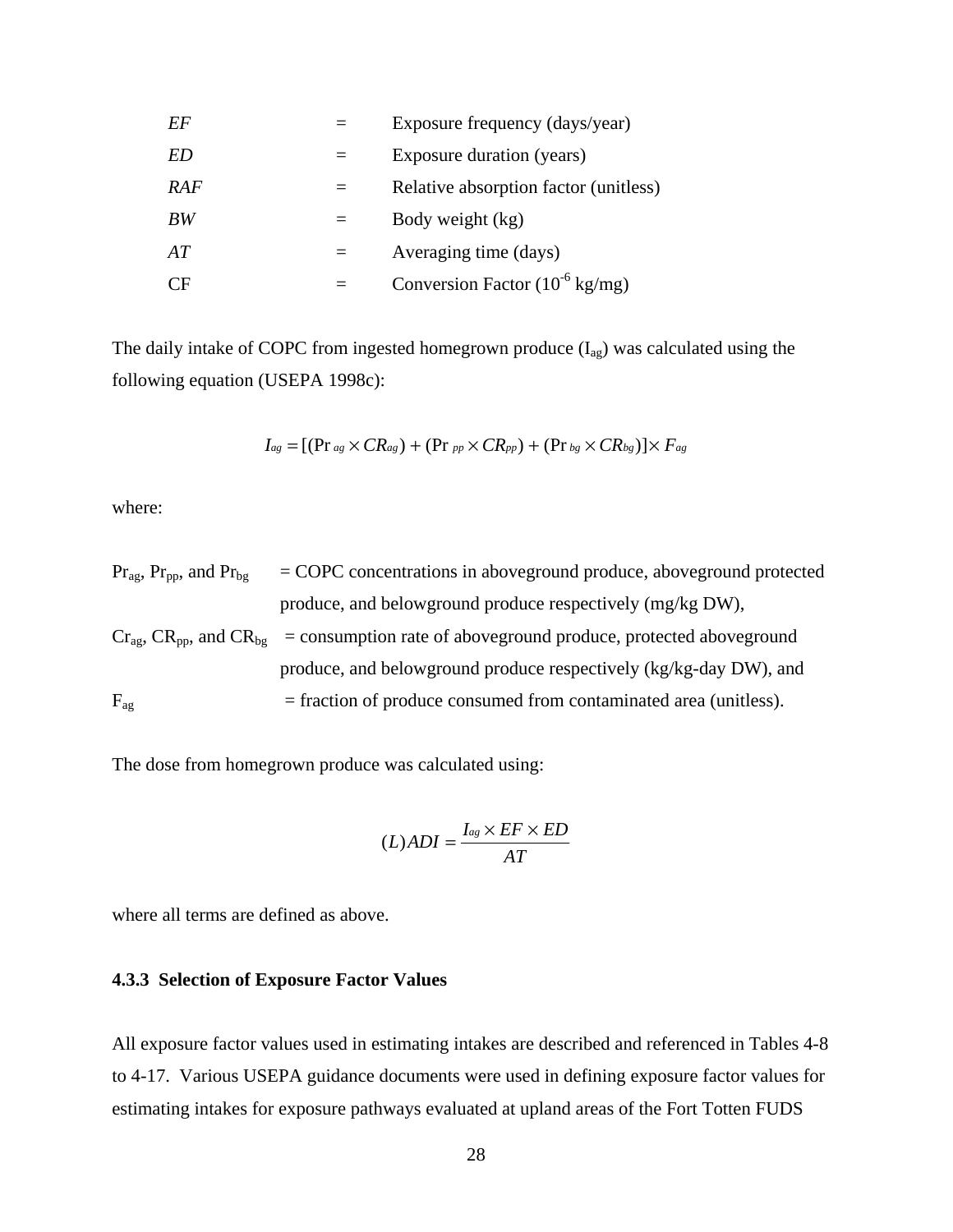(e.g., USEPA 1989, USEPA 1991, USEPA 1997d, USEPA 1992a, USEPA 2000a, and USEPA 1998c).

For all exposure pathways that have exposure factor values specified in RAGS Part A and in OSWER Directive 9285.6-03, those values were used in this risk assessment. Dermal Guidance documents from USEPA (1992a and 2000a) were also utilized. All exposure factor values utilized are presented in the following sections.

### 4.3.3.1 Future Residents

Future residential users may potentially be exposed to COPCs via total soil and groundwater. Both adults and children were assessed for the residential scenario. Cancer risks were assessed based on combined child/adult risks for a total exposure of 30 years. Non-cancer risks for residential adults were based on a 30-year exposure and for children on a 6-year exposure.

**Residential Adults** – Exposure parameters for residential adult exposure are presented in Table 4-8 for total soil and Table 4-9 for groundwater. Body weight for the adult resident was assumed to be 70 kg. Under RME conditions, future adult residents were assumed to have an exposure duration of 30 years for non-carcinogenic hazards and an exposure duration of 24 years for carcinogenic risks. Both carcinogenic and non-carcinogenic risks had an exposure frequency of 350 days/year. Surface area available for dermal exposure to soil was assumed to be 5,700 cm2. An adherence factor of 0.07 mg/cm2 for soil was assumed (USEPA 2000a). An inhalation rate of 0.83 m3/hr for 24 hr/day for soil was conservatively assumed (Table 4-8). The residential adult RME groundwater ingestion rate was assumed to be 2 liters per day (Table 4-9). Other standard groundwater exposure parameters were used for ingestion and dermal contact, and are shown in Table 4-9. Surface area exposed to groundwater while bathing/showering was assumed to be 18,000 cm2 for 0.58 hour (35 minutes) exposure time (Table 4-9). Exposure values used to assess volatilization and inhalation of volatile organic chemicals while showering are shown in Table 4-10. Consistent with the upper limit of exposure, a 15-minute shower for 350 days/year for 30 years was assumed for this risk assessment (Table 4-10). Exposure constants for the adult residential consumption of homegrown vegetables are shown in Table 4-11. Consistent with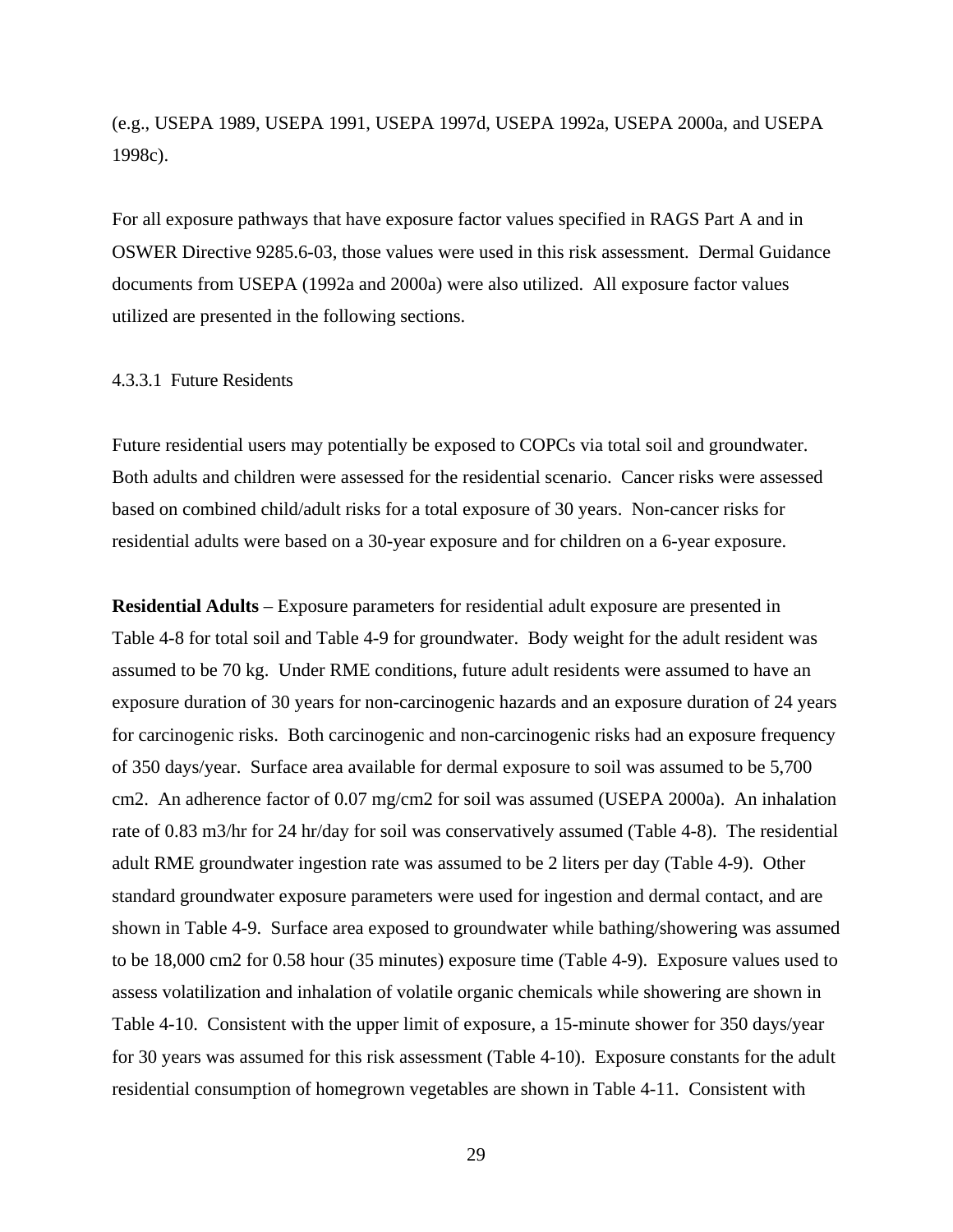combustion guidance (USEPA 1998c), different consumption rates were used for aboveground produce, belowground produce (carrots or potatoes), and aboveground protected produce (vegetables with a skin that is removed such as cucumbers). Also consistent with the combustion guidance, it was assumed that 25 percent of consumed produce was contaminated. Finally, it was assumed that this exposure would occur for 2 months out of the year (60 days) (Table 4-11).

**Residential Children** – Exposure parameters for child resident exposure are presented in Table 4-12 for total soil and Table 4-13 for groundwater. Body weight for the future child resident was assumed to be 15 kg. Under RME conditions, future child residents were assumed to have a 6-year exposure duration with an exposure frequency of 350 days/year. RME surface area available for dermal exposure to soil was assumed to be 2,800 cm2 with an adherence factor of 0.2 (USEPA 2000a). An inhalation rate of 0.417 m3/hr for 24 hr/day was assumed (USEPA 1991). The residential child RME groundwater ingestion rate was assumed to be 1 liter per day (Table 4-12). RME surface area exposed to groundwater while bathing was assumed to be 6,600 cm2 for 1.0 hour exposure time. As noted in the exposure pathway discussion, inhalation of volatiles by children during bathing was assumed to be *de minimus*, and therefore risks for this exposure scenario were not quantified. Exposure constants for the child residential consumption of homegrown vegetables are shown in Table 4-14. Consistent with combustion guidance (USEPA 1998c), different consumption rates were used for aboveground produce, belowground produce (carrots or potatoes), and aboveground protected produce (vegetables with a skin that is removed such as cucumbers). Also consistent with the combustion guidance, it was assumed that 25 percent of consumed produce was contaminated. Finally, it was assumed that this exposure would occur for 2 months out of the year (60 days) (Table 4-14).

## 4.3.3.2 Current and Future Adolescent Recreational User

Exposure parameters for adolescent recreational user exposure are presented in Table 4-15 for total soil. The age range of the adolescent recreational user was assumed to be 6 to 15 years, and the body weight for the adolescent recreational user was assumed to be 36 kg. Under RME conditions, adolescent recreational users were assumed to have an exposure duration of 9 years with an exposure frequency of 141 days/year. This exposure frequency is based on an average of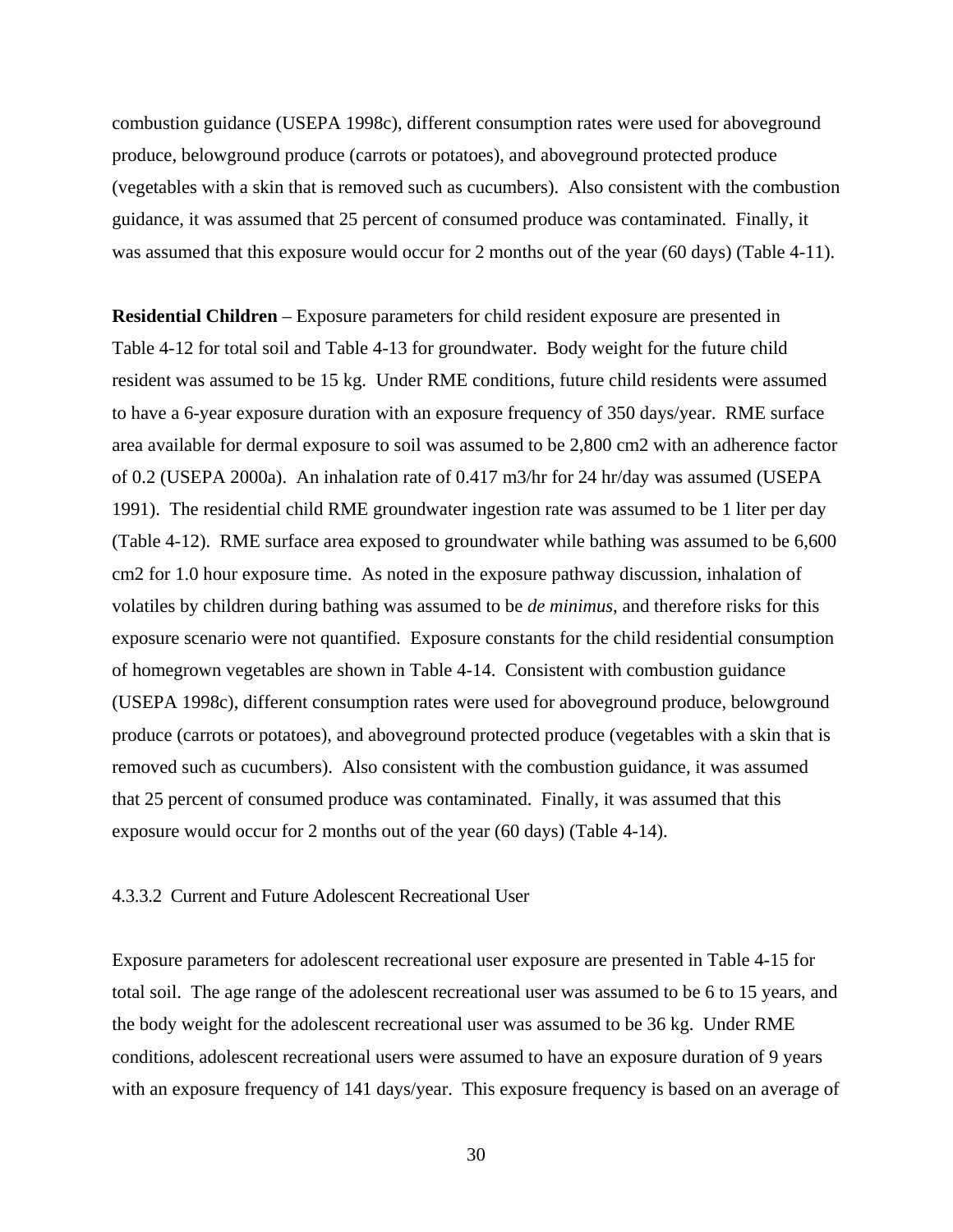the mean days of outdoor activity for a young child (130 days/year) and an older child (152 days/year) (USEPA 1997d). A surface soil ingestion rate of 200 mg/day was assumed. RME dermal exposure to soil was based on 2,900-cm<sup>2</sup> surface area. The dermal adherence factor was assumed to be 0.3 mg/cm<sup>2</sup> based on teenaged soccer players exposed to moist soil (USEPA 2000a). The RME inhalation rate was assumed to be 0.83  $\text{m}^3/\text{hr}$  for particulates over an exposure time of 10 hr/day.

### 4.3.3.3 Construction Worker

Total soil exposure parameters for construction worker exposure are presented in Table 4-16. Body weight for the construction worker was assumed to be 70 kg. Under RME conditions, future construction workers were assumed to have an exposure duration of 1 year with an exposure frequency of 150 days/year. The exposure frequency was determined by assuming the construction worker would be at the site 5 days a week for 30 weeks. Skin surface area available for contact with total soil during construction activities was assumed to be  $3,300 \text{ cm}^2$ . Incidental ingestion of soil was assumed to be 480 mg/day (USEPA 1997d). The RME inhalation rate was assumed to be 0.83 m<sup>3</sup>/hr for total soil particulate over an exposure time of 8 hr/day.

# 4.3.3.4 Commercial Worker

Exposure parameters for commercial worker exposure are presented in Table 4-17 for total soil. Body weight for the commercial worker was assumed to be 70 kg. Under RME conditions, commercial workers were assumed to have an exposure duration of 25 years with an exposure frequency of 250 days/year. A soil ingestion rate of 50 mg/day was assumed. Dermal exposure to soil was based on 5,700 cm<sup>2</sup> surface area based on a residential adult and 0.1 mg/cm<sup>2</sup> adherence factor based on groundskeepers (USEPA 2000a). The RME inhalation rate was assumed to be 0.83 m<sup>3</sup>/hr for particulates over an exposure time of 8 hr/day.

4.3.3.5 Modeling Contaminant Concentrations in Homegrown Produce

Concentrations of COPCs in homegrown produce were estimated based on models found in the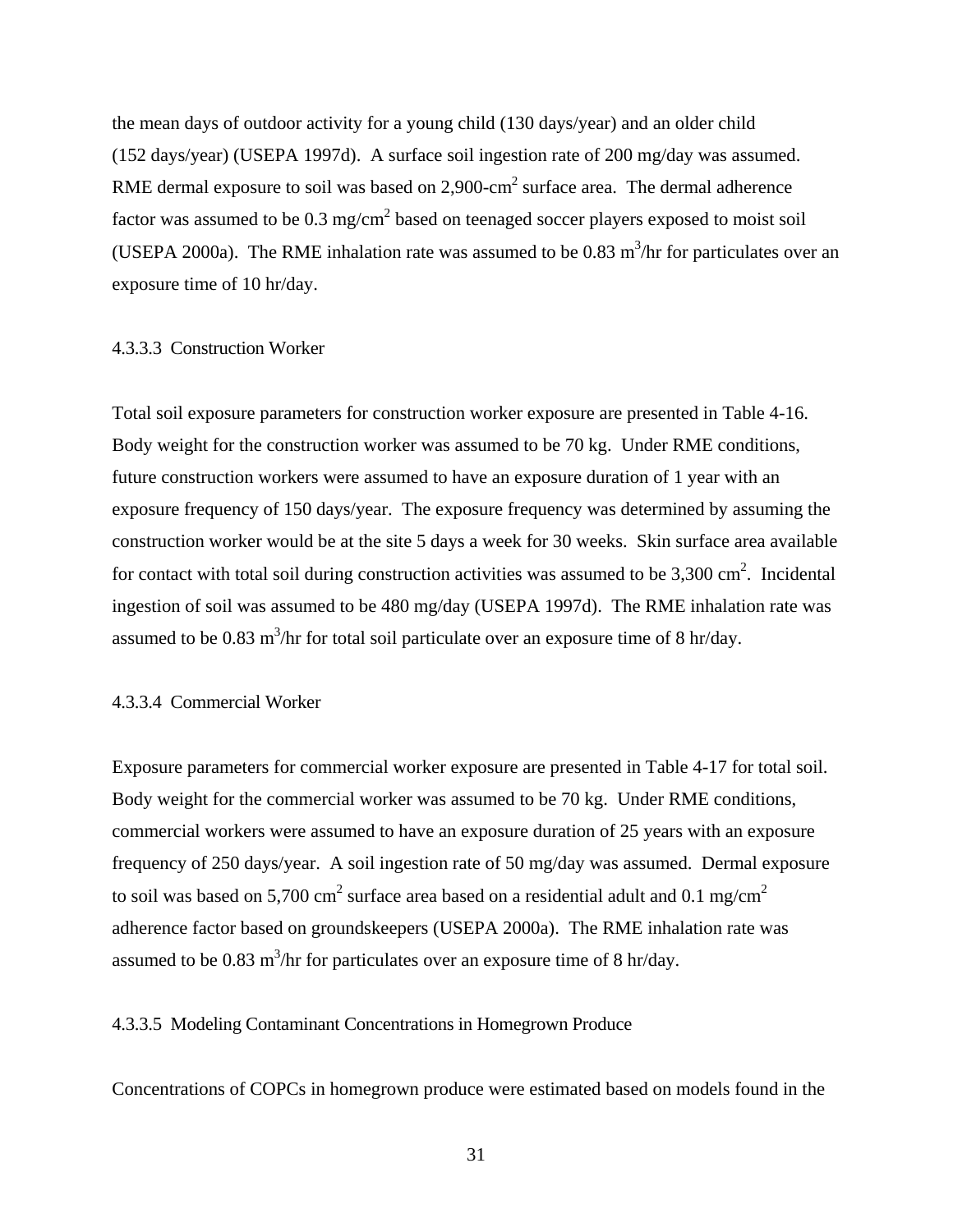literature (USEPA 1998c, Baes et al. 1984, Bechtel Jacobs 1998, and Travis and Arms 1988). The order in which the different models were used was:

- 1. USEPA (1998c) is guidance provided by the Center for Combustion Science and Engineering. Equations presented in Appendix Tables B-2-9 and B-2-10 of this citation were used to estimate COPC concentrations in aboveground and belowground produce respectively. Chemical specific parameters used in these equations were taken from Appendix A-3 of this guidance.
- 2. In the absence of chemical-specific parameters in USEPA (1998c), the next reference used to estimate produce concentrations was Bechtel Jacobs (1998). This guidance from Oak Ridge lists regression equations to estimate vegetation concentrations relative to soil concentrations. This was only used to calculate copper produce concentrations.
- 3. In the absence of accumulation factors in the above two references, Baes et al. (1984) was used for metals (aluminum, cobalt, manganese, and vanadium) and Travis and Arms (1988) was used for organic chemicals (acenaphthylene, benzo(g,h,i)perylene, carbazole, and dibenzofuran).

The details of equations used for these various sources are discussed below, and chemicalspecific parameters for each COPC are shown in Table 4-18.

The combustion guidance (USEPA 1998c) provides equations for the calculation of aboveground produce and belowground produce. Aboveground produce contaminant concentrations are calculated using the following equation:

$$
Pr_{ag} = Cs \times Br_{ag}
$$

where:

 $Pr_{\text{ag}}$  = Concentration of COPC in aboveground produce due to root uptake (mg/kg DW),  $C_s$  = Concentration of COPC in soil (mg/kg DW), and  $Br<sub>ag</sub>$  = Plant-soil bioconcentration factor for aboveground produce.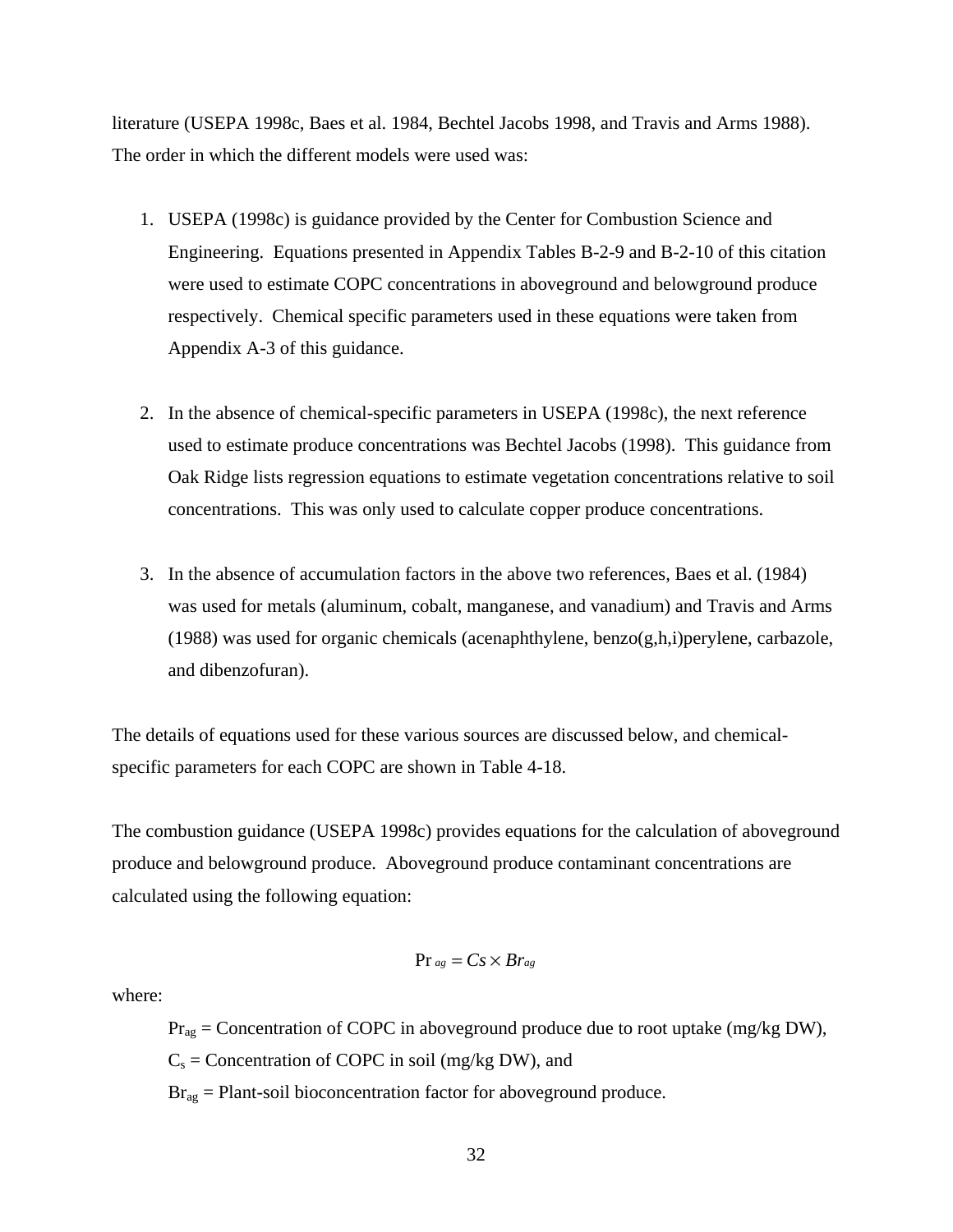Belowground produce concentrations were calculated using the following equation:

$$
Pr_{bg} = Cs \times Br_{rootveg} \times VG_{rootveg}
$$

where:

 Prbg = Concentration of COPC in belowground produce due to root uptake (mg/kg DW), Brrootveg = Plant-soil bioconcentration factor for belowground produce (unitless), and Vgrootveg = Empirical correction factor for belowground produce (unitless).

For the uptake of copper into plants, Bechtel Jacobs (1998) used to estimate copper concentrations. This source derived a log-log regression equation directly relating expected concentrations in plants relative to concentrations in the soil:

$$
\ln [X]_{\text{plant}} = B_0 + B_1 x \ln [X]_{\text{solid}}
$$

where:

 $ln[X]_{plant}$  = the natural log of the concentration of chemical X in earthworm, plant or small mammal (mg/kg DW),  $B_0$  and  $B_1$  are constants identified in Bechtel Jacobs (1998) for plants (0.669 and 0.394 for copper, respectively), and ln  $[X]_{\text{solid}}$  = the natural log of the concentration of copper in soil (mg/kg DW).

The inverse of the natural log plant concentration was then taken, and used as the estimated copper concentration in plants.

For the metals that were not addressed in the Combustion Guidance (USEPA 1998c) Baes et al. (1984) was used to estimate concentrations of selected COPCs (aluminum, cobalt, manganese, and vanadium) in aboveground vegetation and protected aboveground vegetation (cucumbers, etc.). These authors examined the uptake of metals into these parts of vegetation, and derived bioconcentration factors.

For the quantification of metals in aboveground vegetation: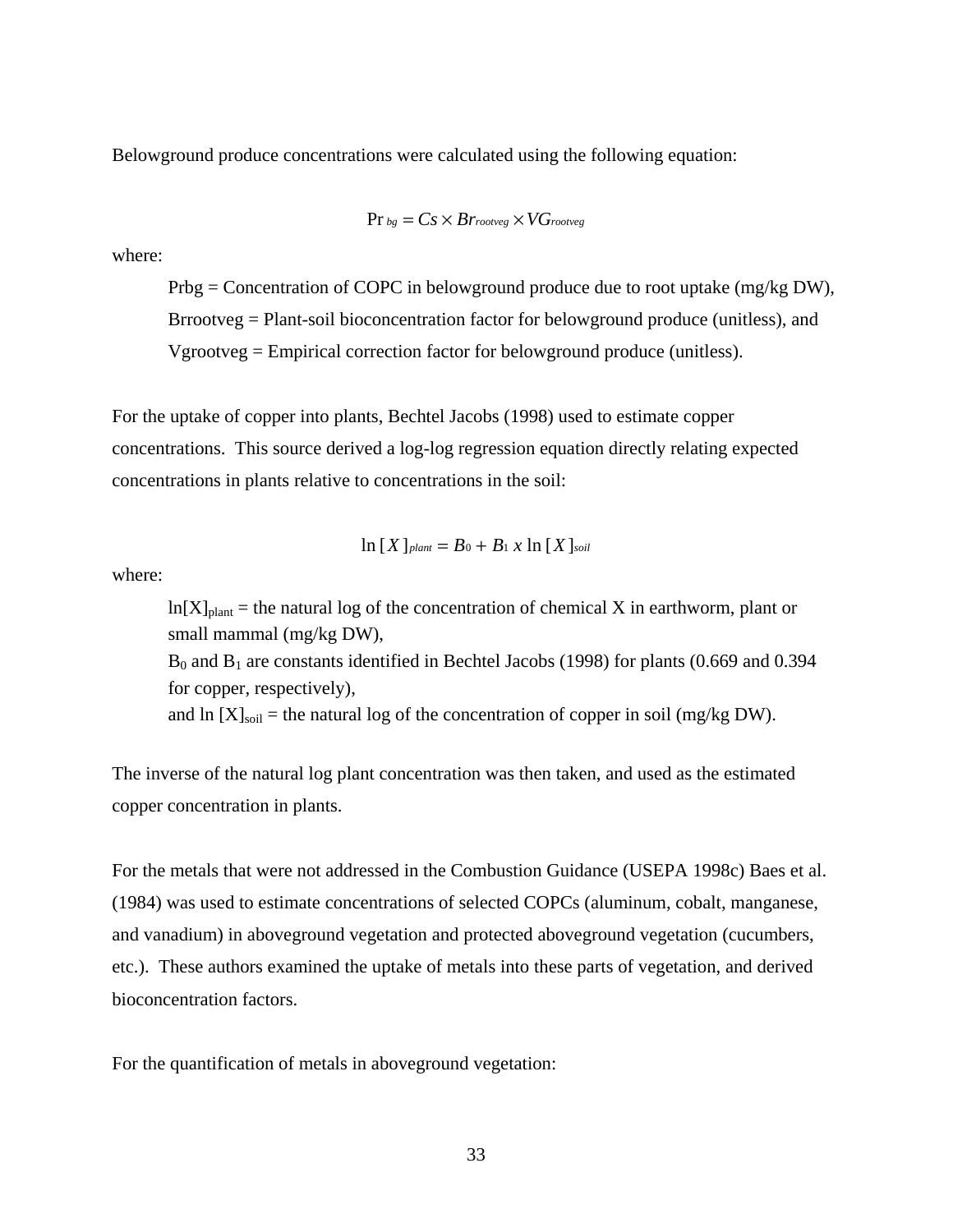$$
C_v=B_v\times C_s
$$

where:

 $C_v$  = concentration of metal in aboveground produce (mg/kg dry),

 $B<sub>v</sub>$  = soil to plant bioconcentration factor for vegetative portions of the plant (unitless), and

 $C_s$  = concentration of metal in soil (mg/kg dry).

For the quantification of metals in aboveground protected vegetation:

$$
C_r=B_r\times C_s
$$

where:

 $C_r$  = concentration of metal in aboveground protected produce (mg/kg dry), and

 $B<sub>r</sub>$  = soil to plant bioconcentration factor for protected aboveground portions of the plant (unitless),

For organic chemicals not specifically addressed in the combustion guidance (USEPA 1998c), a regression equation derived by Travis and Arms (1988), based on the chemical's log  $K_{ow}$ , was used to estimate produce concentrations:

$$
\log B_{\nu} = 1.588 - 0.578 \times \log K_{\text{ow}}
$$

where  $\log B_v$  = the base 10 log value of the bioconcentration factor, and log  $K_{ow}$  is the chemical's physical property.

If any specific type of produce concentration was not calculable (for example belowground produce from Baes equations or protected aboveground concentrations from combustion guidance calculations), concentrations from aboveground produce were utilized for exposure concentrations.

Constants used in the above equations are shown in Table 4-18 and predicted concentrations of aboveground, belowground, and protected produce are shown in Table 4-19.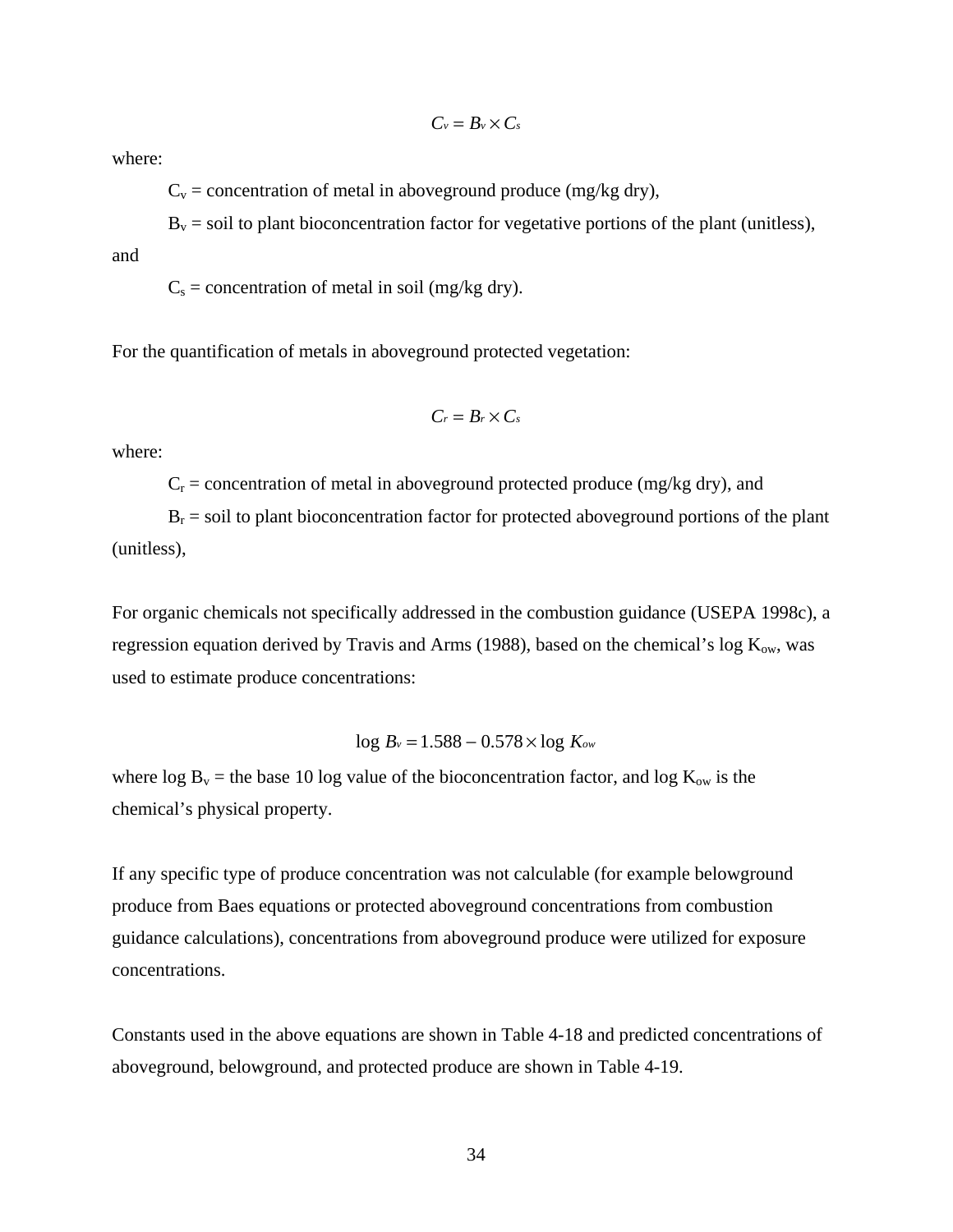#### *4.4 Toxicity Assessment*

The toxicity assessment considers the types of potential adverse health affects associated with exposures to COPCs; the relationship between magnitude of exposure and potential adverse effects; and related uncertainties, such as the weight of evidence of a particular COPC's carcinogenicity in humans. The toxicity assessment for COPCs relies on existing toxicity information developed on specific organic compounds and inorganic constituents. USEPA Guidance (USEPA 1989) specifies that the assessment is accomplished in two steps: hazard identification and dose-response assessment. Hazard identification is the process of determining whether studies claim that exposure to a COPC may cause the incidence of an adverse effect. USEPA specifies the dose-response assessment, which involves: (1) USEPA's quantitative evaluation of the existing toxicity information, and (2) USEPA's characterization of the relationship between the dose of the COPC administered or received, and the incidence of potentially adverse health effects in the exposed population. From this quantitative doseresponse relationship, specific toxicity values are derived by USEPA that can be used to estimate the incidence of potentially adverse effects occurring in humans at different exposure levels (USEPA 1989). These USEPA-derived toxicity values are called Reference Doses (RfDs) for non-carcinogens and Slope Factors (SFs) for potential carcinogens. The toxicity values used for COPCs at the Fort Totten Coast Guard Station are presented in Tables 4-20 and 4-21 for noncarcinogens and in Tables 4-22 and 4-23 for carcinogens. Chemical-specific parameters including absorption factors (ABS) and permeability constants are shown in Table 4-24.

# **4.4.1 Toxicity Assessment for Non-Carcinogens**

For most COPCs, toxicity values for non-carcinogens were taken, when available, from the Integrated Risk Information Systems (IRIS) database (USEPA 2001). IRIS chronic toxic potency concentrations are developed by USEPA and undergo an extensive process of scientific peer review. Therefore, IRIS values are judged to be adequately verified.

If toxic potency concentrations for COPCs were not available from IRIS (USEPA 2001), Health Effects Assessment Summary Tables (HEAST) (USEPA 1997e) were used as a secondary data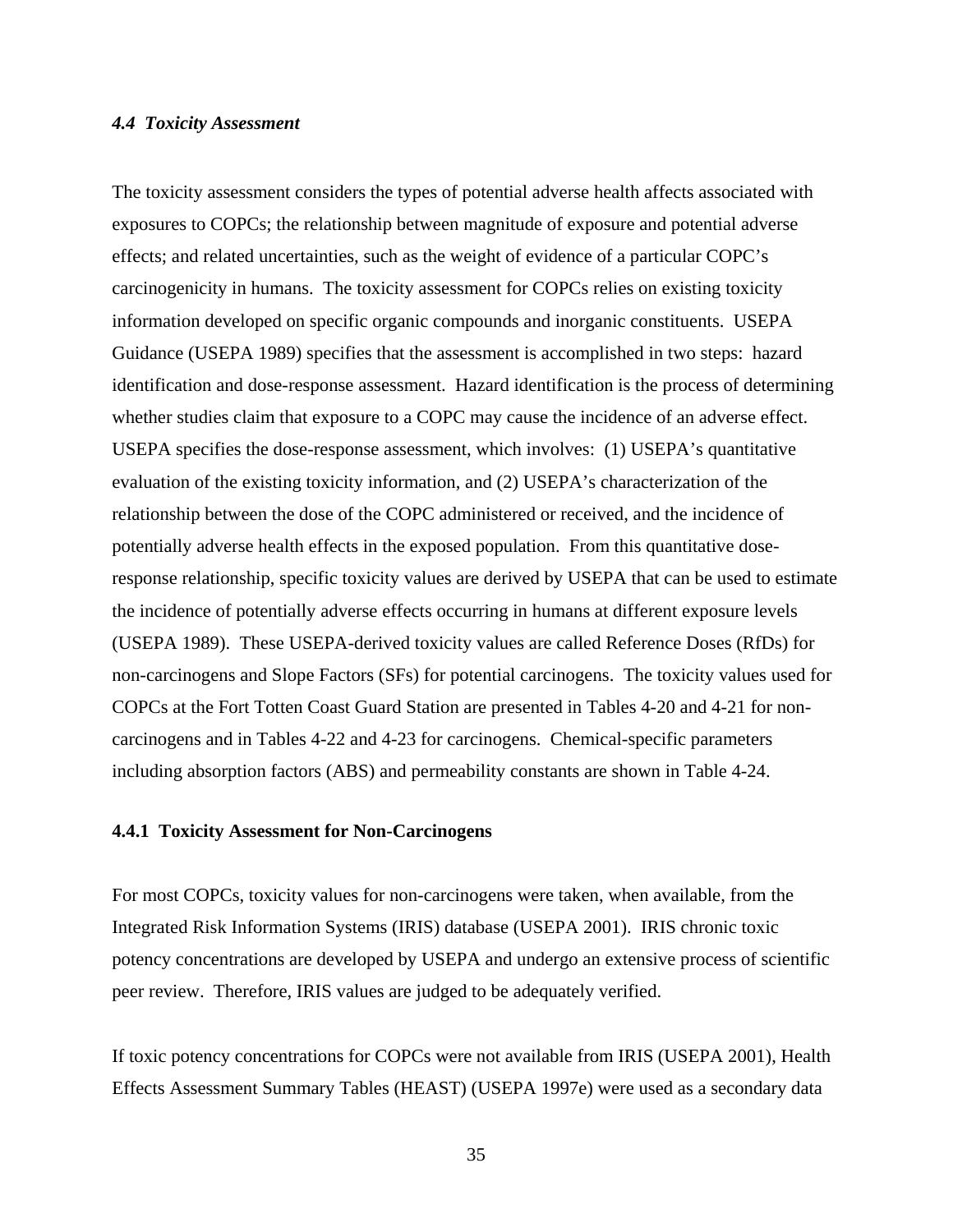source. As HEAST toxicity values are not scientifically peer-reviewed for quality or scientific acceptability, they may not be derived in strict accordance with USEPA-approved methodologies.

In the absence of toxicity data from IRIS or HEAST, toxicity data from the USEPA National Center for Environmental Assessment information (NCEA) was used for toxicity information.

If toxic potency concentrations were not available for one route of exposure, but existed for another route—for example, if an oral RfD existed but no inhalation RfD—the existing value was examined for technical applicability to the alternate route and subsequently utilized, if appropriate.

The methodology used by USEPA for deriving toxic potency concentrations for noncarcinogens, and site-specific considerations for modifying or using these concentrations are discussed in detail in Barnes and Dourson (1988) and USEPA guidance (USEPA 1989). Noncarcinogens are typically judged to have a threshold daily dose below which deleterious or harmful effects are unlikely to occur. This concentration is called the no-observed-adverseeffect-level (NOAEL) and may be derived from either animal laboratory experiments or human epidemiology investigations (usually workplace studies). In developing a toxicity value or human NOAEL for non-carcinogens (i.e., an RfD), the regulatory approach is first to (1) identify the critical toxic effect associated with chemical exposure (i.e., the most sensitive adverse effect); (2) identify the threshold dose in either an animal or human study; and (3) modify this dose to account for interspecies variability (where appropriate), differences in individual sensitivity (within-species variability), and other uncertainty and modifying factors. Uncertainty factors are intended to account for specific types of uncertainty inherent in extrapolation from the available data. Modifying factors account for the concentration of confidence in the scientific studies from which toxicity values are derived, according to such parameters as study quality and study reproducibility. The use of these factors is a conservative approach for protection of human health and is likely to overestimate the toxic potency associated with chemical exposure. The resulting RfD is expressed in units of milligrams of chemical per kilogram of body weight per day (mg/kg-bw/day).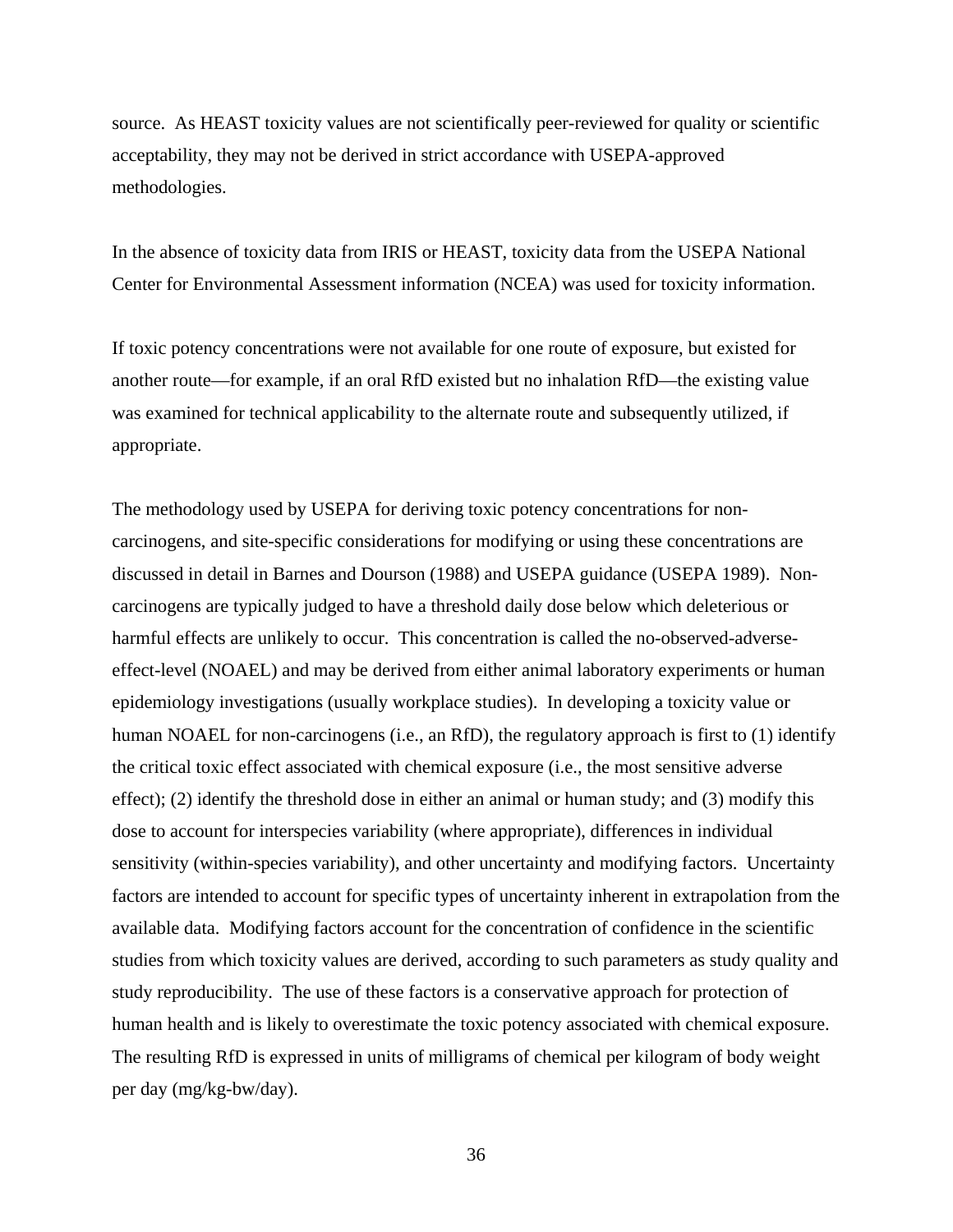Toxicity values used for exposures that involve dermal contact with chemicals typically require adjustment of the oral toxicity values (oral RfDs). This adjustment accounts for the difference between the daily intake dose through dermal contact as opposed to ingestion. Most toxicity values are based on the actual administered dose, and must be corrected for the percent of chemical-specific absorption that occurs across the gastrointestinal tract prior to their use in dermal contact risk assessment (USEPA 1989, 1992a and 2000a). USEPA (1998 and 2000a) recommend that dermal risks from PAHs not be addressed quantitatively, but rather that dermal risks from PAHs be discussed qualitatively. This is the approach taken for this HHRA. Dermal factors applied for this risk assessment are shown in Table 4-20 and 4-22 for non-cancer and cancer toxicity respectively.

# **4.4.2 Toxicity Assessment for Carcinogenicity**

 $\overline{a}$ 

Unlike non-carcinogens, carcinogens are assumed to have no threshold. There is presumed to be no level of exposure below which carcinogenic effects will not manifest themselves. This "nonthreshold" concept supports the idea that there are small, finite probabilities of inducing a carcinogenic response associated with every level of exposure to a potential carcinogen. The "no threshold" assumption is a science-policy decision, which is health protective, yet is not universally accepted within the scientific community. USEPA uses a two-part evaluation for carcinogenic effects. This evaluation includes the assignment of a weight-of-evidence classification and the quantification of a cancer toxic potency concentration. Quantification is expressed as a slope factor, which reflects the dose-response data for the carcinogenic endpoint(s) (USEPA 1989).

The weight-of-evidence classification system assigns a letter or alphanumeric (A through E) to each potential carcinogen that reflects an assessment of its potential to be a human carcinogen.<sup>2</sup>

 $A^2$ A = a known human carcinogen; B1 = a probable human carcinogen, based on sufficient animal data and limited human data; B2 = a probable human carcinogen based on sufficient animal data and inadequate or no human data; C  $=$  a possible human carcinogen; D  $=$  not classifiable as to human carcinogenicity; and E  $=$  evidence of noncarcinogenicity for humans.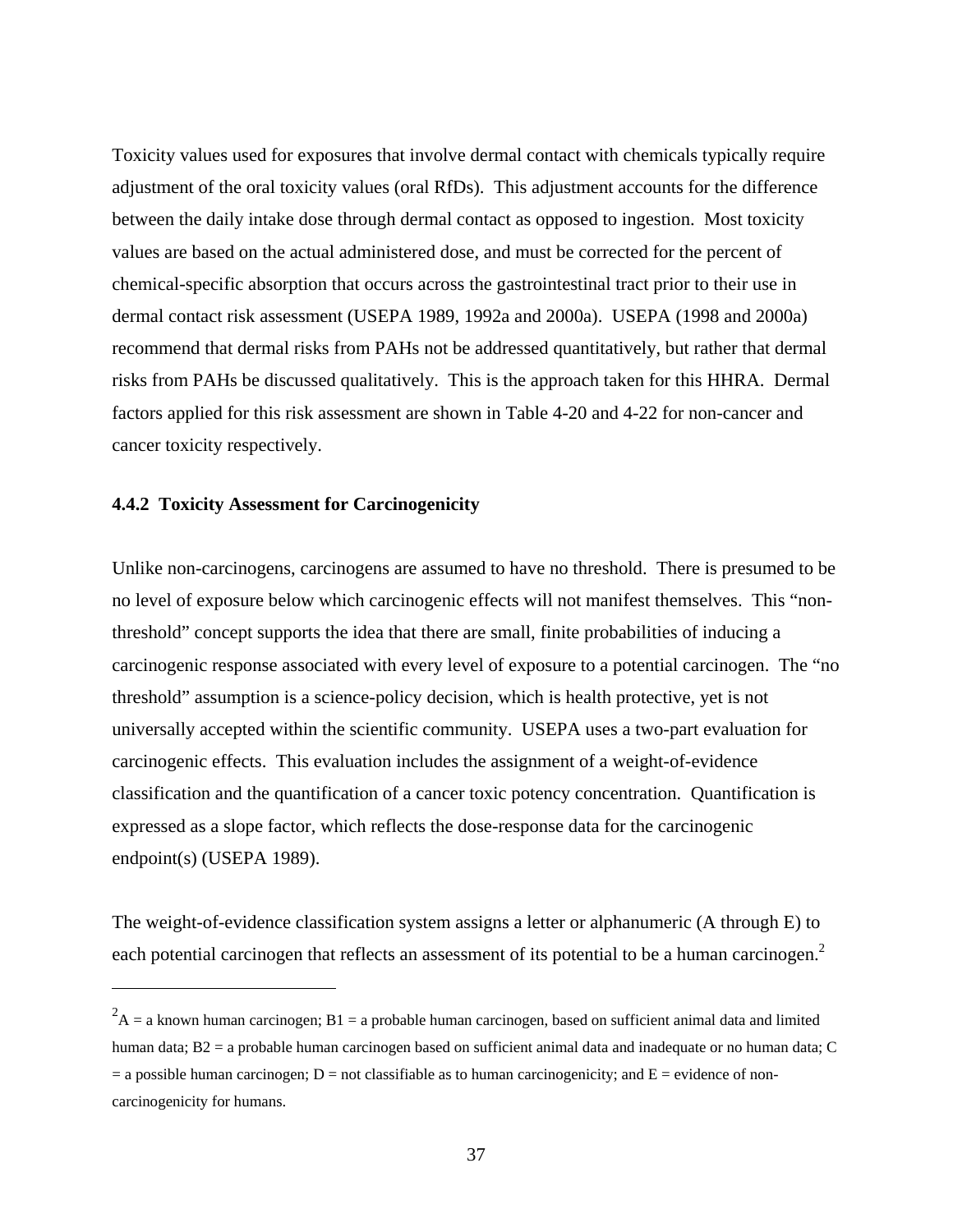The weight-of-evidence classification is based on a thorough scientific examination of the body of available data. Only compounds that have a weight-of-evidence classification of A, B, or C are considered to have carcinogenic potential in this risk assessment. In 1996 USEPA published a document titled *Proposed Guidelines for Carcinogenic Risk Assessment* (USEPA 1996b). This document discusses changes in the USEPA risk estimation method away from tumor findings in animals and humans towards a more expanded approach that allows the incorporation of recent more sophisticated methods of assessing the carcinogenicity of a chemical. For example, if a chemical is found to be carcinogenic from only one route of exposure and not others, the method allows modification of the cancer slope factors to allow this in risk assessments. An example of this is the recent change in the cancer risk potential for beryllium, now focussing on the inhalation exposure route only and finding the element to be non-carcinogenic from other exposure pathways such as oral ingestion.

The USEPA slope factor is the upper 95th percentile confidence limit of the probability of response per unit daily intake of a chemical over a lifetime. Typically, the slope factor is used to estimate the upper-bound lifetime probability of a person developing cancer from exposure to a given concentration of a carcinogen. Slope factors are generally based on experimental animal data, unless suitable epidemiological studies are available. Due to the difficulty in detecting and measuring carcinogenic endpoints at low exposure concentrations, slope factors are typically developed by using a model to fit the available high-dose, experimental animal data, and then extrapolating downward to the low-dose range to which humans are typically exposed. USEPA usually employs the linear multistage model to derive a slope factor. The model is conservative, and provides an upper bound estimate of excess lifetime cancer risk. Thus, the actual risk may be lower and could be zero (USEPA 1989). These methods and approaches are discussed in greater detail in USEPA (1989).

Carcinogenic slope factors used for exposures that involve dermal contact typically require adjustment of the oral slope factor. This accounts for the difference between the dermal dose and the ingested dose. Most toxicity values are based upon the actual administered dose. The values must be corrected for the percent of chemical-specific absorption that occurs across the gastrointestinal tract prior to use in dermal contact risk assessments (USEPA 1989). As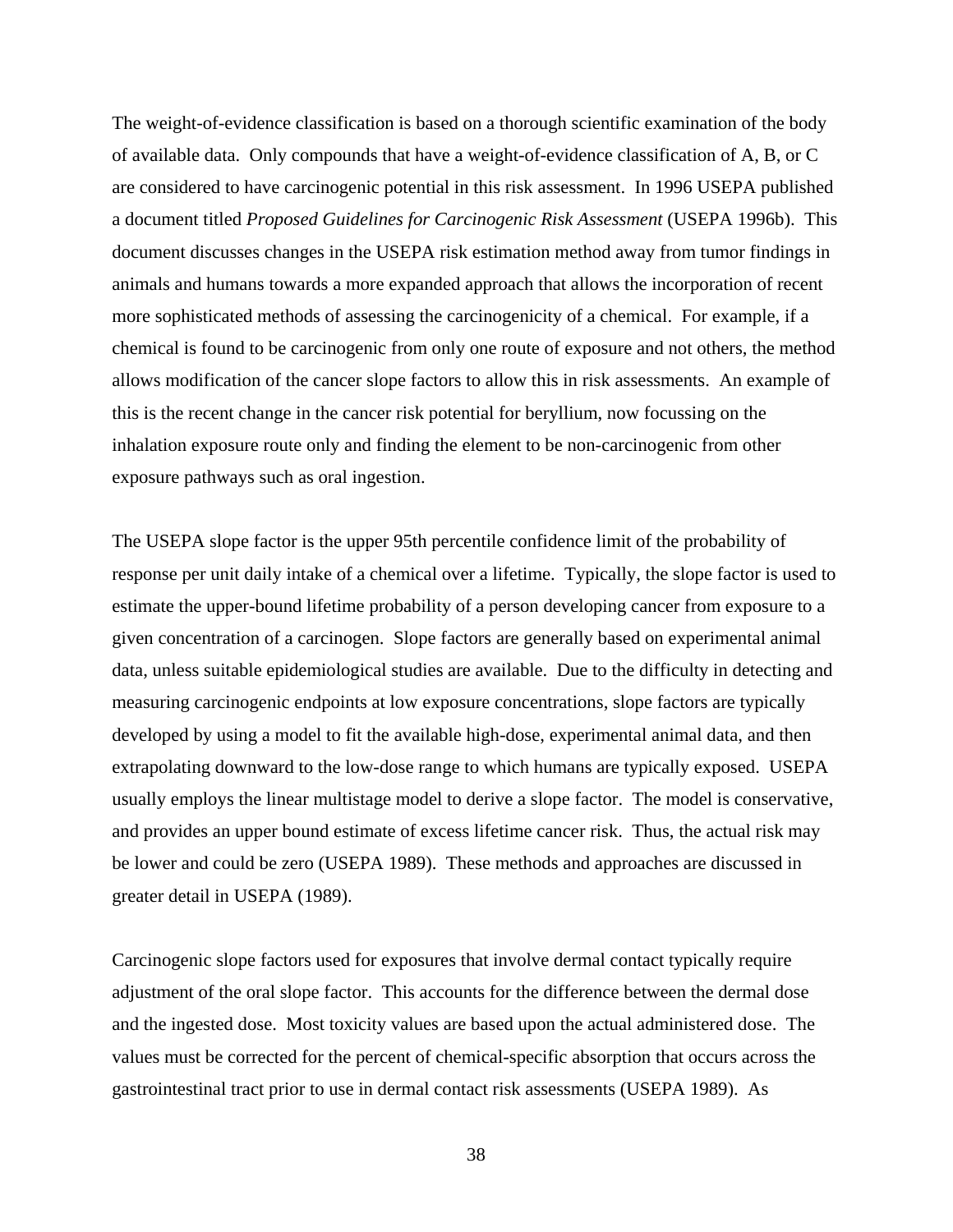discussed above, USEPA (1989) has recommended a qualitative assessment of toxicity for PAHs, which has been done in this risk assessment. For inhalation exposures, inhalation slope factors are developed if sufficient data are available.

# **4.4.3 Toxicity of Constituents of Potential Concern**

A review of relevant toxicity data for each COPC was performed using IRIS (USEPA 2001), a peer-reviewed toxicity database. If toxicity data were not found in IRIS toxicity data were taken from HEAST (USEPA 1997e), NCEA or ATSDR.

4.4.3.1 Summary of Toxicity Values for Non-Carcinogenic Effects

USEPA-derived toxicity values for evaluating potential chronic non-carcinogenic effects for COPCs are summarized in Tables 4-20 and 4-21. Toxicity information presented in these tables includes the following USEPA provided/derived information: chronic or subchronic RfD values for exposures via the oral and inhalation pathway, reported target organs, uncertainty and modifying factors specific to the USEPA-derived RfD, and the scientific source of the information.

# 4.4.3.2 Summary of Toxicity Values for Potential Carcinogenic Effects

USEPA-derived toxicity values for evaluating potential carcinogenic effects for COPCs are summarized in Tables 4-22 and 4-23. Toxicity information presented in these tables includes the following USEPA provided/derived information: a chemical-specific slope factor (cancer potency factor) for exposures via the oral and inhalation pathway, USEPA's weight-of-evidence cancer classification, and the scientific source of the information.

### 4.4.3.3 Lead Toxicity

According to USEPA, lead is classified as a B2-probable human carcinogen. However, there is no USEPA value for use as a slope factor in quantifying cancer risks. In the absence of any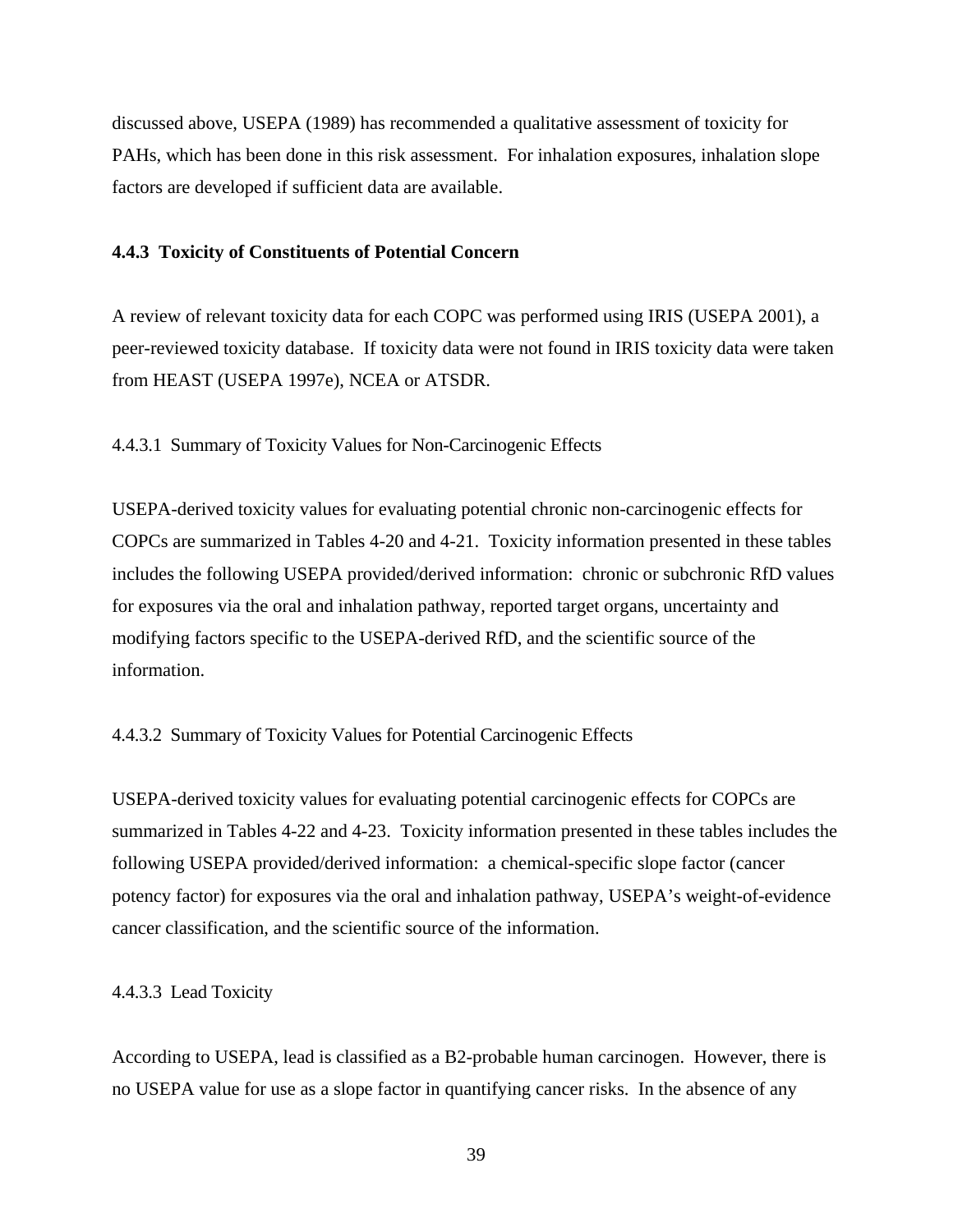USEPA-published toxicity values for lead, it is currently not possible to perform a quantitative risk estimate for lead exposures using standard USEPA methodology. The current USEPA guidance sets forth an interim soil cleanup level for total lead at 400 ppm (USEPA 1998a) which is considered "protective for direct contact at residential settings." According to USEPA, this guidance adopts the recommendation in the 1985 Centers for Disease Control (CDC) statement on childhood lead poisoning and is to be followed when the current or future land use is residential. The recommendation states that, "...lead in soil and dust appears to be responsible for blood levels in children increasing above background levels when the concentration in soil or dust exceeds 500 to 1,000 ppm."

Infants and young children are the most vulnerable populations exposed to lead and were the focus of USEPA's risk assessment efforts. The relatively high vulnerability of infants and children results from a combination of factors: (1) an apparent intrinsic sensitivity of developing organs to lead; (2) behavioral characteristics that increase contact with lead from soil and dust (e.g., mouthing behavior); (3) various physiologic factors resulting in a greater deposition of airborne lead in the respiratory tract and greater adsorption efficiency from the gastrointestinal tract in children than in adults; and (4) transplacental transfer of lead that establishes a lead burden in the fetus, thus increasing the risk associated with additional exposure during infancy and childhood.

For resident children, the risks associated with lead were estimated using the USEPA Integrated Exposure Uptake Biokinetic (IEUBK) Model. The IEUBK Model is used to estimate blood lead concentrations resulting from exposure to environmental sources. The IEUBK Model is a threestage method for estimating total blood lead levels. First, the intake of lead from each source is assessed. Second, the uptake of lead from each source is determined. Finally, the relationship between the uptake of lead and blood lead concentration is applied using the "Integrated Metabolic Model for Humans of All Ages" (USEPA 1997f). The IEUBK model incorporates total uptake of lead derived from all exposures and the distribution of lead to the four body compartments (blood, bone, liver, and kidney) in which 95 percent of the lead is found. The model was developed based on the distribution and equilibrium of stable lead and a naturally occurring radioactive lead isotope in the bodies of infant and child baboons, and in humans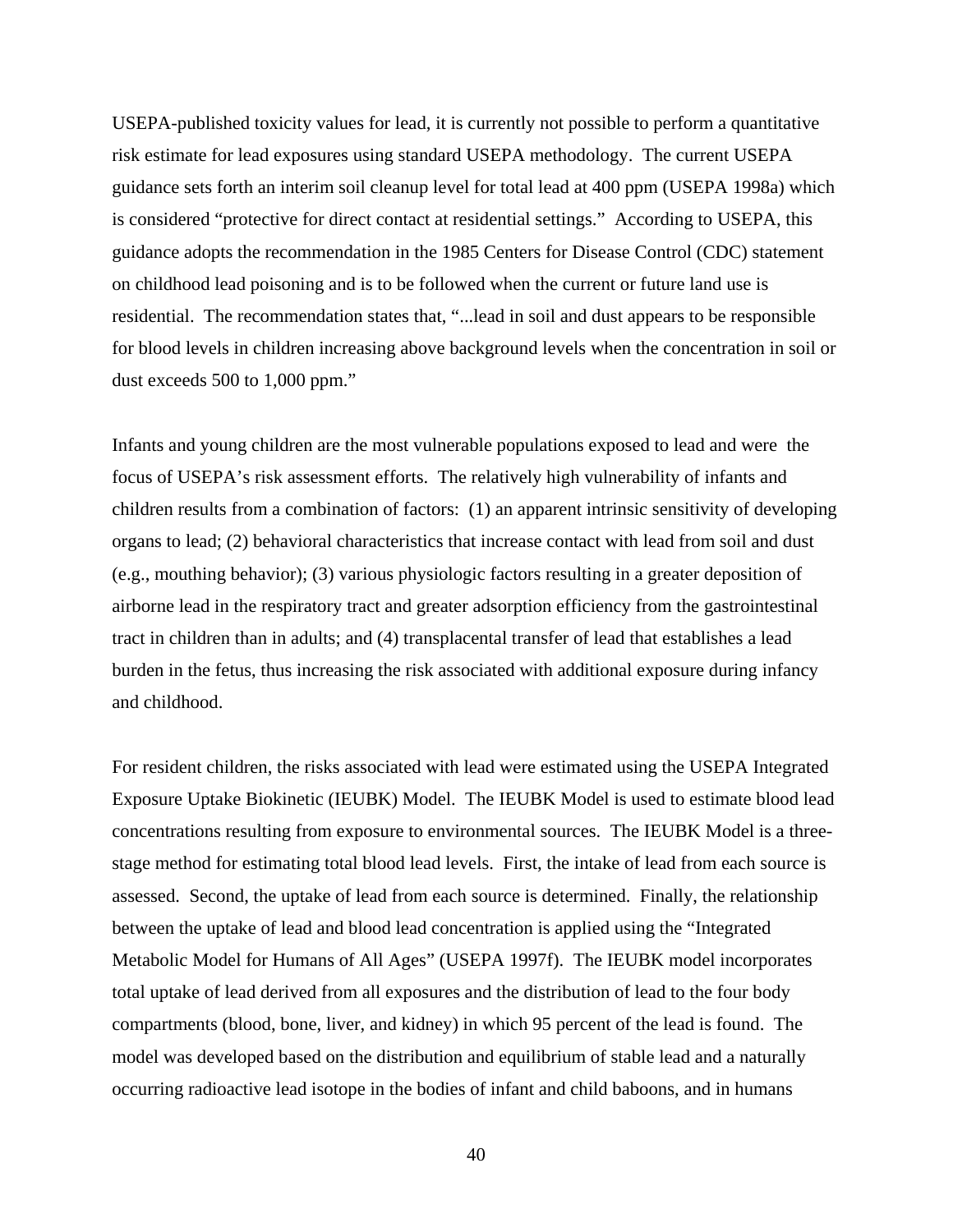during continuous lead exposure. Model validation has been performed by using data collected from lead smelter sites, by using experimental data on blood lead concentrations in infants, and by studies of lead accumulation in bones under controlled conditions in adults (USEPA 1997f). The model predicts a linear increase in blood lead with increasing lead uptake. However, above a blood lead concentration of 30 µg/dL, the relationship is not linear (USEPA 1997f). Therefore, this model may only be applied for moderately low lead uptakes. USEPA has created a software program of the IEUBK Model, for predicting blood lead levels in children ages 0-84 months, for use on a personal computer. The most current software is LEAD version 0.99D (LEAD99D). LEAD99D was used in this assessment for estimating blood lead levels in children at this site. Standard default values used as input parameters for the model are described in USEPA Guidance (USEPA 1997f). The model output is a probability distribution function describing the percentage of children predicted to have blood levels exceeding 10 µg/dL.

In addition to estimating lead risks for children, the USEPA Technical Review Workgroup for Lead (TRW) has developed a model to predict blood-lead levels in adult workers (USEPA 1996). This model was run to assess potential workers under a commercial setting. Model default parameters were used to predict blood lead impacts for female workers and their potential children at the site.

# *4.5 Risk Characterization*

Risk characterization is the final step of the HHRA process. In this step, the toxicity values were combined with the estimated chemical intakes for the receptor populations to quantitatively estimate both carcinogenic and non-carcinogenic risks. Risks were estimated for the following receptor populations:

- Residents (Adult, Child)
- Adolescent Recreational User
- Construction Workers
- Commercial Workers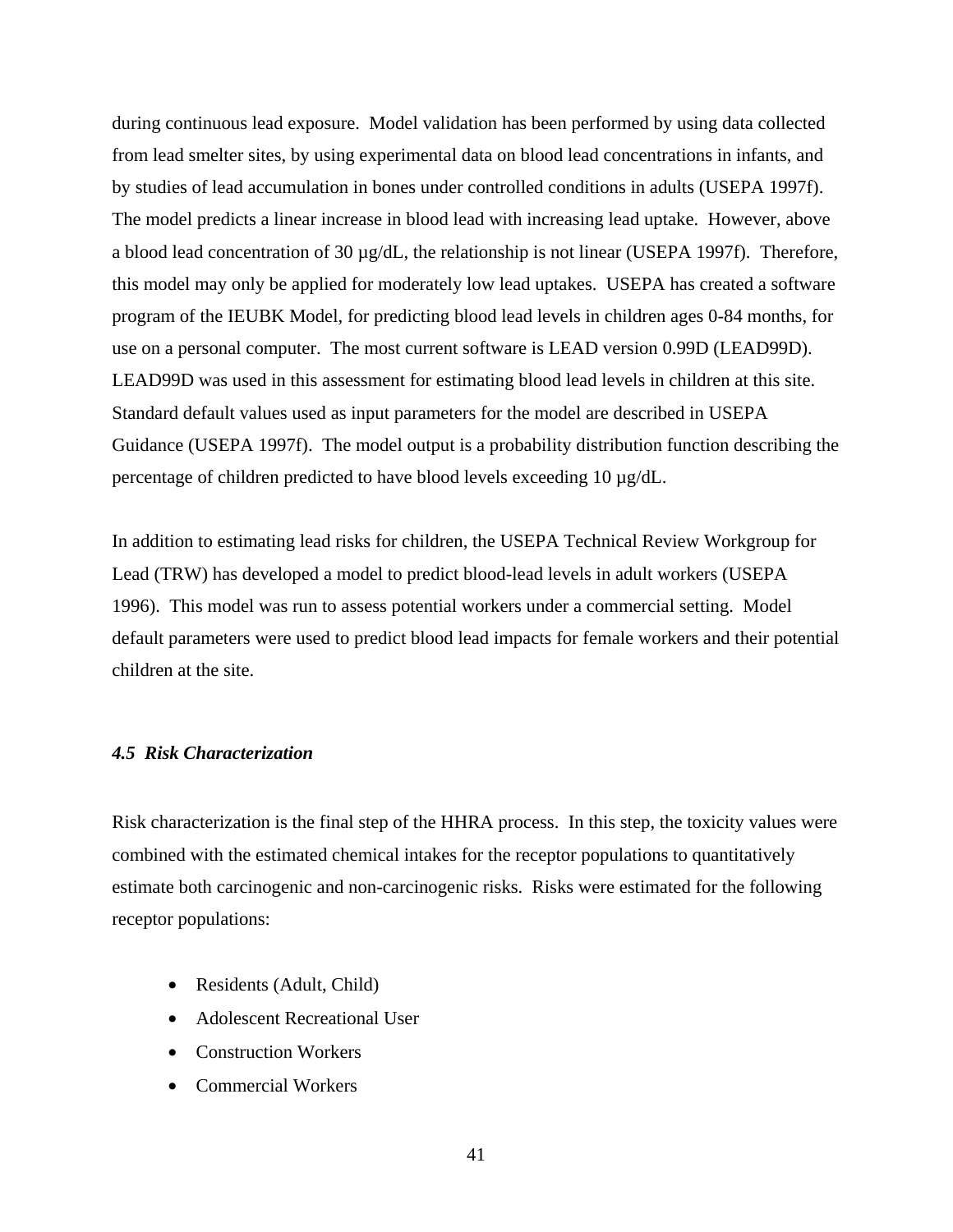The methodologies used to estimate cancer risks and chronic and subchronic hazards for noncarcinogens are described further in the sections below.

# **4.5.1 Hazard Index for Non-Carcinogenic Effects**

The potential human health hazard associated with exposures to non-carcinogenic COPCs at Fort Totten Coast Guard Station were estimated by comparing the ADI with the RfD, as per USEPA Guidance (USEPA 1989). A hazard quotient (HQ) was derived for each COPC, as shown in the equation below:

$$
HQ = \frac{ADI}{RfD}
$$

where:

| HO.     | $\equiv$               | Hazard Quotient; ratio of average daily intake level to acceptable daily |
|---------|------------------------|--------------------------------------------------------------------------|
|         |                        | intake level (unitless)                                                  |
| $ADI =$ |                        | Estimated average daily dose (mg/kg-day)                                 |
| RfD.    | $\alpha = \frac{1}{2}$ | Reference dose (mg/kg-day)                                               |

If the average daily dose exceeds the RfD, the HQ will exceed a ratio of one (1.0) and there may be concern that potential adverse systemic health effects will be observed in the exposed populations. If the ADI does not exceed the RfD, the HQ will not exceed 1.0 and there will be no concern that potential adverse systemic health effects will be observed in the exposed populations. However, if the sum of several HQs exceeds 1.0, and the COPCs affect the same target organ, there may be concern that potential adverse systemic health effects will be observed in the exposed populations. In general, the greater the value of the HQ above 1.0, the greater the level of concern. However, the HQ does not represent a statistical probability that an adverse health effect will occur.

For consideration of exposures to more than one chemical causing systemic toxicity via several different pathways, the individual HQs are summed to provide an overall hazard index (HI). If the HI is less than 1.0, then no adverse health effects are likely to be associated with exposures at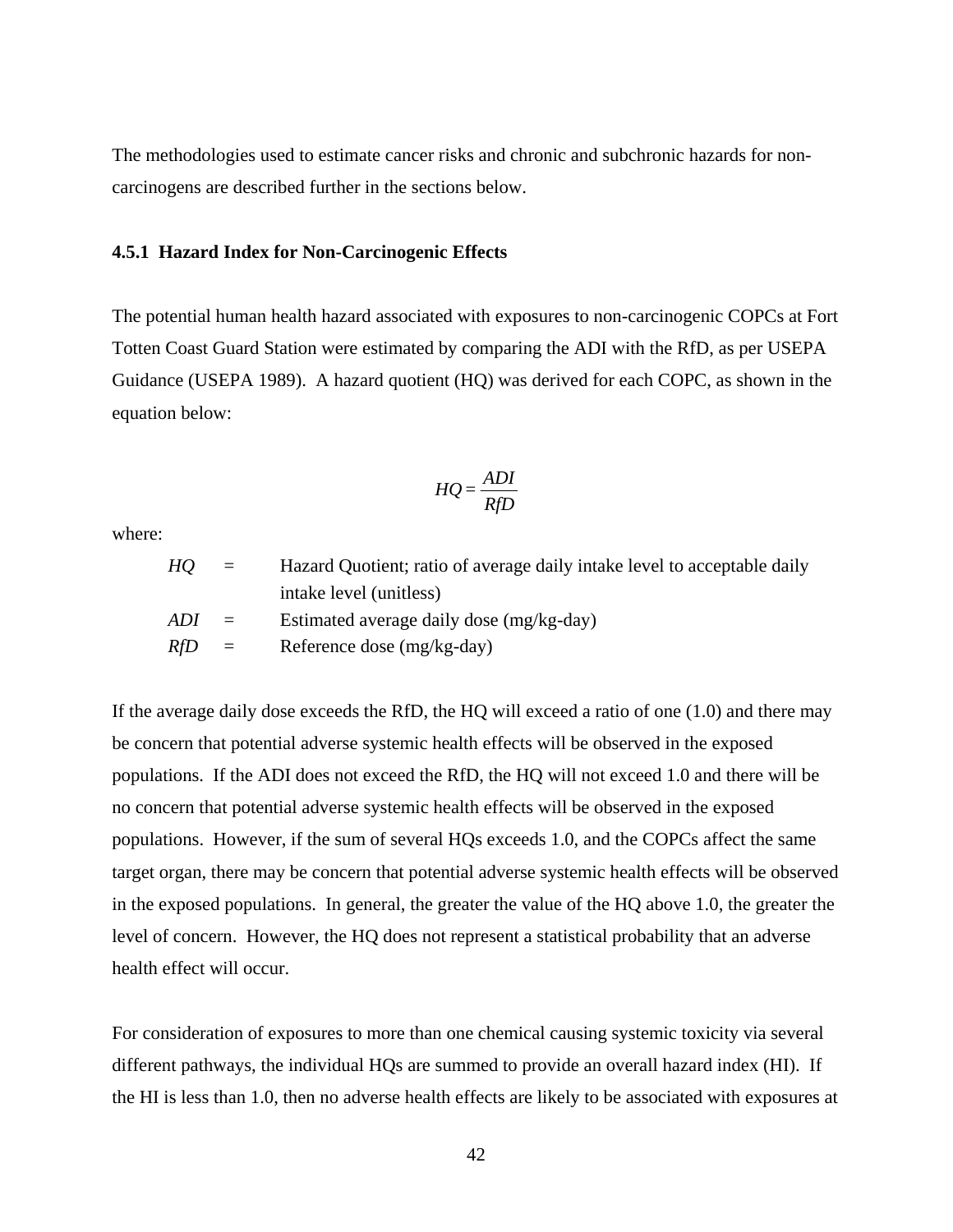the site. However, if the total HI is greater than 1.0, separate endpoint-specific HIs may be calculated based on toxic endpoint of concern or target organ (e.g., HQs for neurotoxins are summed separately from HQs for renal toxins). Only if an endpoint-specific HI is greater than 1.0 is there reason for concern about potential health effects for that endpoint.

# **4.5.2 Cancer Risks**

Carcinogenic risk was estimated as the incremental probability of an individual developing cancer over a lifetime as a result of exposure to a potential carcinogen at the site. The numerical estimate of excess lifetime cancer risk was calculated by multiplying the CADI by the risk per unit dose (the slope factor), as shown in the following equation:

$$
Risk = CADI \times SF
$$

where:

| Risk        | $=$ The unitless probability of an exposed individual developing cancer |
|-------------|-------------------------------------------------------------------------|
| <b>CADI</b> | $=$ Lifetime cancer average daily dose (mg/kg-day)                      |
| <b>SF</b>   | $=$ Cancer slope factor $(mg/kg$ -day) <sup>-1</sup>                    |

Because the slope factor is the statistical 95th percent upper-bound confidence limit on the doseresponse slope, this method provides a conservative, upper-bound estimate of risk.

It should be noted that the interpretation of the significance of the cancer risk estimate is based on the appropriate public policy. USEPA in the NCP (40 CFR Part 300) (USEPA 1990) states that:

*"...For known or suspected carcinogens, acceptable exposure levels are generally concentration levels that represent an excess upper bound lifetime cancer risk to an individual of between 10-4 and 10-6."* 

For the purposes of this risk assessment, the USEPA definition of acceptable carcinogenic risk, the  $10^{-4}$  to  $10^{-6}$  range, will be applied.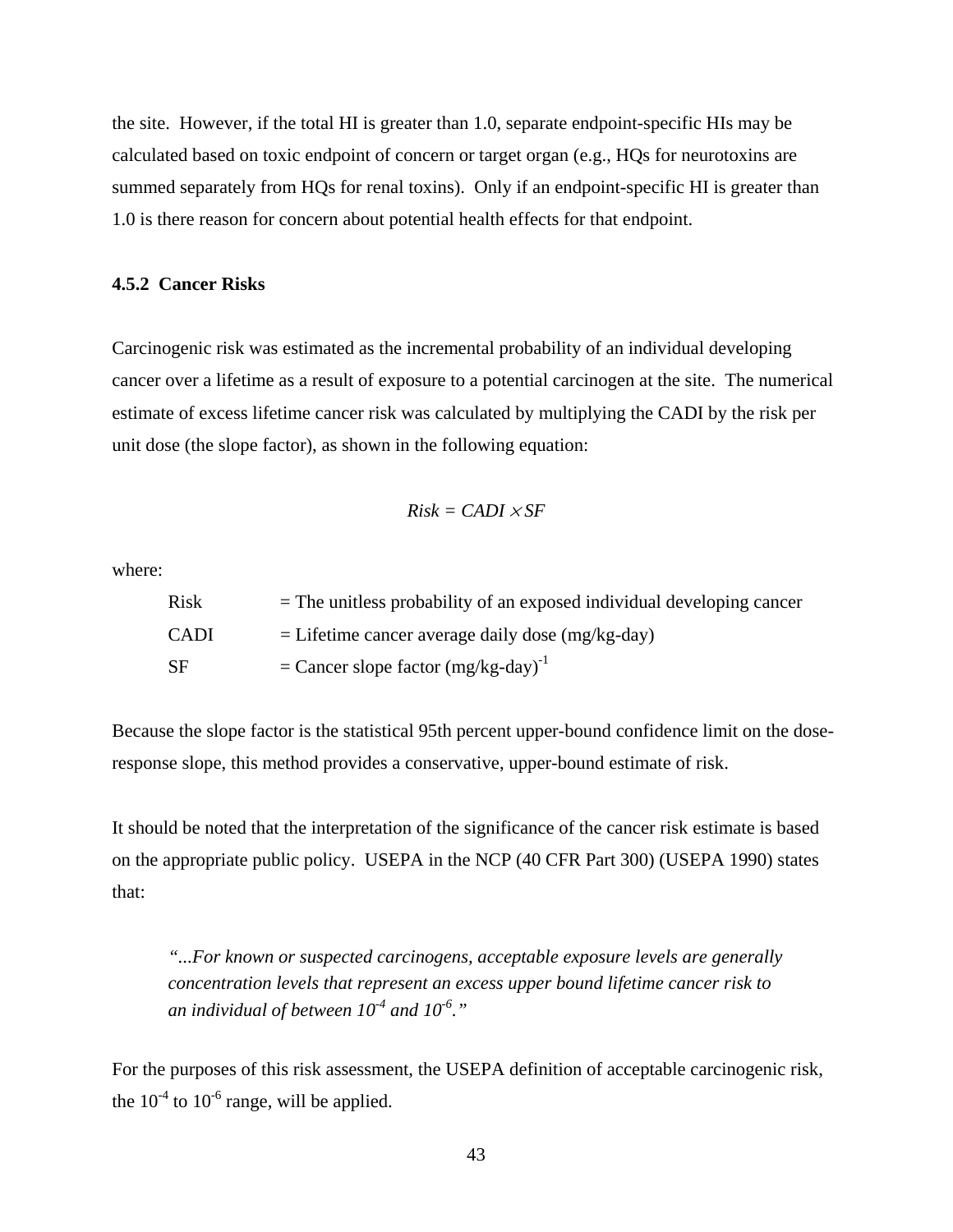# **4.5.3 Lead Hazard Characterization**

The NYDOH stated in comments on the draft RI report that the USEPA's guidance on lead concentrations in soil (Federal Register, Vol. 66, No. 4, 5 January 2001), not the IEUBK model presented in the risk assessment, will be used to evaluate the need for remedial (or other) measures to address potential exposures (see Appendix J). The IEUBK model is part of the basis upon which the USEPA based the *Final Rule for the Identification of Dangerous Levels of Lead*. In Section III-C-2 (page 1216) of the guidance the Agency states "To support the development of the dust and soil hazard standards in this rule, [USEPA] required tools to relate lead in the environment to blood-lead concentration. … The mechanistic model is the Agency's Integrated Environmental Uptake and Biokinetic (IEUBK) model." This is the model used in this risk assessment to assess risks from lead in soil at the upland area. Consequently, there is no difference between the results obtained with the model by USACE and the soil concentrations used in the Final Rule that will be used by NYSDOH.

### *4.6 Risk Results*

The results of the risk assessment for each area are discussed below. Non-cancer hazards are summed across all pathways and all COPC to calculate the cumulative HI:

$$
HI = \sum_{i=1}^{n} HQ
$$

In the event that cumulative HIs exceed 1.0, individual HIs for target organs will be evaluated.

Risk discussion for cancer risks will focus on COPCs that result in cancer risks greater than  $1\times10^{-6}$ , which is the lower end of USEPA's acceptable risk range of  $10^{-6}$  to  $10^{-4}$ .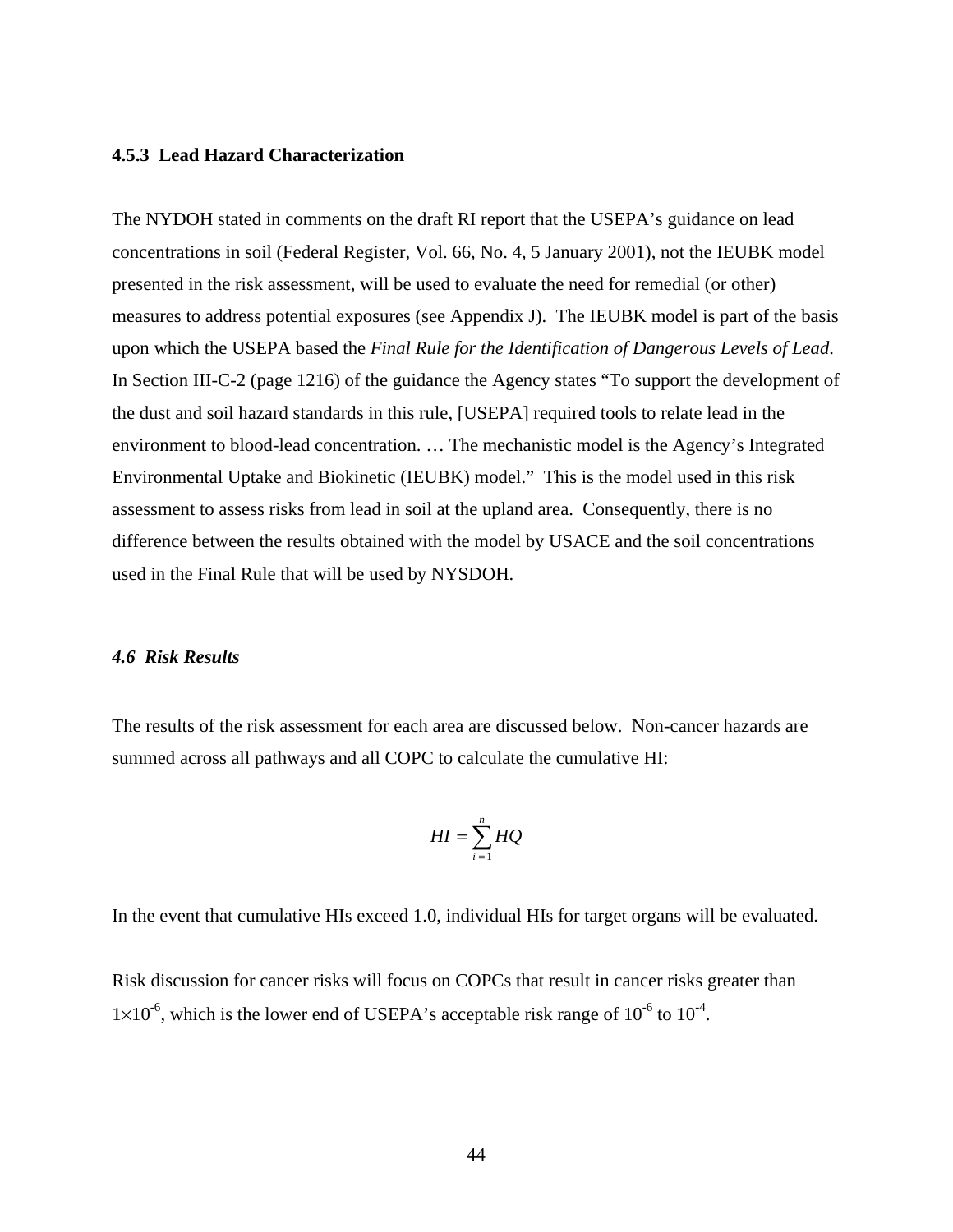#### **4.6.1 Total Soil, Fill Area**

Risk calculations resulting from exposures to total soil in the Fill Area for all receptors and pathways are shown in Appendix A, Tables A-1 through A-17. Risks for receptors of concern exposed to soil are summarized below.

# **Residential Adults and Children**

Non-cancer hazards to future residential adults and children in the Fill Area of the Fort Totten Coast Guard Station are summarized in Tables 4-25 and 4-26, respectively. Detailed calculations shown in Appendix A, Tables A-1 through A-6 for ingestion, dermal, and inhalation of soil particles, and the calculations from consumption of homegrown produce are shown in Tables A-16 and A-17. The total cumulative non-cancer HI for total soil exposure to residential adults is 0.3 (Table 4-25), which is below the hazard target of 1.0. Consequently, non-cancer hazards to adults from exposure to total soil are acceptable. The total cumulative non-cancer HI for residential children is 1.3 (Table 4-26), which is greater than the USEPA hazard target of 1.0. However, examination of Table 4-26 shows that arsenic (21 percent), manganese (21 percent), and mercury (9 percent) represent the greatest contribution to the overall non-cancer risk of 1.3. Table 4-27 shows a target organ assessment for these major contributors, revealing that all three are risk to different target organs. Consequently, once target organs are considered, non-cancer hazards for residential children exposed to total soil in the Fill Area of Fort Totten Coast Guard Station are acceptable.

Cancer risks from exposure to total soil for residential adults and children are shown in Table 4- 28. Because cancer risks are averaged over the entire lifetime (assumed to be 70 years), cancer risks for both adults and children were summed together in Table 4-28. The total cancer risk was  $3\times10^{-5}$ , within USEPA's acceptable risk range of  $10^{-6}$  to  $10^{-4}$ .

# **Adolescent Recreational User**

Risks for the current and future adolescent recreational user (age 6-15) were quantified as a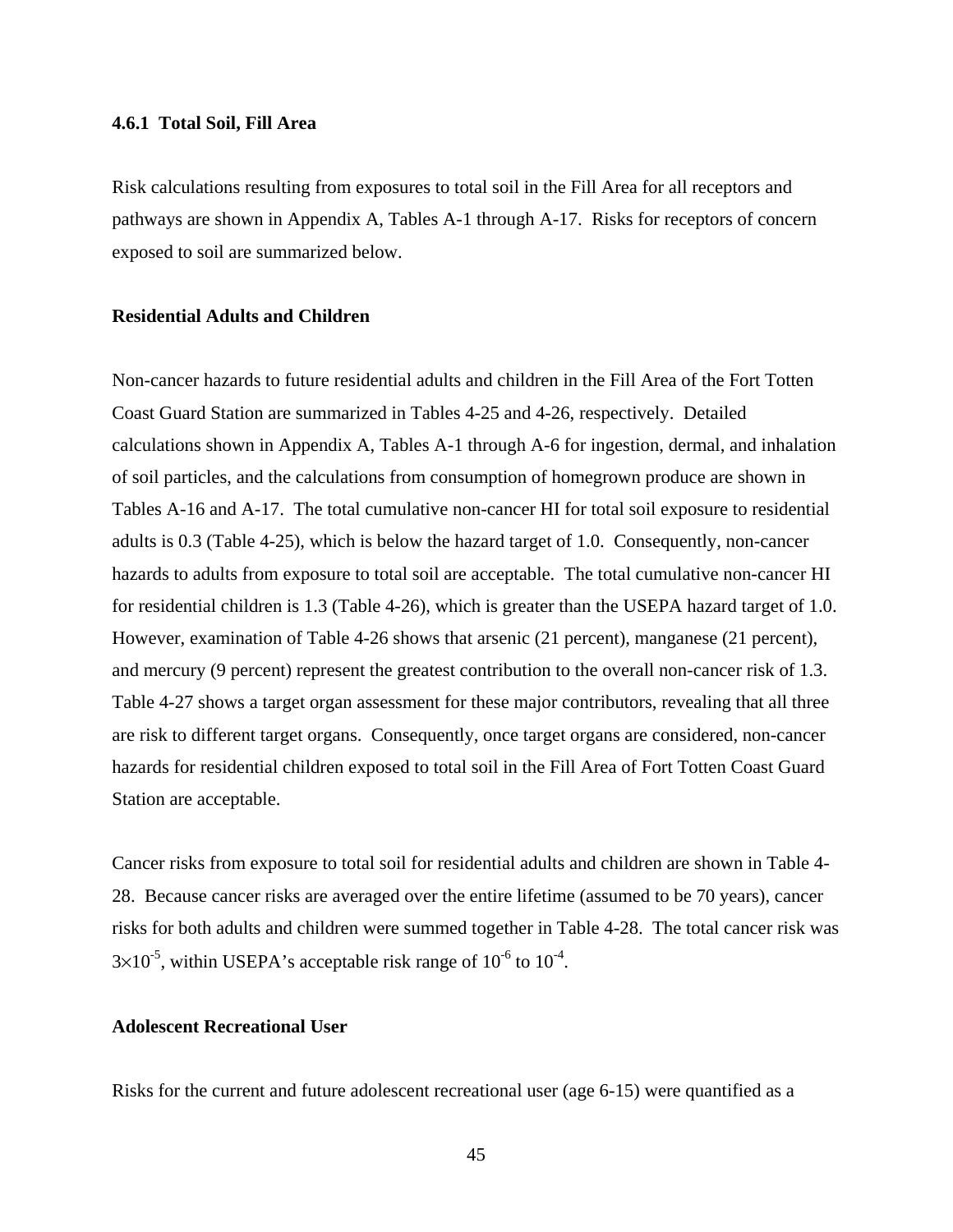conservative estimate of risks to all recreational users. Risk calculations for incidental soil ingestion, dermal contact with soil, and inhalation of soil particulate matter are shown in Appendix A, Tables A-7, A-8, and A-9, respectively.

Table 4-29 is a summary of non-cancer hazards for the adolescent recreational user in the Fill Area of Fort Totten Coast Guard Station. The cumulative non-cancer hazard for this receptor is 0.18, which is below USEPA's hazard target of 1.0. Consequently, the adolescent recreational user has acceptable non-cancer hazard from total soil in the Fill Area. Cancer risks for the adolescent recreational user are shown in Table 4-30. The total cumulative cancer risk for this receptor is  $4\times10^{-6}$ , within USEPA's acceptable cancer risk range. Arsenic was the only COPC with risks exceeding  $10^{-6}$  ( $2\times10^{-6}$ ). As discussed above, these risks are representative of those expected to be found in an urban location in New York, and do not appear related to site uses.

Risks for adult recreational users are also expected to be acceptable. Risks for the adolescent recreational users represent a conservative upper-limit of both adults and children due to the exposure assumptions inherent in the risk assessment. Because acceptable risks have been found for adolescent recreational users, the same is also true for adult recreational users.

## **Commercial Worker**

Risks for the future adult commercial worker were quantified. Risk calculations for incidental soil ingestion, dermal contact with soil, and inhalation of soil particulate matter are shown in Appendix A, Tables A-10, A-11, and A-12 respectively.

Table 4-31 is a summary of non-cancer hazards for the future commercial worker in the Fill Area of Fort Totten Coast Guard Station. The cumulative non-cancer hazard for this receptor is 0.05; consequently, the future commercial worker has acceptable non-cancer hazard from total soil in the Fill Area. Cancer risks for the commercial worker are shown in Table 4-32. The total cumulative cancer risk for this receptor is  $3\times10^{-6}$ , within USEPA's acceptable cancer risk range. Arsenic ( $2\times10^{-6}$ ) was the only COPC in Fill Area total soil showing cancer risks exceeding  $1\times10^{-7}$  $6$ . As discussed above with respect to residential adults and children, these risks are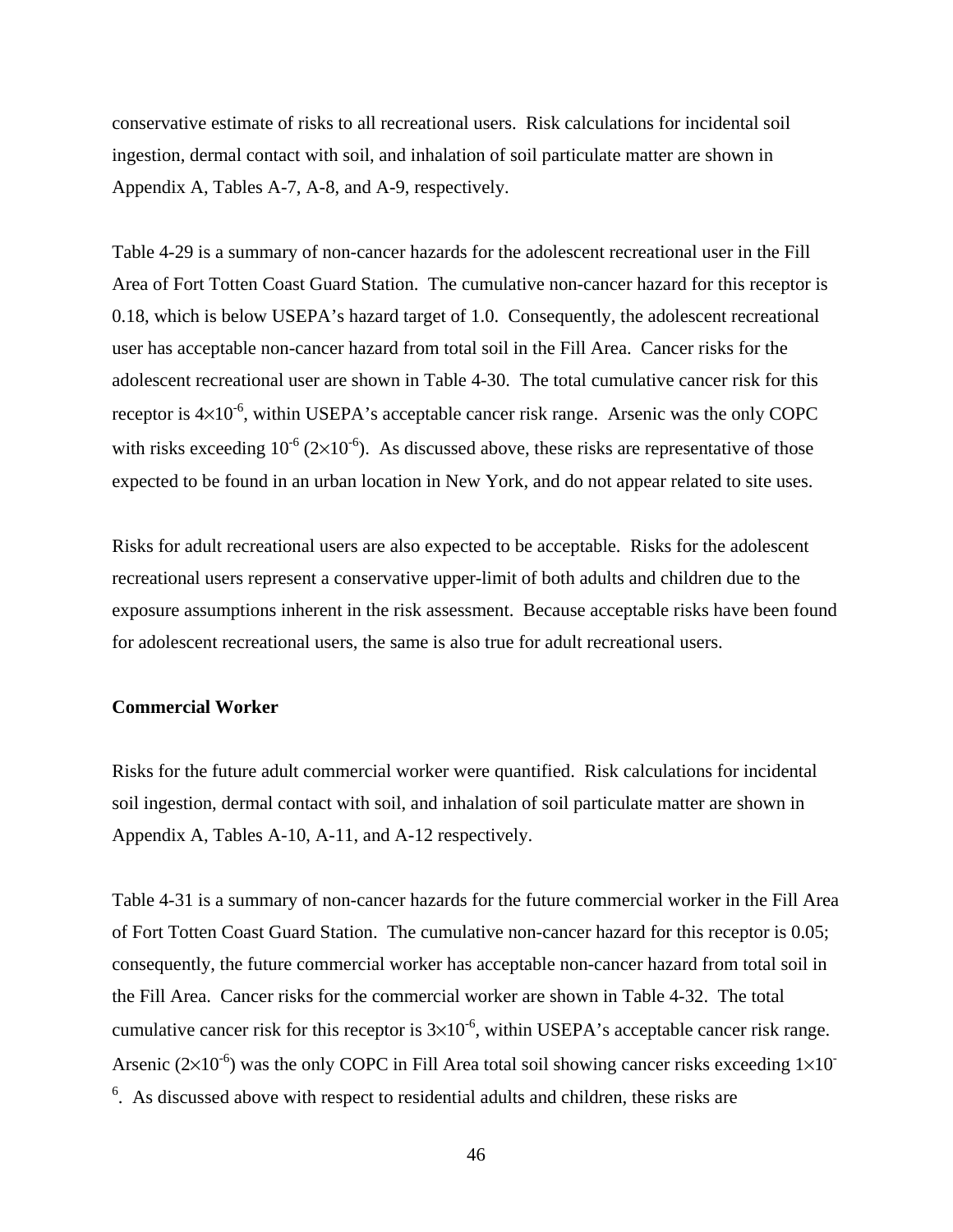representative of those expected to be found in an urban location in New York (USEPA 2000b), and do not appear related to site uses.

### **Construction Worker**

Risks for the future adult construction workers were quantified. Risk calculations for incidental soil ingestion, dermal contact with soil, and inhalation of soil particulate matter are shown in Appendix A, Tables A-13, A-14, and A-15, respectively.

Table 4-33 is a summary of non-cancer hazards for the future construction worker in the Fill Area of Fort Totten Coast Guard Station. The cumulative non-cancer hazard for this receptor is 0.2, which is below USEPA's target non-cancer hazard of 1.0. Consequently, the future construction worker has acceptable non-cancer hazard from total soil in the Fill Area. Cancer risks for the commercial worker are shown in Table 4-34. The total cumulative cancer risk for this receptor is  $6\times10^{-7}$ , below USEPA's acceptable cancer risk range. Consequently, cancer risks to construction workers from exposure to total soil at the Fill Area are acceptable.

### **Lead Risk Results**

Appendix D contains the model output, both for the residential child IEUBK model (Table D-1) and the adult lead risks (Table D-2). The average lead concentration found in the Fill Area was 417 mg/kg (Table 4-5). Based on the IEUBK model outputs, 93 percent of residential children exposed to lead in total soil are expected to have blood lead levels above the cutoff of 95 percent (Table D-1). Consequently, future resident children are at risk from lead in total soils in the Fill Area. Results of the adult model show that the highest RME blood lead level for developing fetus of adults was found for the construction worker at 6.1 μg/dL, below the cutoff of 10 μg/dL. Consequently, risks to adult receptors from exposure to lead in total soil at the Fill Area are acceptable. Alternatively, residential child exposure to lead resulted in unacceptable risk.

# **4.6.2 Total Soil, Other Area**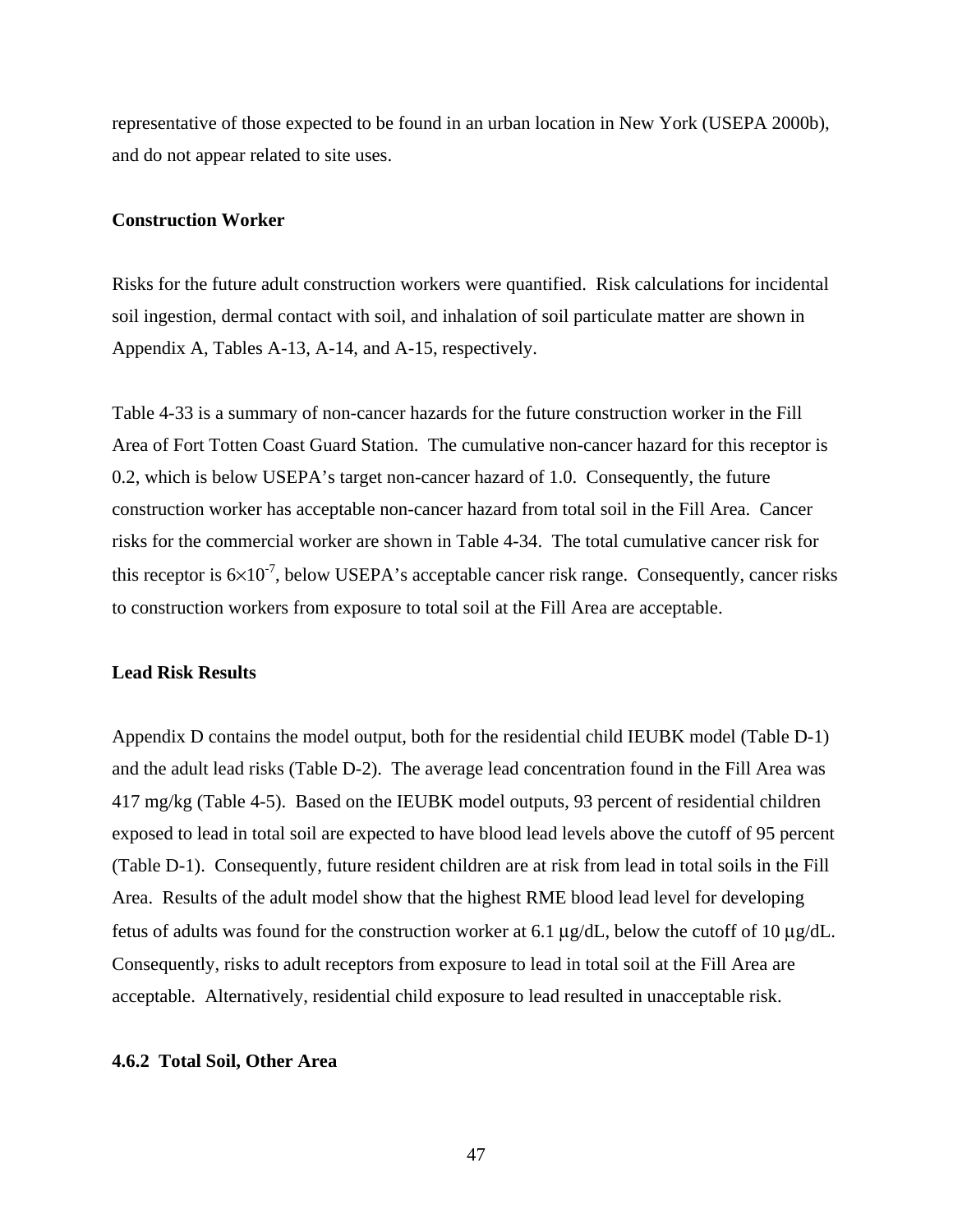Risk calculations for all receptors and pathways are shown in Appendix B, Tables B-1 through B-17. Risks for receptors of concern exposed to soil are summarized below.

## **Residential Adults and Children**

Non-cancer hazards to future residential adults and children are summarized in Tables 4-35 and 4-36, respectively, and the detailed calculations shown in Appendix B, Tables B-1 through B-6, for ingestion, dermal, and inhalation of soil particles, and the calculations from consumption of homegrown produce are shown in Tables B-16 and B-17. The total cumulative non-cancer HI for total soil exposure to residential adults is 0.2 (Table 4-35), below USEPA's hazard target of 1.0. Consequently, non-cancer hazards to adults from exposure to total soil are acceptable. The total cumulative non-cancer HI for residential children is 1.3, greater than USEPA's hazard target of 1.0. As in the fill area, arsenic, manganese, and mercury account for the majority of non-cancer hazards (Table 4-36), and as shown in Table 4-37, target organs for each of these contributors are different. Therefore, with the consideration of target organs, non-cancer hazards for residential children exposed to total soil in the Other Area of Fort Totten Coast Guard Station are acceptable.

Cancer risks from exposure to total soil for residential adults and children are shown in Table 4- 38. Because cancer risks are averaged over the entire lifetime (assumed to be 70 years), cancer risks for both adults and children were summed together in Table 4-38. The total cancer risk was  $4\times10^{-5}$ , within USEPA's acceptable risk range of  $10^{-6}$  to  $10^{-4}$ .

# **Adolescent Recreational User**

Risks for the current and future adolescent recreational user (age 6-15) were quantified as a conservative estimate of risks to all recreational users. Risk calculations for incidental soil ingestion, dermal contact with soil, and inhalation of soil particulate matter are shown in Appendix B, Tables B-7, B-8, and B-9, respectively.

Table 4-39 is a summary of non-cancer hazards for the adolescent recreational user in the Other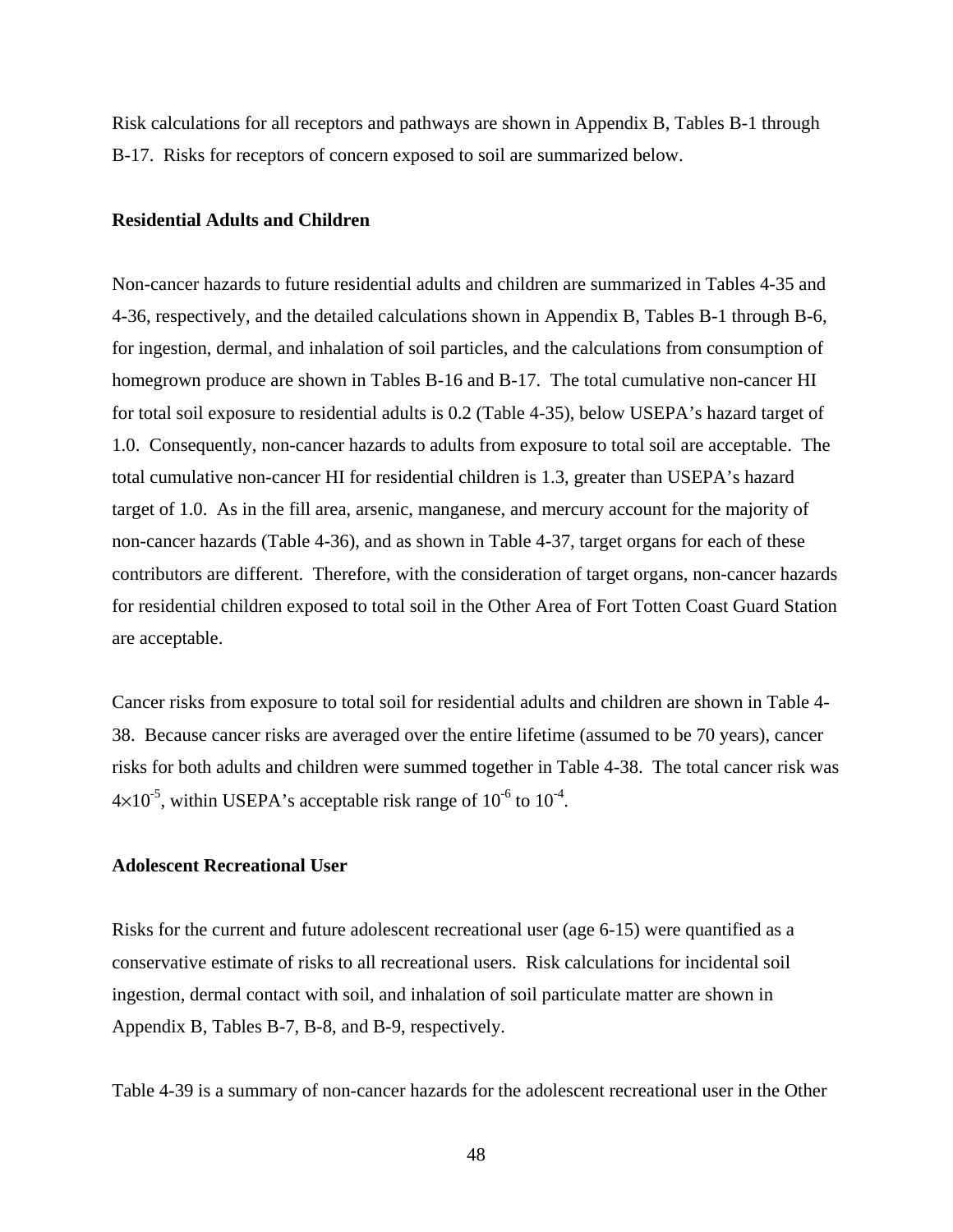Area of Fort Totten Coast Guard Station. The cumulative non-cancer hazard for this receptor is 0.16, which does not exceed USEPA's hazard target of 1.0. Consequently, the adolescent recreational user has acceptable non-cancer hazard from total soil in the Other Area. Cancer risks for the adolescent recreational user are shown in Table 4-40. The total cumulative cancer risk for this receptor is 5×10-6, within USEPA's acceptable cancer risk range. Arsenic and benzo(a)pyrene were the only COPCs with risk exceeding 10-6.

# **Commercial Worker**

Risks for the future adult commercial worker were quantified. Risk calculations for incidental soil ingestion, dermal contact with soil, and inhalation of soil particulate matter are shown in Appendix B, Tables B-10, B-11, and B-12, respectively.

Table 4-41 is a summary of non-cancer hazards for the future commercial worker in the Other Area of Fort Totten Coast Guard Station. The cumulative non-cancer hazard for this receptor is 0.04; consequently, the future commercial worker has acceptable non-cancer hazard from total soil in the Other Area. Cancer risks for the commercial worker are shown in Table 4-42. The total cumulative cancer risk for this receptor is  $4\times10^{-6}$ , within USEPA's acceptable cancer risk range. Arsenic and benzo(a)pyrene risks exceeded 10-6.

# **Construction Worker**

Risks for the future adult construction workers were quantified. Risk calculations for incidental soil ingestion, dermal contact with soil, and inhalation of soil particulate matter are shown in Appendix B, Tables B-13, B-14, and B-15, respectively.

Table 4-43 is a summary of non-cancer hazards for the future construction worker in the Other Area of Fort Totten Coast Guard Station. The cumulative non-cancer hazard for this receptor is 0.2, which does not exceed USEPA's hazard target of 1.0. Consequently, the future construction worker has acceptable non-cancer hazard from total soil in the Other Area. Cancer risks for the commercial worker are shown in Table 4-44. The total cumulative cancer risk for this receptor is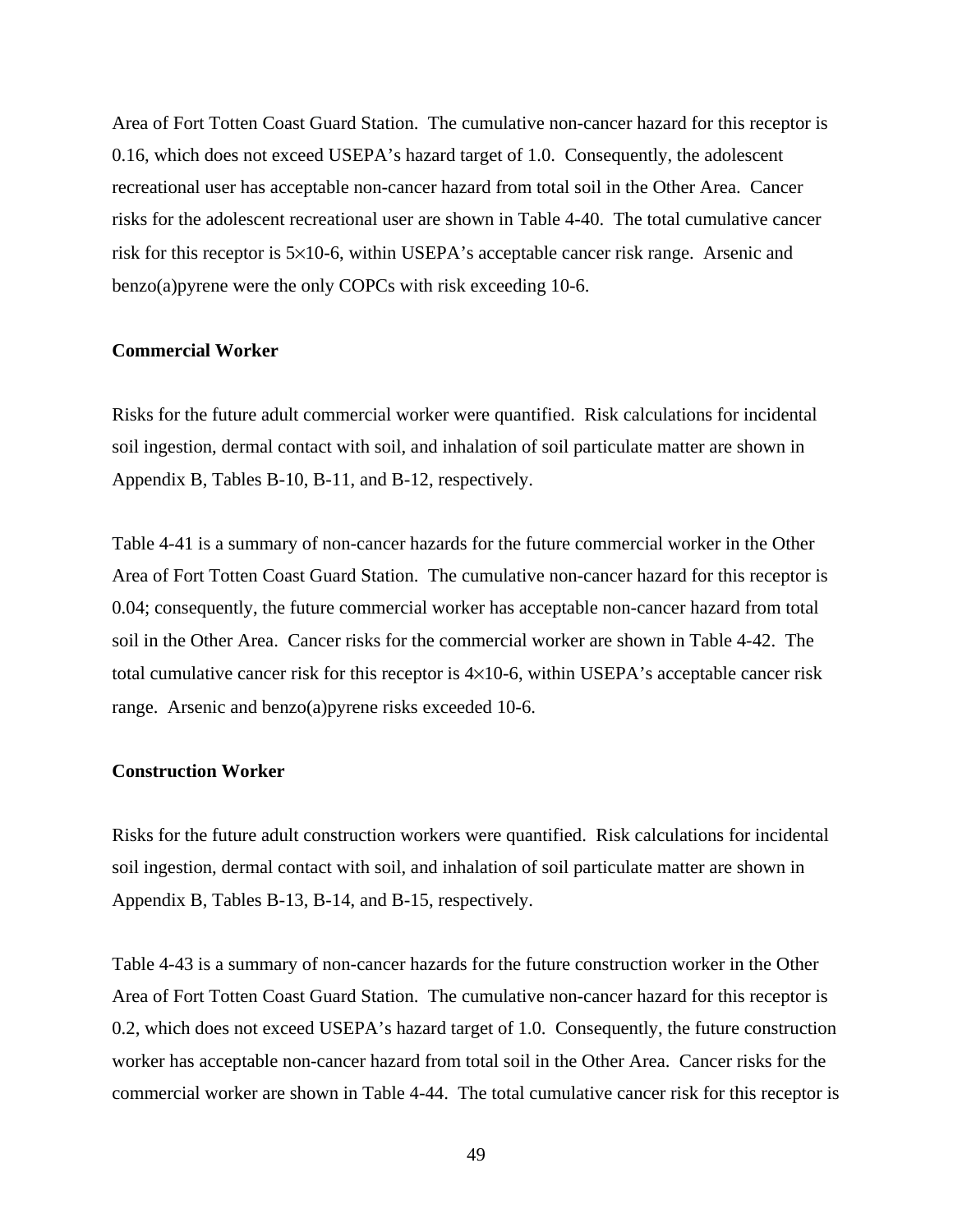7×10-7, below USEPA's acceptable cancer risk range. Consequently, cancer risks to construction workers from exposure to total soil at the Other Area are acceptable.

# **Lead Risks**

The lead models used to assess risk to receptors at the Fort Totten Coast Guard Station were described in Section 4.6.2. Using these same models, and the average lead concentration in the Other Area of 179 mg/kg (Table 4-6), risks were calculated for children and adults and are shown in Appendix D, Tables D-3 and D-4, respectively. The geometric mean blood lead level for children was 3.8 μg/dL, and the highest adult blood lead level was 3.9 μg/dL for the construction worker. Because these values are well below the risk cutoff of 10  $\mu$ g/dL, lead risks to all receptors are acceptable at the Fort Totten Coast Guard Station.

# **4.6.3 Groundwater Risk Assessment for Residential Adults and Children**

Risk calculations for residential adults and children for exposure to groundwater by ingestion and dermal contact (adults and children) and inhalation of volatiles (adults) while showering were calculated and are shown in Appendix C, Tables C-1 through C-5. Specific data input and showering model calculations are shown in Appendix E, Tables E-1 through E-3.

Non-cancer hazards from exposure to groundwater for future residential adults and children are summarized in Tables 4-45 and 4-46, respectively, and the detailed calculations shown in Appendix C, Tables C-1 through C-5 for each pathway (ingestion, dermal, and inhalation of volatiles). The total cumulative non-cancer HI for groundwater exposure to residential adults is 6.0 (Table 4-45). The only COPC with an HI exceeding 1.0 was chloroform (HI = 4.6). These hazards are nearly all from the showering scenario from a high concentration of chloroform found in MW2 GW-01-01 in 1998 (23  $\mu$ g/L). When this same monitoring well was resampled in 2000, the concentration was below the detection limit of 5 μg/L chloroform, and in Spring 2002 a concentration of 5.7  $\mu$ g/L was measured in this well. Resulting hazards from these later concentrations would be less than 1.0. Non-cancer hazards to adults from exposure to groundwater exceed the hazard target and may represent unacceptable hazards if future use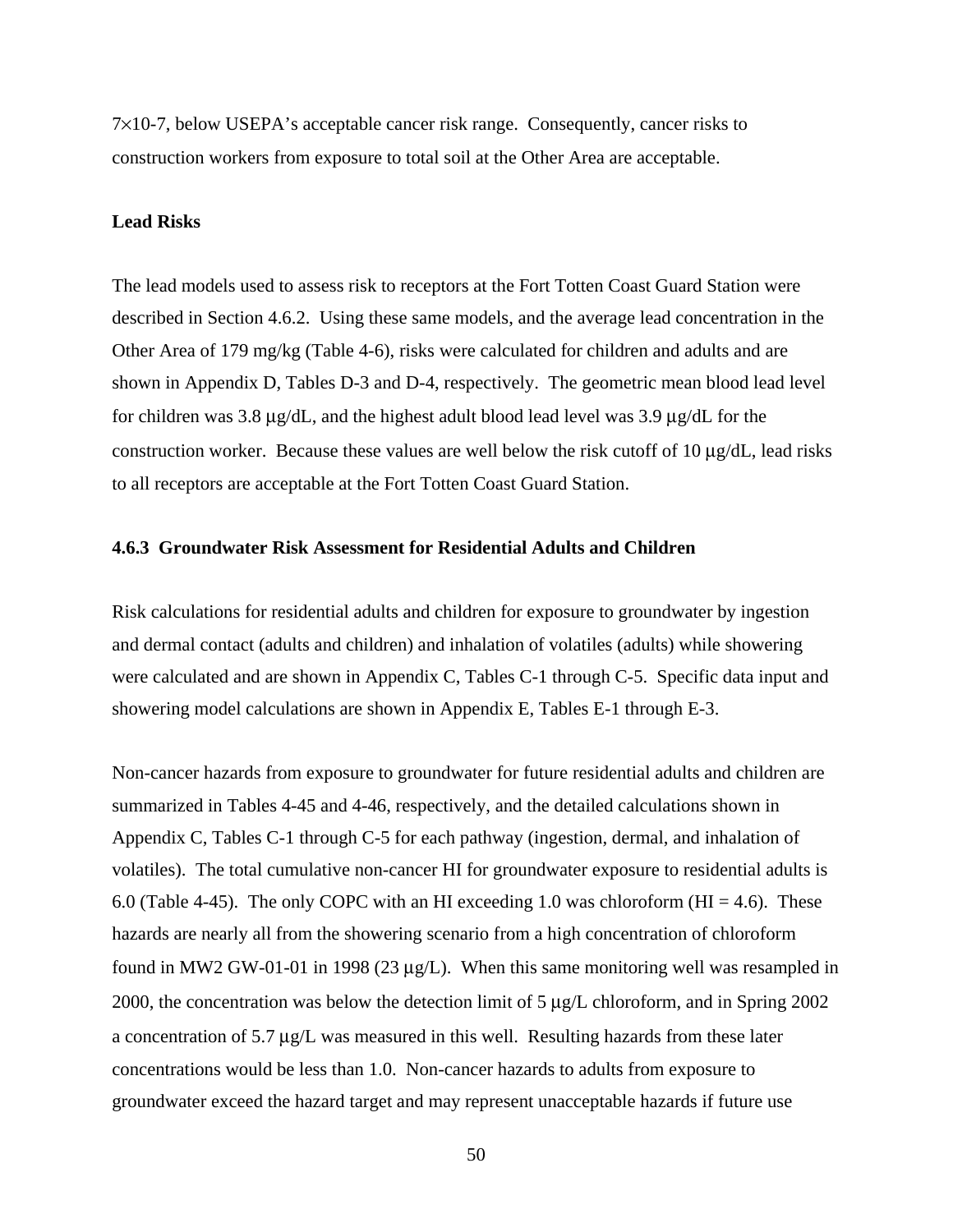includes residential use of groundwater. The total cumulative non-cancer HI for residential children is 3.6 (Table 4-46). Chromium had an HI of 1.4, as a result of chromium measured in MW1-GW01-01 in Spring 2002 at 51 μg/L. Nickel contributed 18 percent of the non-cancer HI. Non-cancer hazards to children from exposure to groundwater exceed the hazard target and may represent unacceptable hazards if future use includes residential use of groundwater.

Cancer risks from exposure to groundwater for residential adults and children are shown in Table 4-47. Because cancer risks are averaged over the entire lifetime (assumed to be 70 years), cancer risks for both adults and children were summed together in Table 4-47. The total cancer risk was  $8\times10^{-4}$ , above USEPA's acceptable risk range of  $10^{-6}$  to  $10^{-4}$ . Benzo(a)pyrene, detected once in MW4-01-01 during Spring 2002 at 10 μg/L accounted for 40 percent of this cancer risk  $(3\times10^{-4})$ , followed by dibenz(a,h)anthracene representing 29 percent of this risk with 2.2×10<sup>-4</sup>. This level of risk is the result of an exposure concentration of  $2 \mu g/L$  (Table 4-7), which was measured in the same well as that for benzo(a)pyrene in 2002. Similarly, this same well had the highest dieldrin concentration, which accounted for a cancer risk of  $1 \times 10^{-4}$ . It is not expected that future use of the site groundwater will include residential use.

# *4.7 Uncertainty Assessment*

There are numerous uncertainties involved in the human health risk assessment process. These are discussed briefly in the following sections.

# **4.7.1 Sampling and Analysis Uncertainties**

The sampling plan can have a significant impact on the results obtained in calculating human health risks at a site. To the extent that samples are taken in areas that are expected to be contaminated (biased sampling), the EPC used in calculating risk exposures and risks is likely to overestimate the actual concentration encountered at the site from random exposure across the site. This sampling bias will generally result in an overestimate of exposures and risks at a site.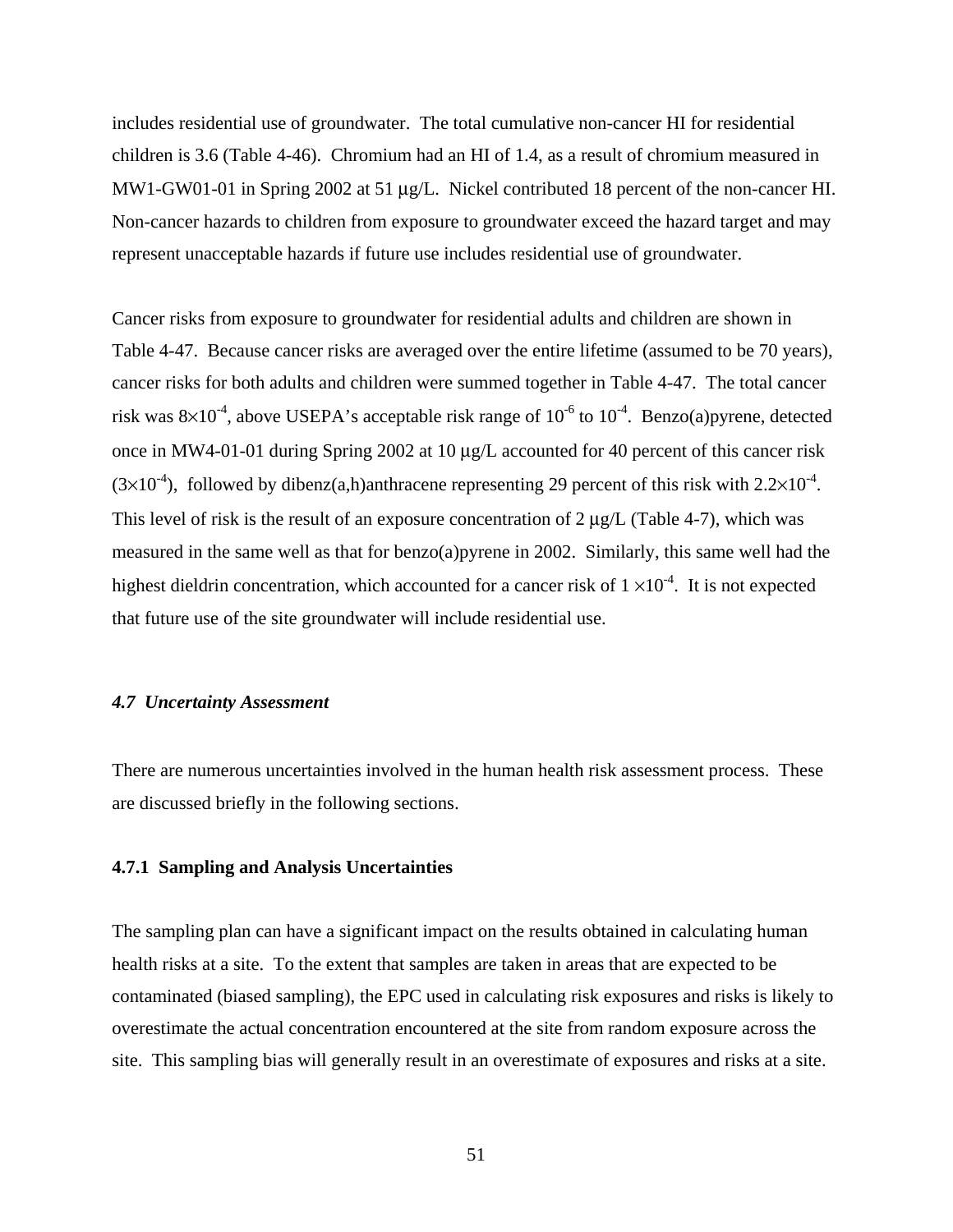### **4.7.2 Uncertainties Analysis of Exposure Assessment**

An analysis of uncertainties is an important aspect of the exposure assessment. It provides the risk assessor and reviewer with information relevant to the individual uncertainties associated with exposure factor assumptions and their potential impact on the final assessment.

A significant uncertainty exists with the basic approach used in arriving at EPCs for the COPCs in soil and groundwater. Uncertainty results from the use of one-half detection limit for all nondetects. An objective of the guidance is to include some quantitative value for COPCs when analytical data indicate that those COPCs were not detected, so that an estimated potential intake and resultant potential risk can be calculated (USEPA 1989). However, this approach generally overestimates the exposure value, and results in overestimates of intakes and subsequent risks, particularly for COPCs with low frequencies of detection.

USEPA has derived a specific process for the derivation of the exposure factors used in this risk assessment (USEPA 1997d). This process involves reviewing the scientific literature supporting these exposure factors, rating the appropriateness of the literature for the derivation, and the selection of upper-limits for their derivation and application. The derivation of residential children and adult incidental soil consumption of 200 and 100 mg/day serves as an example of the conservative nature of these exposure factors. Chapter 4 in USEPA (1997d) documents approximately a dozen scientific studies on the incidental ingestion of soil by children. Various uncertainties have been discussed by USEPA, such as incomplete sample collection (both input and output), the limited length of time that these studies were conducted, the uncertainty associated with the absorption of tracer elements used to derive these values, and the uncertainty associated with heterogeneous soil samples (USEPA 1997d). In particular, it should be noted that all but one of the studies used to derive the 200 mg/day child consumption rate were conducted in summer, when exposure is maximized. The studies are grouped, and typically the upper estimate of the mean chosen as the Reasonable Maximum Exposure (RME) exposure value. The consumption rate for adults (100 mg/day) was based on limited studies (only three), with limited support. Consequently, there is a high degree of uncertainty associated with 100 mg/day Other exposure values shown in Tables 6-10 through 6-19 were selected using similar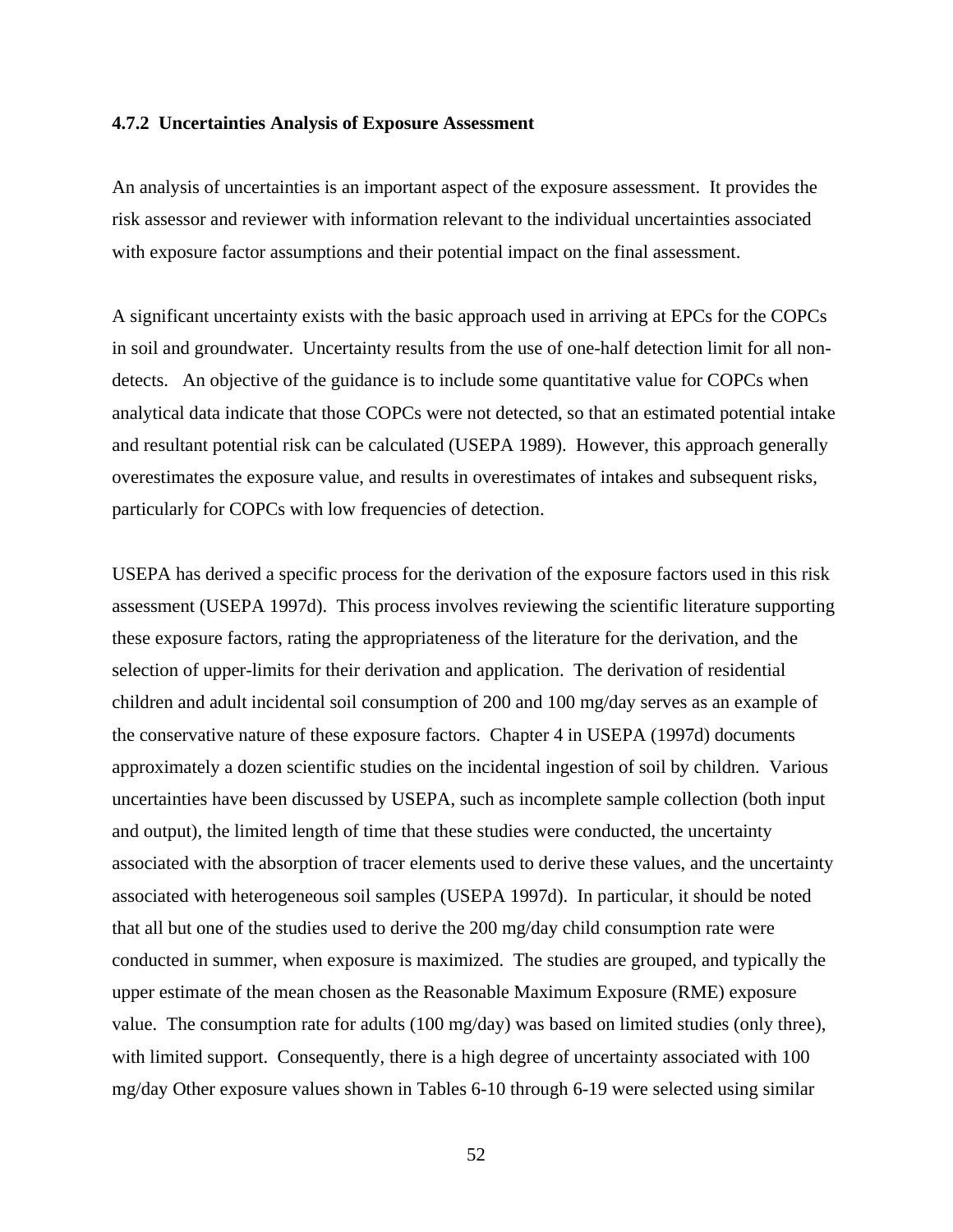conservative estimates. A consumption of homegrown produce exposure scenario has been incorporated into residential adults and child exposures. Estimation of the concentrations of chemicals in homegrown produce is problematic, and the plant chemical accumulation factors shown in Table 4-18 all have a high degree of uncertainty.

The use of conservative estimates for exposure including the use of the upper 95<sup>th</sup> UCLM for the EPC, and the upper limit estimates of each exposure parameter propagates throughout the entire exposure equation:

$$
(L)ADI = \frac{C \times IF \times EF \times ED \times RAF}{BW \times AT} \times CF
$$

where:

| $(L)$ ADI     |     | (Lifetime) Average daily intake (mg/kg-day)                   |
|---------------|-----|---------------------------------------------------------------|
| $\mathcal{C}$ | $=$ | Concentration in a specific medium $(mg/L \text{ or } mg/kg)$ |
| IF            | $=$ | Intake factor (mg/day)                                        |
| EF            | $=$ | Exposure frequency (days/year)                                |
| <i>ED</i>     | $=$ | Exposure duration (years)                                     |
| RAF           | $=$ | Relative absorption factor (unitless)                         |
| BW            | $=$ | Body weight (kg)                                              |
| AT            | $=$ | Averaging time (days)                                         |
| CF            |     | Conversion Factor $(10^{-6} \text{ kg/mg})$                   |

As an example of this propagation, assume that there is a 5 percent upper limit used for the concentration (C, upper  $95<sup>th</sup> UCLM$ ), and a 10 percent upper limit used for ingestion frequency (IF), exposure frequency (EF), and relative absorption frequency (RAF). The total error then propagates to:

*Total*  $Error = 0.05 \times 0.1 \times 0.1 \times 0.1 = 0.00005$ 

Thus, while each parameter has selected for the upper  $95<sup>th</sup>$  or  $90<sup>th</sup>$  percentile, the resultant (lifetime) average daily intake  $[(L)ADI]$  has been calculated at the 99.995<sup>th</sup> percentile level.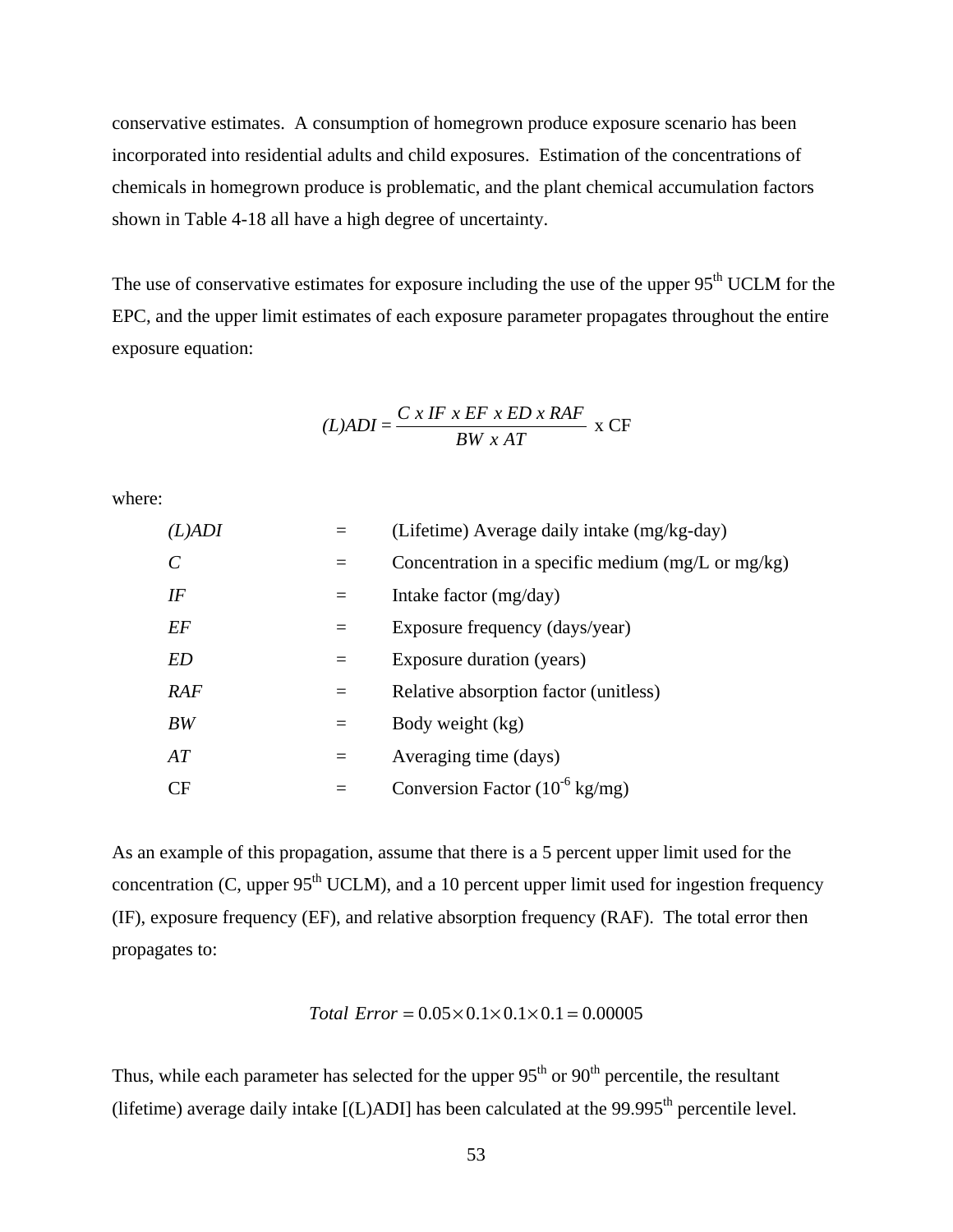Consequently, the selection of upper limit exposure assumptions for the estimate of RME exposure results in a conservative upper limit dose estimate, adding significantly to the conservative uncertainty of the HHRA.

## **4.7.3 Uncertainties of Toxicity Assessment**

There are numerous uncertainties associated with the toxicity assessment. These are generally due to the unavailability of data to thoroughly calculate the toxicity of COPCs. Two chemicals detected during the Spring 2002 monitoring well samples (p-isopropyltoluene and tert-butyl alcohol) had no toxicity data available. For this reason, risks to these chemicals could not be quantified. It is not known to what degree risks have been underestimated by this data gap. Additional sources of uncertainty are described in more detail in the following sections.

# 4.7.3.1 Uncertainties Associated With Non-Carcinogenic Effects

**Interspecies Extrapolation** – The majority of toxicological information comes from experiments with laboratory animals. Experimental animal data were relied on by regulatory agencies to assess the hazards of human chemical exposures. Interspecies differences in chemical absorption, metabolism, excretion, and toxic response are not well understood; therefore, conservative assumptions are applied to animal data when extrapolating to humans. These probably result in an overestimation of toxicity.

**Intraspecies Extrapolation** – Differences in individual human susceptibilities to the effects of chemical exposures may be caused by such variables as genetic factors (e.g., glucose-6 phosphate dehydrogenase deficiency), lifestyle (e.g., cigarette smoking and alcohol consumption), age, hormonal status (e.g., pregnancy), and disease. To take into account the diversity of human populations and their differing susceptibilities to chemically induced injury or disease, a safety factor is used. USEPA uses a factor between 1 and 10. This uncertainty may lead to overestimates of human health effects at given doses.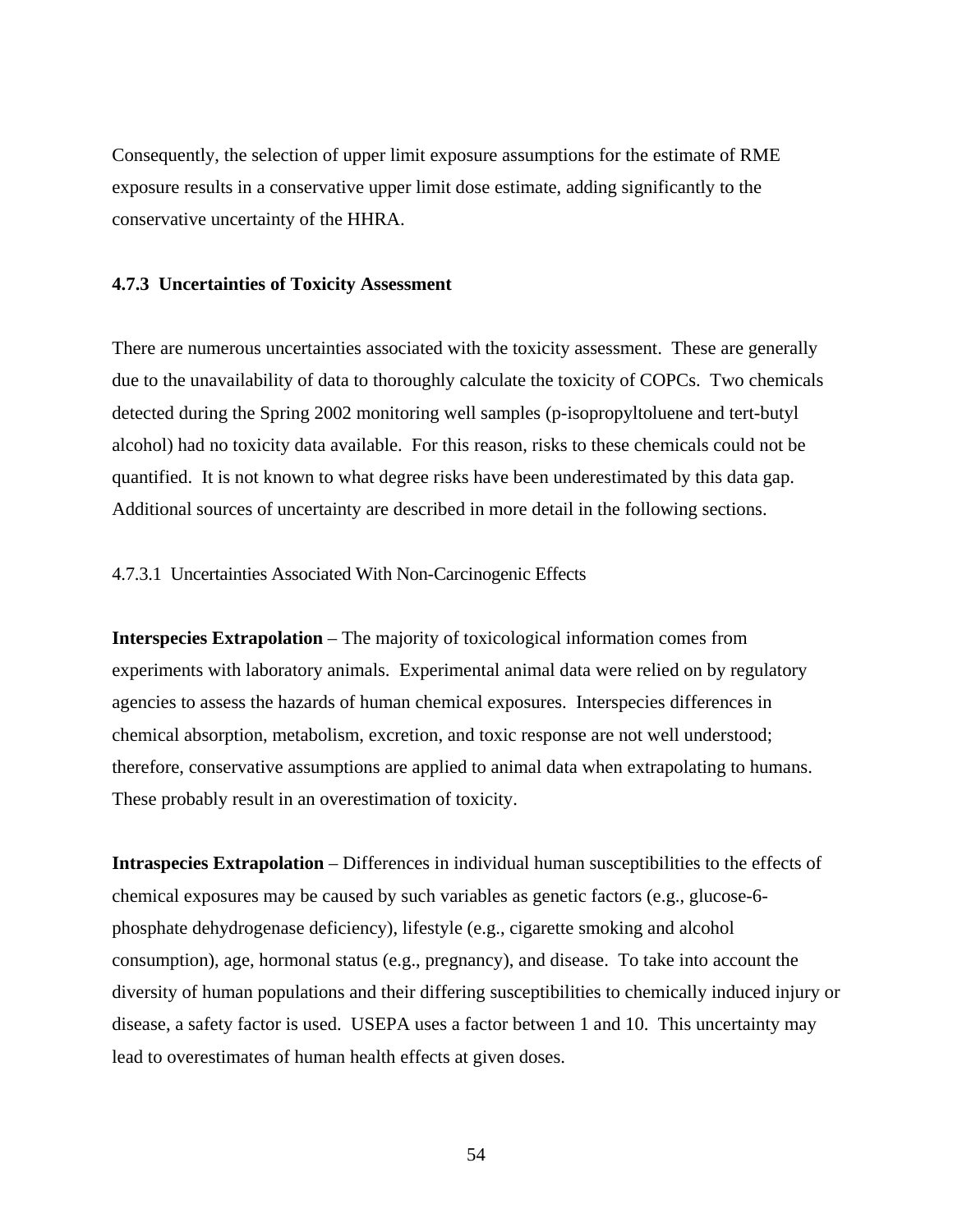**Exposure Routes** – When experimental data available on one route of administration are different from the actual route of exposure that is of interest, route-to-route extrapolation must be performed before the risk can be assessed. Several criteria must be satisfied before route-toroute extrapolation can be undertaken. The most critical assumption is that a chemical injures the same organ(s) regardless of route, even though the injury can vary in degree. Another assumption is that the behavior of a substance in the body is similar by all routes of contact. This may not be the case when, for example, materials absorbed via the gastrointestinal tract pass through the liver prior to reaching the systemic circulation, whereas by inhalation the same chemical will reach other organs before the liver. However, when data are limited these extrapolations are made, and may result in overestimates of human toxicity.

The USEPA adds uncertainty factors to the RfD whenever there is a source of uncertainty. As shown in Tables 4-20 and 4-21, these uncertainty factors often reduce the RfD by three orders of magnitude, greatly increasing the conservativeness of resultant HHRA risks.

4.7.3.2 Uncertainties Associated With Carcinogenic Effects

**Interspecies Extrapolation** – The majority of toxicological information for carcinogenic assessments comes from experiments with laboratory animals. There is uncertainty about whether animal carcinogens are also carcinogenic in humans. While many chemical substances are carcinogenic in one or more animal species, only a very small number of chemical substances are known to be human carcinogens. The fact that some chemicals are carcinogenic in some animal species but not in others raises the possibility that not all animal carcinogens are human carcinogens. Regulatory agencies assume that humans are as sensitive to carcinogens as the most sensitive animal species. This policy decision, designed to prevent underestimation of risk, introduces the potential to overestimate carcinogenic risk.

**High-Dose to Low-Dose Extrapolation** – Typical cancer bioassays provide limited low-dose data on responses in experimental animals for chemicals being assessed for carcinogenic or chronic effects. The usual dose regime involves three dose groups per assay. The first dose group is given the highest dose that can be tolerated, the second is exposed to one-half that dose,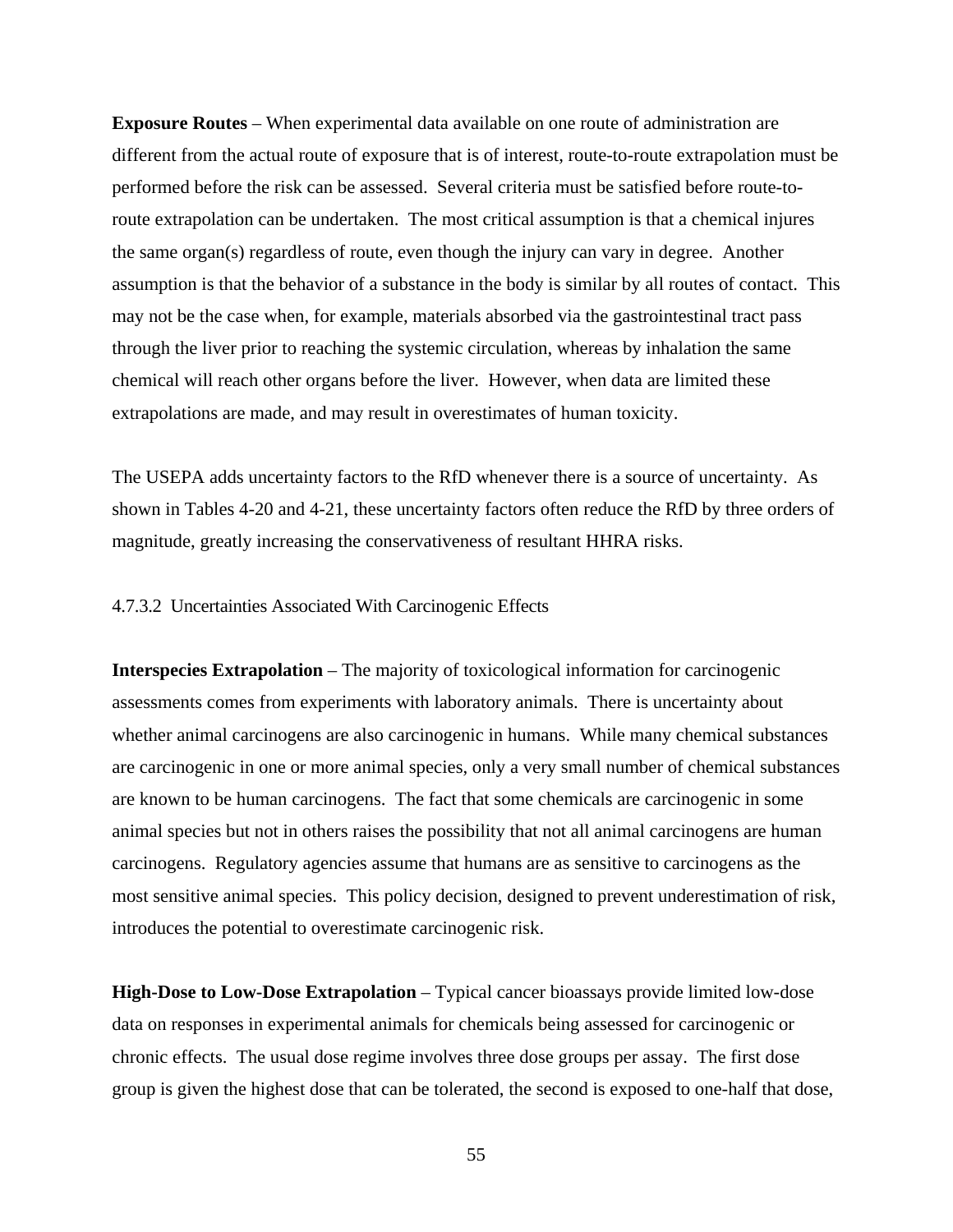and the third group is unexposed (control group). Because this dosing method does not reflect how animals would react to much lower doses of a chemical, a dose-response assessment normally requires extrapolation from high to low doses using mathematical modeling that incorporates to varying degrees information about physiologic processes in the body.

The standard method for modeling high-dose to low-dose effects involves assumptions of extrapolation. Two models are utilized, the default no-threshold model that assumes that the response is linear to the origin (i.e., zero dose, zero response), and a threshold model that assumes that there is some dose above zero, below which there are no adverse effects. It has been found that toxicity data from animal bioassays often fit both no-threshold and threshold models equally well, and it is not possible to determine their validity based on goodness of fit (USEPA 1996b). The dose-response curves derived from these different models diverge substantially in the dose range of interest, with the default no-threshold model yielding much lower toxicity values. Consequently, the model extrapolation process can contribute conservative uncertainty to the chosen toxicity value.

**Polycyclic Aromatic Hydrocarbon (PAH) Cancer Uncertainty** – Cancer slope factors (SF) have only been determined for the most carcinogenic of those chemical types, benzo(a)pyrene. Due to the absence of chemical-specific SFs for the other carcinogenic PAH, USEPA has utilized Toxic Equivalency Factors (TEFs) to extrapolate SFs for these PAH relative to the benzo(a)pyrene slope factor. There is a significant amount of uncertainty associated with the use of TEFs, which are fixed multiples of the benzo(a)pyrene SF (e.g., 1.0, 0.1, 0.01). There are few scientific justifications for the use of these TEFs, and the use of them is primarily convenience and ease of application.

### **4.7.4 Uncertainties in Risk Characterization**

Uncertainties in the risk characterization can stem from the inherent uncertainties in the data evaluation; the exposure assessment process, including any modeling of exposure point concentrations in secondary media from primary media; and the toxicity assessment process. The individual uncertainties in these respective processes were addressed in previous sections.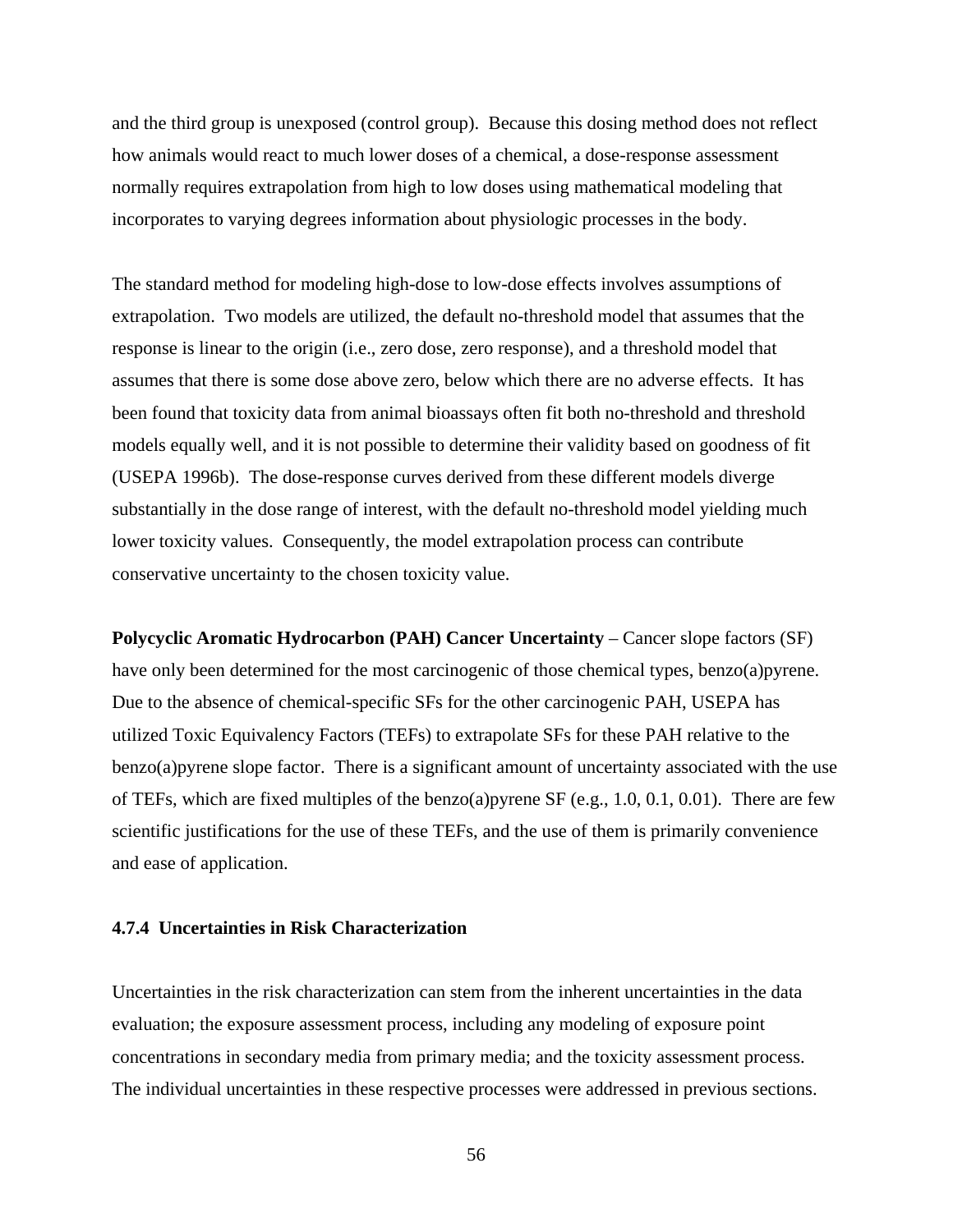## *4.8 Risk Assessment Summary and Conclusions*

A supplemental upland HHRA for Fort Totten Coast Guard Station was conducted to assess potential non-carcinogenic effects and cancer risks from current and future site exposure. Risks to total soils were conducted for two areas, the Fill Area and all Other Areas of the station. Current and future adolescent recreational users, future residential adults and children, future commercial workers, and future construction workers were characterized for risk from ingestion, dermal contact, inhalation of dust, and ingestion of homegrown produce by residents.

Potential risks from consumption of and dermal contact with groundwater was characterized for future residential adults and children. In addition, the risks of volatile chemical inhalation while showering by future residential adults were also quantified. As discussed in the exposure assumptions, it is assumed that inhalation of volatiles by children while bathing does not represent a significant route of exposure; therefore, this was not quantified.

Risks for each area where quantitative HHRA calculations were performed are summarized below.

# **Fill Area**

Non-cancer hazards to future residential adults was less than 1.0, while non-cancer hazards to future residential children were 1.3. These risks were driven by arsenic, manganese, and mercury, which have different target organs. Consequently, future residential children have acceptable non-cancer risks once target organs are accounted. Cancer risks for residential adults and children exceeded  $1\times10^{-6}$  (3 $\times10^{-5}$ ) but were within USEPA's acceptable risk range of 10<sup>-6</sup> to  $10^{-4}$ .

Non-cancer hazards for the current/future adolescent recreational user were less than 1.0. Cancer risk was  $4\times10^{-6}$ , within the acceptable cancer risk range. As with residents, arsenic and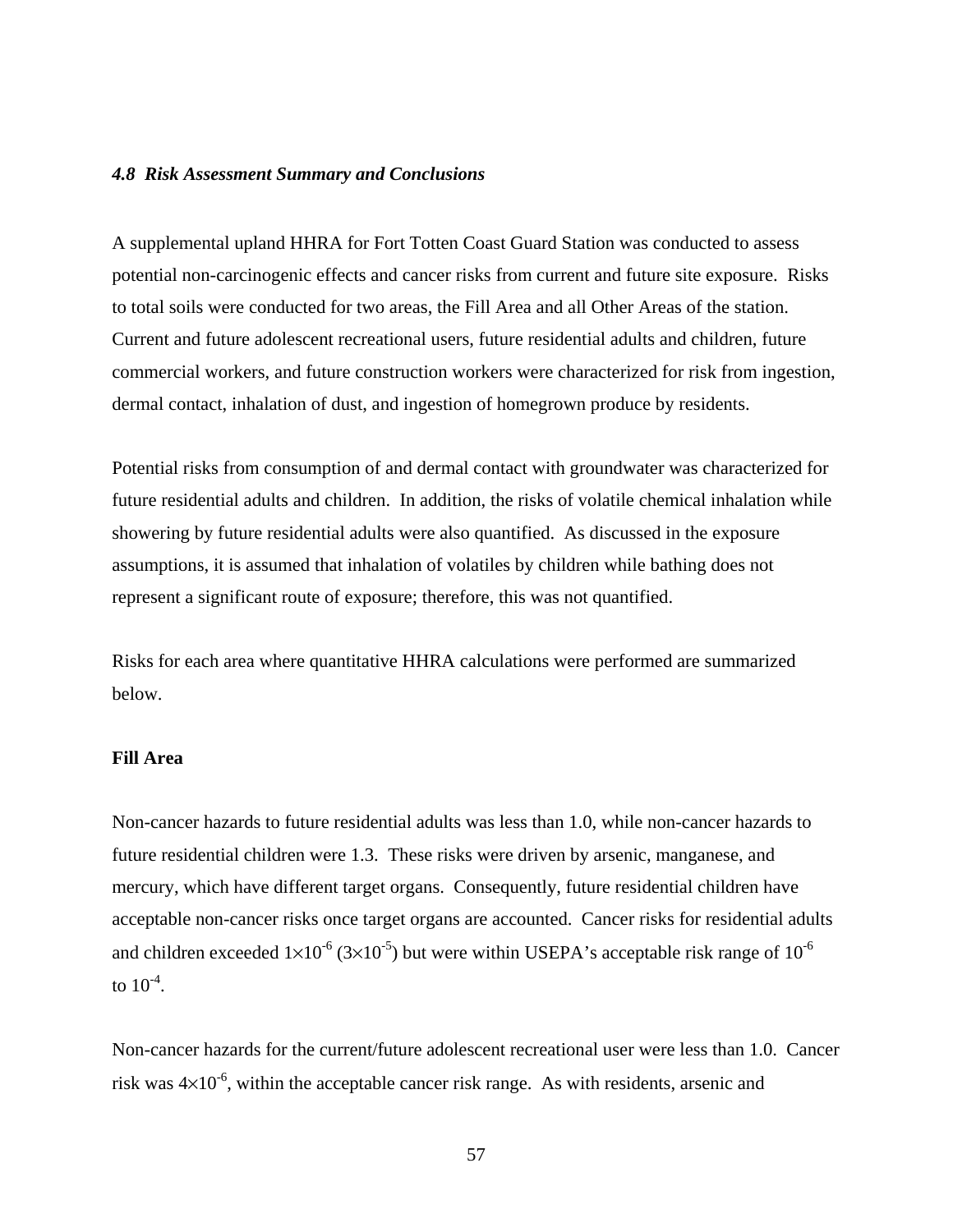benzo(a)pyrene accounted for most of this cancer risk. Non-cancer hazards for the future commercial worker were acceptable with a cumulative HI of 0.05. As with the recreational user, cancer risks were slightly above  $1\times10^{-6}$ , with arsenic responsible for the majority of this risk. Finally, both non-cancer and cancer risks for the future construction worker were acceptable, with cumulative HI and cancer risks of 0.2 and  $6\times10^{-7}$ .

Lead risks were addressed using USEPA's Adult Lead Model for commercial and construction workers were found to be acceptable for adults. The IEUBK showed slightly elevated lead risks for residential children with 6% of potentially affected children having a blood lead level greater than 10 ug/dL, while the standard is 5%. Exposures to lead in soil under a non-residential land use scenario should be acceptable.

# **Other Area**

Concentrations of chemicals and associated risks from these chemicals in the Other Area were very similar to those found in the Fill Area.

As at the Fill Area, the non-cancer hazard index for future residential adults in the Other Area was less than 1.0. The non-cancer hazard index for future residential children exceeded 1.0 at 1.3, with the same risk drivers as found in the Fill Area. Because the non-cancer risk drivers (arsenic, manganese, and mercury) impact different target organs, risks to future residential children from exposure to soil are acceptable. Cancer risks for residential adults and children exceeded  $1\times10^{-6}$  (4 $\times10^{-5}$ ) but were within USEPA's acceptable risk range of  $10^{-6}$  to  $10^{-4}$ .

Non-cancer hazards for the current/future adolescent recreational user were acceptable (cumulative HI of 0.16). Cancer risks were  $5\times10^{-6}$ , within the acceptable cancer risk range. Noncancer hazards for the future commercial worker were acceptable with a cumulative HI of 0.04. As with the recreational user, cancer risks were  $4\times10^{-6}$ . Finally, both non-cancer and cancer risks for the future construction worker were acceptable with cumulative HI and cancer risks of 0.2 and  $7 \times 10^{-7}$ .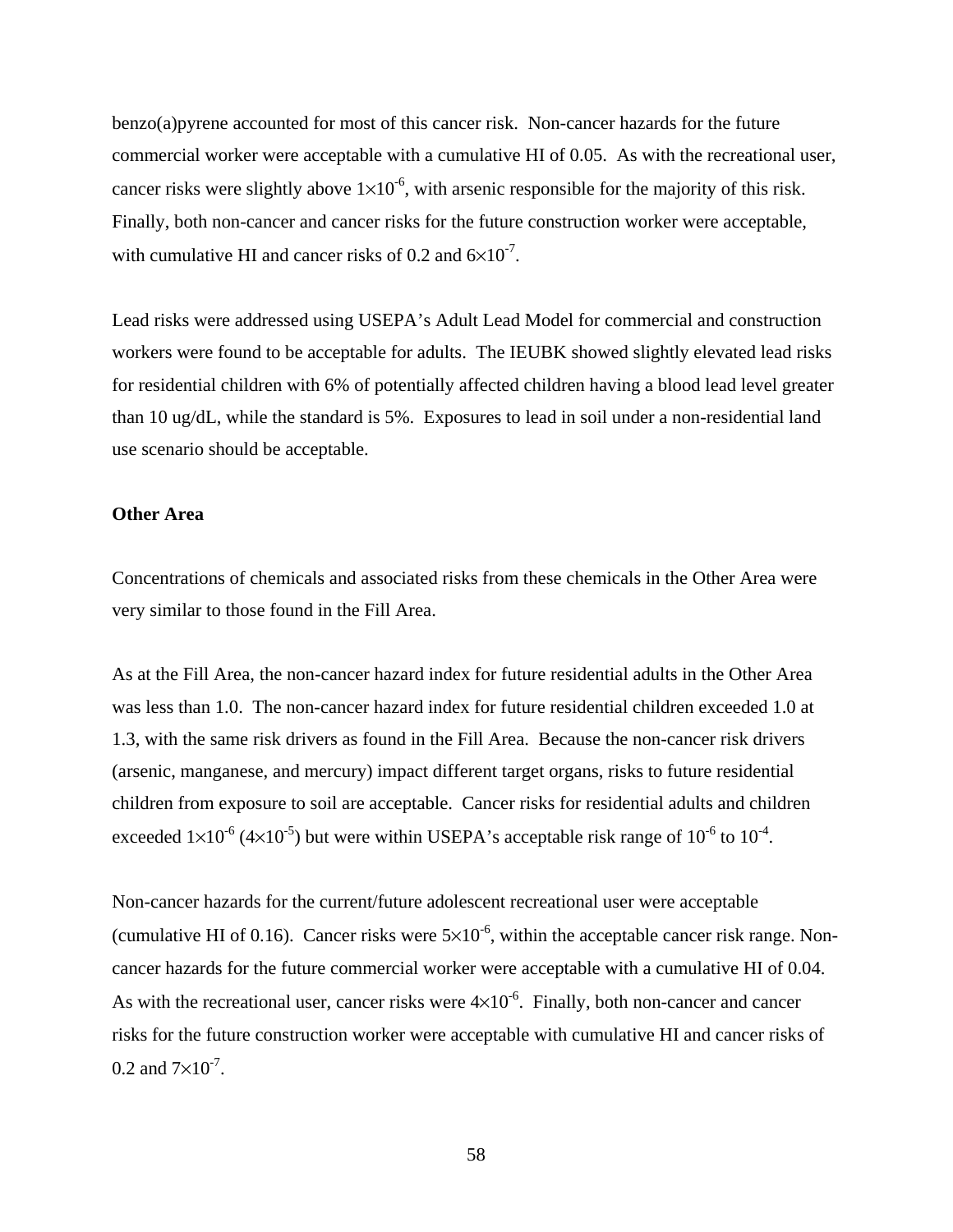Lead risks were found acceptable for both residential children and adult workers.

# **Groundwater**

Risk calculations were performed for residential adults and children exposed to groundwater. Non-cancer hazards for adults exceeded 1.0 at 6.0. The majority of non-cancer hazard to the adult resident was the result of the inhalation of chloroform  $(HQ = 4.6)$ . The exposure concentration (23 μg/L) was the maximum of this COPC; however, the exposure-point concentration is less than the MCL for total trihalomethanes of 100 μg/L. Because inhalation risks were not quantified for children, non-cancer hazard for residential children was smaller than that for adults, but still exceeded 1.0 (cumulative  $HI = 3.6$ ). These risks were from a number of metals, the largest of which was chromium with a HI of 1.4.

Cancer risks from the consumption, dermal contact with, and inhalation of volatiles while showering were above the acceptable cancer risk range  $(8\times10^{-4})$ . Risks from benzo(a)pyrene and dibenz(a,h)anthracene contributed the majority of these risks at  $3\times10^{-4}$  and  $2\times10^{-4}$  respectively.

The results of the groundwater future residential adult and child risk assessment indicate that groundwater may not be appropriate for use as a potable water source.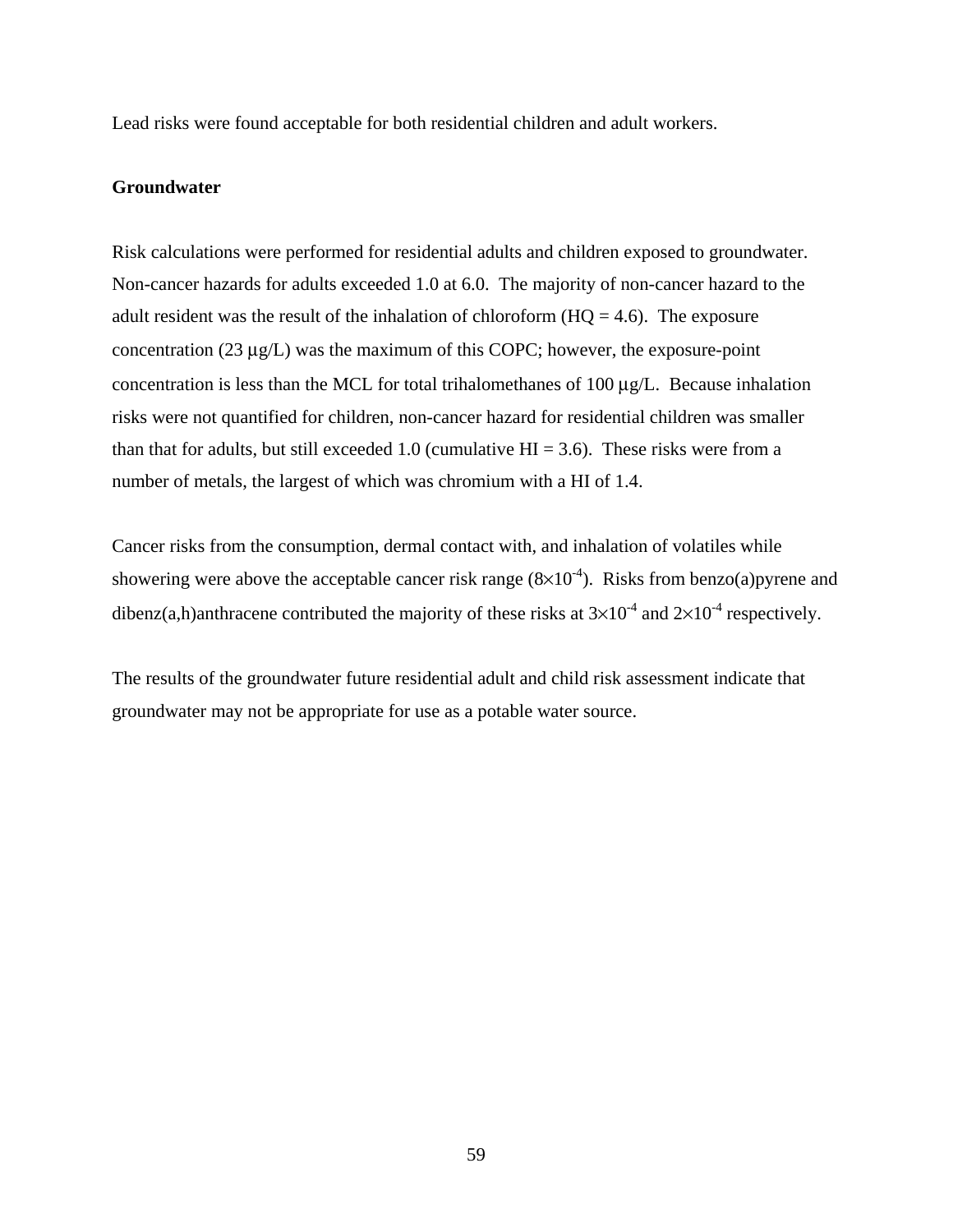#### **5.0 ECOLOGICAL RISK SCREENING FOR UPLAND AREA**

This chapter presents the purpose, rationale, and methods used for the evaluation of ecological risks for the upland areas at the Fort Totten FUDS. A Step 1 and 2 Screening Level Ecological Risk Assessment (SLERA) is a preliminary, initial screening process designed to estimate the likelihood of ecological risk, and to provide a basis for the design of a more thorough assessment, if necessary (USEPA 1997c).

The draft RI report (USACE, 2002), which contained an SLERA for the whole upland area, was reviewed by the State of New York, Department of Environmental Conservation, Division of Fish and Wildlife, the public, and the USACE project manager (i.e., the risk managers for the site). No further sampling activities were required for some portions of the upland area. This portion of the report presents an updated SLERA only for those areas at which supplemental soil data were collected in 2004.

# *5.1 Objectives*

This SLERA follows the same EPA guidance and approach as described in the draft RI report (USACE, 2002). Although the Fort Totten FUDS is not a Superfund site, the EPA guidance provides an accepted framework for ecological risk assessment under any regulatory purview. The overall objectives of the ecological risk Step 1 and 2 screening approach are to characterize the ecological habitat, identify the ecological receptors of concern (ROCs) and constituents of potential concern (COPCs), and to assess the potential for risks to the environment.

The screening level assessment comprises the first two steps of the EPA's eight-step process for ecological risk assessment. The screening level process, as applied to the site, consists of two steps:

- 1. Problem Formulation and Ecological Effects Evaluation
- 2. Exposure Estimate and Risk Calculation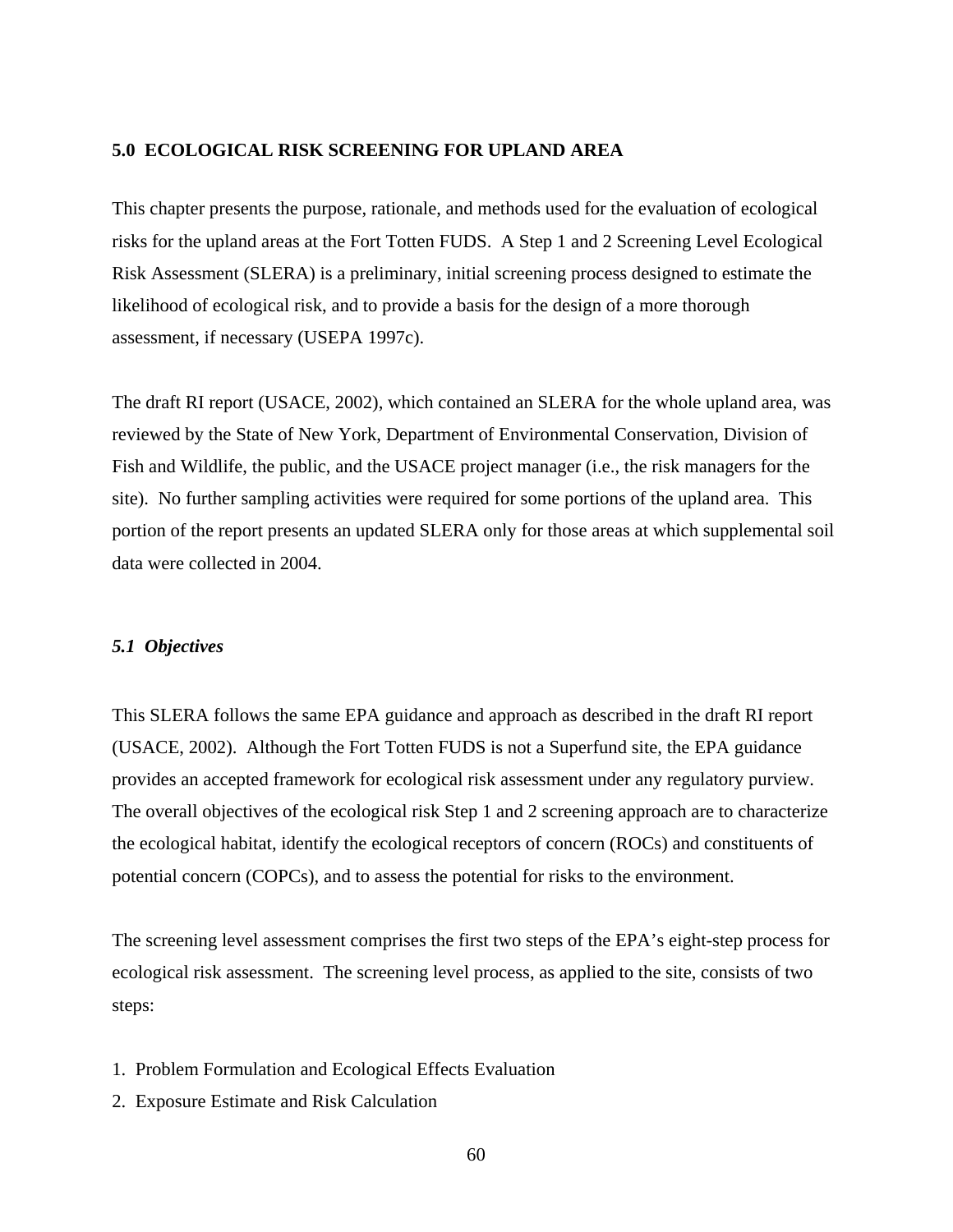The screening level assessment approach corresponds to Steps 1 and 2 in Figure 5-1.

# *5.2 Problem Formulation and Ecological Effects Evaluation*

Problem formulation represents the scoping stage of the ecological risk assessment. Existing information is examined, the site visited and receptors of concern identified, a conceptual model for the site developed to identify potential exposure pathways, and preliminary assessment and measurement endpoints identified. Ultimately, the problem formulation generates one or more questions, speculations, or hypotheses regarding current or future man-induced changes to the environment. These questions are answered or hypotheses tested by collecting information during the analysis phase. The ecological significance of the results is evaluated during risk characterization.

Problem Formulation and Ecological Effects Evaluation consists of the following elements:

- Environmental Setting of the Site
- Identification of Receptors of Concern
- Development of a Conceptual Site Model
- Assignment of Assessment and Measurement Endpoints

Each of these elements is discussed below.

# **5.2.1 Environmental Setting of the Upland Area**

The environmental characteristics of the upland portion of the Ft. Totten FUDS were described in Chapter 2 of the draft RI report (USACE, 2002). The upland land use is best described as an urban campus. The entire upland area is open field habitat with some roads, a parking area, and a ball field. The immediate surrounding land use is similar to the on-site land use. The future use of the site is projected to be recreational as managed by the New York City Department of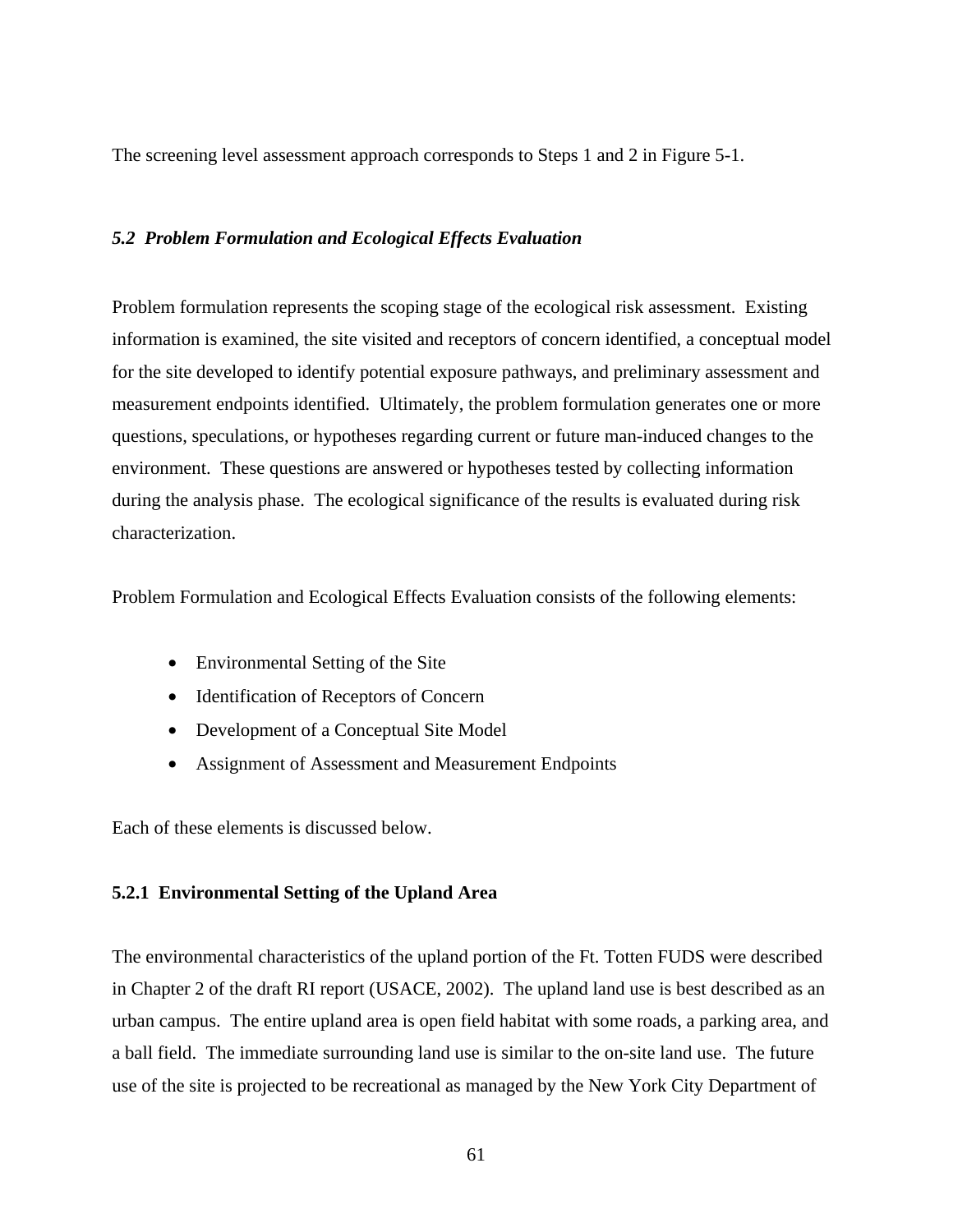Parks and Recreation. Wildlife habitat is limited and use is expected to be transitory and limited to wildlife moving between nearby wetlands and urban residential areas.

# **5.2.2 Selection of Receptors of Concern**

Ecological ROCs are species or guilds of species that are important to the ecology of the study area and that may be susceptible to chemical constituents detected at the site. ROC examples could include an area of riparian wetland, a particular bird species, a benthic community, or a fish. Selection of ROCs is systematic, representative, and ecologically based to ensure that assessment endpoints are addressed adequately. Criteria used to identify ecological ROCs include the following:

- Presence known or expected to occur onsite
- Susceptibility exposure pathway is likely complete and of sufficient duration/magnitude
- Representative of the food web and/or guild
- Data Availability sufficient and appropriate type of toxicity and exposure information
- Societal Importance species merits public attention

In some instances, particularly during a screening ERA, the selected ROCs represent an ecological guild (a group of species using similar resources such as food or location in a similar manner).

Ecological ROCs can be classified into three broad categories: (1) ecologically important, (2) recreationally or commercially important, and (3) threatened and endangered species. Ecologically important ROCs substantially contribute to the structure (numbers and biomass) and function (energy flow and nutrient cycling) of the site's ecosystem. This may include primary producers, and primary, secondary, and tertiary consumers, as well as their respective food base. Primary producers are represented by plants, which take energy from sunlight and nutrients from soil pore water. Primary consumers represent the first link of a food web and are represented by soil invertebrates and omnivores such as the white-footed mouse. Secondary consumers consume the primary consumers, and are eaten by tertiary consumers. A bird such as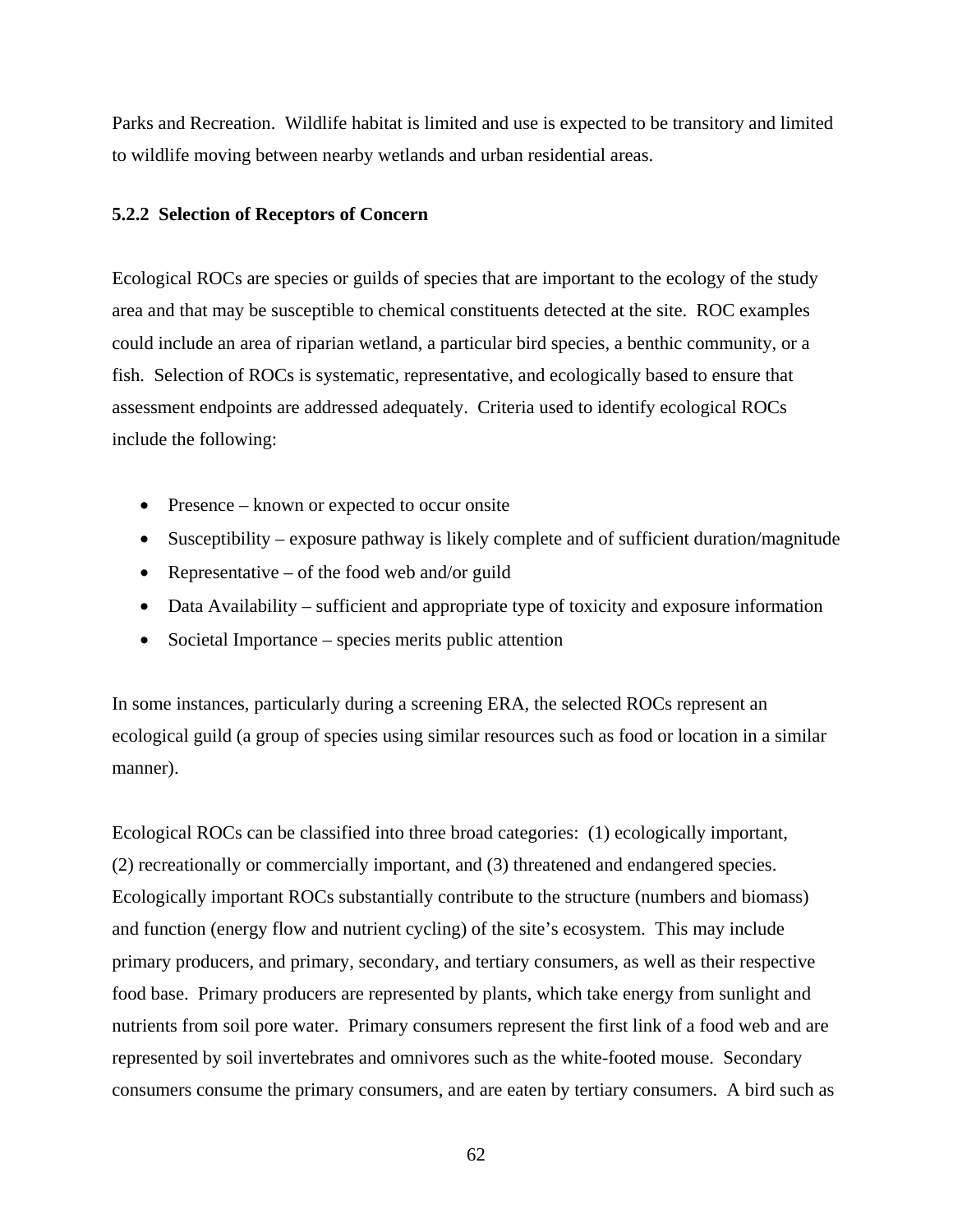the American crow is an example of a secondary consumer.

For this screening level ERA, four ROCs were chosen for evaluation as described below.

**Terrestrial Plants—**Plant communities are important to the structure and function of terrestrial ecosystems and are directly exposed to soils on a site. Plants represent the base of food webs, and thus are critical receptors of concern.

**Terrestrial Invertebrates (Earthworms)**—Soil invertebrates are very important to the fertility of soils because of their role in the aeration and turnover of surface soils. Earthworms will serve as a guild representative for the other invertebrates (e.g., beetles, termites, grasshoppers, butterflies, spiders, moths, and wasps). Earthworms are in continuous contact with any soilassociated contaminants that may be present.

**Terrestrial Avian Species**—Birds are an important component of the terrestrial community, and several species have been observed at the Fort Totten site. One of these, the American robin, will represent the avian guild in the ERA. The robin is a thrush, and consumes relatively large amounts of invertebrates and fruit.

**Terrestrial Mammalian Species**—Small mammals would be expected to utilize the limited habitat available in the Fort Totten upland areas. The white-footed mouse will represent the guild of small mammals. The white-footed mouse, and similar species such as the deer mouse, is omnivorous and eats a variety of seeds and other plant material, as well as small arthropods such as insects.

#### **5.2.3 Ecological Risk Conceptual Site Model (CSM)**

The CSM is an end product of Problem Formulation (Figure 5-2). It contains a description of the physical and ecological characteristics of the site, potential exposure scenarios, ROCs, and assessment and measurement endpoints.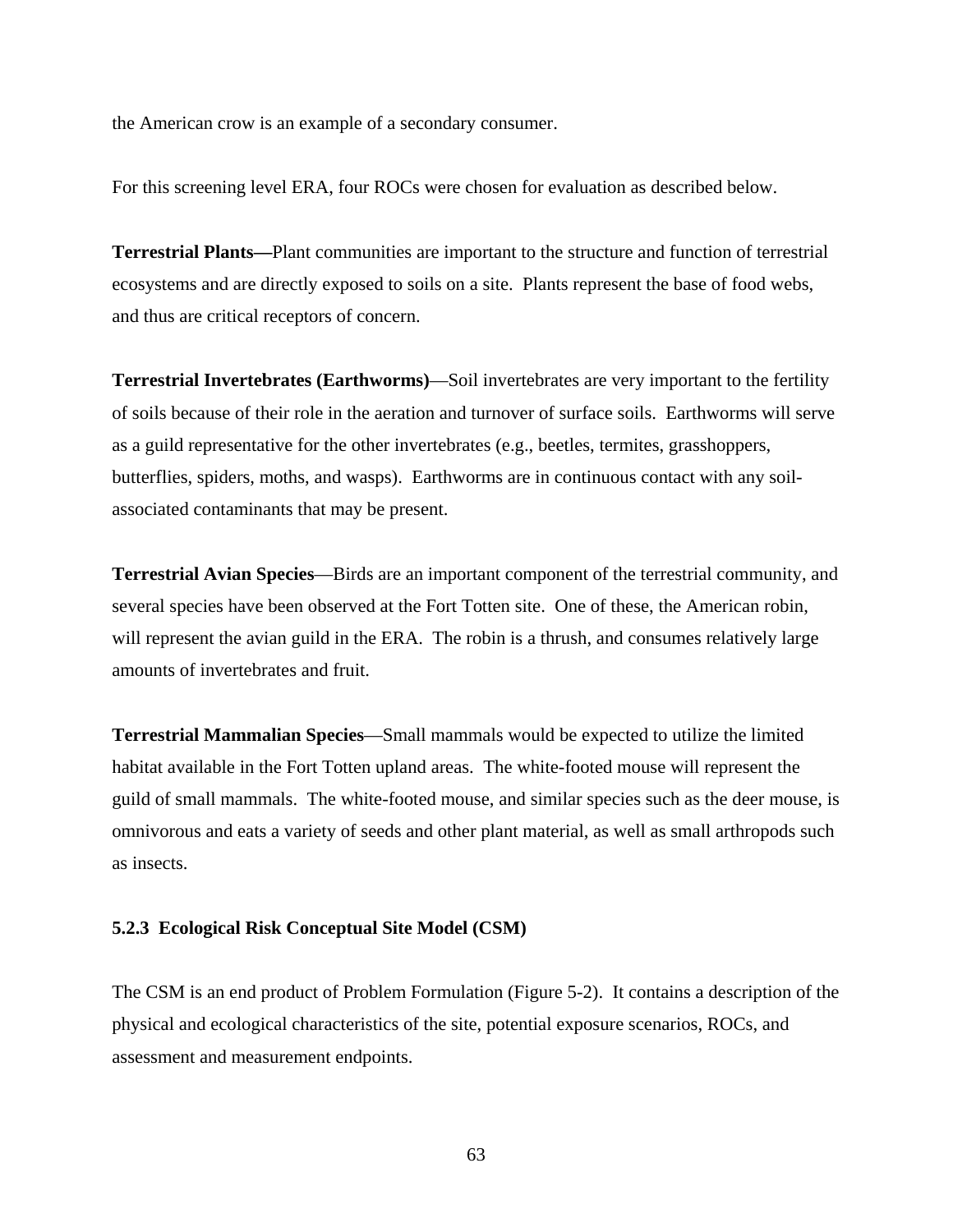A major element in every CSM is a description of the exposure scenarios. This consists of four elements:

- Source of COPC and release mechanism(s)
- Transport medium and mechanism of transfer from primary to subsequent media
- Point (or area) of potential ROC contact with the COPC
- Route of uptake by the ROC (ingestion of soil, sediment, food, and bioconcentration)

Potential sources include past activities associated with the Fort Totten FUDS. Because of different historical uses, and potential relative risks, upland source areas in the SLERA were evaluated separately for the PCB Area, Pesticide Area, Fill Area, and Other Area. The Pesticide Area and PCB Area are addressed in the draft RI report and only the Fill Area and Other Area are addressed in this supplemental report. Surface soil is an exposure medium for terrestrial receptors. There could be movement by constituent infiltration to the subsurface soils and to groundwater; however, there are no direct complete pathways for terrestrial ecological receptors to subsurface soil or groundwater. COPCs sequestered in secondary source material (surface soil) may move via several mechanisms, including incorporation into the food web. Terrestrial receptors may directly contact or ingest surface soil at the site. Through the process of trophic transfer, or trophic magnification in the case of bioaccumulative COPCs, biota can serve as vectors for COPC transport up the food chain and expose higher level animals through ingestion.

Exposure routes are based on simple direct contact with surface soil or surface water, or ingestion of soil and plant or prey tissue (Figure 5-2). Exposure pathways and routes include:

- Direct Contact with Surface Soil—This exposure route is important for uptake of COPCs for plants and for soil invertebrates.
- Ingestion of Food (i.e., plants and biota that have taken up constituents from soil)— Herbivores and predators that forage in the terrestrial habitats may ingest plants or animal prey that have bioaccumulated COPCs from surface soils. (In this SLERA, the wet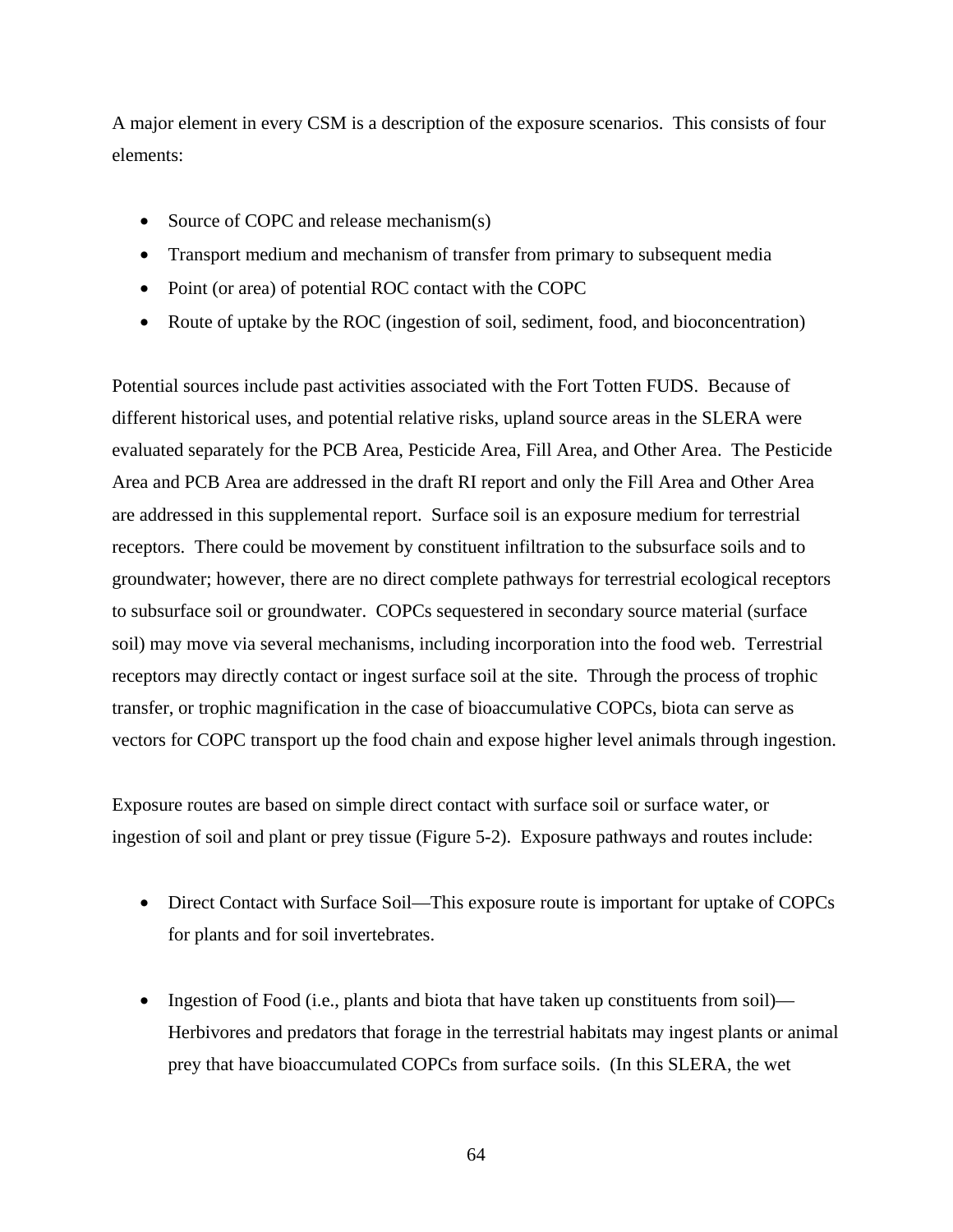weight concentration of COPC in food items is assumed identical to the dry weight concentration of COPC in surface soil.)

• Incidental Ingestion of Surface Soils—Herbivores and predators that forage in the terrestrial habitats may incidentally ingest some surface soil with their food or during other activities such as grooming. Soil invertebrates ingest surface soil and leaf litter during feeding, but it is difficult to distinguish between uptake as a result of direct contact with surface soils and uptake as a result of ingestion of surface soils because of their intimate association with surface soils. In this SLERA, incidental ingestion by invertebrates is inherently incorporated in the screening benchmarks. Incidental ingestion by vertebrates is incorporated in the very conservative food web models used in this SLERA, as described further below.

# **5.2.4 Assessment and Measurement Endpoints**

USEPA (1998b) guidance stresses the importance of ecologically significant endpoints. The failure to select such an effect for evaluation brings little value to the decision-making process. Several criteria are applicable for assessment endpoint selection (Suter 1993; USEPA 1998b):

- Unambiguous Definition—Assessment endpoints should indicate a subject and a characteristic of the subject (such as American robin reproduction).
- Accessibility to Prediction and Measurement—Assessment endpoints should be reliably predictable from measurements.
- Susceptibility to the Hazardous Agent/Stressor—Susceptibility of an organism (plant or animal) results from the combination of potential for exposure and the sensitivity to the concentrations of contaminants or other stressors of concern.
- Biological Relevance—Biological relevance of impacts to an individual organism is determined by the importance of the impact to higher levels of biological organization such as populations or communities.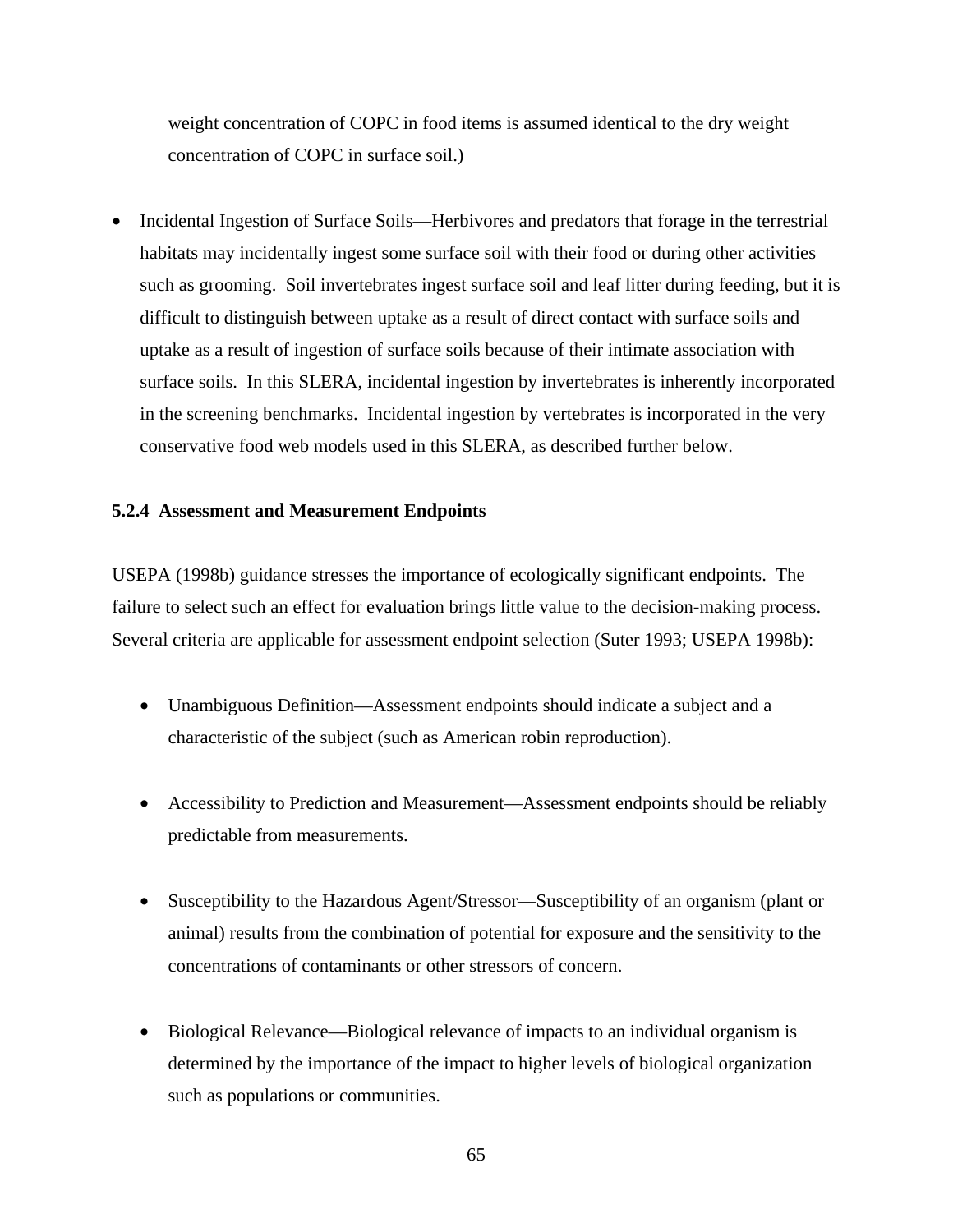• Social Relevance and Policy Goals—Assessment endpoints should be of value to decision-makers and the public. The assessment endpoints should represent an effect that would warrant consideration of site remediation or alteration of project plans. Assessment endpoint selection should also include endpoints that may be mandated legally (e.g., protected species).

The extent to which these items are considered varies from site to site, and it depends on several factors including the level of public involvement, the ecological character of the site, and the lead regulatory agency involved in the assessment.

The selection of assessment endpoints must be based on the fundamental knowledge of the local ecology. Assessment endpoints typically relate to an effect on a population or community. Survival of a specific species of earthworm is an example of a population level assessment endpoint. Community level assessment endpoints could include survival of all soil invertebrates or the primary productivity of vegetation found at a site. Examples of endpoints representing guilds of species are useful in that they convey information beyond the indicator species identified in the endpoint itself.

Based on previous activities at the Fort Totten FUDS site, ecological ROCs may be exposed to COPCs through surface soil exposure. COPCs previously detected in the soil at this site may be ingested via soil and food (i.e., plants and biota that have taken up constituents from soil).

Based on the above observations, the following ecological assessment endpoints are defined:

- 1. Protection of plant communities to ensure that COPCs in soil do not have unacceptable adverse effects on survival, growth, and reproduction of key plant species, which may result in adverse effects to the community structure such as diversity or biomass.
- 2. Protection of soil-invertebrate communities to ensure that COPCs in soil do not have unacceptable adverse effects on survival, growth, and reproduction of key soil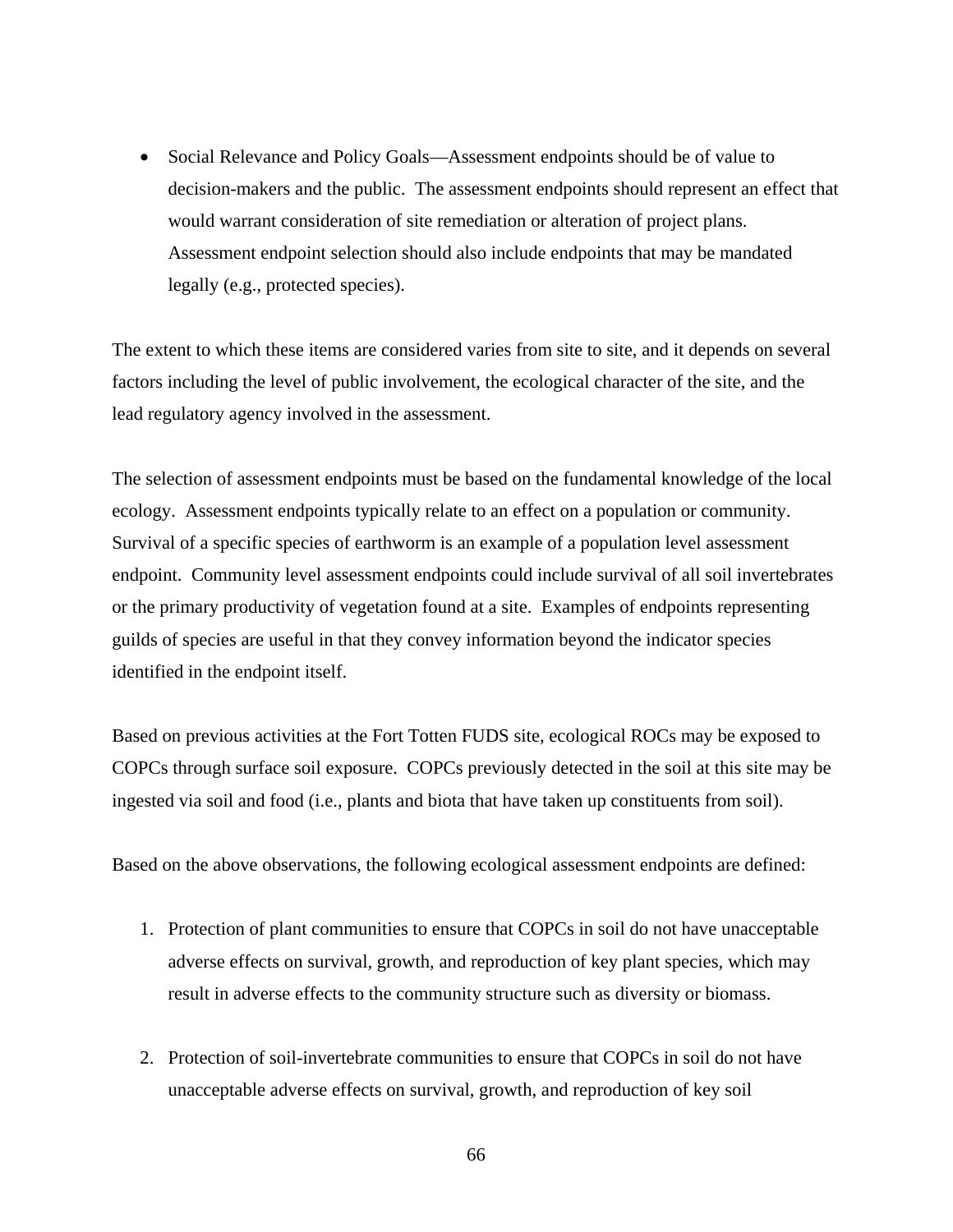invertebrate species, which may result in adverse effects to the community structure such as diversity or biomass.

- 3. Protection of mammals, represented by the small terrestrial omnivorous white-footed mouse to ensure that ingestion of COPCs in food items and soil/sediment does not have unacceptable adverse impacts on survival, growth, and reproduction.
- 4. Protection of birds, represented by the omnivorous American robin, to ensure that ingestion of COPCs in food items and soil/sediment does not have unacceptable adverse impacts on survival, growth, and reproduction.

Measurement endpoints are measurable ecological characteristics that are related to the assessment endpoints (USEPA 1998b). Because it is difficult to "measure" assessment endpoints, measurement endpoints were chosen that permit inference regarding the abovedescribed assessment endpoints. Measurement endpoints selected for this risk assessment include:

- Media Chemistry for Surface Soils—The measurement of chemical constituent concentrations in surface soil provides the means, when compared to appropriate background and ecotoxicological-based screening concentrations, for drawing inferences regarding the first measurement endpoint above. Because soil invertebrates and plants are in direct contact with the soil, direct measurement of soil concentrations is an appropriate endpoint.
- Calculated Dietary Doses—Measurement endpoints to address calculated chemical doses in the diet for birds and mammals. The knowledge of specific COPC concentrations in surface soil cannot be used to address this assessment endpoint directly. Rather, these measurements are used in conjunction with food ingestion rate and other factors to calculate the daily intake, or dietary dose of a constituent. These are then compared to toxicological thresholds to address the assessment endpoint, as described in Section 8.6 below. Because this SLERA, the assumption has been made that food concentrations are equivalent to those found in the surface soil. This assumption is conservative for the

67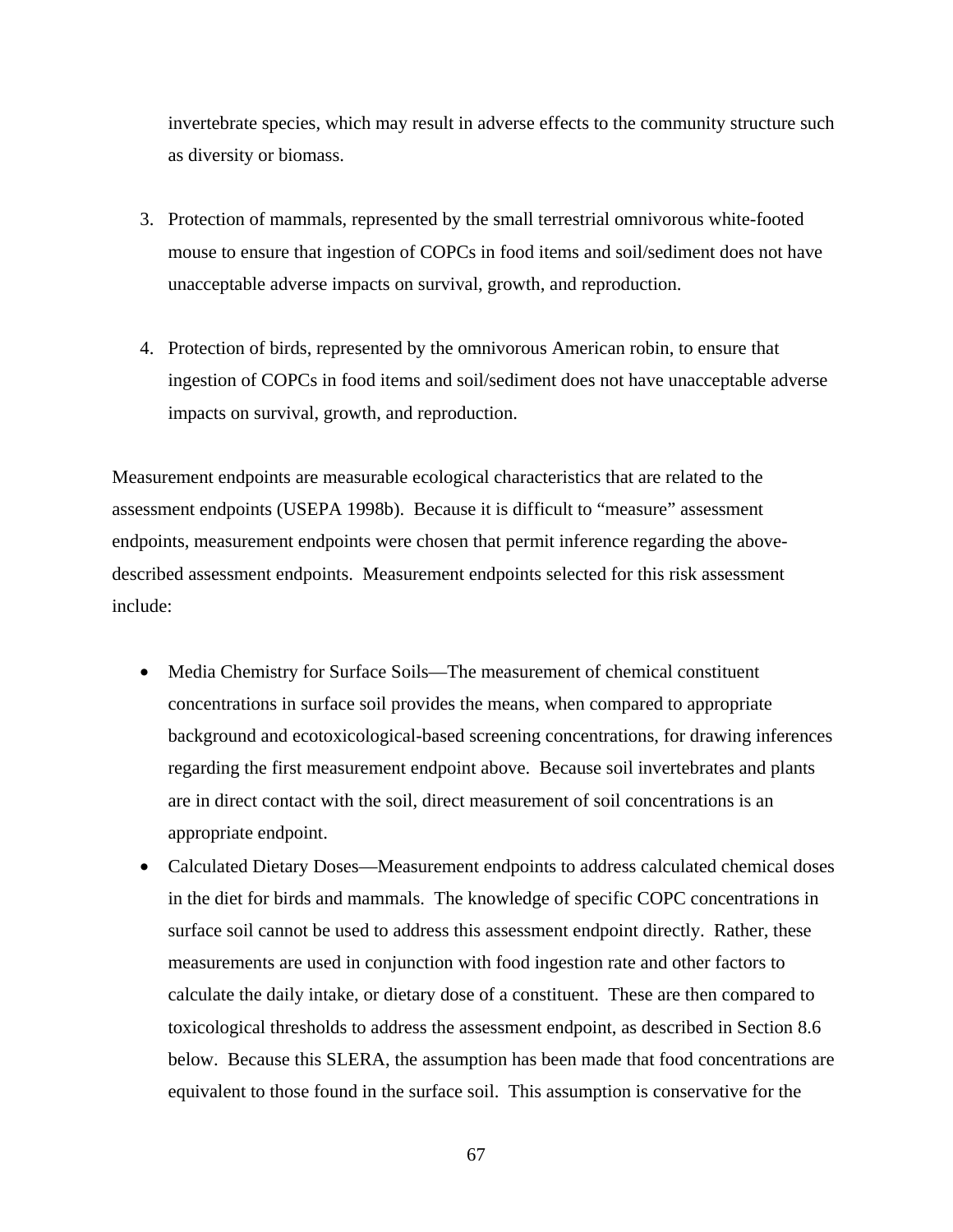majority of compounds; however, for compounds known to bioaccumulate.

# *5.3 COPC Screen*

A risk assessment begins with a list of analytes that include compounds and/or elements known or suspected to have originated from site-related activities. Depending on the area in question at the Fort Totten site, these are metals, PAHs, other SVOCs, and pesticides. Analytes not detected or at non-hazardous concentrations may be candidates for elimination. Analytes known or suspected to have originated from site-related activities remaining after the screening process are COPCs.

The screening process that identifies COPCs must not eliminate analytes that could pose potential ecological risk. In statistical terms, the screening process must minimize the potential for false negatives. This potential is minimized by using conservative assumptions and appropriate screening values during the COPC screening process. If possible, these screening values should be toxicologically based, as discussed below.

On a national basis, USEPA has only a limited number of ecologically based soil screening values. Screening values recommended for soil were taken from the draft USEPA Soil Screening Level documents (USEPA 2000b), Oak Ridge National Laboratory (ORNL) (Efroymson et al. 1997a and 1997b), RIVM (1994, 1995, 2000), and in this order. Some special references were found in the scientific literature for analytes not contained in these sources. Appropriate values from these sources are shown as ecological soil screening values.

The maximum site concentrations in surface soil sample (0-24 inches) were compared to the corresponding ecological screening values. (In cases were a duplicate sample was collected, the higher of the pair was selected.) The comparison was done by dividing the site maximum by the screening value to produce a Hazard Quotient (HQ). The HQ is a unitless ratio that reflects the relationship of the site concentration to the screening value. If the site maximum was less than the screening value  $(HQ < 1.0)$ , that analyte was eliminated as a COPC. If the site maximum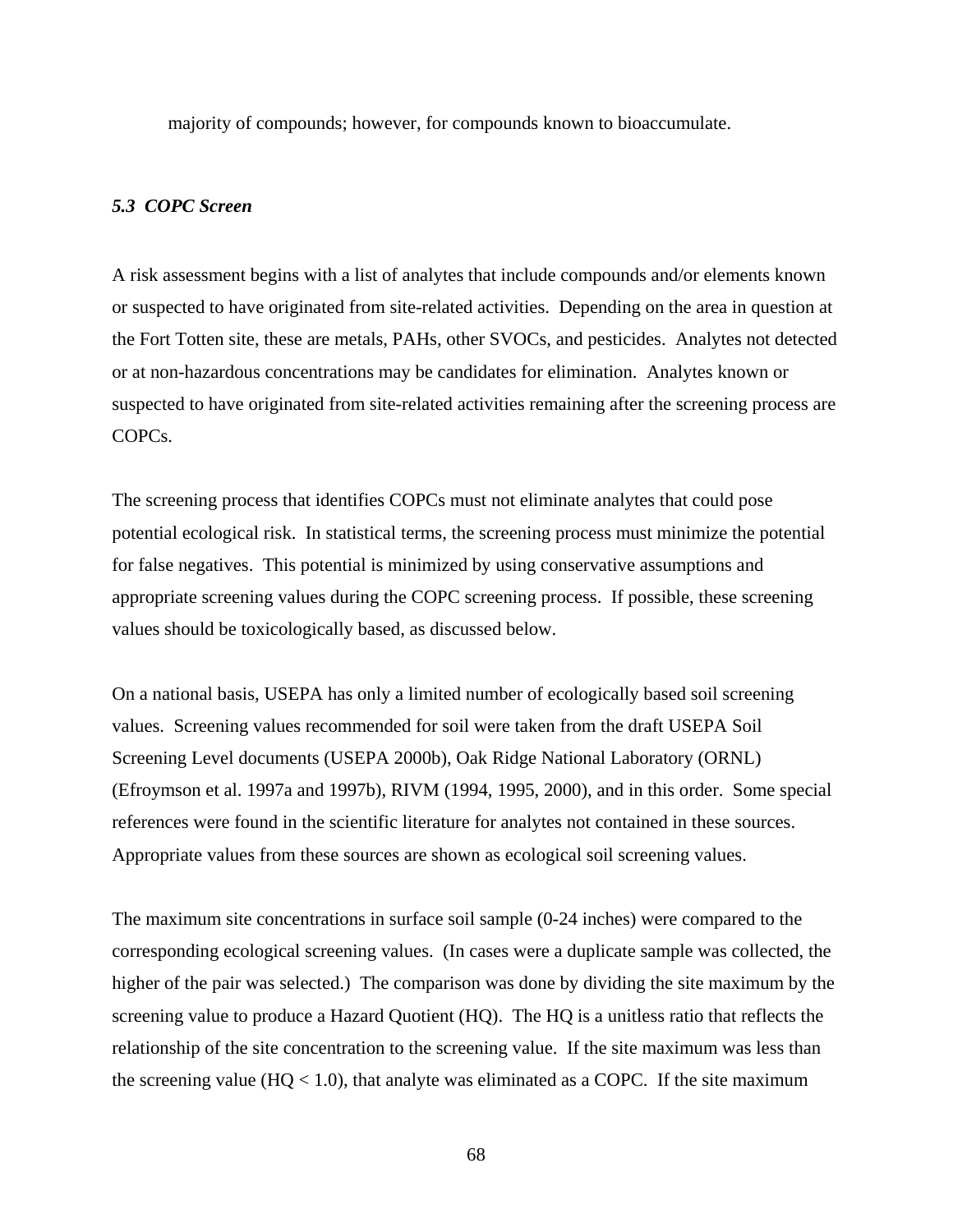exceeded the screening value ( $HQ > 1.0$ ), that analyte was retained as a COPC. In the latter case, the HQ reflects the magnitude of exceedance of the screening value by the site concentration. Calcium, iron, magnesium, potassium, and sodium were included in the screening tables, but were not considered as COPCs because of their importance as essential nutrients.

The identification of ecological COPCs in surface soil for the Fill Area and the Other Area is summarized in Tables 5**-**1 through 5-2, and discussed below.

# **Fill Area**

Metals (e.g., aluminum, chromium, copper) produced HQs greater than 1.0 and were retained as COPCs (Table 5-1). Several organic constituents, including carbazole and dibenzofuran, were retained as COPCs because there were no available screening values.

# **Other Area**

Metals (e.g., aluminum, chromium, cobalt), total PAHs and total phthalates were retained as COPCs because the HQs were greater than 1.0 (Table 5-2). Five organic compounds (e.g., 1,2 dichlorobenzene, carbazole, dibenzofuran) were retained as COPCs because of a lack of screening values.

### *5.4 Step 1 And 2 Exposure Assessment*

Exposure assessment is a key component of risk quantitation, linking contaminants to receptors through complete pathways. Exposure refers to the degree of contact between ecological receptors at a site and the COPCs.

Based on the CSM, terrestrial receptors at the Fort Totten FUDS were assumed to be exposed to COPCs in surface soil either through direct contact, or via dietary food web. In either case, the starting point for the evaluation of terrestrial receptors is the concentration in the surface soil.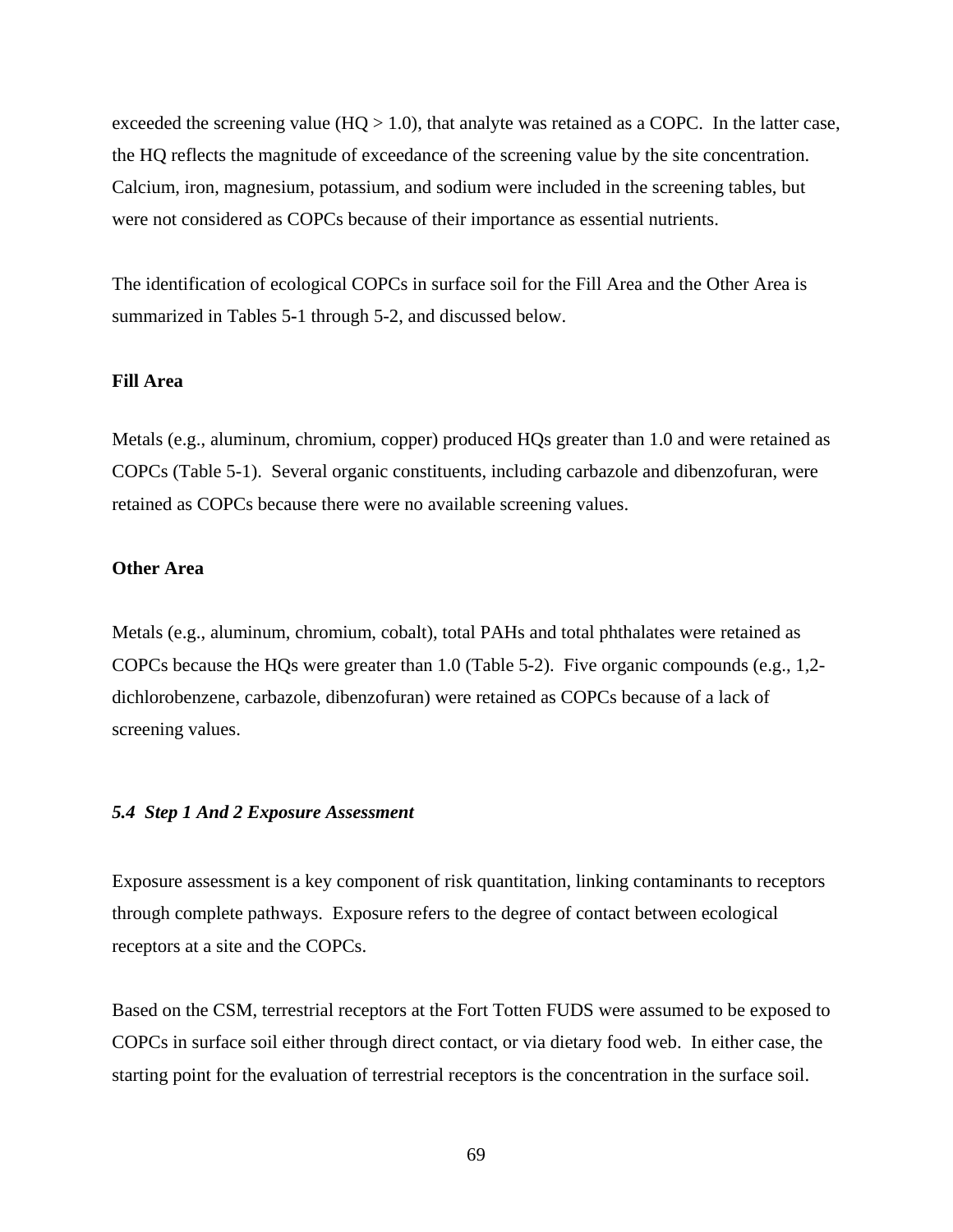The relevant pathway for terrestrial plant and soil invertebrate communities is chronic exposure to surficial soil contaminants that may exhibit a detrimental effect on survival and growth. This exposure assessment was very conservative and was set up such that soil concentrations were compared to the lower of available vegetation or invertebrate screening values. It is assumed that the COPCs are 100 percent bioavailable for uptake by plants and invertebrates. Risk to terrestrial plants and soil invertebrates is based on calculation of an HQ.

Hazard Quotient = Maximum Surface Soil Concentration / Plant/ Invertebrate Screening Value

The relevant pathway for terrestrial mammalian and avian ROCs is chronic exposure to surficial soil contaminants due to dietary uptake. The ROCs occupy different feeding guilds, but have diets that contain potential vectors for site-related soil contaminants.

Consistent with USEPA guidance (USEPA 1997c), COPC concentrations in food organisms were assumed to be at the same concentrations as the soil. This exposure is particularly conservative. It substitutes soil for vegetation, invertebrates, or mammals that organisms would typically ingest as their main food items. In addition, it assumes that all food is on a dry-weight basis, but this food is consumed at a much higher wet-weight basis; consequently, dietary doses (and therefore the resulting hazards) are overestimated.

Dietary exposures for ROCs have been estimated as body-weight-normalized daily doses for comparison to a body-weight-normalized daily dose toxicity reference value (TRV). The daily dose for a given receptor to a given COPC is given by summing the products of feeding rate and food items and multiplying the sum by the total feeding rate and a habitat usage factor (assumed to be 100 percent for this food web). Separate doses are presented for soil and food contributions, and these are summed to produce the total dose for each ROC.

# $Dose_{total} = Doese_{food} + Doese_{soil}$

where:

 $Dose_{total}$  = Total daily dose of COPC received by receptor; mg COPC/kg-bw/day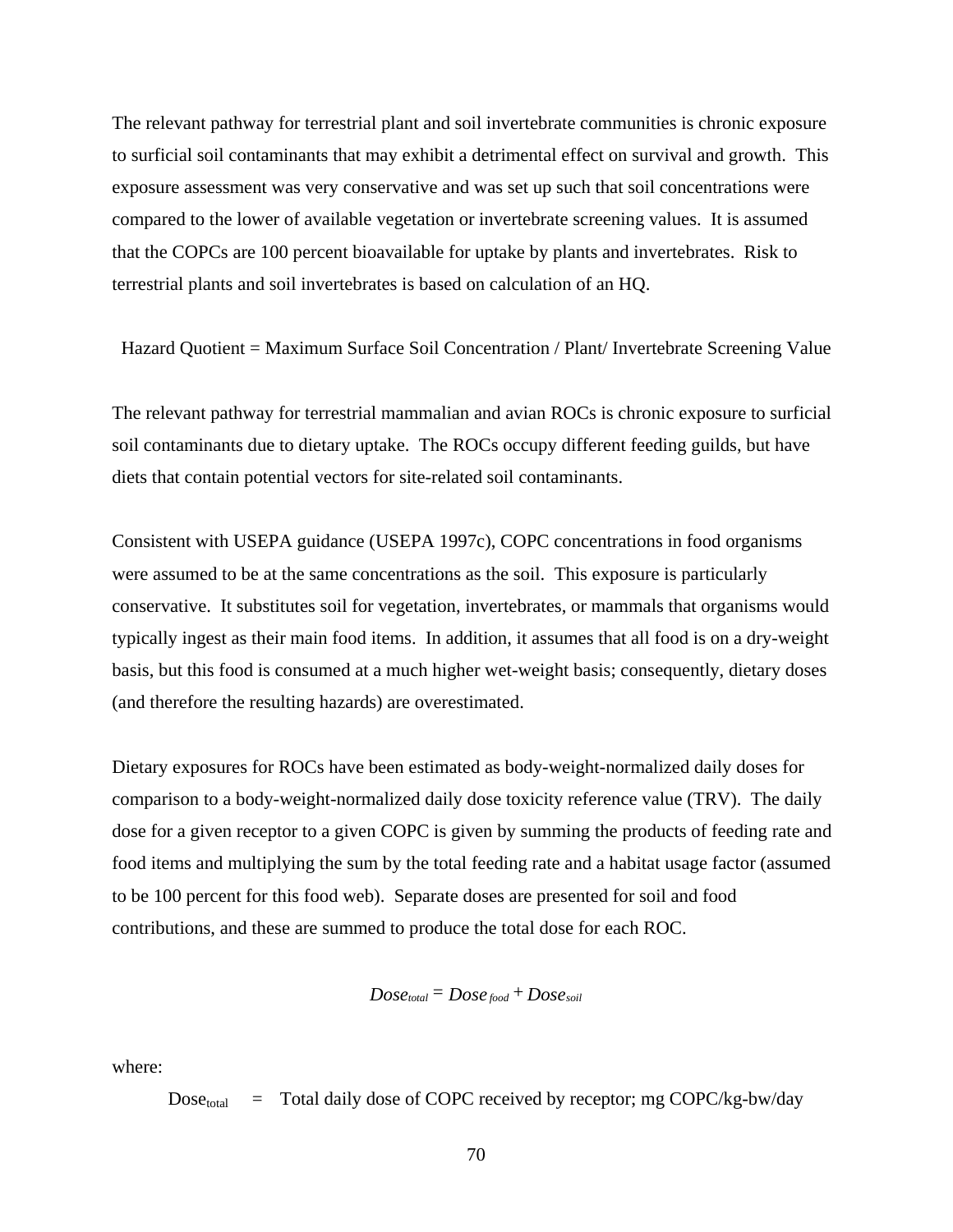| $\mathrm{Dose}_{\mathrm{food}}$ | $=$ Daily dose of COPC received by receptor; mg COPC/kg-bw/day from |
|---------------------------------|---------------------------------------------------------------------|
|                                 | food items                                                          |
| $\mathrm{Dose}_{\mathrm{soil}}$ | $=$ Daily dose of COPC received by receptor; mg COPC/kg-bw/day from |
|                                 | incidentally ingested soil                                          |

The total dose from food is given by:

$$
Dose_{food} = F_f x U x C_f
$$

where:

| $\rm F_f$        | $=$ Total daily feeding rate in kg food/kg-body weight of ROC/day (wet       |  |
|------------------|------------------------------------------------------------------------------|--|
|                  | basis)                                                                       |  |
| U                | $=$ Habitat usage factor (fraction of habitat range represented by site) for |  |
|                  | receptor; assumed to be 1.0 for this food web                                |  |
| $\mathrm{C_{f}}$ | $=$ Concentration of COPC in food; assumed to be the same concentration as   |  |
|                  | soil (mg chemical/kg food)                                                   |  |
|                  |                                                                              |  |

The total dose from incidental soil is given by:

$$
Dose_{soil} = F_s x U x C_s
$$

where:

| $\rm{F}_{s}$ | $=$ Total daily incidental soil feeding rate in kg soil/kg-body weight of    |  |
|--------------|------------------------------------------------------------------------------|--|
|              | ROC/day (wet basis)                                                          |  |
| U            | $=$ Habitat usage factor (fraction of habitat range represented by site) for |  |
|              | receptor; assumed to be 1.0 for this food web                                |  |
| $C_{s}$      | $=$ Concentration of COPC in soil; mg chemical/kg soil (dry basis)           |  |

Lastly, the total daily soil feeding rate is given by:

$$
F_s = F_f \times F_{xsoil}
$$

where:

 $F_s$  = Total daily incidental soil feeding rate in kg soil/day (wet basis)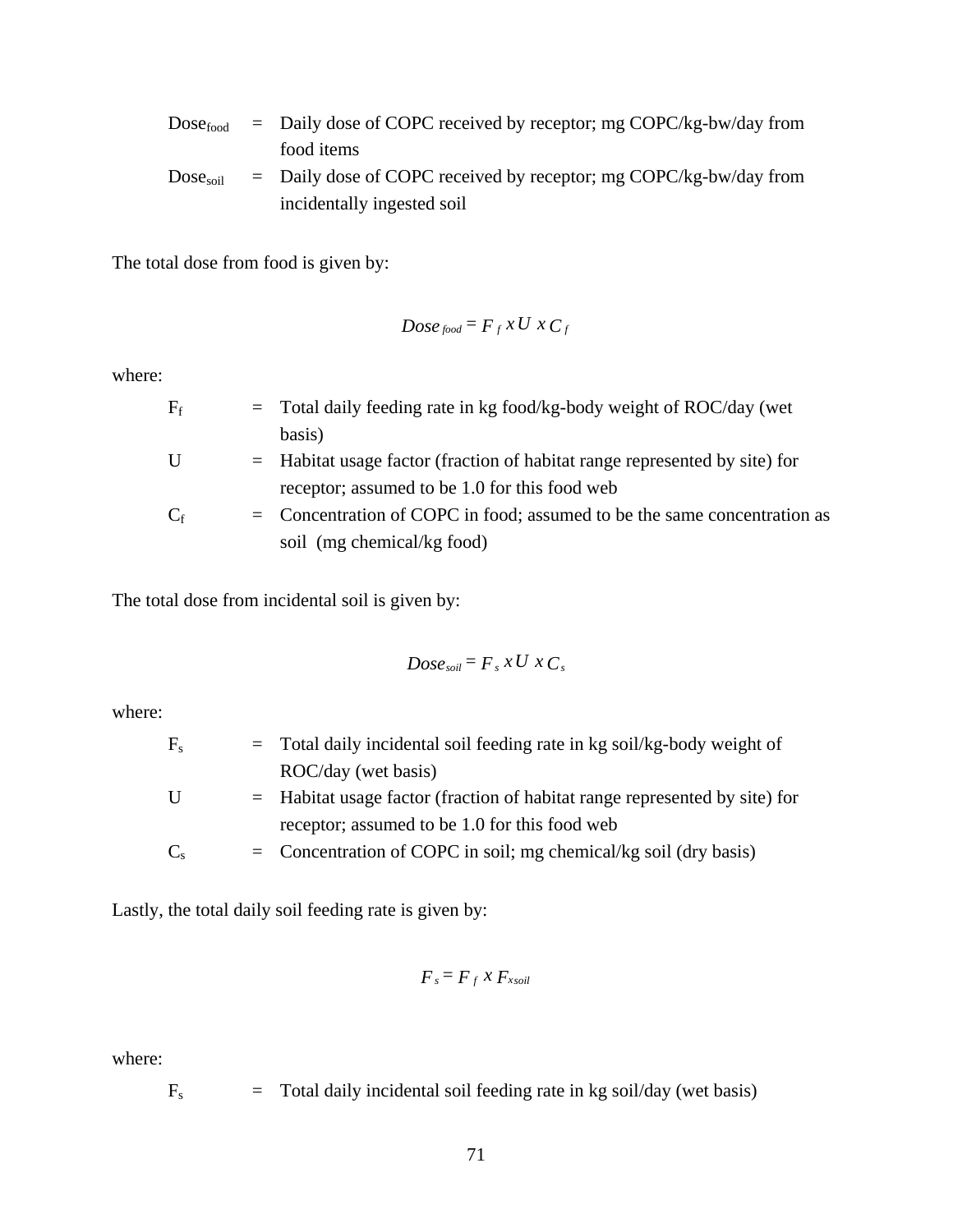$F_f$  = Total daily feeding rate in kg food/day (wet basis)  $F_{xsoil}$  = Fraction incidental soil ingestion as a proportion of food ingestion rate

Information necessary for calculation includes organism body weight (BW), food ingestion rate  $(F_f)$ , fraction incidental soil ingestion as a proportion of food ingestion rate  $(F_{xsoil})$ , and analyte concentrations of ingested materials. As discussed earlier, vegetation and animal food items were represented by the same concentration as found in soil (dry weight). Information specifically relevant to the ecology of the ROCs (i.e., body weights, food ingestion rates, and incidental soil ingestion rates) was obtained from published sources. The primary source used for these exposure parameters was the Exposure Factors Handbook (USEPA 1993).

#### *5.5 Toxicity Assessment*

This section summarizes the screening values and TRVs used in this ecological risk assessment. USEPA (1997c) guidance specifies that a screening ecotoxicity value should be "equivalent to a documented or best conservatively estimated chronic No Observed Adverse Effect Level (NOAEL)."

# **5.5.1 Soil Invertebrates and Terrestrial Plants**

Risks to soil invertebrates and terrestrial plants are assessed relative to soil concentrations, using the screening values employed in the COPC screen. As available, screening values were obtained in order from USEPA (2000b), Oak Ridge values (Efroymson et al. 1997a, 1997b), and the Dutch values (RIVM 1994, 1995, 2000). If both plant and invertebrate screening values were available for a given analyte, the lower of the two was chosen.

# **5.5.2 TRVs for Terrestrial Food Web Risks**

The terrestrial ROCs that were selected include both avian species (American robin) and mammalian species (white-footed mouse). Food web risks for avian and mammalian species are expressed relative to a dose of chemical (mg/kg body weight/day) taken up by the organism from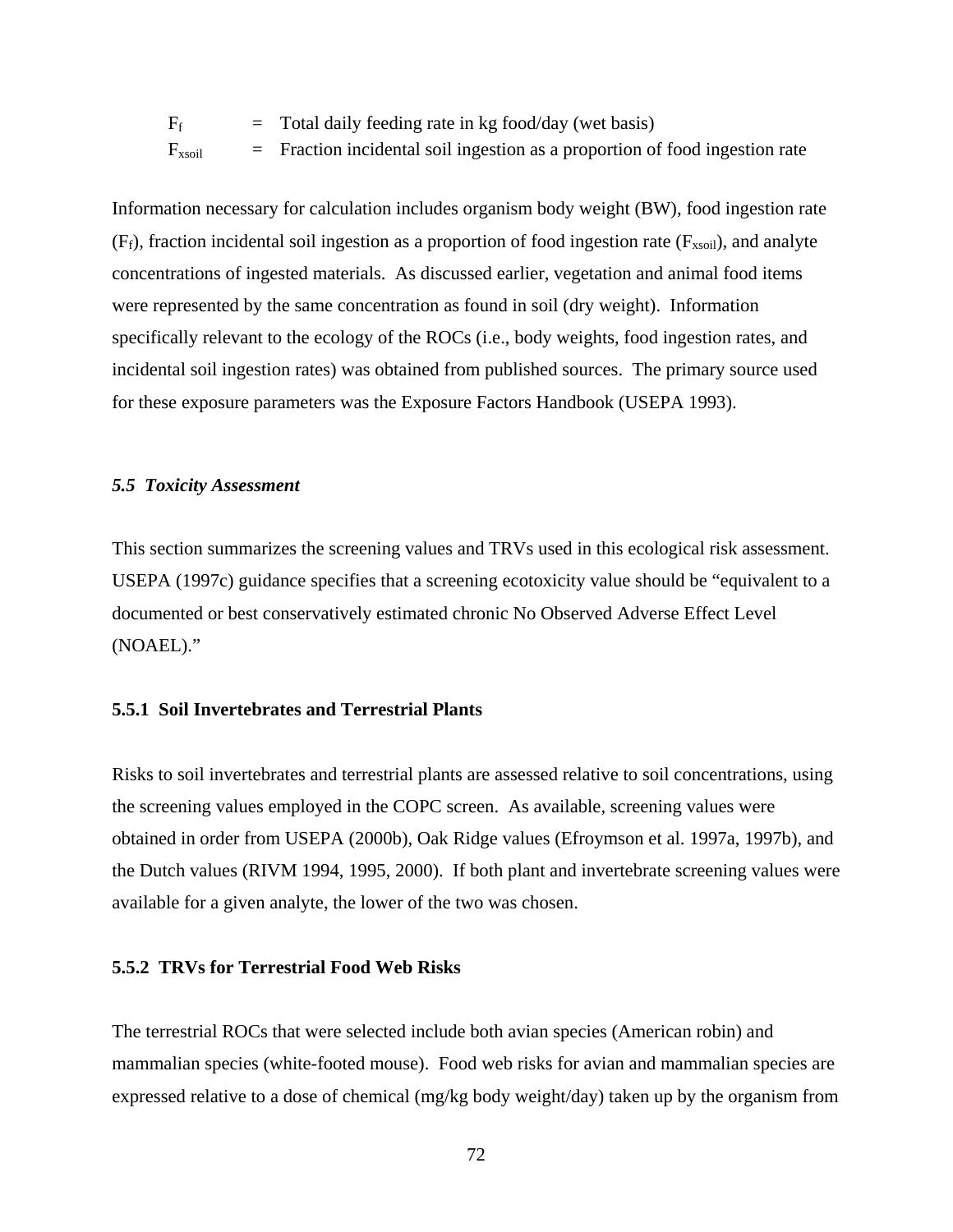food and soil. Literature-reported wildlife NOAEL TRVs (Sample et al. 1996) were primarily used as TRVs for the terrestrial food-web risks.

As noted in Sample et al. (1996), the current state of avian toxicology indicates that the use of allometric relationships, used to relate the body weight of the toxicity test organism to that of the receptor of concern, are not appropriate. Consequently, toxicity values for avian ROCs taken from Sample et al. (1996) are the same regardless of the receptor of concern, and are equivalent to that found in the test species (pheasant, chickens, and ducks). An allometric conversion was performed to modify the toxicity value from the test species to mammalian ROCs (Sample et al. 1996). This is due to the finding that smaller animals, such as rats and mice that are commonly used as test species in toxicity tests, have higher metabolic rates, and detoxify contaminants faster than larger animals.

Example Food-Web Calculation

An example HQ calculation provided below estimates the potential for risk for the case where the white-footed mouse is exposed to soil in the Fort Totten FUDS Other Area containing the maximum concentration of lead. The maximum concentration of lead reported in surface soil (dry-weight basis) in the Other Area was 793 mg/kg (Table 5-2).

The following equation provides the dose to the receptor from food ingestion:

$$
Dose_{food} = F_f x U x C_f
$$

 $=$  (0.1989 kg/kg-bw/day x 1.0 x 793 mg/kg)

 $=$  157.73 mg/kg-bw/day

where:

| $F_f$ | $=$ $-$  | Total daily feeding rate in kg food/kg bw of ROC/day (wet basis)         |
|-------|----------|--------------------------------------------------------------------------|
| U     | $\equiv$ | Habitat usage factor (fraction of habitat range represented by site) for |
|       |          | receptor; assumed to be 1.0 for this food web                            |
| $C_f$ |          | Concentration of COPC in surface soil                                    |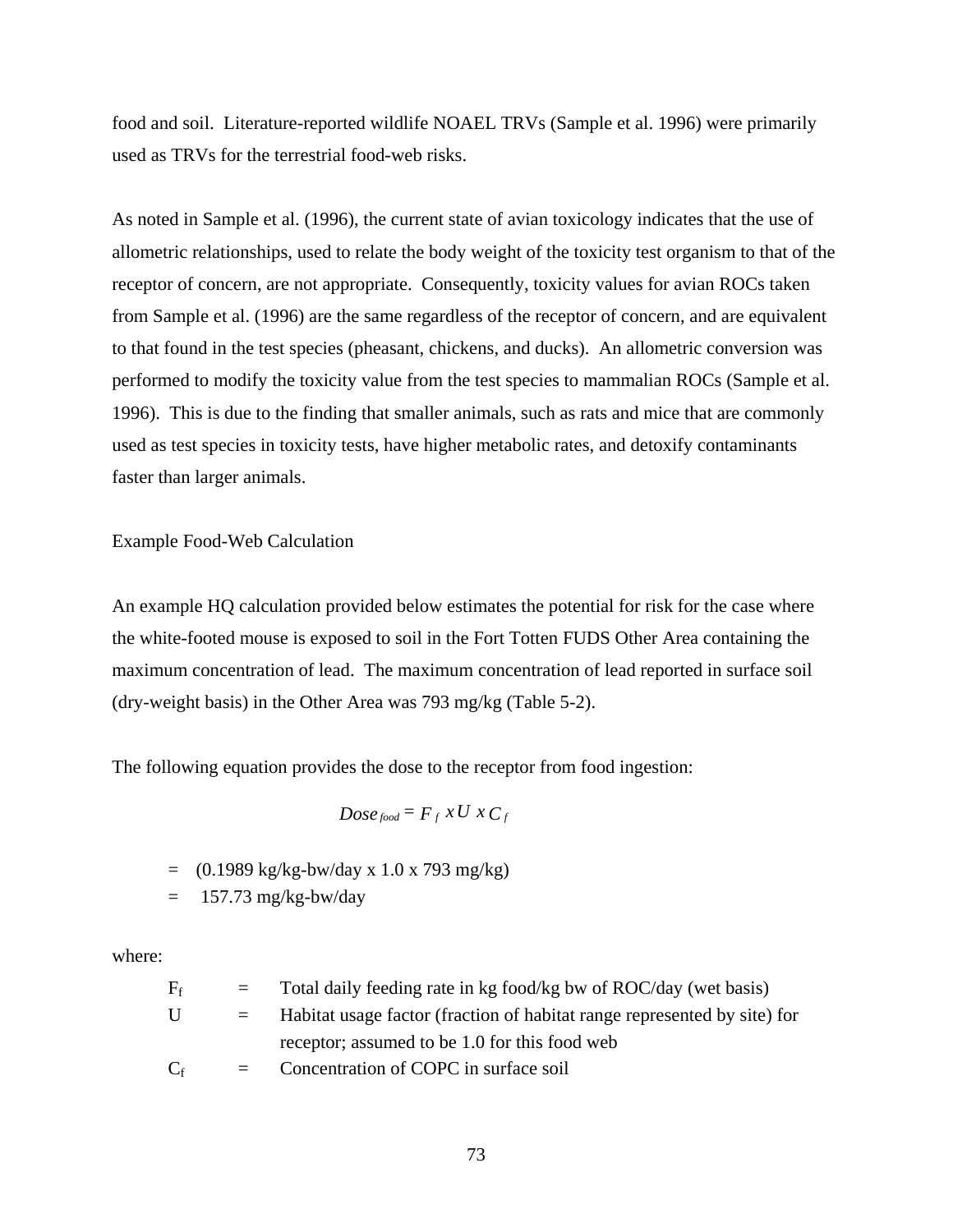The dose from incidental soil ingestion is calculated using:

$$
Dose_{soil} = F_s \times U \times C_s
$$

 $=$  (0.00398 kg/kg-bw-day x 1.0 x 793 mg/kg)

 $=$  3.15 mg/kg-bw/day

where:

| Fs | $\equiv$                                      | Total daily incidental soil feeding rate in kg soil/kg-bw of ROC/day     |
|----|-----------------------------------------------|--------------------------------------------------------------------------|
|    |                                               | (wet basis)                                                              |
| U  | $=$                                           | Habitat usage factor (fraction of habitat range represented by site) for |
|    | receptor; assumed to be 1.0 for this food web |                                                                          |
| Cs |                                               | Concentration of COPC in soil; mg chemical/kg soil (dry basis)           |

The final dose is calculated as follows:

 $Dose_{total} = Does_{solid} + Does_{food}$ 

 $Dose_{total} = 3.15 + 157.73$  $Dose<sub>total</sub> = 160.89 mg/kg-bw/day$ 

The HQ is calculated from the dose and the TRV as follows:

HQ=Dose/TRV

 HQ=160.89/15.98 HQ=10.08

The TRVs and the final HQs can be found in Tables 5-3 through 5-6.

# *5.6 Step 2 Risk Characterization*

Risk characterization is primarily a process of comparing the results of the exposure assessment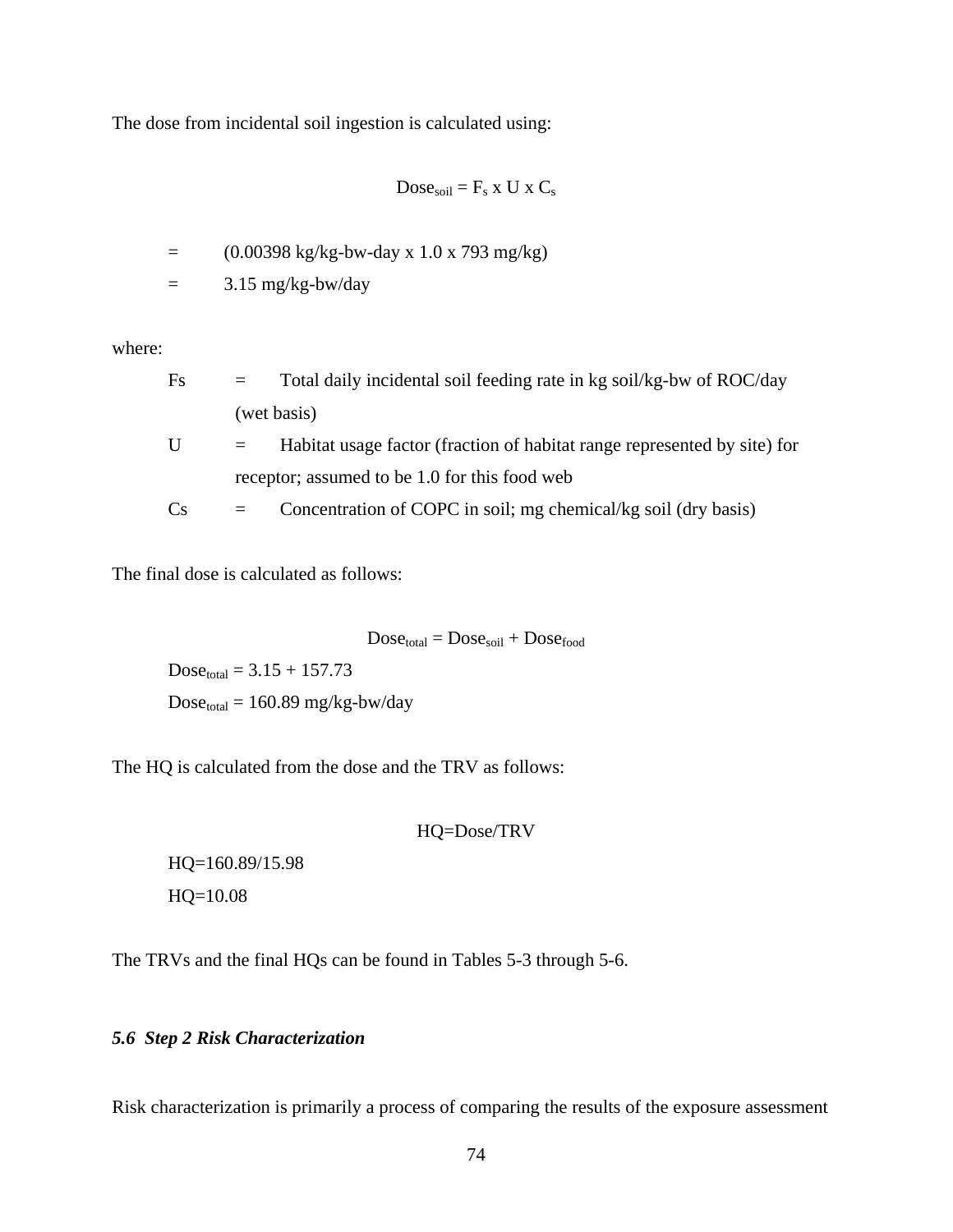with the results of the ecological effects assessment. Available methods (either quantitative or qualitative) seek to answer the following questions:

- Are ecological receptors currently exposed to site contaminants at levels capable of causing harm, or is future exposure likely?
- If adverse ecological effects are observed or predicted, what are the types, extent, and severity of the effects?
- What are the uncertainties associated with the risk assessment?

The risk characterization concludes with a risk description, which (1) includes a summary of the risks and uncertainties, and (2) interprets the ecological significance of the observed or predicted effects. The risk description is a key step in communicating ecological risks to site managers and decision makers. The final statement regarding the potential for risks to ecological receptors considers such factors as the nature and magnitude of the effects, the spatial and temporal distribution of the effects, and the potential for recovery.

# **5.6.1 Soil Invertebrates and Terrestrial Plants**

In this screening level ERA, risks to lower trophic level organisms such as plants and invertebrates are established in the COPC-screening process. As indicated, when both plant and invertebrate screening values were available for a given analyte, the lower of the two was used in the COPC screen. This afforded a conservative assessment of risks to lower trophic levels, as well as establishing COPCs for further evaluation in the Step 2 food-web assessment. The data from screening Tables 5-1 to 5-2 are summarized below to reflect the potential risk to lower trophic-level plants and invertebrates, based on screening HQs greater than 1.0.

|          | <b>Fill Area</b> | <b>Other Area</b> |
|----------|------------------|-------------------|
| Aluminum |                  |                   |
| Antimony |                  |                   |
| Chromium |                  |                   |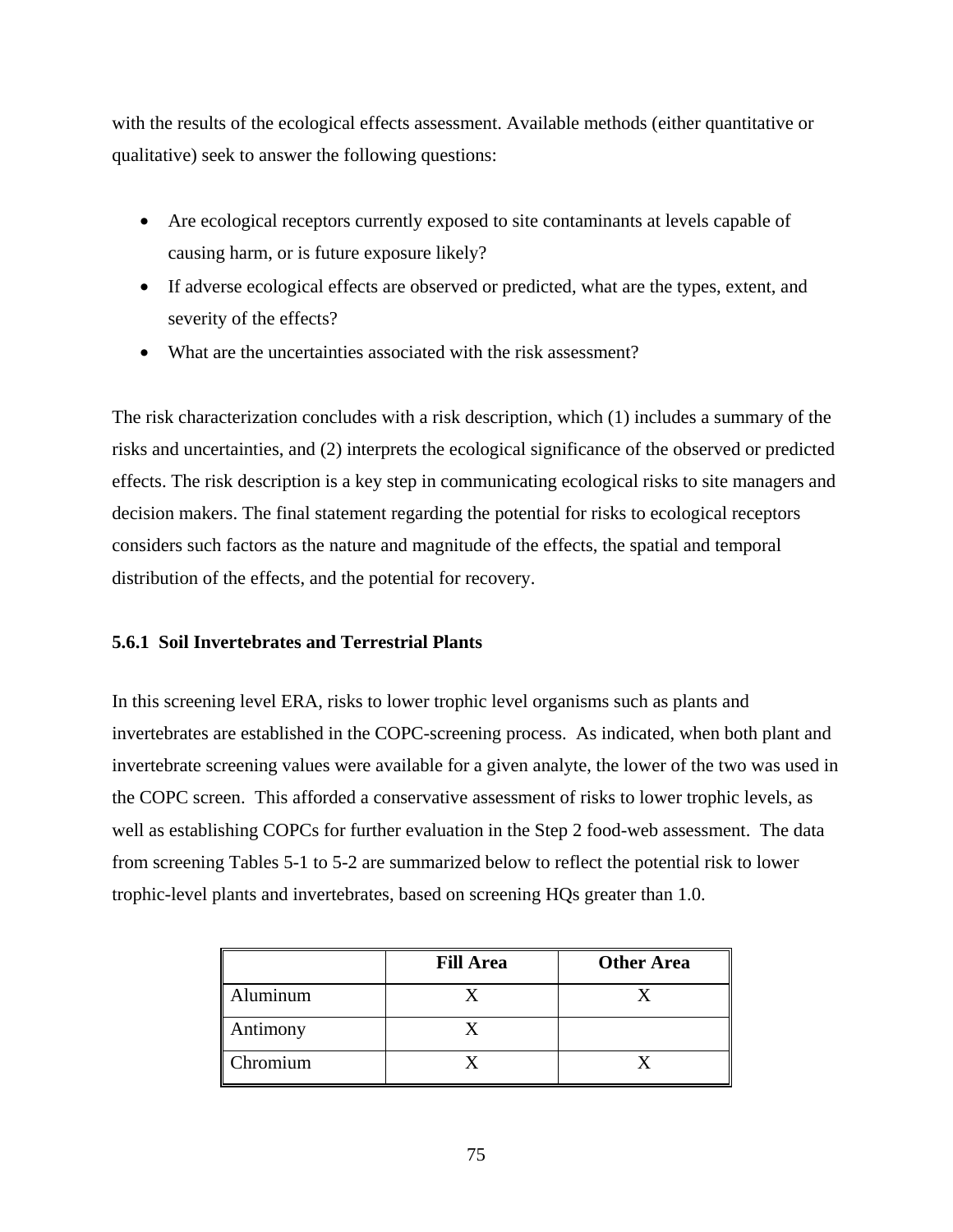|                  | <b>Fill Area</b> | <b>Other Area</b> |
|------------------|------------------|-------------------|
| Cobalt           |                  | X                 |
| Copper           | X                | X                 |
| Lead             | $\mathbf X$      | X                 |
| Manganese        | X                |                   |
| Mercury          | X                | X                 |
| Selenium         | X                | X                 |
| Silver           |                  | X                 |
| Vanadium         | X                | X                 |
| Zinc             | $\mathbf X$      | X                 |
| <b>Total PAH</b> |                  | X                 |
| Total phthalates |                  | X                 |

# **5.6.2 Food-Web Risks to Wildlife: Mammals and Birds**

The food-web risk characterizations include several conservative assumptions. It was assumed that prey items have the same dry-weight concentration as the maximum soil concentration of COPCs on the site. In addition, wet-weight consumption quantities were used with dry-weight soil concentrations. COPCs are assumed to be 100 percent bioavailable. That is, all of the COPCs are available for absorption and expression of toxic effects. These assumptions are conservative and contribute to the conservative nature of the risk characterization and to probable overestimation of risk at this stage in the SLERA process.

Risks to terrestrial receptors were grouped based on the absolute value of HQs, or the ratio of exposure to TRVs. Because of the conservative assumptions built into a SLERA, risks are interpreted as follows:

• HQ less than 1.0 indicates no unacceptable risk for the receptor/analyte pair. Given the conservative assumptions used for this food web, the probability of false negatives (the potential of finding acceptable risk when there is unacceptable risk) is very small.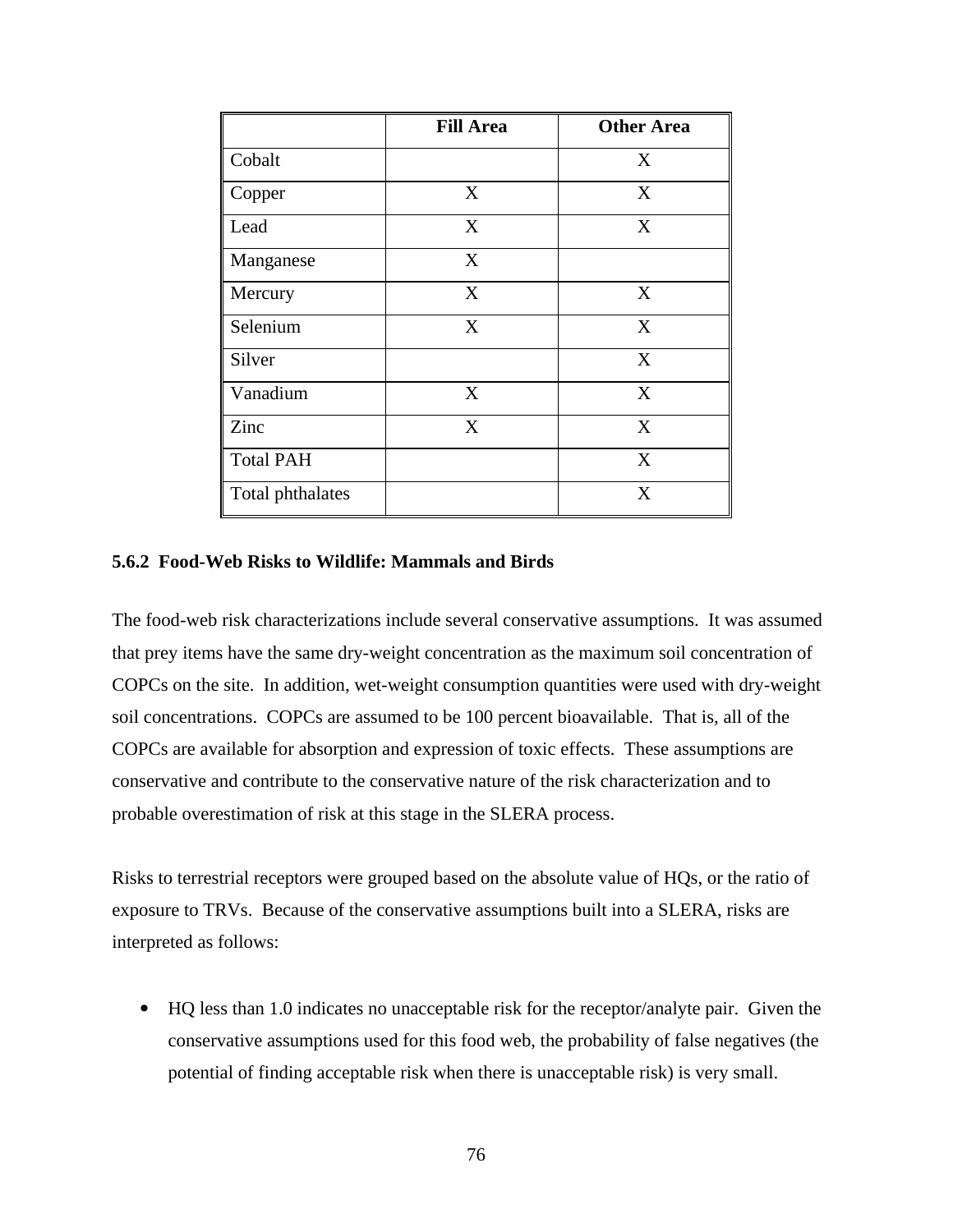- HQ greater than or equal to 1.0, but less than 10. Because of the exposure assumptions used in this food-web screen, correction of obvious inaccuracies such as ingestion of soil measured in dry weight on a wet-weight basis would be expected to easily decrease exposure by an order of magnitude.
- HQ of greater than 10 but less than 100 indicates potential risk levels based on the exposure models and toxicity data used in the assessment.
- HQ greater than 100 represents a high level of potential risk to ecological receptors from exposure to the COPC based on the exposure models and toxicity data used in the assessment.

For some COPCs, there are no available TRVs. These COPCs cannot be eliminated as of concern, although they cannot be quantified. Such a COPC must be considered as a potential risk through dietary exposure.

The results of the food-web risk calculations are shown in Tables 5-3 through 5-8. A number of HQs exceed 1.0 for both the mouse and robin in the fill and other areas, and the robin in the pesticide area. Based on the HQ-interpretive scheme presented above, the food-web results for each area and ROC are summarized as follows: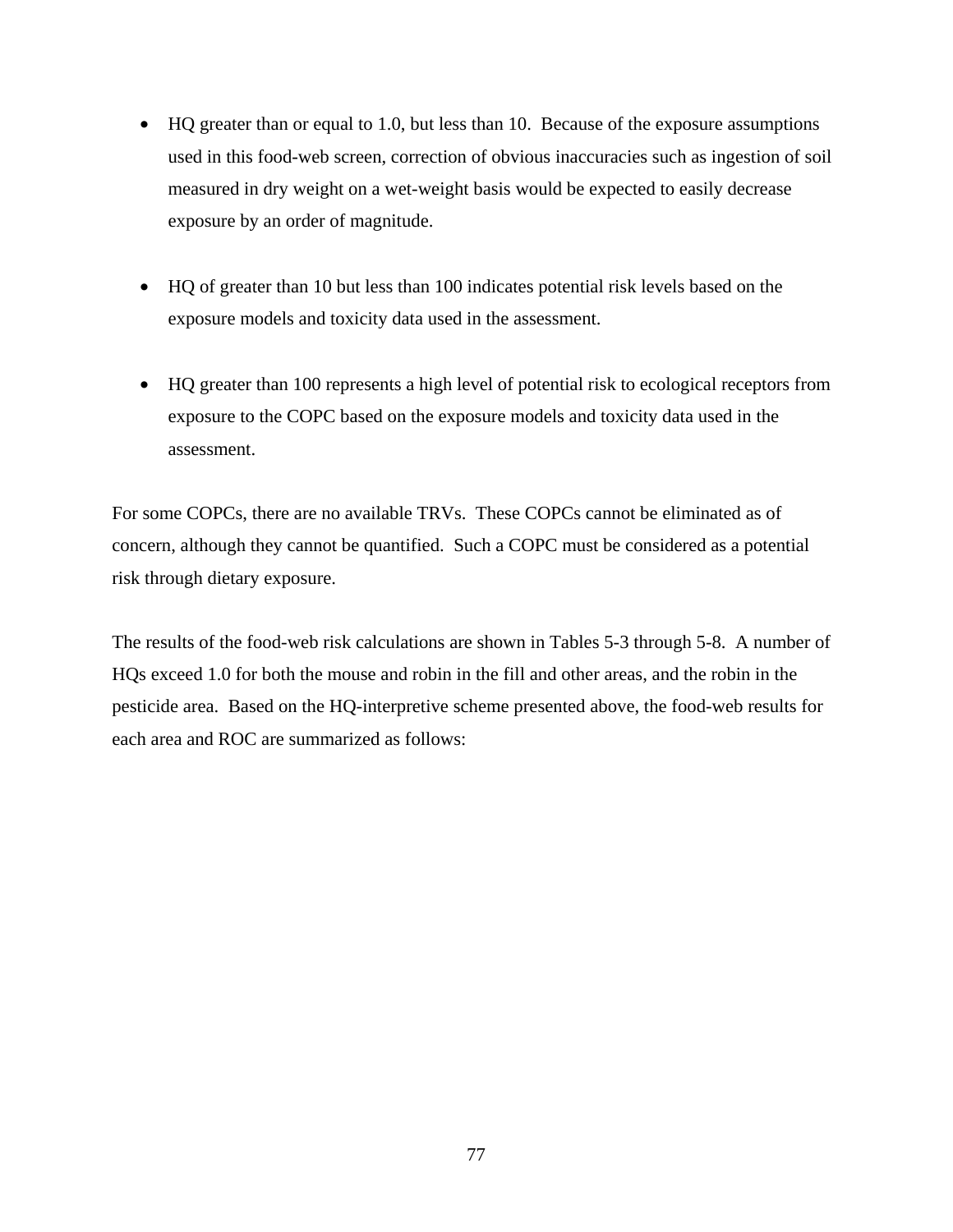|              | No. of Chemicals in the Fill | No. of Chemicals in the    |  |
|--------------|------------------------------|----------------------------|--|
|              | Area with an HQ within the   | Other Area with an HQ      |  |
|              | <b>Specified Range</b>       | within the Specified Range |  |
| <b>Mouse</b> |                              |                            |  |
| $HQ 1-10$    | 1                            | 0                          |  |
| HQ 10-100    | 3                            | 4                          |  |
| HQ > 100     | 1                            | $\Omega$                   |  |
| <b>Robin</b> |                              |                            |  |
| HQ 1-10      | 4                            | 3                          |  |
| HQ 10-100    | 3                            | 4                          |  |
| HQ > 100     | $\overline{2}$               |                            |  |

Several of selected receptors have HQs that are greater than 10 and four HQs exceed 100. The majority of the chemicals had HQs in the middle of the range. In addition, several chemicals had no toxicity data with which to calculate an HQ.

# *5.7 Uncertainty Assessment*

Ecological risk characterization includes analysis of uncertainty (USEPA 1997c). Uncertainty is distinguished from variability, and arises from lack of knowledge about factors associated with the study. In a screening-level assessment such as this one, uncertainty typically stems from two study facets: the sampling plan and the toxicological data. Sources of uncertainty can include the process of selecting COPCs, assumptions made in establishing the CSM, adequacy of ecological characterization of the site, estimates of toxicity to receptors, and selection of model parameters. There are a number of factors that contribute to uncertainty in characterization of ecological risk in the upland portion of the Fort Totten FUDS, as described below.

Environmental media are typically sampled in a non-random fashion. That is, sampling points are chosen to best characterize known or suspected areas of contamination. Peripheral and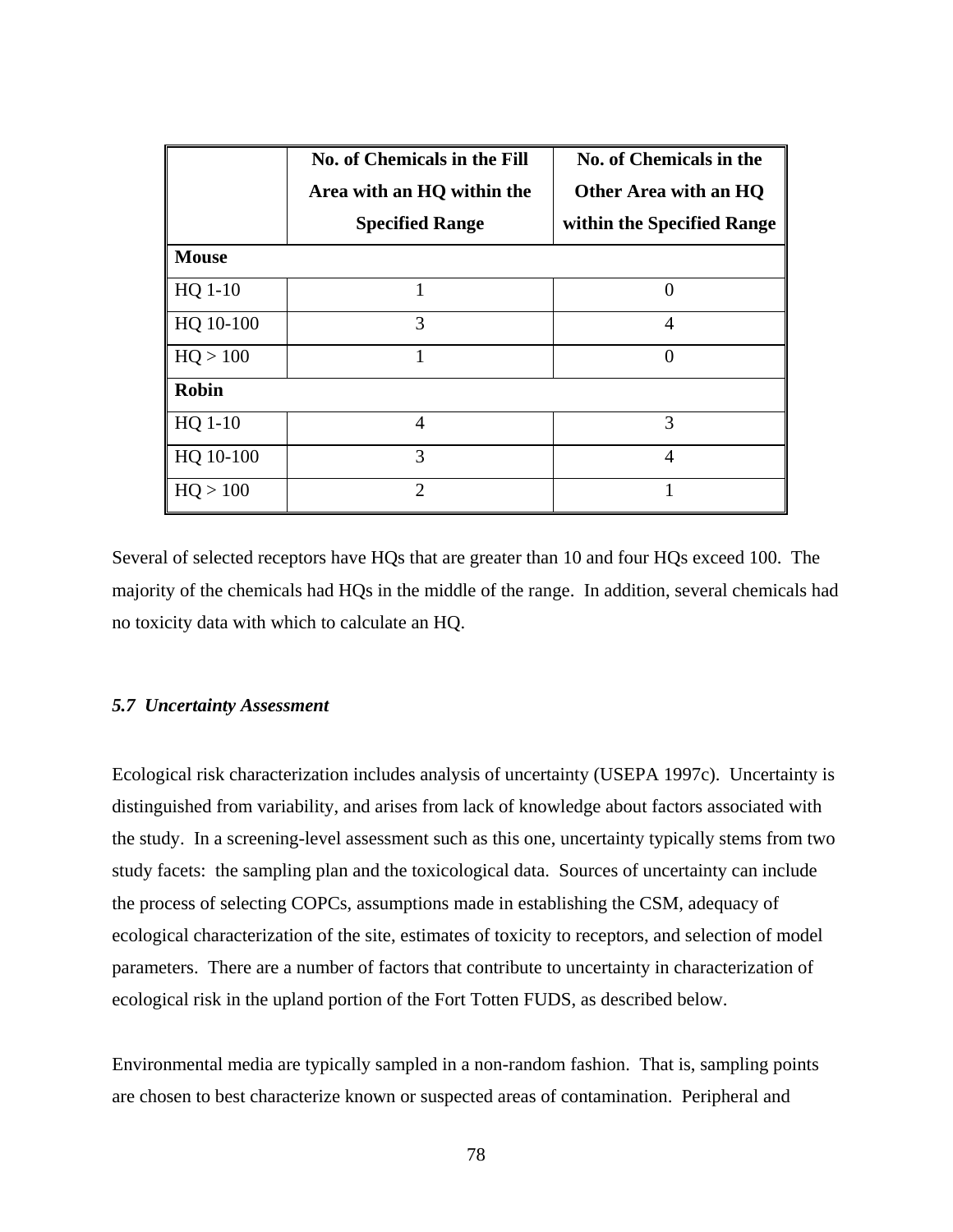nearby areas are undersampled, if at all, and thus the average exposure of ecological receptors is biased high. A SLERA uses the maximum measured concentration to estimate risks consistent with guidance, which represents a high bias in exposure to ROCs.

Toxicological data used in the risk characterization represent significant uncertainty. Because there may be no known data on the effects of chemical constituents on specific ROCs, toxicological data for surrogate species are sometimes used, and this adds uncertainty.

Food-item concentrations were overestimated. Plant and animal food items had not been sampled at the site and no bioaccumulation factors were used to estimate the chemical concentrations in food items. The extremely conservative assumption was made that all food (vegetation, soil invertebrates, etc.) was at the same concentration as the dry-weight soil or sediment maximum. Based on a review of published bioaccumulation factors for many of the COPCs identified in this assessment, these assumptions are conservative by factors of 10 to more than 100.

- Food item concentrations were expressed on a dry-weight basis. The food ingestion rates used from the *Wildlife Exposure Factors Handbook* (USEPA 1993) are ingested food on a wet-weight basis. Because dry-weight-basis soil was directly applied as food concentrations for food items, the exposure to receptors that consume plants and animals (robin, mouse) was overestimated. Percent moisture in food items is commonly 50 percent or greater, thus the use of dry-weight food results in an artificial increase of chemical ingestion of at least 100 percent.
- Incidentally ingested soil concentrations are expressed on a dry-weight basis. USEPA (1993) clearly notes that the fraction of incidental soil ingestion should be on a wet-weight basis, and recommends that the wet food ingestion rate be converted to a dry food ingestion rate prior to calculation of dose. In conformance with USEPA (1997c) this was not performed for this screening assessment. Therefore, this assessment overestimates incidental ingestion.

79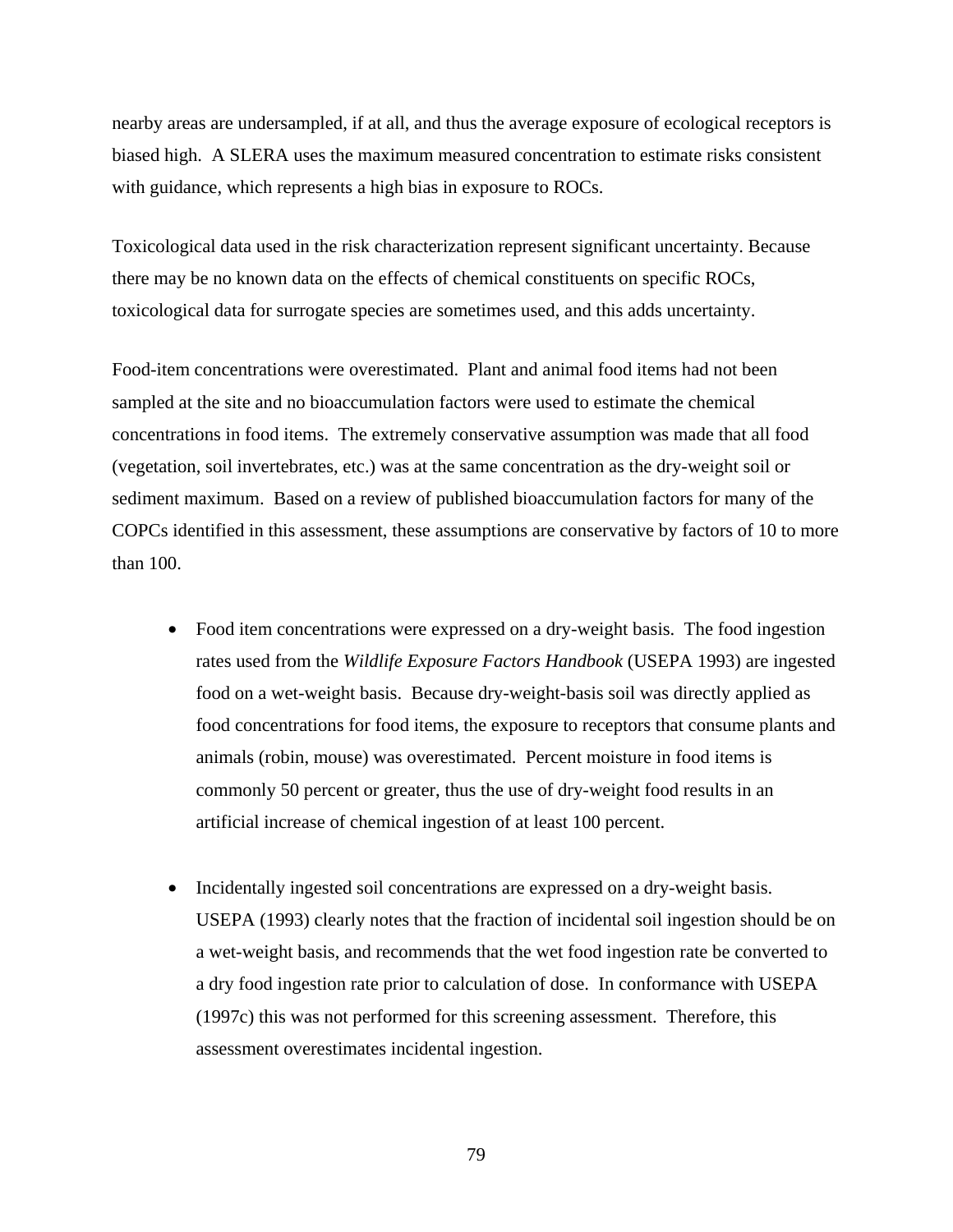COPCs were assumed to be 100 percent bioavailable. The assumption that COPCs are 100 percent bioavailable is highly unlikely based on soil chemistry. Elements such as lead, manganese, and zinc are common constituents of soil. In the solid soil matrix, most of these elements are not bioavailable, and are thus not taken up into organisms exposed to these soils. The environmental behavior (and thus the bioavailability) of metals in environmental soils is complex and not well understood. The solubility and availability of these metals is dependent on a number of factors including soil Eh (a measure of the oxidation/reduction potential), pH, and availability of ligands (chemical constituents capable of bonding with metal ions) (Bodek et al. 1988b).

The toxicological data that underpin the screening values are inherently uncertain because laboratory data are extrapolated to specific field sites. This uncertainty is to some extent controlled by choosing the lowest available screening values, consistent with USEPA (1997c) guidance to "be consistently conservative in selecting literature values…".

Although the direction of bias of some uncertainties is unknown, the overriding influence of the non-random media sampling and assumptions of 100 percent bioavailability assures that risks are overestimated.

#### *5.8 Summary Of Steps 1 And 2 Ecological Risk Screening*

As reflected in HQs greater than the benchmark of 1.0, the Step 1 and 2 ERA screening process identified potential risk from a number of analytes for several receptors over several upland areas of the Fort Totten site. As identified in the Step 1 COPC-screening process, potential risk to lower trophic level organisms (i.e., plants and/or soil invertebrates) were identified for from 1 to 12 analytes, depending on the area of Fort Totten in question. A number of the HQs were less than 10, reflecting minimal risk. However, some were greater than 10, indicating potential risk to lower trophic levels (i.e., aluminum, lead, mercury, and vanadium at both the fill area and other area [Tables 5-1 and 5-2]). Similarly, food-web calculations projected at least potential risk, and in limited cases the HQ was greater than 100 for some receptor/analyte pairs.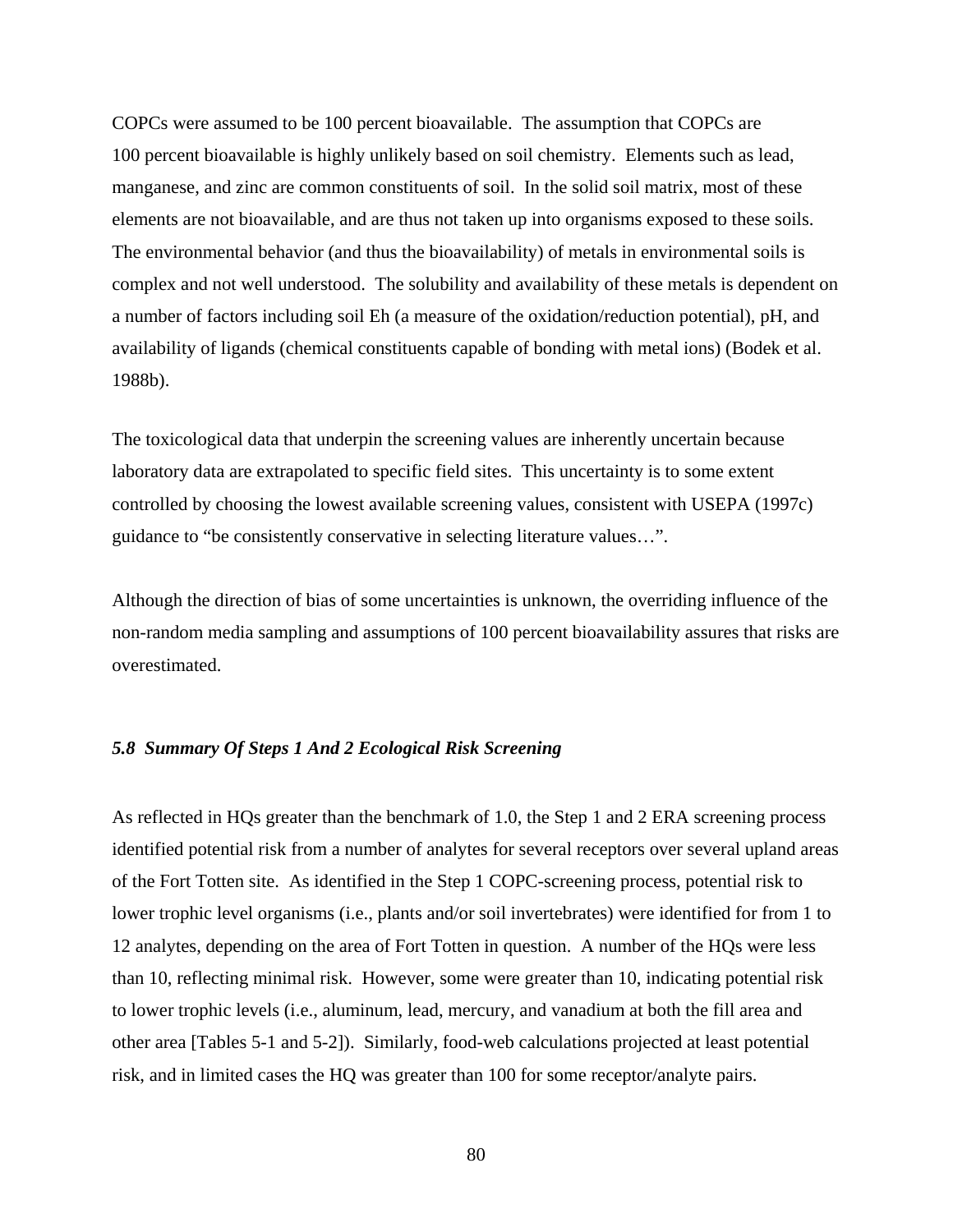Risk assessment guidance (USEPA 1997c) calls for a Scientific Management Decision Point (SMDP) following the SLERA process. The purpose of the SMDP is to generate communication between risk assessor and risk manager to evaluate the results of the screening ERA and generate a decision regarding whether a site does or does not represent unacceptable ecological risk, or whether addition information is needed to support the decision.

The draft RI report, which contained an SLERA for the upland area, was reviewed by the State of New York, Department of Environmental Conservation, Division of Fish and Wildlife, the public, and the USACE project manager (i.e., the risk managers for the site). The SLERA in the draft RI report was updated with the soil data collected in 2004. In light of the potential risks, uncertainties, and conservative nature of the SLERA for the upland areas, the risk managers concluded, in the context of the SMDP process, that further efforts to define the risks to upland ecological receptors was not warranted. This initial conclusion is further supported by the additional soil data collected in 2004. USEPA guidance for ecological risk assessment (1997c) recognizes that because of the very conservative exposure assumptions used in Steps 1 and 2, COPCs may be identified that in fact pose negligible risk. It is the conclusion of this SLERA that refinement of the hazards identified in the SLERA is not warranted because:

- Comparison of site concentrations to natural and anthropogenic background concentrations would likely show similar risks for ecological receptors;
- Overestimation of the exposure concentration through use of the maximum measured concentration;
- Overestimation of the food-web doses on a wet-weight basis rather than the natural moisture content of food items – a more realistic exposure scenario than the dry weight basis used in the Step 2 food web;
- The area use factor was assumed to be 1.0 resulting in the assumption that receptors forage at no other location except on the upland area all year long, even in the case of species that are not present all year long (e.g., robins).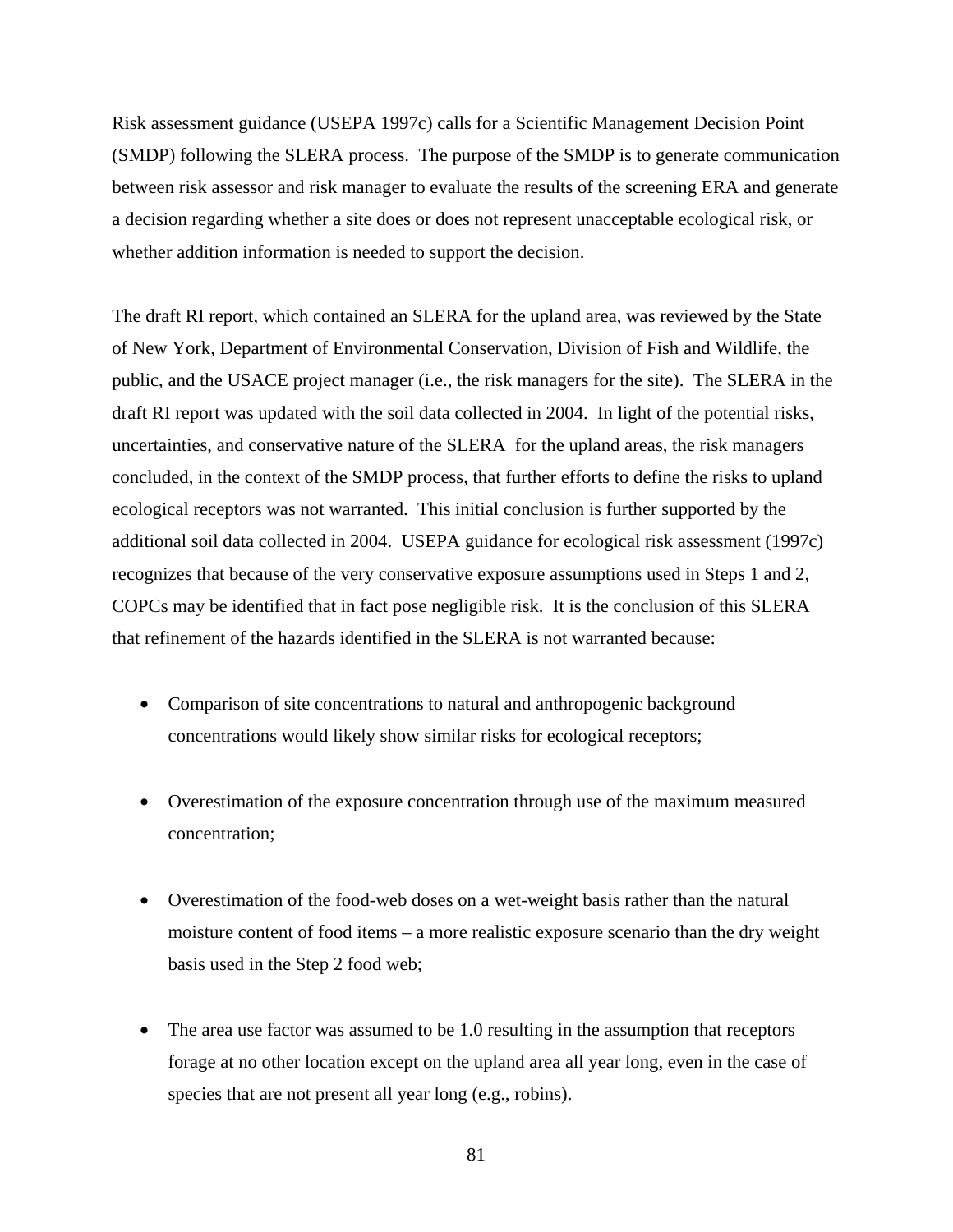#### **6.0 SUMMARY AND RECOMMENDATIONS**

The SRI report presented and discussed the results of the SRI conducted at the Fort Totten Coast Guard Station in Queens, New York during July and August 2004. The USACE performed the SRI to further delineate and evaluate contamination in soil and groundwater within the upland portion of the property and the indoor air in Building 615. This investigation represented the final phase of the environmental investigation conducted under the USACE's Formerly Used Defense Site (FUDS) program. This portion of the environmental investigation was initiated in response to comments from the NYSDEC and NYSDOH (see Appendix J) on the draft RI report (USACE 2002). The state agencies' comments focused on the need to collect additional samples of soil, air, and groundwater at specific locations on the FUDS property.

## *6.1 Data Collection And Analysis*

The upland area has been the subject of several previous investigations. USACE initiated a comprehensive remedial investigation in 1997 to determine the nature and extent of the contamination reported in earlier studies. This RI was conducted in two phases. Phase I was conducted from July of 1997 through August of 1998 and included the collection and analysis of soil, sediment, and groundwater samples. In 1998, a removal action was completed by the USACE inside Building 615 to remove sumps, drains, and discharge pipes that were contaminated with mercury. USACE performed Phase II from November 1999 through August 2000 to obtain more detailed information about the site. The investigation involved the collection of additional sediment, groundwater, surface water and surface soil samples from the same or similar locations as Phase I. In the spring of 2002, the USACE collected an additional round of groundwater samples from the five existing monitoring wells.

During Phases I and II, USACE had collected and analyzed 92 soil samples from 70 different locations in upland areas of the Coast Guard Station. The investigation showed that concentrations of PAHs and metals in some surface soil samples were greater than the screening concentrations used by the NYSDEC. Levels of metals detected in the groundwater were found

82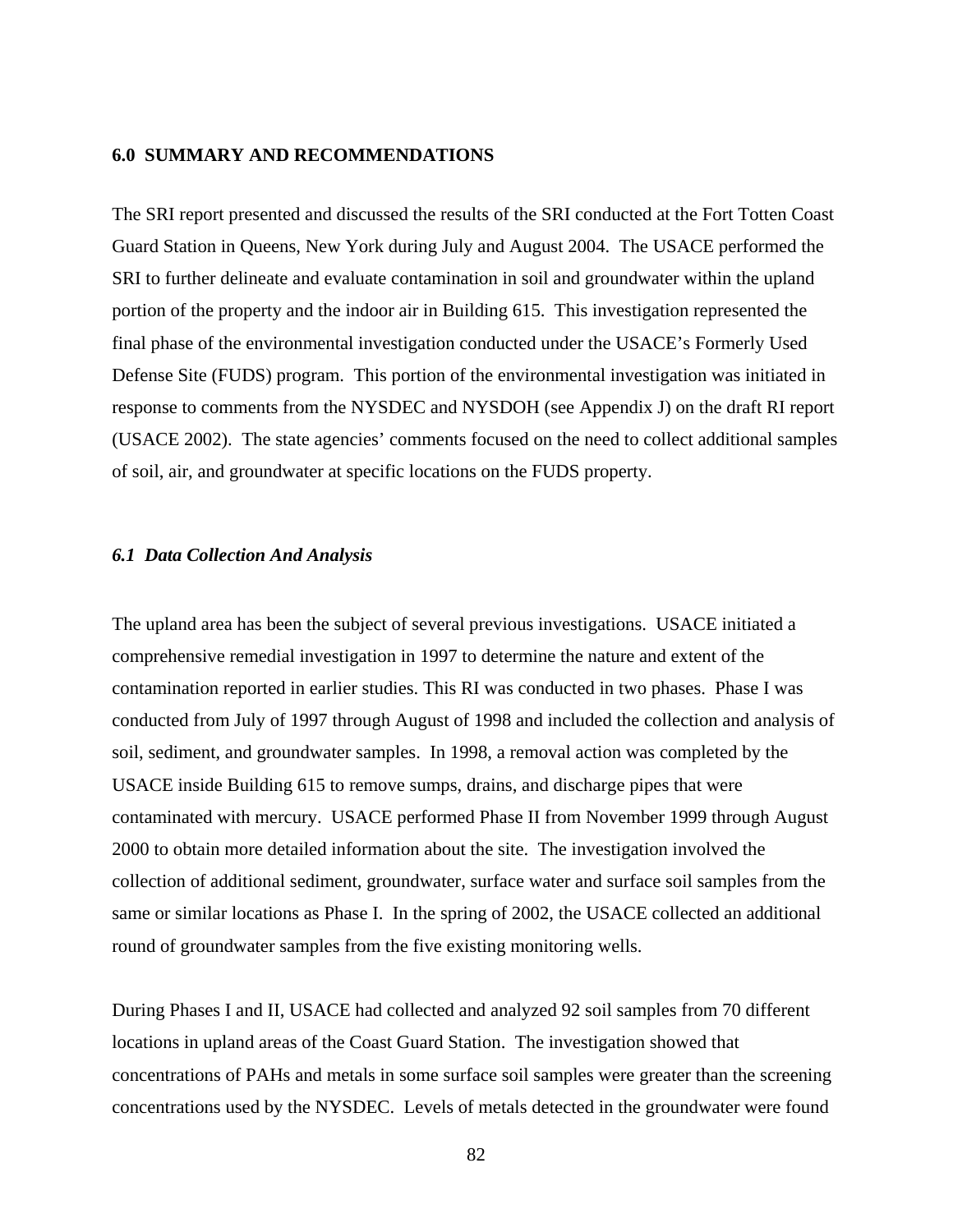to be in the range expected to occur naturally in the environment; however, low levels of PAHs were found in the groundwater at MW-4.

The USACE conducted a supplemental investigation in summer 2004 to address data gaps and questions raised by the NYSDEC and NYSDOH regarding the upland portion of the Coast Guardfacility and Building 615. The upland areas are defined as those areas on the FUDS property that are east of the Little Bay shoreline and west of the North Loop road. Figure 1-3 shows the locations of Building 615, the Fill Area and other areas that make up the "upland portion of the facility that were addressed in this SRI.

The Spring 2004 soil sampling program was executed to obtain additional data on levels of SVOCs and metals from the upland areas. Twenty-two soil samples were collected from 11 new soil boring locations at a depth of 12 to 24 inches. The soil sample locations were selected based on the presence of higher concentrations of SVOC levels during the previous sampling and as requested by the NYDEC.

In order to address state concerns regarding SVOCs in the groundwater near MW-4, a replacement monitoring well was installed. The new monitoring well was developed and a groundwater sample was taken and analyzed for SVOCs.

The final element of the investigation focused on ambient indoor air monitoring for mercury inside Building 615. Samples were taken with a real-time monitor and fixed-based samplers at heights of three feet and six feet above each of the two floors.

During collection of indoor air samples, a floor drain inside of Building 615 was located (Figure 2-4). Sediment/sludge samples were collected from within the pipe. In addition, real time and fixed based indoor air sample were also collected at this location.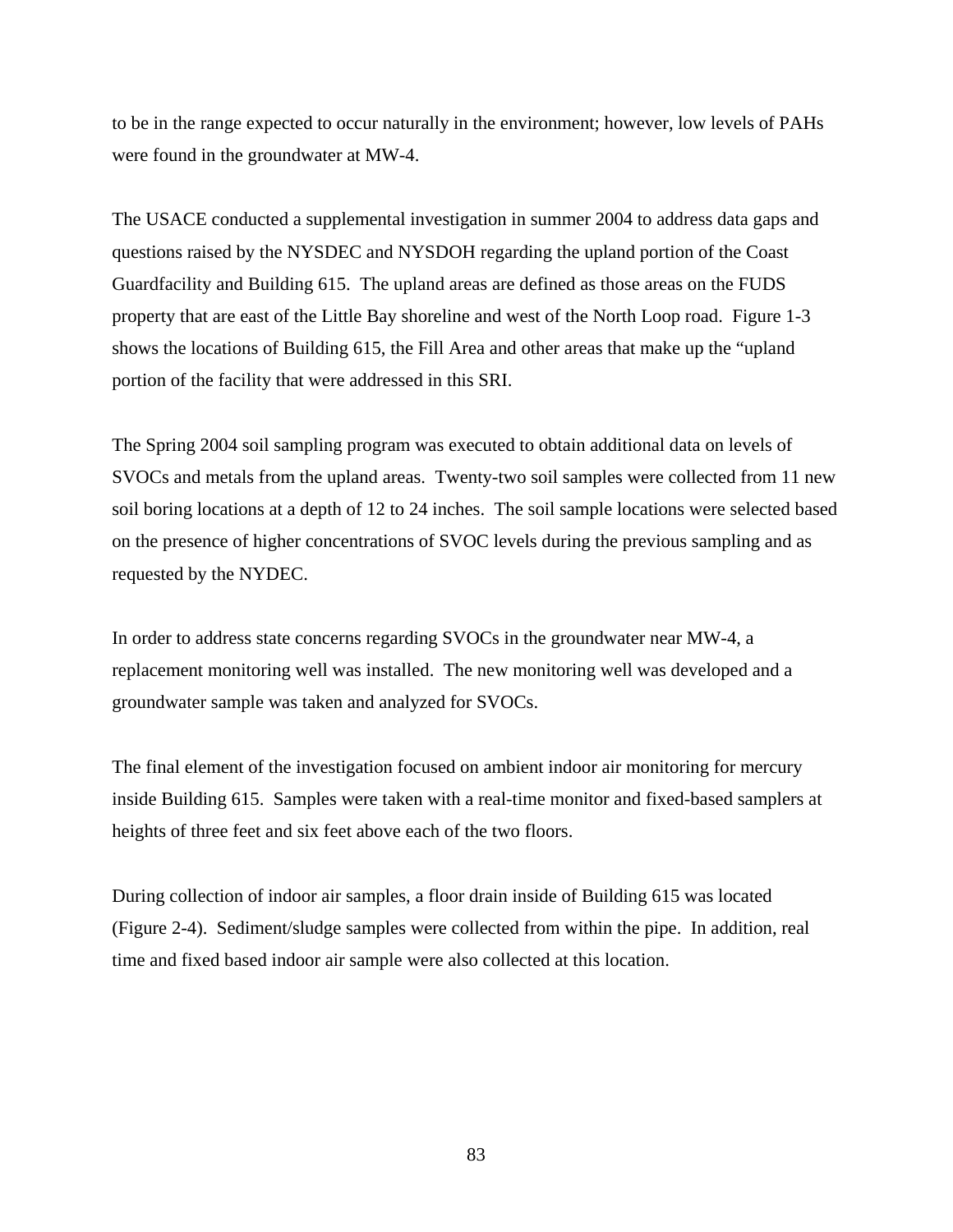# *6.2 Data Evaluation Summary*

The data were collected in accordance with the state approved Work Plan. Samples were analyzed in accordance with the approved Quality Assurance Project Plan by New York State certified laboratories. Subsequent to data analysis by the laboratory the data were validated in accordance with state and USEPA requirements by an independent third party data validator (see Appendix F).

Split samples were collected for quality control purposes and duplicate samples were collected for quality assurance purposes. A Data Usability Report was prepared by the third party data validator which found no major data quality concerns. In addition, a Chemical Quality Assurance Report was also prepared (Appendix G). Therefore, the data were deemed acceptable for site characterization and risk assessment.

USAE reviewed potential ARARs and TBC items to determine appropriate screening criteria for the comparison with site data. No ARARs for soil or indoor air were located. The ARAR for groundwater was determined to be provided in the state regulations, 6 NYCRR Part 703.5. The following potential TBC guidelines were identified for response activities at the upland area:

- NYSDEC Ambient Water Quality Standards and Guidance Values, Division of Water, Technical and operational Guidance Series (TOGS) 1.1.1, (June '98).
- Determination of Soil Cleanup Objectives and Cleanup Levels, NYDEC, Technical Assistance Guidance Memorandum (TAGM) HWR-94-4046 (revised).

In addition, the NYDEC and NYDOH provided an indoor air screening level of 1  $\mu$ g/m<sup>3</sup> for mercury in indoor air. Occupational benchmarks for mercury in indoor air include: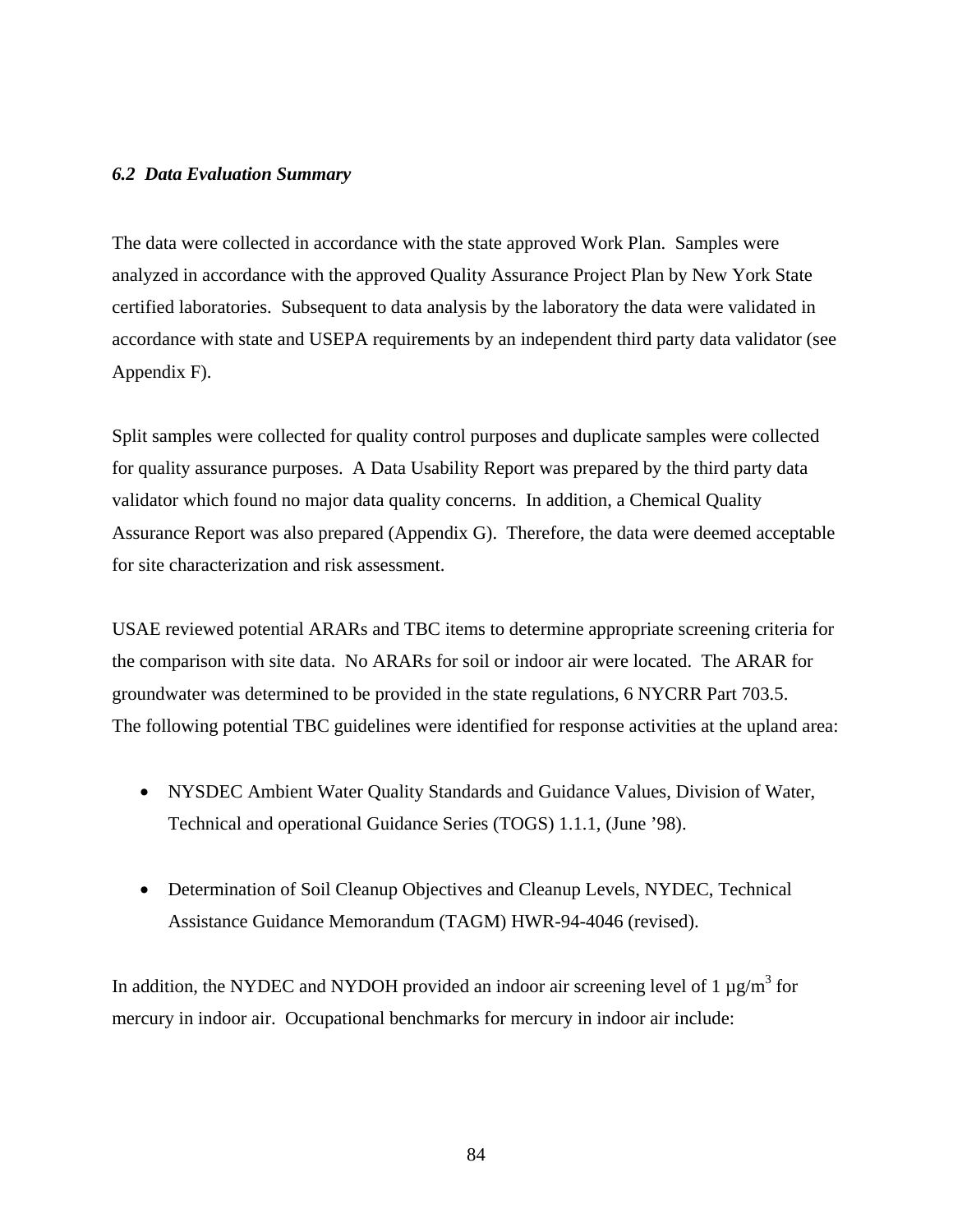- OSHA PEL 100  $\mu$ g/m<sup>3</sup> of air as a ceiling limit.
- NIOSH REL 50  $\mu$ g/m<sup>3</sup> as a TWA for up to a 10-hour workday and a 40-hour workweek.
- ACGIH TLV 25  $\mu$ g/m<sup>3</sup> as a TWA for a normal 8-hour workday and a 40-hour workweek.

The results of the groundwater sampling and laboratory analysis indicated that low concentrations of SVOCs are present in the groundwater near MW-4R. The groundwater at Ft. Totten is classified "GA", according to NYSDEC regulations. The concentrations of SVOCs in the new groundwater sample from MW-4R do not exceed the State promulgated value for any compound. The groundwater results are presented in Table 3-3.

The results of the surface soil sampling and laboratory analysis indicated that low concentrations of SVOCs and elevated concentrations of metals are present in the surface soil at concentrations greater than the state screening levels. The results are presented in Tables 3-1 and 3-2, for SVOCs and metals, respectively. Concentrations of chemicals and associated risks from these chemicals in the Other Area were very similar to those found in the Fill Area.

The results on the onsite (real time) indoor air monitoring indicated that there were no detectable concentrations of mercury greater than the state screening level of 1  $\mu$ g/m<sup>3</sup> in the indoor or background air samples. The results on the off-site laboratory sample analysis indicated that there were no detectable concentrations of mercury.

The results of the analysis of the material (sludge) that was collected from within the floor drain pipe in Building 615 indicate that mercury is present. Analysis of the material inside of the drain pipe indicated mercury concentrations of 6.25 to 10.0 mg/kg. The exact discharge point of the floor drain pipe is outside of Building 516; however, the exact location is unknown. A mercury concentration of 0.082  $\mu$ g/m<sup>3</sup> was reported at this location. Fixed based air samples at 3 ft and 6 ft above the floor at this location were nondetect. Dye testing of the drain pipes does not indicate a connection with Little Bay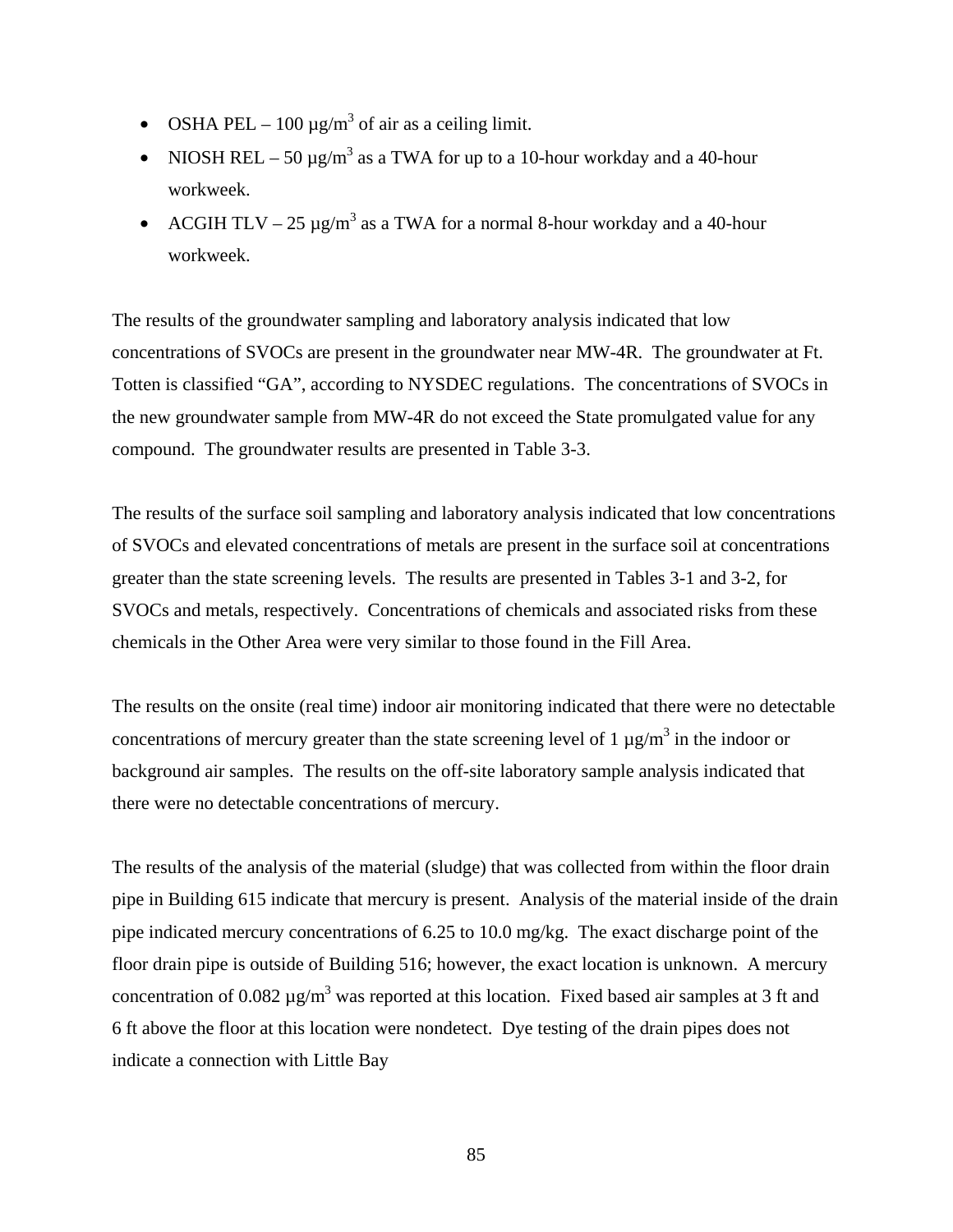#### *6.3 Human Health Risk Assessment Summary*

A supplemental HHRA for upland portion of the FUDS was conducted to assess potential noncarcinogenic effects and cancer risks from current and future site exposure.

Hazards and risks from exposure to total soils were conducted for two areas, the Fill Area and Other Area in the upland portion of the FUDS. The groundwater at the FUDS was evaluated as one exposure unit. Hazards and risks were estimated for multiple receptors including current and future adolescent recreational users, future residential adults and children, future commercial workers, and future construction workers. Potential health risk from exposure to chemicals in groundwater was characterized for future residential adults and children.

The potential health risks and hazards for each portion of the upland area are summarized below.

# **6.3.1 Fill Area**

Non-cancer hazards to future residential adults was less than 1.0, while non-cancer hazards to future residential children were 1.3. These risks were driven by arsenic, manganese, and mercury. Cancer risks for residential adults and children exceeded  $1\times10^{-6}$  but were within USEPA's acceptable risk range of  $10^{-6}$  to  $10^{-4}$ .

Non-cancer hazards for the current/future adolescent recreational user were less than 1.0. Cancer risk was  $4\times10^{-6}$ , within the acceptable cancer risk range. Exposure to arsenic and benzo(a)pyrene in soil accounted for most cancer risk.

Non-cancer hazards for the future commercial worker were acceptable with a cumulative HI of 0.05. As with the recreational user, cancer risks were slightly above  $1\times10^{-6}$ , with arsenic responsible for the majority of this risk. Both non-cancer and cancer risks for the future construction worker were acceptable, with cumulative HI and cancer risks of 0.2 and  $6\times10^{-7}$ .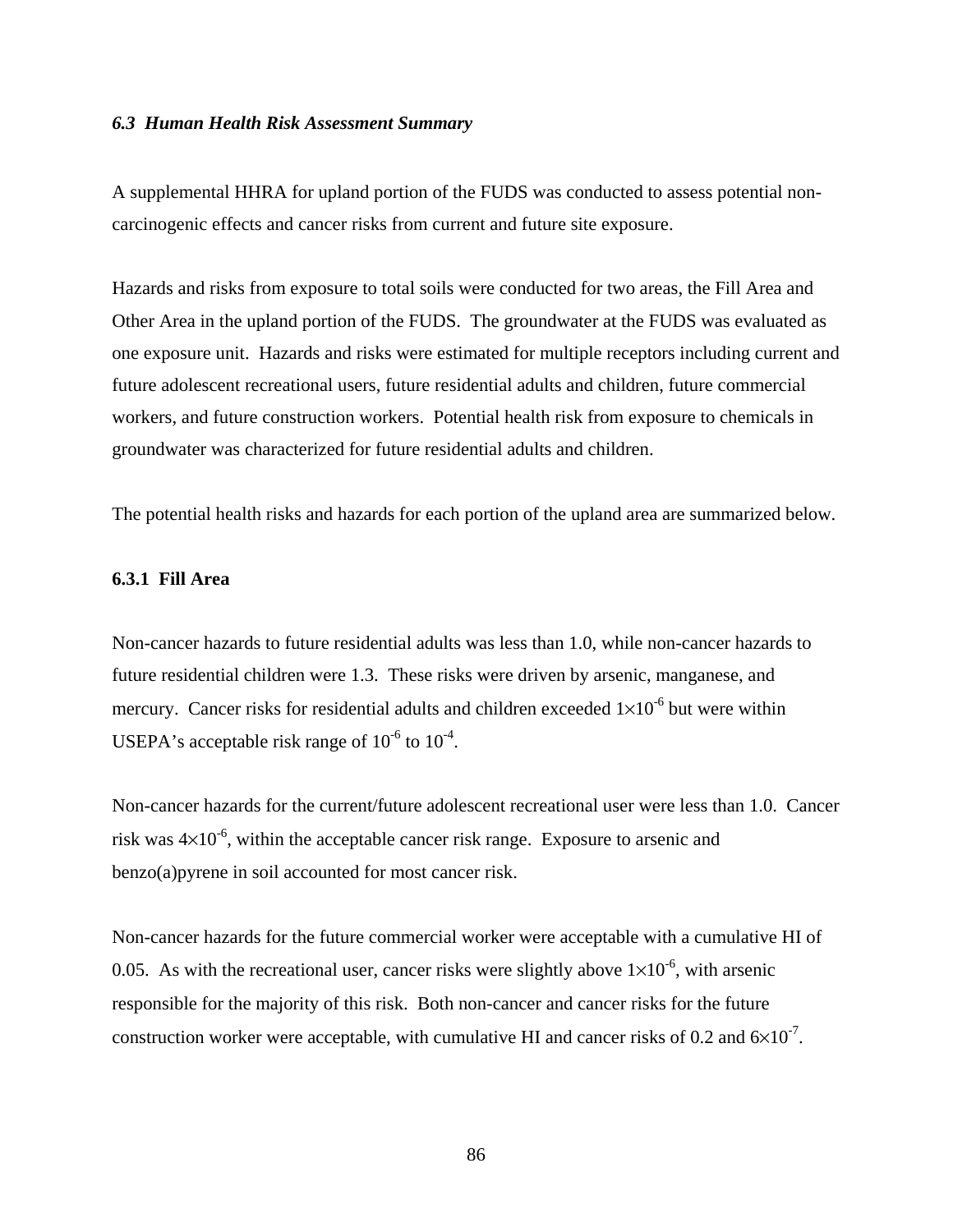The assessment indicated slightly elevated lead risks for residential children with 6% of potentially affected children having a blood lead level of greater than 10 ug/dL, while the standard is 5%. Exposures to lead in soil under a non-residential/non-commercial land use (e.g., recreational) scenario should be acceptable. Hazards from exposure to lead for commercial and construction workers were found to be acceptable for adults.

The HHRA indicates that the Fill Area of the Ft. Totten FUDS presents an unacceptable hazard under a residential reuse scenario due to lead. Therefore, it may be in appropriate for future unrestricted reuse.

# **6.3.2 Other Area**

The non-cancer hazard index for future residential adults was less than 1.0. The non-cancer hazard index for future residential children exceeded 1.0 at 1.3, with the same risk drivers as found in the Fill Area (arsenic, manganese, and mercury). Cancer risks for residential adults and children exceeded  $1\times10^{-6}$  (4 $\times10^{-5}$ ) but were within USEPA's acceptable risk range of  $10^{-6}$  to  $10^{-4}$ .

Non-cancer hazards for the current/future adolescent recreational user were acceptable (cumulative HI of 0.16). Cancer risks were  $5\times10^{-6}$ , within the acceptable cancer risk range. Non-cancer hazards for the future commercial worker were acceptable with a cumulative HI of 0.04. As with the recreational user, cancer risks were  $4\times10^{-6}$ . Finally, both non-cancer and cancer risks for the future construction worker were acceptable with cumulative HI and cancer risks of 0.2 and  $7\times10^{-7}$ .

Hazards from exposure to lead were found to be acceptable for residential children and adult commercial and construction workers.

The HHRA indicates that the Other Area of the Ft. Totten FUDS does not present an unacceptable risk under the multiple scenarios evaluated and may be considered for unrestricted use.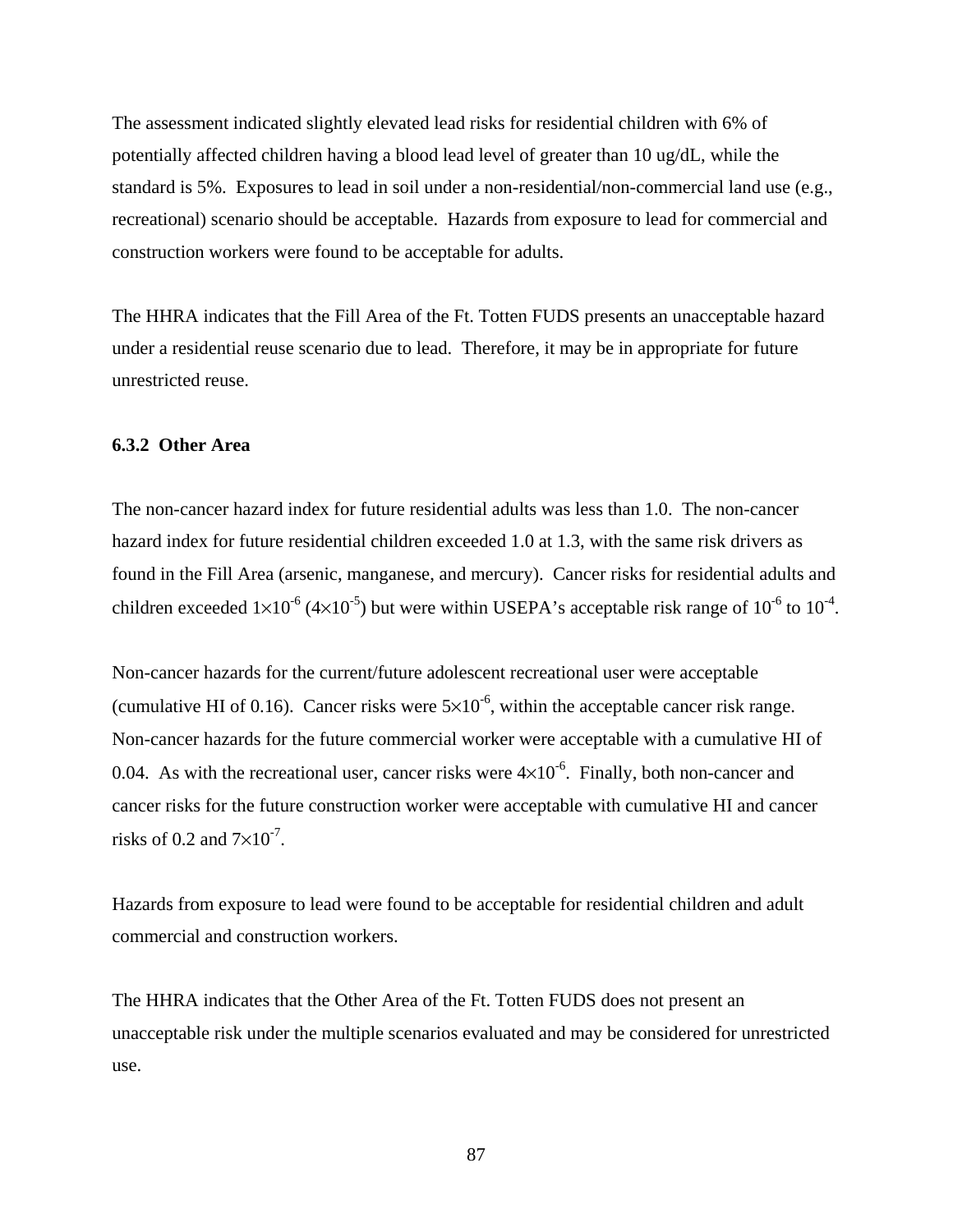#### **6.3.3 Groundwater**

Risk calculations were performed for residential adults and children exposed to groundwater although none of the groundwater is currently used for drinking water. Non-cancer hazards for adults exceeded 1.0 at 6.0. The majority of non-cancer hazard to the adult resident was the result of the inhalation of chloroform (HQ = 4.6). The exposure concentration (23  $\mu$ g/L) was the maximum for this COPC; however, the exposure-point concentration is less than the MCL for total trihalomethanes of 100 μg/L. The non-cancer hazard for residential children was smaller than that for adults, but still exceeded 1.0 (cumulative  $HI = 3.6$ ). These risks were from a number of metals, the largest of which was chromium with a HI of 1.4.

Cancer risks from exposure to chemicals (metals VOCs, and SVOCs) in the groundwater were above the acceptable cancer risk range  $(8\times10^{-4})$ . Risks from benzo(a)pyrene and dibenz(a,h)anthracene contributed the majority of these risks at  $3\times10^{-4}$  and  $2\times10^{-4}$  respectively.

The results of the groundwater future residential adult and child risk assessment indicate that groundwater may not be appropriate for use as a potable water source.

#### *6.4 Ecological Risk Assessment Summary*

As reflected in HQs greater than the benchmark of 1.0, the Step 1 and 2 ERA screening process identified potential risk from a number of analytes for several receptors over several upland areas of the Fort Totten site. As identified in the Step 1 COPC-screening process, potential risk to lower trophic level organisms (i.e., plants and/or soil invertebrates) were identified for from 1 to 12 analytes, depending on the portion of the upland area of the Fort Totten FUDS examined. A number of the HQs were less than 10. However, some were greater than 10, indicating potential risk to lower trophic levels (i.e., aluminum, lead, mercury, and vanadium at both the fill area and other area [Tables 5-1 and 5-2]). Similarly, food-web calculations projected at least potential risk and in some cases the HQ was greater than 100.

88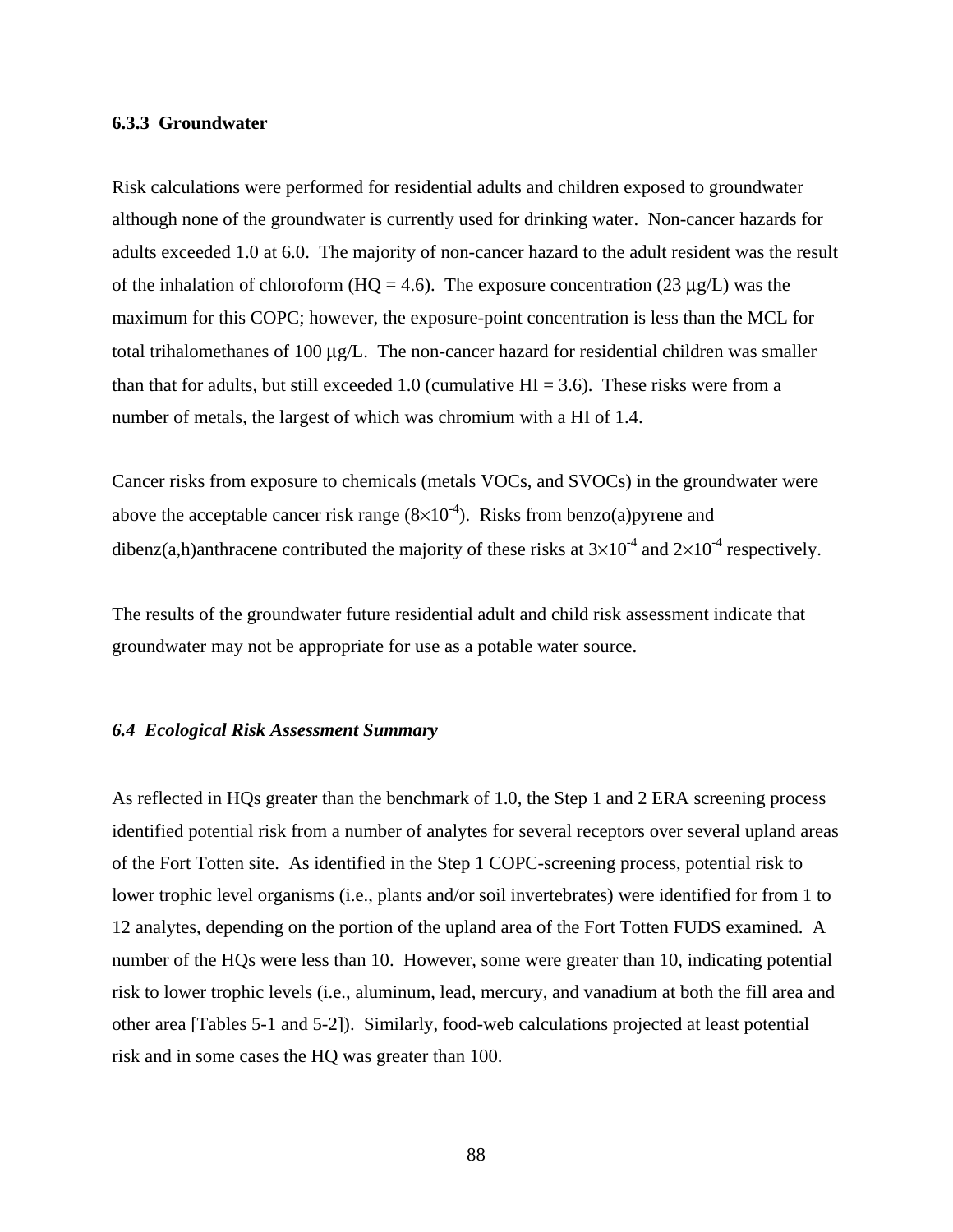The draft RI report, which contained an SLERA for the upland area, was reviewed by the State of New York, Department of Environmental Conservation, Division of Fish and Wildlife, the public, and the USACE project manager (i.e., the risk managers for the site). The SLERA in the draft RI report was updated with the soil data collected in 2004. In light of the potential risks, uncertainties, and conservative nature of the SLERA for the upland areas, the risk managers concluded, in the context of the SMDP process, that further efforts to define the risks to upland ecological receptors was not warranted. This initial conclusion is further supported by the additional soil data collected in 2004. USEPA guidance for ecological risk assessment (1997c) recognizes that because of the very conservative exposure assumptions used to identify COPCs, some of the identified chemicals may pose negligible risk. It is the conclusion of the SLERA that refinements of the identified hazards are not warranted.

# *6.5 Findings and Recommendations*

The following findings and recommendations are based on the analysis and evaluation of 1) three rounds of soil data collected in the upland portion of the Ft. Totten FUDS, 2) indoor air samples from Building 615, and 3) multiple rounds of groundwater samples:

#### *Findings*

- Some metals and SVOCs are present in soil at the Other Area and Fill Area in the upland portion of the facility at concentrations that exceed state screening criteria.
- The sample results for the indoor air sampling in Building 615 indicated that there were no detectable concentrations of mercury greater than the state screening level.
- The sample results indicate that the groundwater at the FUDS may not be appropriate for use as a potable water source for residential consumption.
- It is the conclusion of the SLERA that refinement of the hazards identified are not warranted and that there are no unacceptable threats to ecological receptors from exposure to chemicals in the soil in the upland portions of the facility.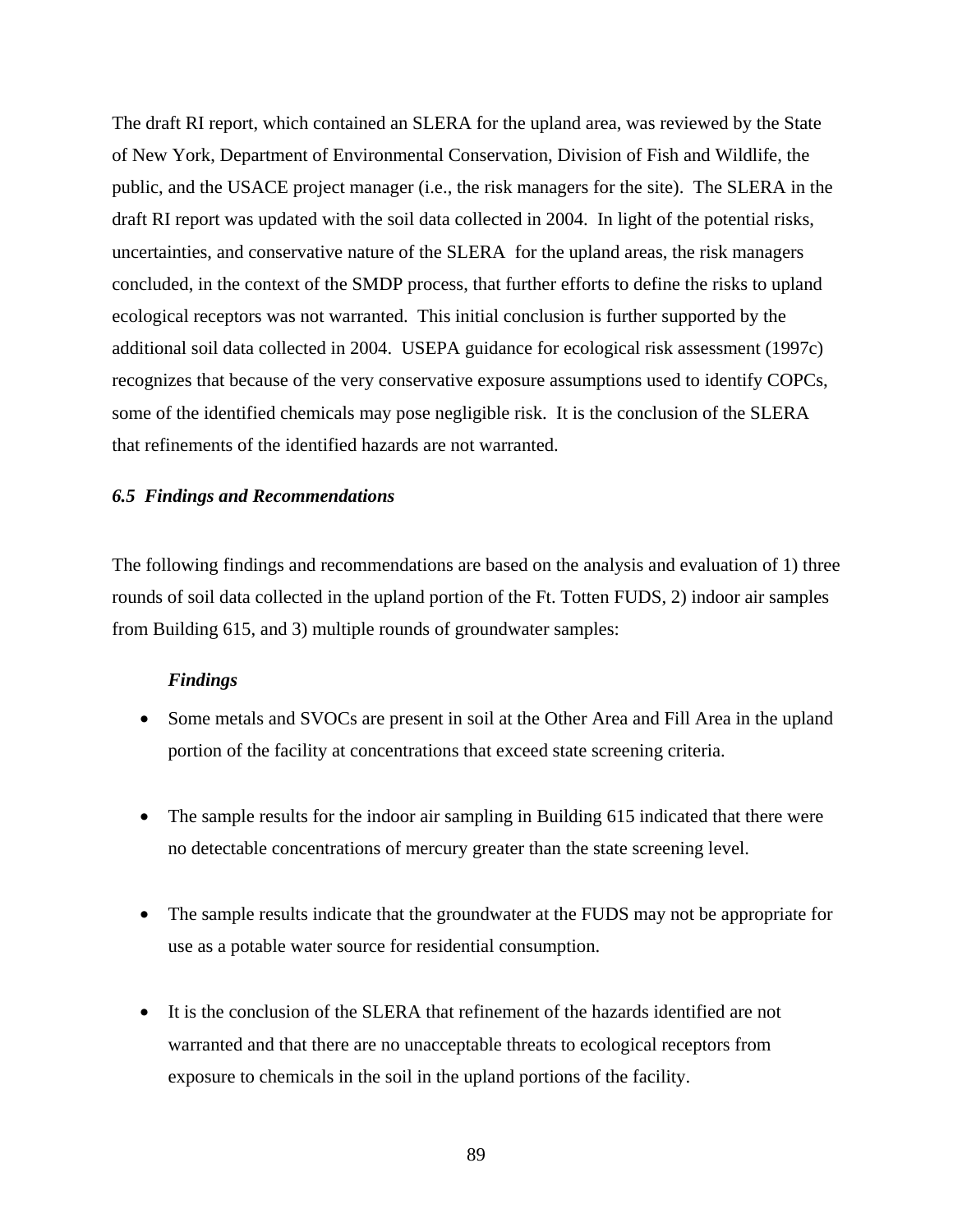- Soil in the Other Area of the Ft. Totten FUDS does not present an unacceptable risk under the multiple scenarios evaluated and may be considered for unrestricted use.
- Soil in the Fill Area of the Ft. Totten FUDS presents an unacceptable hazard under a residential reuse scenario due to lead. Therefore, it may be in appropriate for future unrestricted reuse unless actions are taken to limit residential exposure. However, reuse of the site for nonresidential uses may be appropriate.
- The drain pipes located in Building 615 do not discharge into Little Bay and do not contain mercury at concentrations that would volatilize into the building and pose a health concern to workers.

# *Recommendations*

- There is a suspected vault/drywell structure at the end of the floor drain in Building 615's photography shop. Recommend that the vault/drywell structure be investigated (and if necessary removed) and soil from that area be sampled and analyzed for mercury.
- Recommend a Focused Feasibility Study of the Fill Area soil.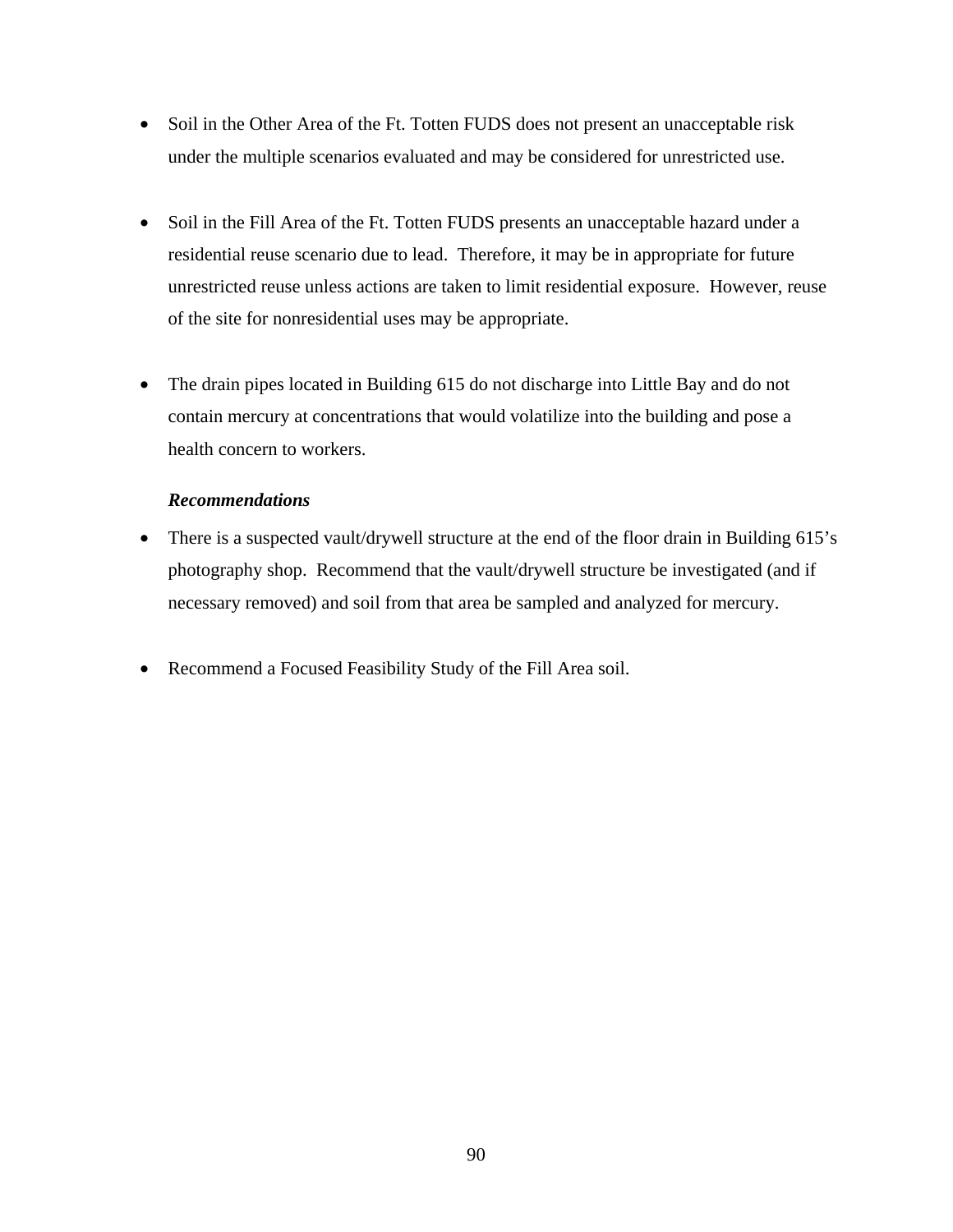#### **7.0 REFERENCES**

Agency for Toxic Substances and Disease Registry (ATSDR). 1995. Toxicological Profile for Polycyclic Aromatic Hydrocarbons. U.S. Public Health Service, Washington, D.C.

Agency for Toxic Substances and Disease Registry (ATSDR). 1999. Toxicological Profile for Mercury. U.S. Department of Health and Human Services, Public Health Service. Atlanta, Georgia.

Baes, C.F., R.D. Sharp, A. L. Sjoreen, and R.W. Shor. 1984. A Review and Analysis of Parameters for Assessing Transport of Environmentally Released Radionuclides through Agriculture. ORNL-5786. September.

Barnes, D., and M. Dourson. 1988. Reference dose (RfD):Description and Use in Health Risk Assessments. Reg. Toxicol. Pharmacol. 8: 471-486.

Bechtel Jacobs. 1998. Empirical Models for the Uptake of Inorganic Chemicals from Soil by Plants. BCK/OR-133. September.

Bodek, I., W.J. Lyman, W.F. Reehl, and D.H. Rosenblatt (editors). 1988a. Environmental Inorganic Chemistry: Properties, Processes, and Estimation Methods. SETAC Special Publication Series. Pergamon Press, NY.

Bodek, I., W.J. Lyman, W.F. Reehl, and D.H. Rosenblatt. 1988b. Environmental Organic Chemistry. Pergamon Press.

Bradley, L.J.N., B.H. Magee, and S.L. Allen. 1994. Background levels of polycyclic aromatic hydrocarbons (PAH) and selected metals in New England urban soils. J. Soil Contam. 3(4):1-13.

Burmaster, D.E., and R. H. Harris. 1993. The magnitude of compounding conservatisms in Superfund risk assessments. Journal of Risk Analysis 13(2):131-134.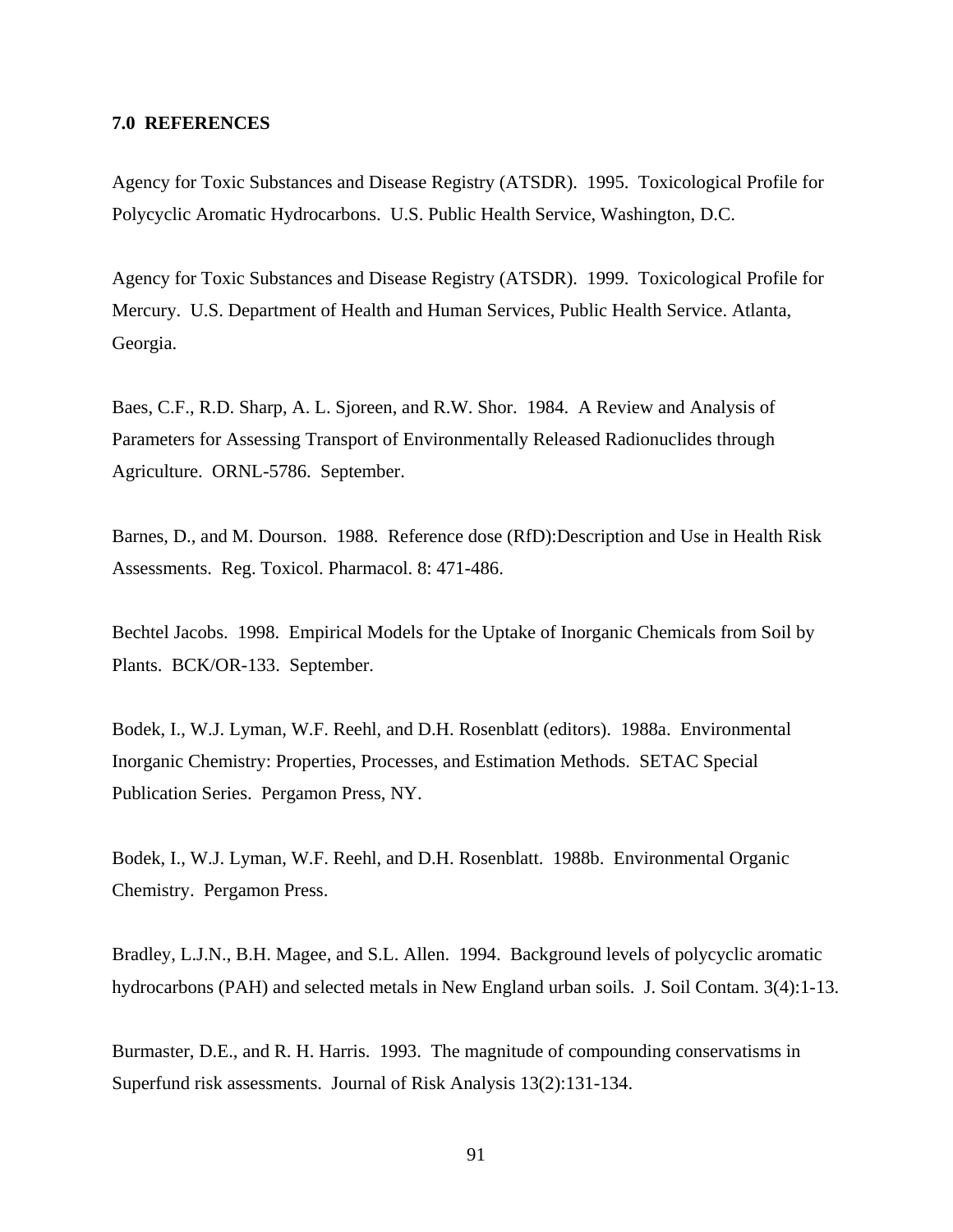Cagiano, R., M.A. DeSalvia, G. Renna, et al. 1990. Evidence that exposure to methyl mercury during gestation induces behavioral and neurochemical changes in offspring of rats. Neurotoxicology and Teratology 12 (1):23-28.

Cikutovic, M.A., L.C. Fitzpatrick, B.J. Venables, and A.J. Goven. 1993. Sperm count in earthworms (Lumbricus terrestris) as a biomarker for environmental toxicology: effects of cadmium and chlordane. Environmental Pollution 81:123-125.

CRC. 1979. CRC Handbook of Chemistry and Physics. 59th ed. CRC Press Boca Raton, FL.

Efron, B. 1981. Nonparametric Estimates of Standard Error: The Jackknife, The Bootstrap, and Other Resampling Plans. Philadelphia: SIAM.

Efroymson, R.A., M.E. Will, G.W. Suter, and A.C. Wooten. 1997a. Toxicological Benchmarks for Screening Contaminants of Potential Concern for Effects on Terrestrial Plants: 1997 Revision. Oak Ridge National Lab Report ES/ER/TM-85/R3.

Efroymson, R.A., M.E. Will, and G.W. Suter II. 1997b. Toxicological Benchmarks for Contaminants of Potential Concern for Effects on Soil and Litter Invertebrates and Heterotrophic Process: 1997 Revision. U.S. Department of Energy, Office of Environmental Management. November.

Eisler, R. 1987. Mercury Hazards to Fish, Wildlife, and Invertebrates: A Synoptic Review. Biological Report 85 (1.10). U.S. Fish and Wildlife Service.

Fort Totten Redevelopment Authority. 1998. Final Reuse Plan for Fort Totten. Volume 1 – Reuse Plan and Homeless Submission. Submitted to the U.S. Department of Housing and Urban Development and U.S. Department of the Army. April.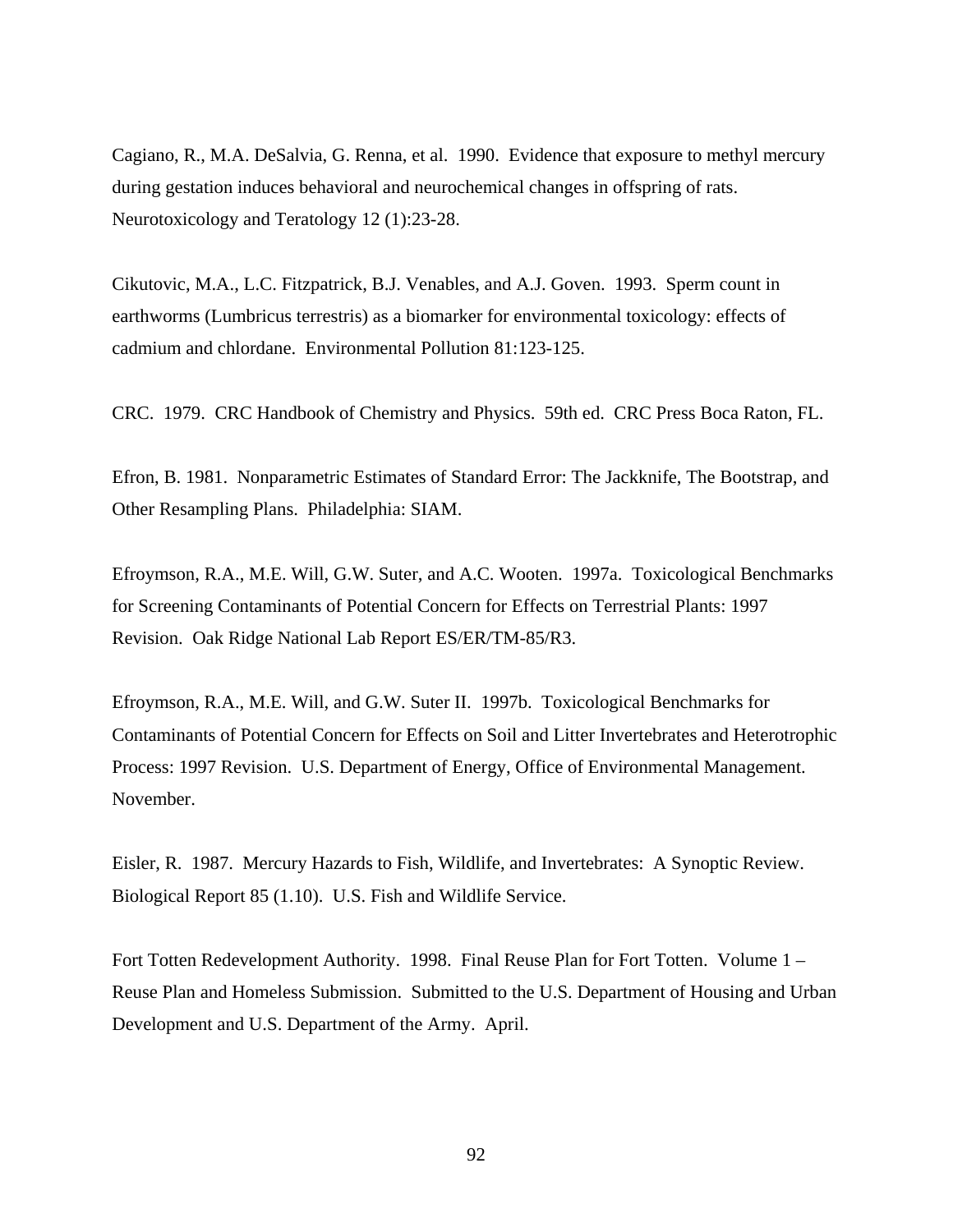Fimreite, M. 1979. Accumulation and effects of mercury on birds, in The Biogeochemistry of Mercury in the Environment (J.O. Nriagu, ed.), pp. 601-627. Elsevier/North-Holland Biomedical Press, New York.

Foster, S.A., and Chrostowski, P.C. 1987. Inhalation Exposures to Volatile Organic Contaminants in the Shower. 80th Annual Meeting of the Air Pollution Control Association, New York, New York. 21-26 June.

Gilbert, R.O. 1987. Statistical Methods for Environmental Pollution Monitoring. Van Nostrand Reinhold, New York.

Jones, K.C., J.A. Stratford, and K.S. Waterhouse. 1989. Increase in the polynuclear aromatic hydrocarbon content of an agricultural soil over the last century. Environ. Sci. Technol. 23:95- 101.

Khera, K.S., and S.A. Tabacova. 1973. Effects of methylmercuric chloride on the progeny of mice and rats treated before or during gestation. Food Cosmet. Toxicol. 11:245-254.

Liss, P.S., and P.G. Slater. 1974. Flux of gases across the air-sea interface. Nature 247:181- 184.

Menzie, C.A., B.B. Potocki, and J. Santodonato. 1992. Exposure to carcinogenic PAHs in the environment. Environ. Sci. Technol. 26(7):1278-1284.

New York State Department of Environmental Conservation (NYSDEC). 2004. Letter from Johnathan Greco, Project Manager Referencing Uplands Area Work Plan. February 6.

New York State Department of Environmental Conservation (NYSDEC). 1999. Technical Guidance for Screening Contaminated Sediments. Division of Fish, Wildlife, and Marine Resources. 25 January.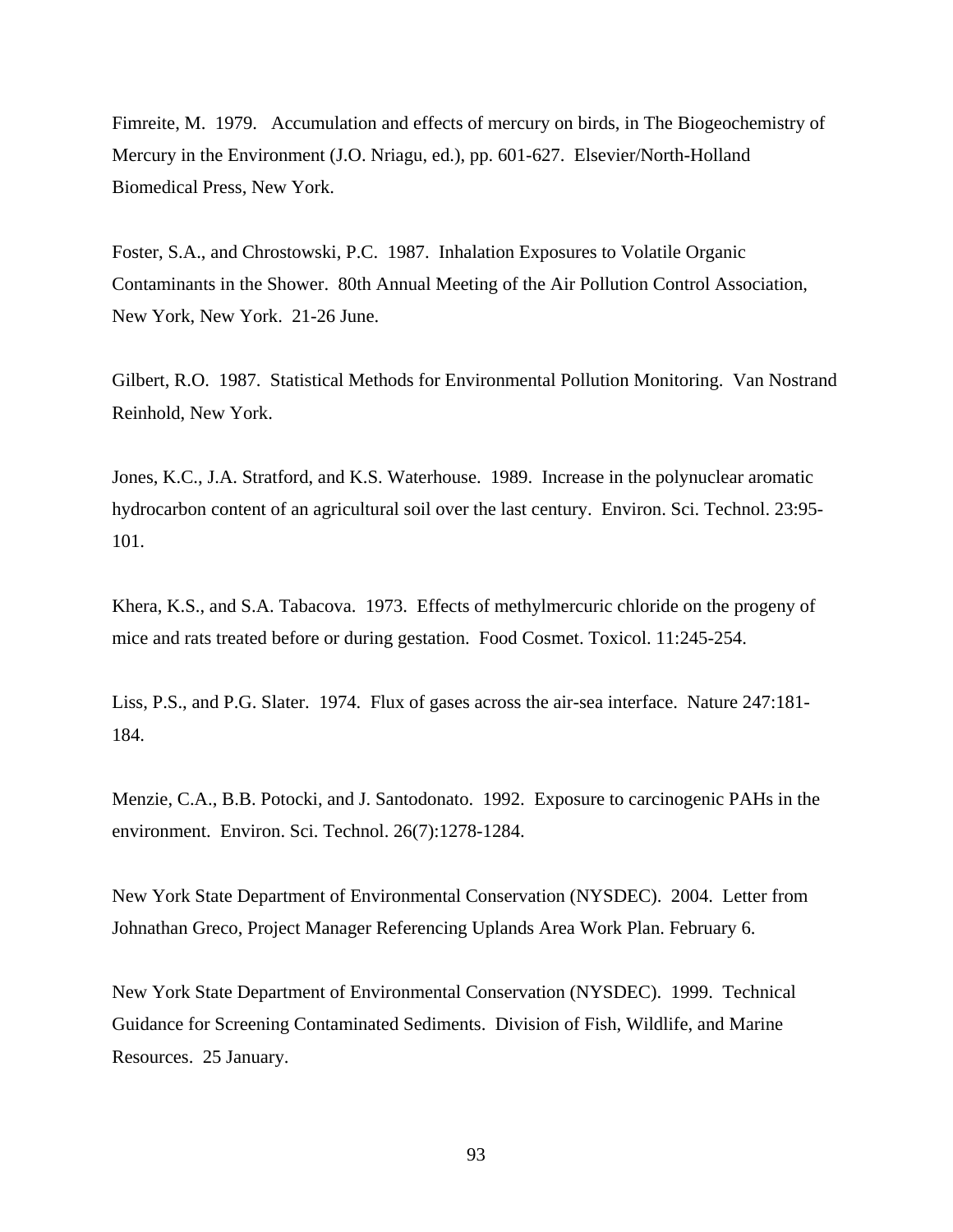New York State Department of Environmental Conservation (NYSDEC). 1998. Ambient Water Quality Standards and Guidance Values and Groundwater Effluent Limitations. Division of Water, Technical and Operational Guidance Series No. 111. June.

New York Department of Environmental Conservation (NYDEC). 1994. Determination of Soil Cleanup Objectives and Cleanup Levels, Technical Administrative Guidance Memorandum (TAGM) 4046, revised January 24, 1994.

RIVM. 1994. Intervention Values and Target Values: Soil Quality Standards. Ministry of Housing, Spatial Planning, and the Environment. The Netherlands.

RIVM. 1995. Risk Assessment to Man and the Environment in Case of Soil Contamination: Integration of Different Aspects. Report No. 7235201013. National Institute of Public Health and Environmental Protection. The Netherlands.

RIVM. 2000. Circular on Target Values and Intervention Values for Soil Remediation. National Institute of Public Health and Environmental Protection. The Netherlands.

Robins, C.R., and G.C. Ray. 1986. A Field Guide to Atlantic Coast Fishes of North America. Houghton Mifflin Company, Boston. 354 pp.

Saltiene, Y., D. Brukstiene, and A. Ruzgyte. 2001. Contamination of Soil by Polycyclic Aromatic Hydrocarbons (PAHs) in Some Urban Areas. CPS: envchem/0102001.

Sample, B.E., and C.A. Arenal. 1999. Allometric models for interspecies extrapolation of wildlife toxicity data. Bull. Environ. Contam. Toxicol. 62(6):653-63.

Sample, B.E., D.M. Opresko, K.A., and G.W. Suter II. 1996. Toxicological Benchmarks for Wildlife: 1996 Revision. Report ES/ER/TM-86/R3. U.S. Department of Energy. June.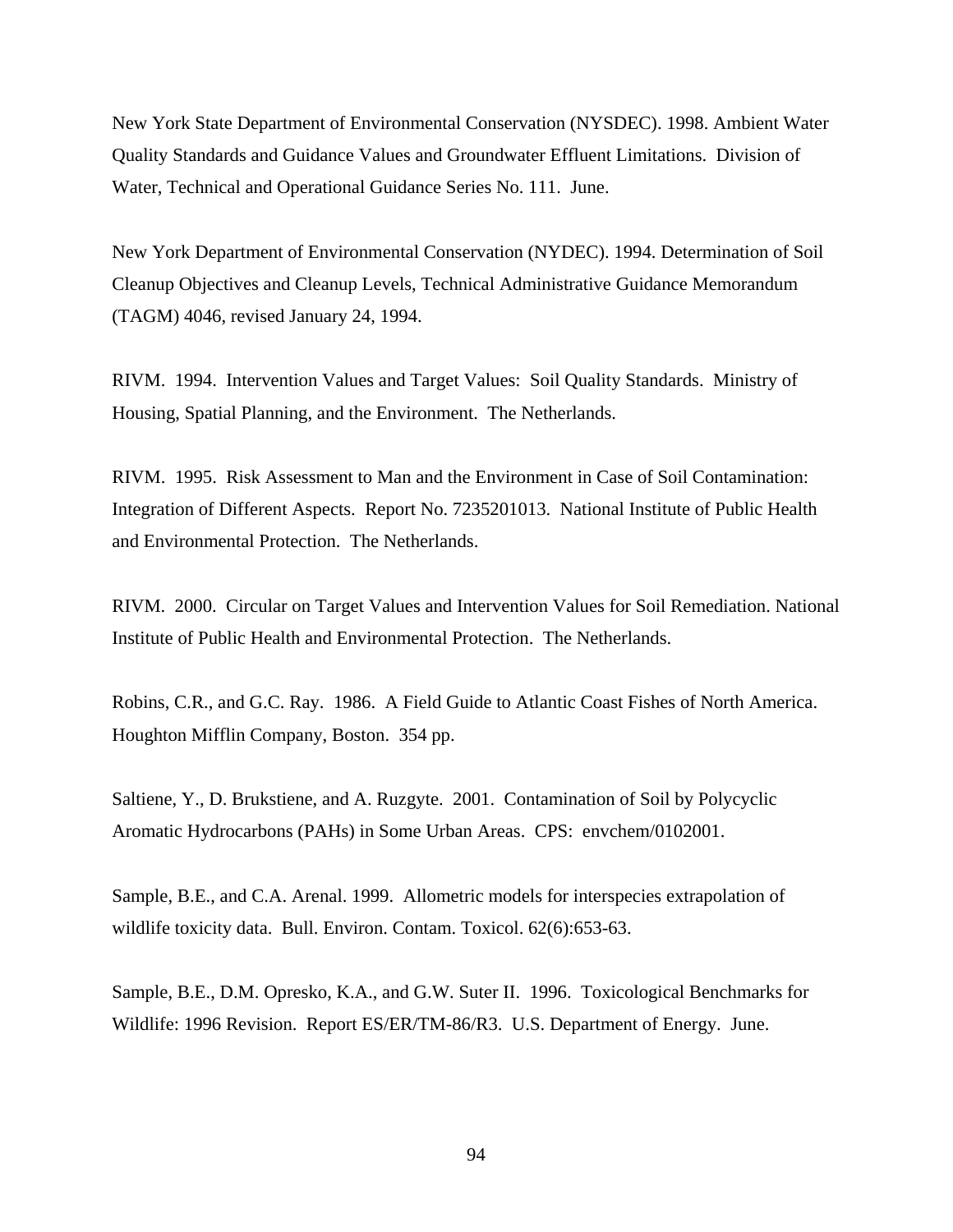Sandburg, G.R., and I.K. Allen. 1975. A Proposed Arsenic Cycle in an Argonomic Ecosystem: Arsenical Pesticides. ACS Symposium Series: 7: 124-147.

Scheuhammer, A.N. 1991. Effects of acidification on the availability of toxic heavy metals and calcium to wild birds and mammals. Environ. Pollut. 71: 329-376.

Shacklette, H.T., and J.G. Boerngen. 1984. Element Concentrations in Soils and Other Surficial Materials of the Conterminous United States. U.S. Geological Survey. Professional Paper 1270. 106 pp.

Singh, A.K., Anita Singh, and M. Engelhardt. 1997. The Lognormal Distribution in Environmental Applications. EPA/600/R-97/006.

Sparling, D.W., G. Linder, and C.A. Bishop. 2000. Ecotoxicology of Amphibians and Reptiles. Pensacola, Florida. SETAC Press. 904 pp.

Stern, E.A., K.R. Donato, N.L Clesceri, and K.W. Jones. 1997. Integrated Sediment Decontamination for the New York/New Jersey Harbor. Presented at the National Conference on Management and Treatment of Contaminated Sediment, U.S. Environmental Protection Agency, Cincinnati, Ohio, 13-14 May.

Suter, G.W. II. 1993. Ecological Risk Assessment. Lewis Publishers, Chelsea, MI. 538 pp.

Thomson, K.S., W.H. Weed, A.G. Taruski, and D.E. Simanek. 1978. Saltwater Fishes of Connecticut. Bulletin 105. State Geological and Natural History Survey of Connecticut. 186 pp.

Travis, C.C., and A.D. Arms. 1988. Bioconcentration of organics in beef, milk, and vegetation. Environ. Sci. Technol. 22:271-271.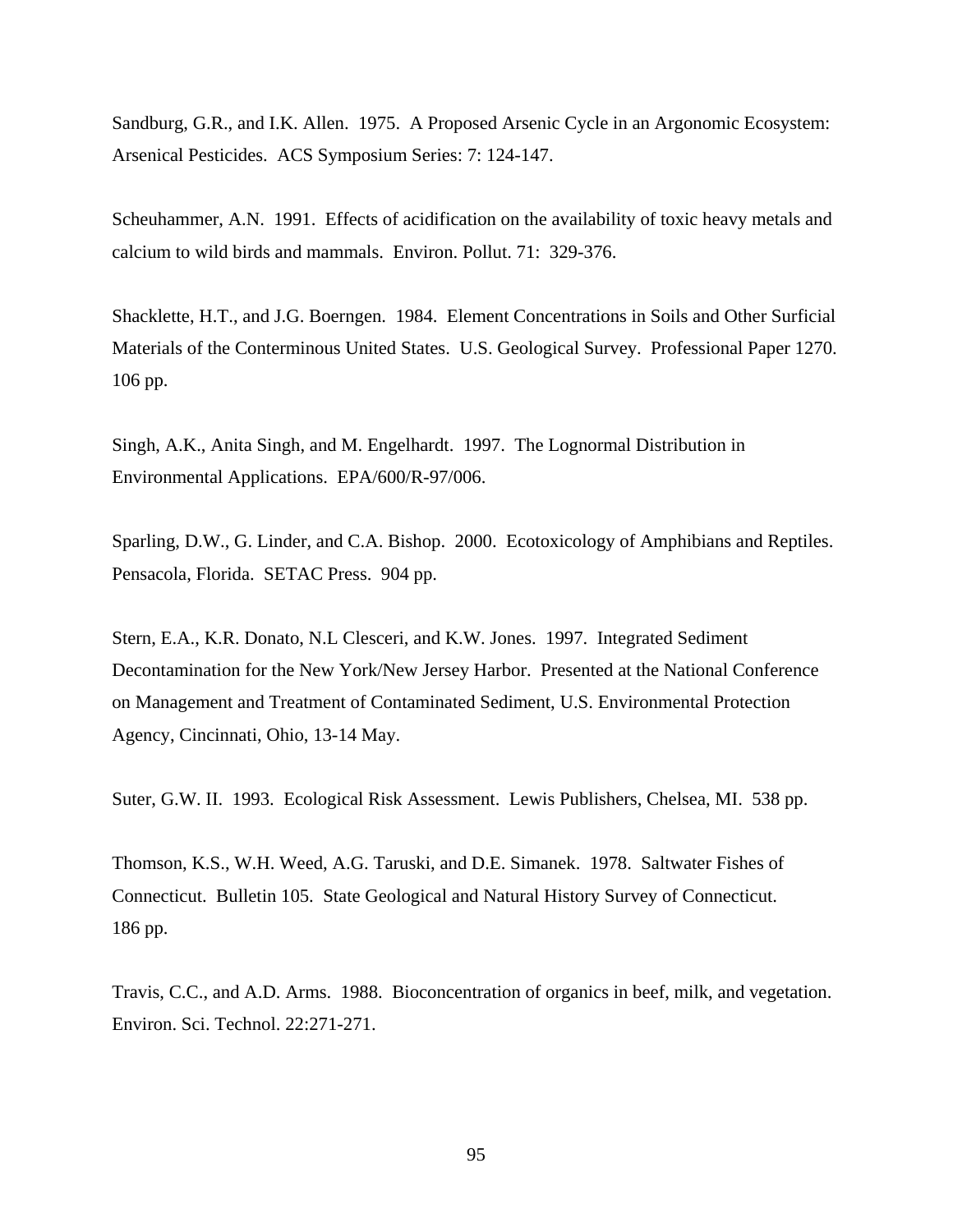United States Army Corps of Engineers (USACE). 1988. Contamination Evaluation at the U.S. Coast Guard Station (Former Engineers School) Fort Totten. Submitted by Metcalf and Eddy Inc. to the Kansas City District. March

United States Army Corps of Engineers (USACE). 1995. Risk Assessment Handbook Human Health Evaluation, Volume I: Human Health Evaluation. EM200-1-4. June.

United States Army Corps of Engineers (USACE). 2002. Remedial Investigation, Draft Report Fort Totten Coast Guard Station Queens, New York. Baltimore District. July.

United States Army Corps of Engineers (USACE). 2004. Work Plans: Soil, Air And Groundwater Sampling Spring 2004, Fort Totten Coast Guard Station, Queens, New York. Baltimore District. June.

United States Environmental Protection Agency (USEPA). 1989. Risk Assessment Guidance for Superfund, Volume 1: Human Health Evaluation Manual (Part A). EPA/540/1-89/002. Office of Emergency and Remedial Response, Washington, DC. December.

United States Environmental Protection Agency (USEPA). 1991. Risk Assessment Guidance for Superfund Volume I–Human Health Evaluation Manual: Supplemental Guidance–"Standard Default Exposure Factors" (Interim Final). Publication 9285.7-01B.

United States Environmental Protection Agency (USEPA). 1992a. Supplemental Guidance to RAGS: Calculating the Concentration Term. Publication 9285.7-081. May.

United States Environmental Protection Agency (USEPA). 1992b. Dermal Exposure Assessment: Principles and Applications. EPA/600/8-91/011B. Office of Health and Environmental Assessment. December.

United States Environmental Protection Agency (USEPA). 1992c. Guidelines for Data Usability in Risk Assessment (Part A). Publication 9285-7-09A. April.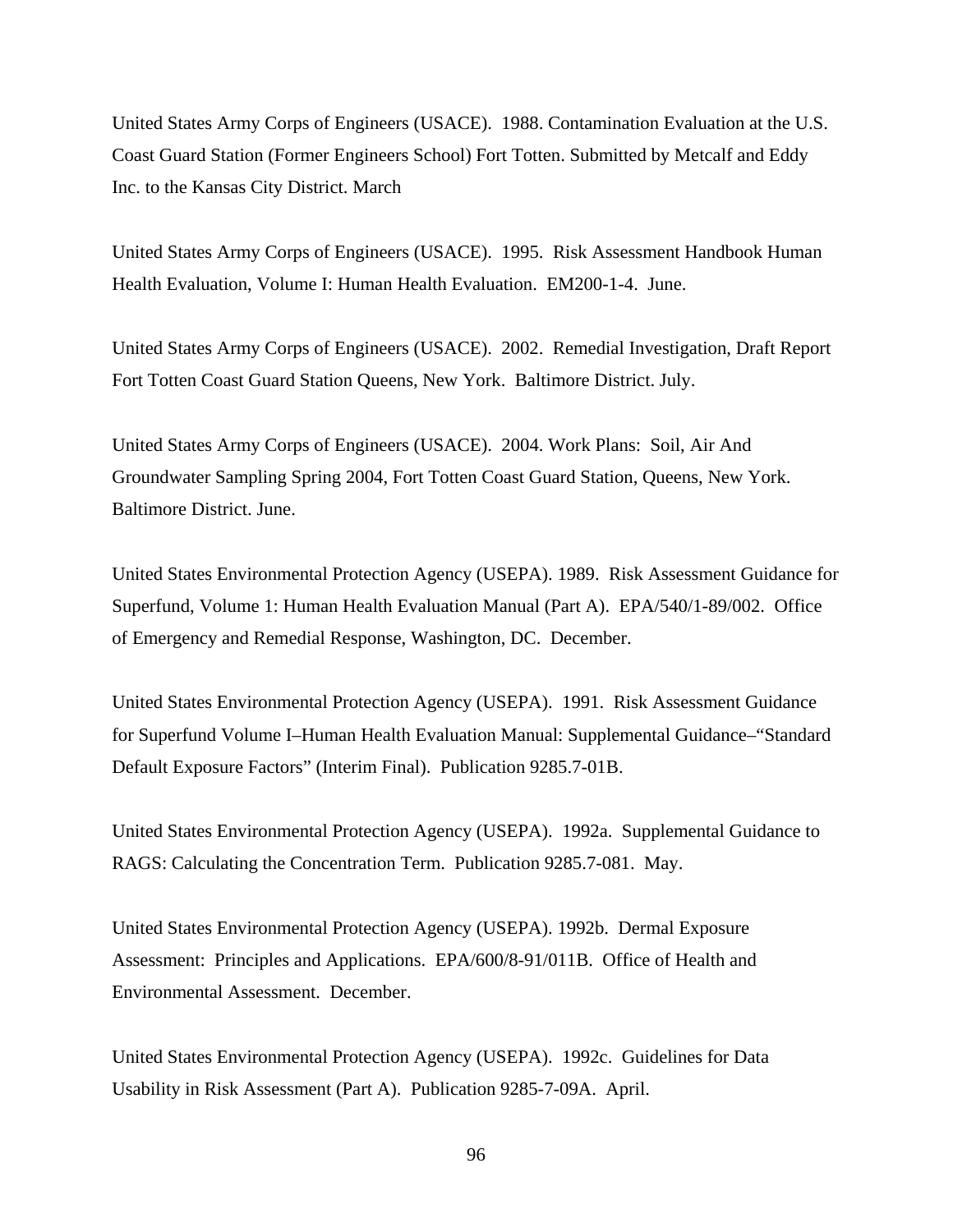United States Environmental Protection Agency (EPA). 1993. Wildlife Exposure Factors Handbook. Volume I and II. EPA/600/R-93/187a. Office of Research and Development.

United States Environmental Protection Agency (USEPA). 1996a. Recommendations of the Technical Review Workgroup for Lead for an Interim Approach to Assessing Risks Associated with Adult Exposures to Lead in Soil. December.

United States Environmental Protection Agency (USEPA). 1996b. Proposed Guidelines for Carcinogen Risk Assessment. EPA/600/P-92/003C. Office of Research and Development, Washington, DC. April.

United States Environmental Protection Agency (USEPA). 1997b. Mercury Study Report to Congress. EPA-452/R-97-003. Office of Air Quality Planning and Standards and Office of Research and Development.

United States Environmental Protection Agency (USEPA). 1997c. Ecological Risk Assessment Guidance for Superfund: Processing for Designing and Conducting Ecological Risk Assessments. Interim Final. 540/R-97/006. Office of Solid Waste and Emergency Response.

United States Environmental Protection Agency (USEPA). 1997d. Exposure Factors Handbook: Volumes I, II, and III. EPA/600/P-95/002a,b,c. August.

United States Environmental Protection Agency (USEPA). 1997e. Health Effects Assessment Summary Tables FY-1997 Annual (Including Supplements 1 and 2). Report No. EPA/540/R-95/036. Office of Solid Waste and Emergency Response, Washington, DC. March.

United States Environmental Protection Agency (USEPA). 1997f. Guidance Manual for the Integrated Exposure Uptake Biokinetic Model for Lead in Children. EPA/540/R-93/081. January.